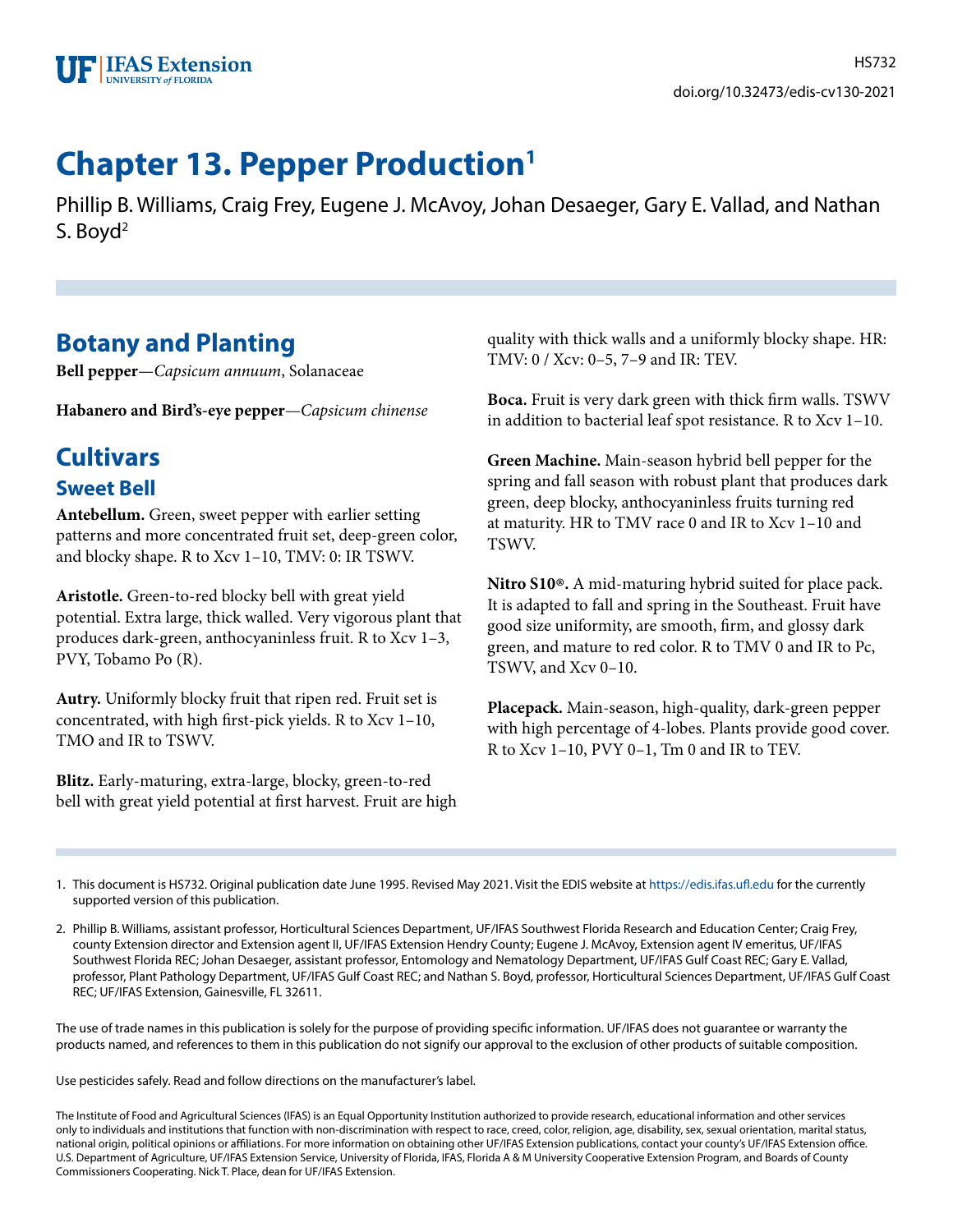**Provider.** Dark-green fruit with plant structure and fruit set making it ideal for extended harvest. R to Xcv 1–10, PVY 0–1, Tm 0 and IR to TEV.

**PS 09979325.** Main-season hybrid that develops a midsized plant that produces green, maturing-to-red fruit targeted to the southeastern United States. The plants produce a high, concentrated set of firm, dark-green, smooth, blocky fruit 74 days after transplant. The hybrid is resistant to Tobamo Po and bacterial leaf spot races 0 to 10 (X10R).

**PS 9928302**. High resistance to bacterial spot races 1–5 (X5R) and combines a large, robust plant with large, dark-green to firm-red fruits. In trials, 8302 has been very adaptable with good size, shape, uniformity, and color. It is anthocyaninless. Xcv 1–5, Tm Po (HR).

**Regulator.** Widely adapted. Strong plant with good cover. Produces a high percentage of uniform, four-lobed fruit. R to Xcv 1–10, Tm 0 and IR to TSWV 0.

**Seedway 48**. Medium plant size with large to jumbo, uniform, and dark-green fruit. R to Xcv 1–10.

**Shogun S10**®**.** Extra-large, dark-green fruit with high yield potential. Adapted to late fall, winter, and spring in the Southeast. R to TMV 0 and IR to TSWV, Xcv 1–10.

**SV3255PB.** Main season variety with blocky green-to-red fruit. IR: Xcv 0–10.

**Standout.** Uniformly shaped, extra-large to jumbo-sized dark, glossy fruit.

**Vanguard.** Medium plant with good foliage. Fruit are dark green, blocky, 4-lobed, and extra large with thick firm walls. Early maturity with concentrated harvest. R to Xcv 1–5, PepMo and ToM.

## **Sweet Peppers**

**Boris.** Sweet banana type with light-yellow to red fruit. R to TSWV.

**Lemon Delite, Orange Delite, Ruby Delite.** Series is a large-fruited snack pepper variety with very early maturity and hot set potential. R to TMV 0 and Xcv 0–3, 7, 8.

**Natasha.** Sweet banana with a vigorous plant. Light-yellow to red fruit. R to Xcv 1–3.

**Sopron.** Sweet banana type with light-yellow to red fruit. R to Xcv 1–3.

## **Cubanelle**

**Aruba.** Early-maturing, erect plant, 3–4 lobed, elongated fruit, matures from a pale lime green to a bright red.

**Bimini.** Thick-walled, heavy fruit with good setting ability and excellent flavor. Performs well in both fall and spring seasons. T to Xcv 1–10.

**Granada.** Good canopy provides protection against sun scald, well-adapted to the Southeast. Heavy yields of sweet, thick-walled Cubanelle peppers. Peppers turn from light green to red at maturity. R to Xcv 0–3, 7, 8.

**Key West**. Long, lime-green fruit that matures to red. R to  $Xcy$  1–3.

## **Hot Ancho Poblano**

**Hitman.** Dark green and glossy open-field fruit with high percentage of two-lobed fruit. Medium-early maturity. R to Tm 0.

**Massivo.** Mostly two-lobed dark-green fruit. R to TMV.

## **Hot Cayenne**

**Arapaho.** Cayenne type with early maturity on a mediumsized plant. Produces long (8–9 inch), medium-high pungent fruit with great flavor and aroma.

**Iberia.** Long hot type similar to Mesilla but longer and slightly hotter. R to TMV.

**Mesilla.** Long hot type produces very long (9–11 by 1.5 in. fruit that can be used green or red. Pods grow pendant from a large plant, maturing at mid-season. R to Tobamo Po and PVY, and IR to TEV.

### **Hot Jalapeño**

**Baluarte.** Large, thick-walled fruit, with low cracking. R to Xcv 1–3.

**Compadre.** Medium-to-late fruiting. Vigorous plant with good tolerance to extreme temperatures. Continous picking. Uniform, smooth, large fruit. No purpling. R to PVY, TM and Xcv 2, 5.

**Everman.** Shiny and uniform fruit with excellent weight and shelf life and no cracking. Open plant with good regrowth and continuous set during the cycle. R to Xcv 1–3.

**Jedi (Jaguar).** Vigorous plant with jumbo fruit. R to Xcv  $1-3.$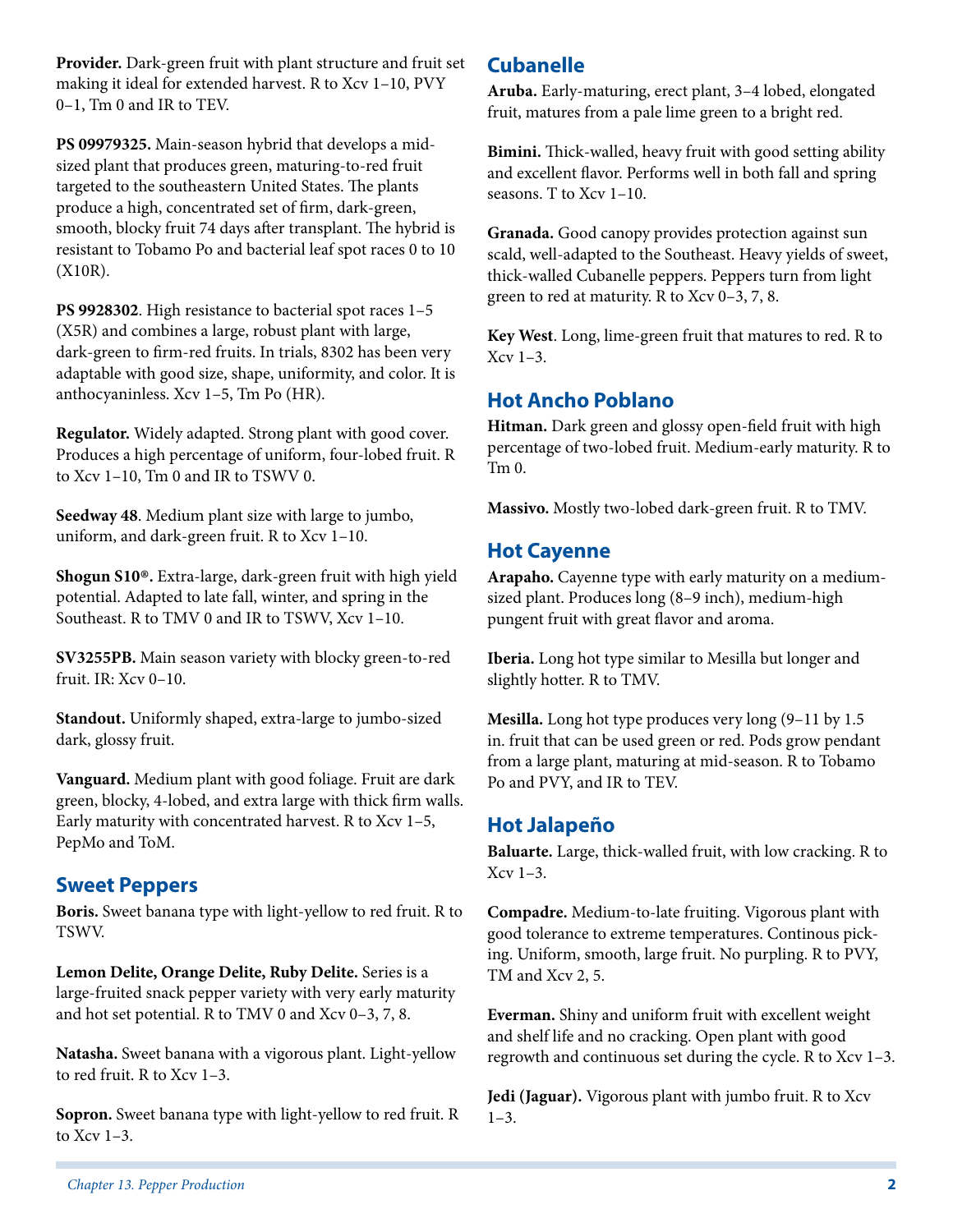**Lexus.** Concentrated early-season fruit set. Glossy darkgreen fruit. HR to Xcv 1–3.

**Mixteco.** Early-maturing, heavy and thick-walled fruit with deep-green color. Strong plant with good regrowth that brings high yield potential. R to Tm 0 and IR to Xcv 1–3.

**Orizaba.** Large, strong fruit with excellent leaf cover. Spicy with little cracking. R to Xcv 1–3.

**PS 11435807.** Vigorous medium plant with concentrated fruit set. Smooth dark-green fruit. R to PVY, TE. Intermediate resistance to root-knot nematode.

**PS 11435810.** Vigorous tall plant with pungent, dark-green, smooth fruit. R to root-knot nematode, *Phytophthora capsici*, PVY, TE.

## **Other Hot Peppers**

**Altiplano.** Vigorous serrano pepper with uniform and glossy green fruit.

**Balada.** Finger hot Asian-type pepper, fruit maturing from green to red, fruit slightly curved, tapers to point, highly pungent.

**Camino Real.** Serrano type, medium maturity, large green-fruit size. R to PVY and IR to TEV.

**Canario Real.** A main-season, hot banana pepper with large, heavy fruit and vigorous plant habit.

**Charger.** Anaheim type with smooth, flat, thick-walled fruit that is mildly hot. IR to TSWV.

**Devil Serrano.** Early, large, dark-green glossy fruit. Semiindeterminate bush. HR to TMV, PVY. IR to TEV.

**Don Picoso.** Dark-green serrano type with thick wall fruit.

**Flaming Flare.** Widely adapted Fresno pepper with 4-inchlong, thin-walled fruit with a sweet and mildly hot flavor. R to TMV.

**Fresno 3429.** Vigorous medium-to-tall plant. 75 days to maturity. Thick, firm wall, good shipper. Deep red at maturity.

**Habanero.** Habanero type, ready for harvest 90–100 days from transplant, extremely pungent, both fresh and processing markets. The wrinkled fruit taper to a point and measure approximately 2 by 1 in. The thin flesh is lightgreen to orange-pink at full maturity.

**Inferno.** This Hungarian hot wax hybrid produces high yields of uniform fruit. The thick-walled pods are pendant, large, smooth and tapered, matures from yellow to red, well-suited for fresh market and pickling.

**Lone Ranger.** Serrano pepper variety with excellent plant cover, good heat setting, large size that averages between 4 and 4.5 inches, and thick walls for great shelf life. R to Xcv 0-3, 7, 8.

**Megalodon.** Large, habanero-type pepper with compact growth habit. Fruit green to orange to red.

**Pathfinder.** Serrano pepper with excellent plant and foliar cover, with an average fruit length of 4.5 to 5 inches. Dark-green fruit with thick walls are suitable for the export market. R to Xcv 0-3, 7, 8.

**Rio de Oro.** Very large Santa Fe type with wide shoulders. Matures from golden yellow to red.

**Rio Tesoro.** Hybrid yellow Caribe pepper. 3.5"×2" fruit.

**Super Habanero.** Bright-red fruit with good shelf life. Medium-to-high plant vigor with good canopy coverage.

## **Bird's-Eye Pepper—Strain 3**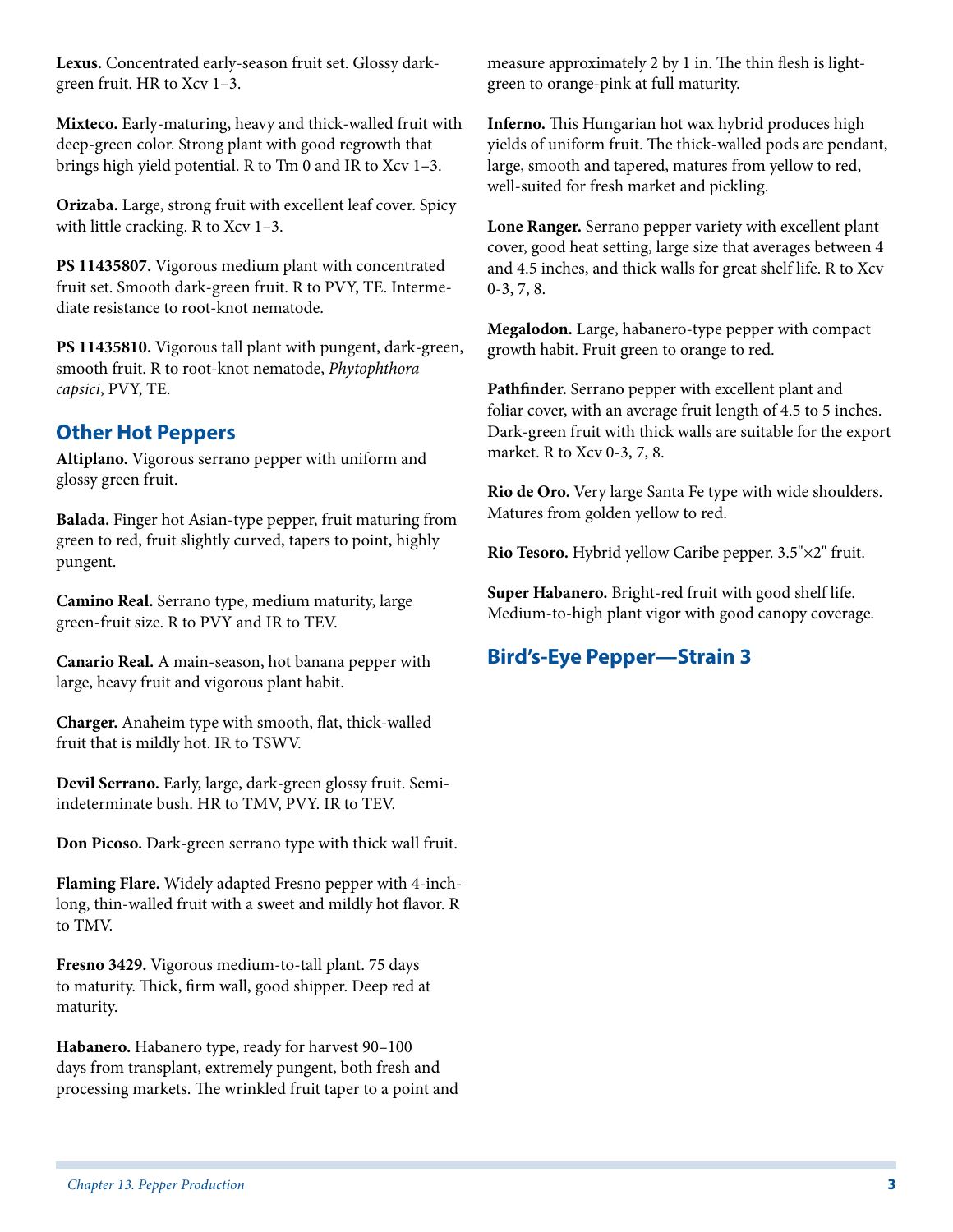#### Table 13.1. Planting information for pepper.

| <b>Planting Dates</b>            | <b>Traditional</b>     | <b>Bird's Eye</b> |
|----------------------------------|------------------------|-------------------|
| North Florida                    | July-Aug; Feb-Mar      | Aug; Feb-Mar      |
| Central Florida                  | Aug-Sept; Jan-Mar      | Aug-Sept; Jan-Mar |
| South Florida                    | Aug–Feb                | Aug-Feb           |
| <b>Planting Information</b>      |                        |                   |
| Distance between rows (in)       | $36 - 48$<br>$60 - 72$ | $36 - 48$         |
| Number of rows/bed               | $1 - 2$                |                   |
| Distance between rows/bed        | $15 - 18$              | $10 - 24$         |
| Distance between plants (in)     | $9 - 15$               | $0.5 - 0.75$      |
| Seed per acre in transplant (lb) | $0.25 - 0.5$           | $0.25 - 0.5$      |
| Days to maturity from transplant | $65 - 75$              |                   |
| Plant population (acre)          | 14,520-19,400          | 17,500            |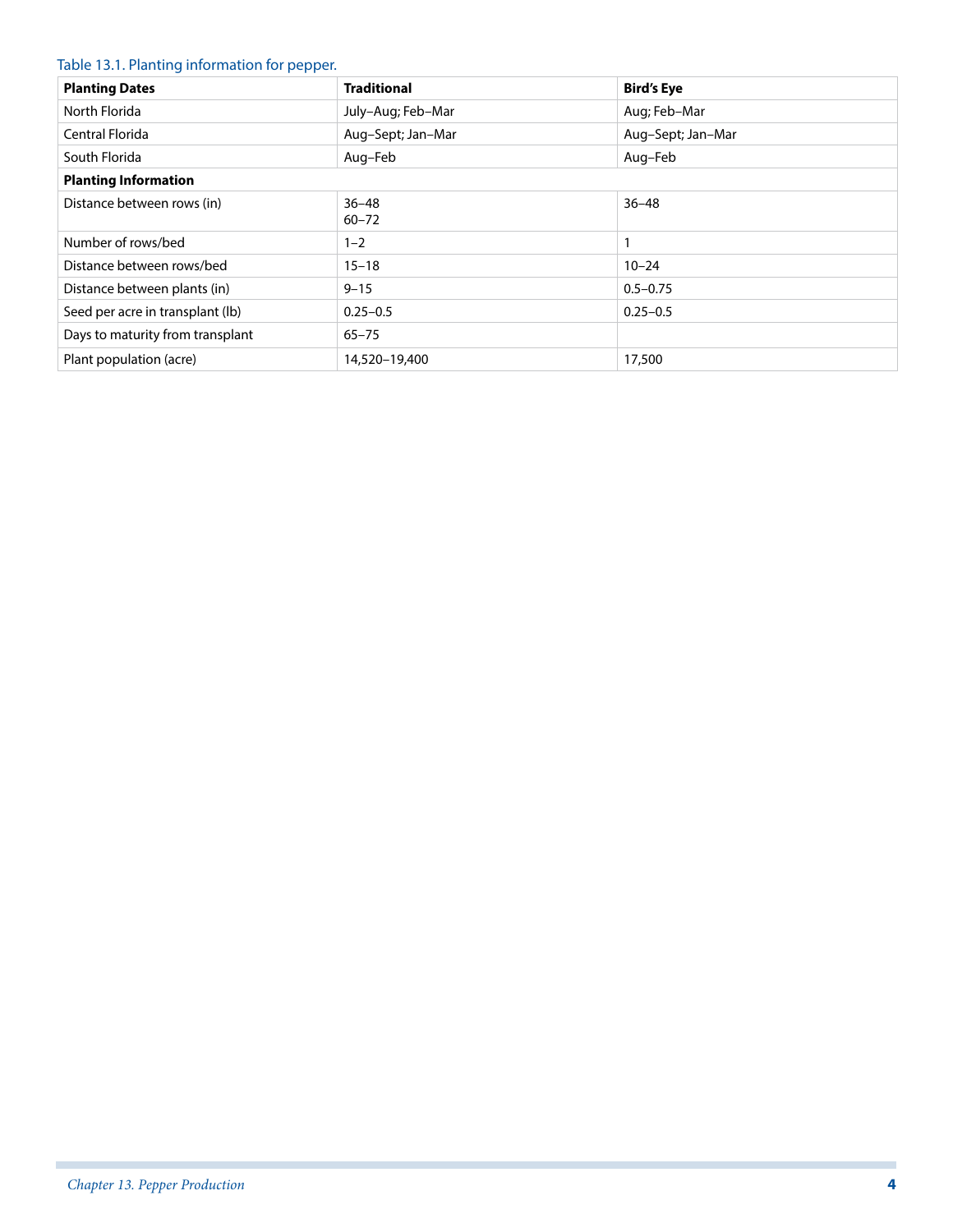### Table 13.2. Herbicides approved for managing weeds in peppers.

| <b>Active Ingredient</b><br>lb a.i./Acre | <b>Trade Name</b><br><b>Product/Acre</b>                                 | <b>MOA</b><br>Code | <b>Weeds Controlled/Remarks</b>                                                                                                                                                                                                                                                                                                                                                                                                                                                                                                                        |
|------------------------------------------|--------------------------------------------------------------------------|--------------------|--------------------------------------------------------------------------------------------------------------------------------------------------------------------------------------------------------------------------------------------------------------------------------------------------------------------------------------------------------------------------------------------------------------------------------------------------------------------------------------------------------------------------------------------------------|
|                                          |                                                                          |                    | Labels change frequently. Be sure to read a current product label before applying any chemical.                                                                                                                                                                                                                                                                                                                                                                                                                                                        |
|                                          |                                                                          |                    | ***PREPLANT/PREEMERGENCE ***                                                                                                                                                                                                                                                                                                                                                                                                                                                                                                                           |
| <b>Bensulide</b><br>$5.0 - 6.0$          | (Prefar) 4 E<br>$5-6$ qt                                                 | 8                  | Broadleaves and grasses. Incorporate mechanically 1-2 in. deep or with irrigation<br>2-4 in. deep.                                                                                                                                                                                                                                                                                                                                                                                                                                                     |
| Carfentrazone<br>up to 0.031             | (Aim) 2.0 EC<br>up to 2 fl oz                                            | 14                 | Apply as a preplant burndown for emerged broadleaf weeds up to 4 inches<br>tall or rosettes less than 3 inches across. Good coverage is essential. A nonionic<br>surfactant, methylated seed oil, or crop oil concentrate is recommended. No<br>pretransplant interval.                                                                                                                                                                                                                                                                                |
| Clomazone<br>$0.25 - 1$                  | (Command) 3ME<br>0.67 to 2.67 pt                                         | 15                 | Annual broadleaves and grasses.                                                                                                                                                                                                                                                                                                                                                                                                                                                                                                                        |
| <b>Flumioxazin</b><br>up to 0.128        | (Chateau) 51 WDG<br>up to 4 oz                                           | 14                 | Annual broadleaves and grasses. Apply to row middles of raised plastic-mulched<br>beds that are at least 4 in. higher than the treated row middles and with a 24-inch<br>bed width. Label is a Third-Party Registration (TPR, Inc.). Use without a signed<br>authorization and waiver of liability is a misuse of the product. Tank-mix with a<br>burndown herbicide to control emerged weeds. 0-day pretransplant interval.                                                                                                                           |
| <b>Fomesafen</b><br>$0.25 - 0.38$        | (Reflex) 2 EC<br>$1.0 - 1.5$ pt                                          | 14                 | Broadleaves and yellow/purple nutsedge. Suppression of some annual and<br>perennial grasses. Label is a 24(C) local indemnified label and a waiver of liability<br>must be signed for use. Transplanted crop only. May be applied to bare-ground<br>production 7 days before transplanting or to a formed bed but prior to laying<br>plastic. Use shields or hooded sprayers if applying to row middles, and prevent<br>contact with plastic mulch. 7- and 0-day pretransplant interval on bare ground<br>and plastic mulch, respectively. 60-day PHI. |
| Glyphosate                               | (various formulations)<br>consult labels                                 | 9                  | Emerged broadleaves, grasses, and nutsedge. Apply as a preplant burndown.<br>Allow 3 days between application and planting. Consult label for individual<br>product directions.                                                                                                                                                                                                                                                                                                                                                                        |
| Halosulfuron<br>$0.024 - 0.05$           | (Sandea, Profine) 75 DF<br>$0.5 - 1.0$ oz                                | $\overline{2}$     | Broadleaves and yellow/purple nutsedge. Apply to row middles only. Do not<br>exceed 2 oz/A per 12-month period. 30-day PHI.                                                                                                                                                                                                                                                                                                                                                                                                                            |
| Lactofen<br>$0.25 - 0.5$                 | (Cobra) 2 EC<br>16-32 fl oz                                              | 14                 | Broadleaves. Label is a Third-Party Registration (TPR, Inc.). Use without a signed<br>authorization and waiver of liability is a misuse of the product. Apply to the row<br>middles only with a shielded or hooded sprayer. Product must not contact green<br>foliage or fruit to avoid excessive injury. Drift of lactofen-treated soil particles onto<br>plants can cause contact injury. Limit of 1 PRE and 1 POST application per growing<br>season. 30-day PHI.                                                                                   |
| Napropamide<br>$1.0 - 2.0$               | (Devrinol) 2-XT<br>2-4 quarts<br>(Devrinol DF XT) 50 DF<br>$4 - 8$ lb    | 15                 | Annual broadleaves. Apply to bed tops after forming beds but before plastic<br>application. Rainfall or overhead irrigate to 1 in. within 24 hr of application. For<br>row-middle treatments, do not apply between bloom and harvest, and do not<br>exceed 2 lb a.i./A per crop cycle.                                                                                                                                                                                                                                                                 |
| Oxyfluorfen<br>$0.25 - 0.5$              | (Goal 2 XL) 2 EC<br>$1-2$ pt<br>(GoalTender) 4 E<br>$0.5 - 1.0$ pt       | 14                 | Broadleaves. Apply as a preemergence broadcast to preformed beds or banded<br>treatment. 30-day pretransplant interval. Mulch may be applied any time during<br>the 30-day interval.                                                                                                                                                                                                                                                                                                                                                                   |
| Paraquat<br>$0.5 - 1.0$                  | (Gramoxone) 2 SL<br>$2.0 - 4.0$ pt<br>(Firestorm) 3 SL<br>$1.3 - 2.7$ pt | 22                 | Emerged broadleaf and grass weeds. Apply as a preplant burndown treatment.<br>Surfactant recommended. Consult label for new restrictions.                                                                                                                                                                                                                                                                                                                                                                                                              |
| Pelargonic acid                          | (Scythe) 4.2 EC<br>3%-10% v/v                                            | 27                 | Emerged broadleaves and grasses. Apply as a preplant burndown treatment.<br>Product is a contact, nonselective, foliar-applied herbicide with no residual<br>control. May be tank-mixed with soil residual compounds.                                                                                                                                                                                                                                                                                                                                  |
| Pendimethalin<br>$0.48 - 0.72$           | (Prowl H20) 3.8<br>$1.0 - 1.5$ pt                                        | 3                  | Annual broadleaves and grasses. May be applied to row middles or under the<br>plastic. Do not exceed 3.0 pt/A per year. 70-day PHI.                                                                                                                                                                                                                                                                                                                                                                                                                    |
| Pyraflufen<br>$0.001 - 0.003$            | (ET Herbicide) 0.208 EC<br>$0.5 - 2.0$ fl oz                             | 14                 | Emerged broadleaves less than 4 in. tall or rosettes less than 3 in. diameter. Apply<br>as a preplant burndown treatment. Nonionic surfactant or crop oil concentrate<br>recommended.                                                                                                                                                                                                                                                                                                                                                                  |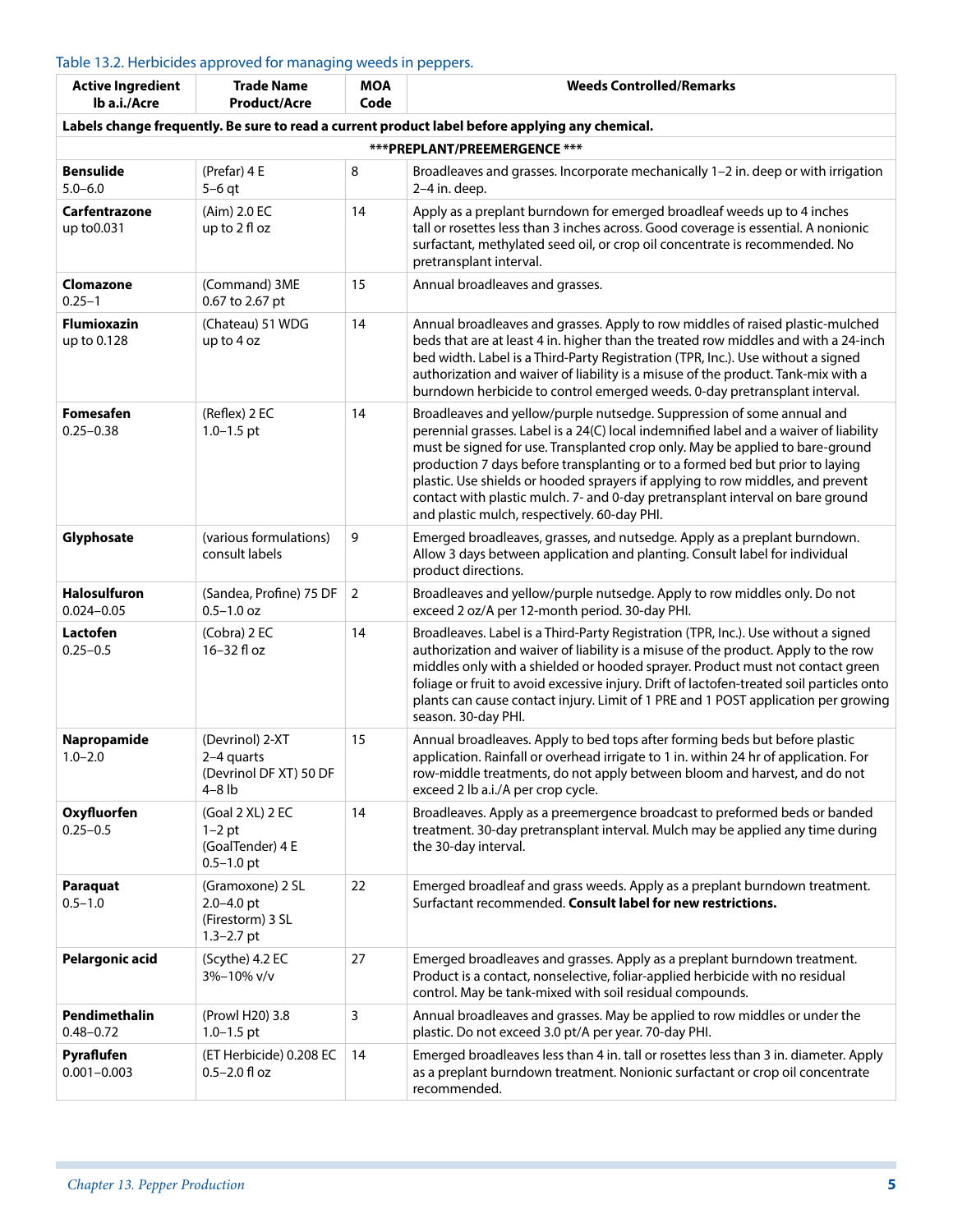| <b>Active Ingredient</b><br>lb a.i./Acre           | <b>Trade Name</b><br><b>Product/Acre</b>                                                    | <b>MOA</b><br>Code | <b>Weeds Controlled/Remarks</b>                                                                                                                                                                                                                                                                                                                                |
|----------------------------------------------------|---------------------------------------------------------------------------------------------|--------------------|----------------------------------------------------------------------------------------------------------------------------------------------------------------------------------------------------------------------------------------------------------------------------------------------------------------------------------------------------------------|
| S-metolachlor<br>$0.64 - 0.95$                     | (Dual Magnum) 7.62 EC<br>$0.67 - 1.0$ pt                                                    | 15                 | Annual broadleaves, grasses and suppression of yellow/purple nutsedge. Label<br>is a Third-Party Registration (TPR, Inc.). Use without a signed authorization<br>and waiver of liability is a misuse of the product. Apply to the finished bed<br>immediately before laying the plastic. Do not exceed 1.68 pt of Dual Magnum/A<br>per crop cycle. 60-day PHI. |
| Sulfentrazone<br>0.09                              | Willowood<br>Sulfentrazone<br>3 fl oz                                                       | 14                 | Broadleaves, grasses, and nutsedge species. Apply under the plastic mulch or in<br>row middles. Do not use on soils with less than 1% organic matter.                                                                                                                                                                                                          |
| <b>Trifluralin</b><br>$0.5 - 0.75$                 | (Treflan, Trifluralin) 4 EC $\vert$ 3<br>$1.0 - 1.5$ pt<br>(Treflan) 10 G<br>$5.0 - 7.5$ lb |                    | Annual broadleaves and grasses. Incorporate 4 in. or less within 8 hr of<br>application. Results in Florida are erratic on soils with low organic matter and clay<br>contents. Note label precautions against planting noncrops within 5 months. Do<br>not apply after transplanting. 60-day PHI.                                                              |
|                                                    |                                                                                             |                    | ***POSTEMERGENCE/POSTTRANSPLANT ***                                                                                                                                                                                                                                                                                                                            |
| Carfentrazone<br>up to 0.031                       | (Aim) 2.0 EC<br>up to 2 fl oz                                                               | 14                 | Emerged broadleaves. Apply as hooded application to row middles only. May be<br>tank-mixed with other herbicides. Do not exceed 6.1 fl oz per cropping season. A<br>nonionic surfactant, methylated seed oil, or crop oil concentrate is recommended.<br>0-day PHI.                                                                                            |
| <b>Clethodim</b><br>$0.09 - 0.13$<br>$0.07 - 0.13$ | (Arrow, Select) 2 EC<br>$6-8$ fl oz<br>(Select Max) 1 EC<br>$9-16$ fl oz                    | $\mathbf{1}$       | Perennial and annual grasses. Use higher rates under heavy grass pressure or<br>larger weeds. Surfactant or crop oil concentrate recommended. Consult label.<br>20-day PHI.                                                                                                                                                                                    |
| <b>Diquat</b><br>0.5                               | (Reglone Dessiccant)<br>1 qt                                                                | 22                 | Broadleaves and grasses. Apply to row middles only. Maximum of 2 applications<br>per season. Prevent drift to crop. Nonionic surfactant recommended. 30-day PHI.                                                                                                                                                                                               |
| <b>Halosulfuron</b><br>$0.024 - 0.05$              | (Sandea, Profine) 75 DF<br>$0.5 - 1.0$ oz                                                   | $\overline{2}$     | Broadleaves and yellow/purple nutsedge. Apply to row middles only. Do not<br>exceed 2 oz/A per 12-month period. Nonionic surfactant recommended. 30-day<br>PHI.                                                                                                                                                                                                |
| <b>Imazosulfuron</b><br>$0.19 - 0.30$              | (League) 75 DF<br>$4.0 - 6.4$ oz                                                            | 2                  | Broadleaves and yellow/purple nutsedge suppression. Pepper must be well<br>established and 10 in. tall. Direct sprays to base of stem, and avoid contact with<br>leaves or fruit. Do not exceed 6.4 oz/A per crop season. Observe crop rotation<br>restrictions. Nonionic surfactant recommended. 21-day PHI.                                                  |
| Paraquat<br>0.5                                    | (Gramoxone) 2 SL<br>2 pt<br>(Firestorm) 3 SL<br>1.3 <sub>pt</sub>                           | 22                 | Emerged broadleaves and grasses. Direct spray over emerged weeds 1 to 6 in.<br>tall in-the-row middles between mulched beds. Use low pressure and shields to<br>control drift. Do not apply more than 3 times per season. Nonionic surfactant<br>recommended. Consult label for new restrictions.                                                              |
| Pelargonic acid                                    | (Scythe) 4.2 EC<br>3%–10% v/v                                                               | 27                 | Emerged broadleaves and grasses. Direct spray to row middles. Product is a<br>contact, nonselective, foliar-applied herbicide with no residual control. May be<br>tank-mixed with several soil residual compounds.                                                                                                                                             |
| Pendimethalin<br>$0.48 - 0.72$                     | (Prowl H20) 3.8<br>$1.0 - 1.5$ pt                                                           | 3                  | Broadleaves and grasses. May be applied posttransplant to row middles if<br>previously untreated. Do not exceed 3.0 pt/A per year. 70-day PHI.                                                                                                                                                                                                                 |
| Sethoxydim<br>$0.19 - 0.28$                        | (Poast) 1.5 EC<br>$1.0 - 1.5$ pt                                                            | 1                  | Actively growing grasses. A total of 4.5 pt/A applied in one season. Unsatisfactory<br>results may occur if applied to grasses under stress. Crop oil concentrate<br>recommended. 20-day PHI.                                                                                                                                                                  |
| S-metolachlor<br>0.95                              | (Dual Magnum) 7.62 EC<br>1.0 <sub>pt</sub>                                                  | 15                 | Annual broadleaves, grasses, and yellow/purple nutsedge. Label is a Third-Party<br>Registration (TPR, Inc.). Use without a signed authorization and waiver of liability<br>is a misuse of the product. Direct spray solution to row middles only with minimal<br>contact to plants and plastic. Do not exceed 1.68 pt Dual Magnum/A per crop.<br>60-day PHI.   |
|                                                    |                                                                                             |                    | *** POSTHARVEST ***                                                                                                                                                                                                                                                                                                                                            |
| <b>Diquat</b><br>0.5                               | (Reglone Dessiccant)<br>2.0 <sub>pt</sub>                                                   | 22                 | Minimum of 35 gal/A. Thorough coverage is required. Nonionic surfactant<br>recommended.                                                                                                                                                                                                                                                                        |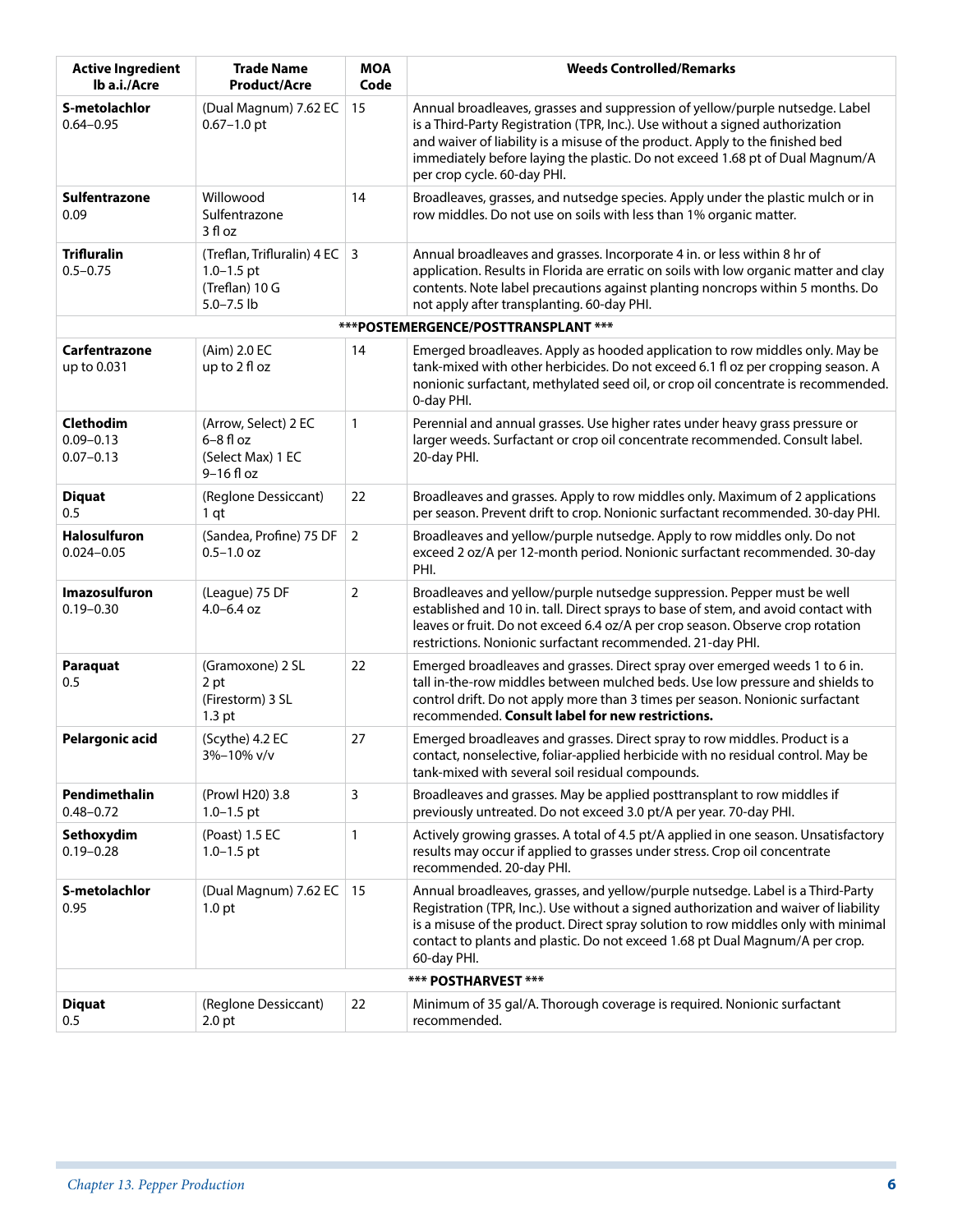|                                                              | Remarks <sup>2</sup>                             |                                                                                                                                                               | No more than 8 applications per crop.          | Do not make more than 8 applications per<br>season.                                                    |                                                     | not apply when temperatures are over 90°F.<br>Apply no more than 1 pt/acre in Florida. Do | Highly toxic to bees.                                  | Maximum of 2 applications per year. |                                                                                                                             | Suppression only.                                   | Thorough coverage is important. OMRI-<br>Pyrethrins degrade rapidly in sunlight.<br>listed. | Suppression only.                                          | Toxic to bees.                                                                                                                                                       |                                                  |
|--------------------------------------------------------------|--------------------------------------------------|---------------------------------------------------------------------------------------------------------------------------------------------------------------|------------------------------------------------|--------------------------------------------------------------------------------------------------------|-----------------------------------------------------|-------------------------------------------------------------------------------------------|--------------------------------------------------------|-------------------------------------|-----------------------------------------------------------------------------------------------------------------------------|-----------------------------------------------------|---------------------------------------------------------------------------------------------|------------------------------------------------------------|----------------------------------------------------------------------------------------------------------------------------------------------------------------------|--------------------------------------------------|
|                                                              | Harvest<br>Days to                               |                                                                                                                                                               | $\sim$                                         | $\overline{ }$                                                                                         | $\overline{ }$                                      | $\overline{\phantom{0}}$                                                                  | $\circ$                                                | S                                   | $\overline{ }$                                                                                                              | 5                                                   | $\circ$                                                                                     | 5                                                          | 5                                                                                                                                                                    | $\overline{\phantom{0}}$                         |
|                                                              | (Hours)<br>REI                                   |                                                                                                                                                               | 48                                             | $\frac{8}{3}$                                                                                          | $\overline{24}$                                     | \$                                                                                        | $\frac{8}{3}$                                          | 12                                  | 24                                                                                                                          | $\overline{24}$                                     | 12                                                                                          | $\overline{24}$                                            | 24                                                                                                                                                                   | $\overline{c}$                                   |
|                                                              | Max Rate Product per<br>Season                   |                                                                                                                                                               | No more than 12 pt LV or<br>4 lb SP/acre crop. | than 24 pt per acre per<br>Do not apply more<br>season.                                                | Do not apply more than<br>2.22 lb/A per crop cycle. | Do not apply more than<br>5 pints per acre per<br>season.                                 | Maximum total rate per<br>year is 1.65 lb a.i./A.      | No maximum                          | 2 lb a.i. per acre per crop<br>Do not apply more than<br>cycle or 1 lb a.i. per acre<br>per season for non-bell<br>peppers. | Do not apply more than<br>23.04 fl oz/A per season. | Do not apply more than<br>10 times per season.                                              | than 0.36 lb a.i./acre per<br>Do not apply more<br>season. | thiamethoxam products<br>0.36 lb a.i. of lambda-<br>cyhalothrin products<br>floz/acre product or<br>per acre per season.<br>No more than 19.0<br>or 0.172 lb a.i. of | Do not apply more than<br>33.5 fl oz per season. |
| pests of peppers                                             | (Product/Acre)<br>Rate                           | Please refer to Chapter 19 for information on biopesticides, including materials labeled for certified organic production<br>el before applying any chemical. | SP: 0.5-1.0 lb<br>$U: 1.5 - 3.0$ pt            | Drip chemigation & soil<br>injection systems: 2-4<br>pt/A of plant bed<br>$\frac{1}{2}$<br>Foliar: 2-4 | $0.55 - 1.11$ lb                                    | 1pt                                                                                       | $-0.66$ pt<br>$1.0$ pt<br>LV & EC: 0.5<br>$2.67:0.75-$ | $1.5 - 2.5$ pt                      | Non-bell peppers: 0.5 lb<br>Bell peppers: 0.5-1.0 lb                                                                        | 20<br>$1.28 - 1.92$ f                               | N<br>$4.5 - 15.6f$ 0                                                                        | 2O<br>$1.28 - 1.92$ fl                                     | 4.0-4.5 fl oz                                                                                                                                                        | 7.0-17.01 oz                                     |
| Table 13.3. Insecticides labeled for management of arthropod | (Active Ingredient)<br>Trade Name<br>*Restricted | Labels change frequently. Be sure to read a current product lab                                                                                               | *Lannate LV, *SP<br>(methomyl)                 | *Vydate L<br>(oxamyl)                                                                                  | Acephate 90 WDG<br>(acephate)                       | *Dibrom 8EC<br>(naled)                                                                    | Dimethoate LV, EC, 2.67<br>(dimethoate)                | Malathion 5EC<br>(malathion)        | Orthene 97<br>(acephate)                                                                                                    | (lambda-cyhalothrin)<br>*Karate with Zeon           | Pyganic EC 5.0<br>(pyrethrins)                                                              | (lambda-cyhalothrin)<br>*Warrior II                        | (lambda-cyhalothrin +<br>thiamethoxam)<br>*Endigo ZC                                                                                                                 | (bifenthrin + avermectin<br>B1)<br>*Athena       |
|                                                              | MOA<br>Code <sup>1</sup>                         |                                                                                                                                                               | $\widetilde{\Xi}$                              | $\overline{a}$                                                                                         | $\overline{B}$                                      | $\overline{18}$                                                                           | $\overline{1}$                                         | $\overline{18}$                     | $\overline{18}$                                                                                                             | λξ                                                  | λŚ                                                                                          | ₹                                                          | $3A +$<br>$4\overline{4}$                                                                                                                                            | $3A + 6$                                         |
|                                                              | Insect or Mite<br>Pest                           |                                                                                                                                                               | (including<br><b>Aphids</b>                    | viruses, green<br>peach aphid,<br>transmitted<br>aphid-                                                | potato aphid)                                       |                                                                                           |                                                        |                                     |                                                                                                                             |                                                     |                                                                                             |                                                            |                                                                                                                                                                      |                                                  |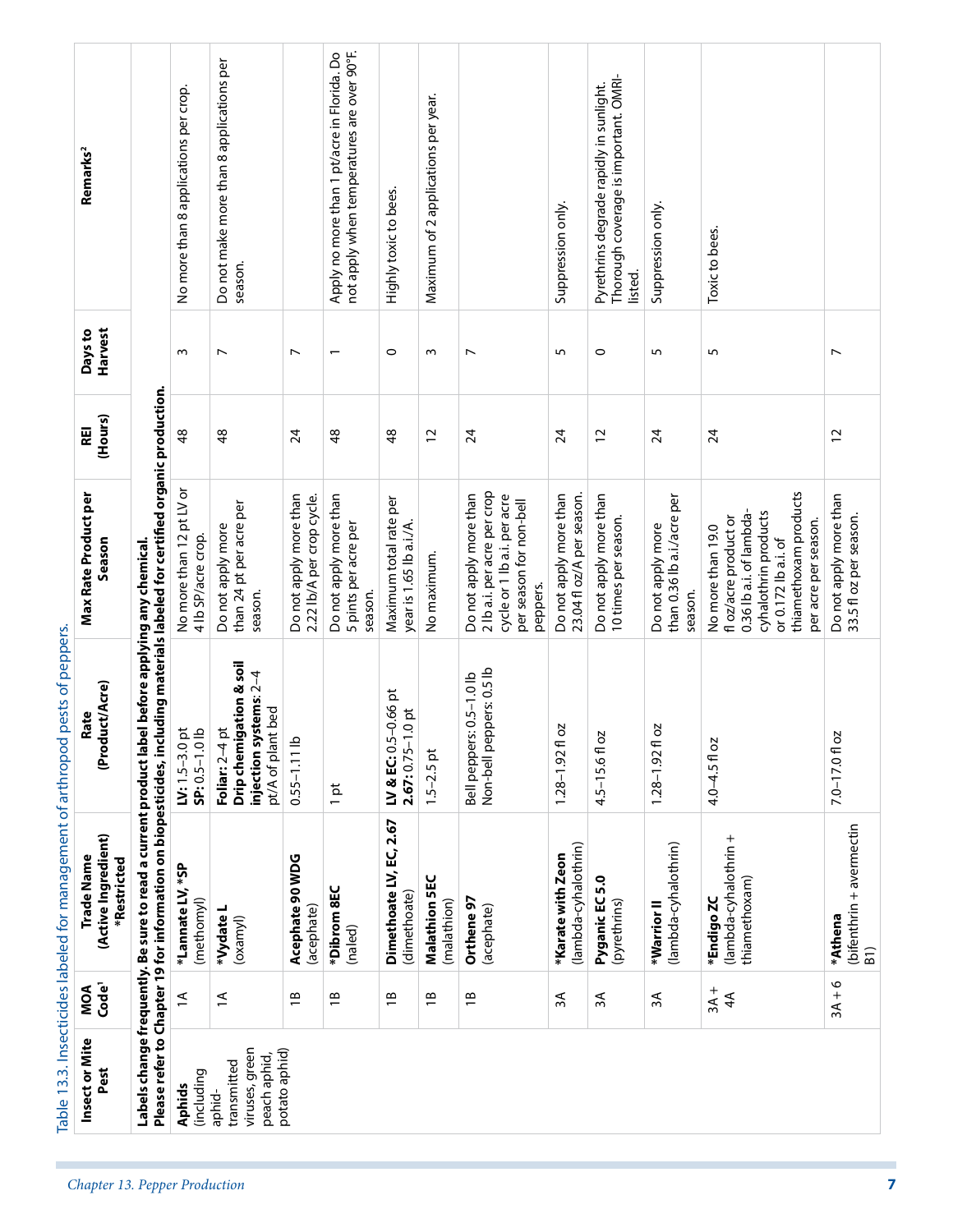| Remarks <sup>2</sup>                             | Do not reapply this product or others<br>containing either of the same active<br>ingredients within 7 days.               | Allow 5 days between applications.<br>Suppression only.    | Toxic to bees.                                                                                                     | Most effective if applied to soil at<br>transplanting.           | Planthouse: 1 application to transplants.<br>See label. | Do not apply more than 4 times per season<br>or more often than every 7 days.                                                | Do not apply more than 4 times per season<br>or more often than every 7 days.                                              | Do not release irrigation water from the<br>Do not use an adjuvant. Toxic to bees.<br>treated area. | Do not release irrigation water from the<br>treated area. See label for instructions. | Soil application. See label for rotational<br>restrictions.                        | Soil application. See label for rotational<br>restrictions. |
|--------------------------------------------------|---------------------------------------------------------------------------------------------------------------------------|------------------------------------------------------------|--------------------------------------------------------------------------------------------------------------------|------------------------------------------------------------------|---------------------------------------------------------|------------------------------------------------------------------------------------------------------------------------------|----------------------------------------------------------------------------------------------------------------------------|-----------------------------------------------------------------------------------------------------|---------------------------------------------------------------------------------------|------------------------------------------------------------------------------------|-------------------------------------------------------------|
| Harvest<br>Days to                               | $\overline{ }$                                                                                                            | 5                                                          | $\circ$                                                                                                            | Soil: 21                                                         | Soil: 21                                                | N                                                                                                                            | $\overline{ }$                                                                                                             | $\overline{\phantom{a}}$                                                                            | Apply at<br>planting                                                                  | $\overline{\mathrm{s}}$                                                            | $\overline{50}$                                             |
| (Hours)<br>REI                                   | 12                                                                                                                        | 24                                                         | $\overline{c}$                                                                                                     | $\overline{c}$                                                   | $\overline{c}$                                          | $\overline{c}$                                                                                                               | $\overline{c}$                                                                                                             | $\overline{c}$                                                                                      | $\overline{c}$                                                                        | 12                                                                                 | $\overline{c}$                                              |
| Max Rate Product per<br>Season                   | 12-month cropping year.<br>avermectin or 0.078 lb<br>z-cypermethrin/A per<br>No more than 57 fl oz<br>product or 0.036 lb | Do not apply more than<br>31.0 fl oz per acre per<br>year. | containing products per<br>acre of thiamethoxam-<br>Maximum of 11 oz/<br>acre or 0.172 lb a.i./<br>growing season. | pepper is 14.0 fl oz/A (0.5<br>Maximum allowed on<br>lb a.i./A). | 0.44 fl oz/10,000 plants                                | of Assail30 SG per acre<br>per season, including<br>Do not exceed 16 oz<br>any acetamiprid<br>pretransplant<br>applications. | per season, including<br>Do not exceed 6.8 oz<br>Assail 70WP per acre<br>any acetamiprid<br>pretransplant<br>applications. | than 6.4 oz per acre per<br>Do not apply more<br>season.                                            | than 6.4 oz per acre per<br>Do not apply more<br>season.                              | thiamethoxam per acre<br>11 fl oz Platinum/A<br>or 0.172 lb a.i. of<br>per season. | 3.8-6.2 oz maximum per<br>crop per season                   |
| luct/Acre)<br>Rate<br>(Prod                      | 19fl oz                                                                                                                   | $6.0 - 9.0$ fl oz                                          | $2.0 - 3.0$ oz                                                                                                     | 7-14.0 fl oz                                                     | 0.44 fl oz/10,000 plants                                | $2.0 - 4.0$ oz                                                                                                               | $0.8 - 1.7$ oz                                                                                                             | $1.6 - 2.1$ oz                                                                                      | 402<br>Soil: $4.8 - 6.$                                                               | $5 - 1110z$                                                                        | 1.66-3.67 oz                                                |
| (Active Ingredient)<br>Trade Name<br>*Restricted | (zeta-cypermethrin +<br>avermectin B1)<br>*Gladiator                                                                      | (lambda-cyhalothrin +<br>chlorantraniliprole)<br>*Besiege  | (thiamethoxam)<br>Actara                                                                                           | (imidacloprid)<br><b>Admire Pro</b>                              | (imidacloprid)<br>Admire Pro                            | (acetamiprid)<br>Assail 30SG                                                                                                 | (acetamiprid)<br>Assail 70WP                                                                                               | Belay 50 WDG<br>(clothianidin)                                                                      | Belay 50 WDG<br>(clothianidin)                                                        | (thiamethoxam)<br>Platinum                                                         | Platinum 75 SG<br>(thiamethoxam)                            |
| Code <sup>1</sup><br>MOA                         | $3A + 6$                                                                                                                  | $3A + 28$                                                  | ₹                                                                                                                  | $\overline{4}$                                                   | $\overline{4}$                                          | $\widetilde{4}$                                                                                                              | $\overline{4}$                                                                                                             | $\overline{4}$                                                                                      | ₹                                                                                     | $\overline{4}$                                                                     | $\overline{4}$                                              |
| Insect or Mite<br>Pest                           |                                                                                                                           |                                                            |                                                                                                                    |                                                                  |                                                         |                                                                                                                              |                                                                                                                            |                                                                                                     |                                                                                       |                                                                                    |                                                             |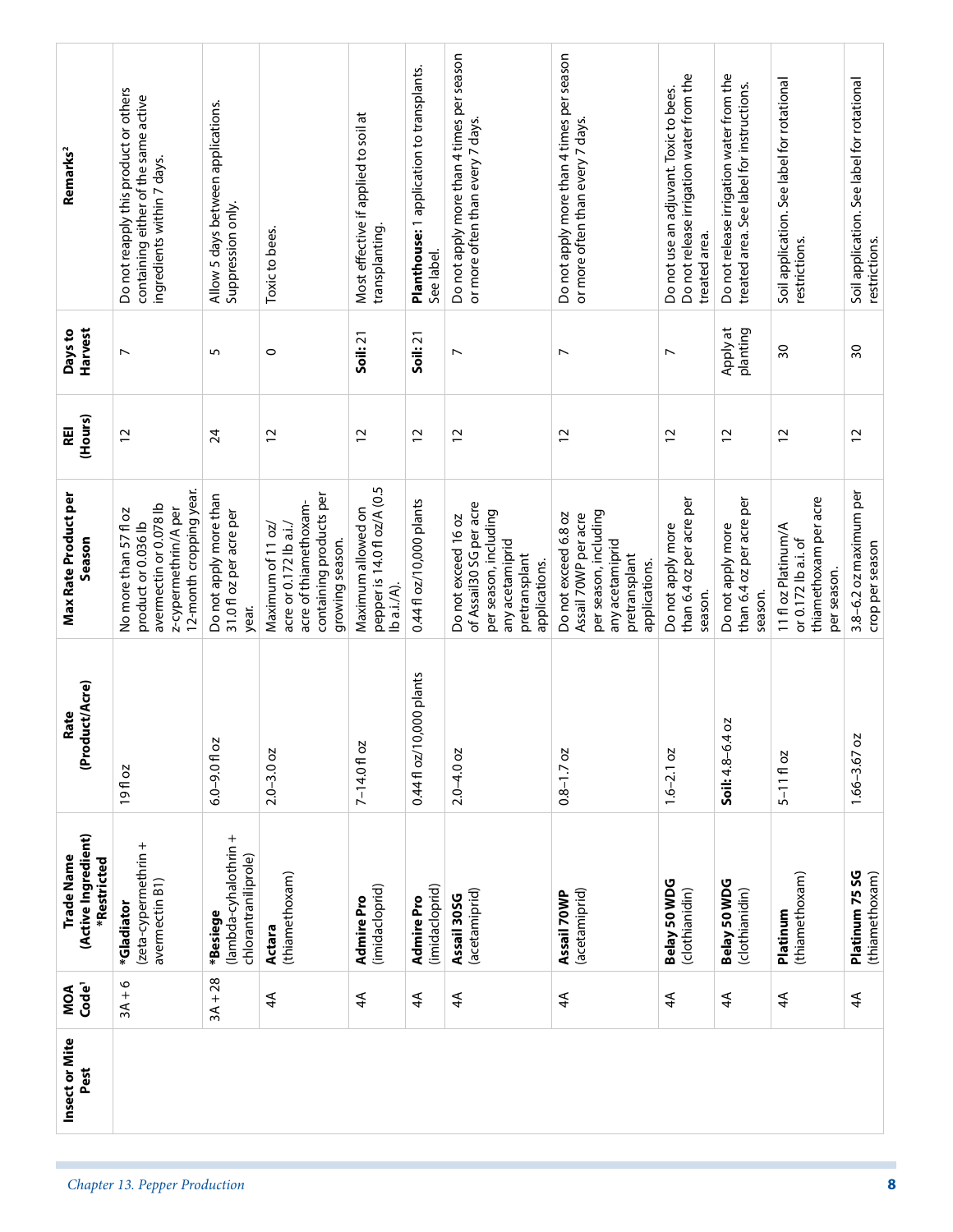| Harvest<br>Days to<br>(Hours)<br><b>REI</b>      | Foliar: 1<br>Soil: 21<br>$\overline{c}$                                                                        | Foliar: 1<br>Soil: 21<br>$\overline{c}$                         | $\overline{\mathrm{S}}$<br>$\overline{c}$                                                       | $\overline{\phantom{0}}$<br>$\overline{c}$                                                                                            | 12                                                                                                         | $\overline{\phantom{0}}$<br>4                    | $\circ$<br>$\overline{c}$                       | $\overline{\phantom{0}}$<br>$\overline{c}$ | $\circ$<br>$\overline{c}$                                          | $\overline{\phantom{0}}$<br>24          | $\overline{c}$                                                  | 4                                                                                                   |
|--------------------------------------------------|----------------------------------------------------------------------------------------------------------------|-----------------------------------------------------------------|-------------------------------------------------------------------------------------------------|---------------------------------------------------------------------------------------------------------------------------------------|------------------------------------------------------------------------------------------------------------|--------------------------------------------------|-------------------------------------------------|--------------------------------------------|--------------------------------------------------------------------|-----------------------------------------|-----------------------------------------------------------------|-----------------------------------------------------------------------------------------------------|
| <b>Max Rate Product per</b><br>Season            | more than 21 fl oz to soil.<br>season as foliar sprays or<br>Do not apply more than<br>10.5 fl oz per acre per | 12 oz (soil) per acre per<br>Maxium 6 oz (foliar) or<br>season. | thiamethoxam or 0.2 lb<br>13.0 fl oz acre/season<br>product or 0.172 lb<br>chlorantraniliprole. | a.i. of chlorantraniliprole<br>thiamethoxam) or 0.2 lb<br>products per acre per<br>season (0.172 lb a.i.<br>14 oz/acre per<br>season. | sulfoxaflor) per acre per<br>than 17 fl oz of Closer<br>Do not apply more<br>SC (0.266 lb a.i. of<br>year. | Do not apply more than<br>28.0 fl oz/A per year. | Do not apply more than<br>5.5 oz/acre per crop. | 4.8 fl oz/A per crop cycle                 | 28 fl oz product per acre<br>Do not apply more than<br>per season. | Maximum of 10 fl oz/acre<br>per season. | Do not apply a total of<br>more than 0.4 lb a.i./A<br>per crop. | Do not apply more than<br>0.4 lb a.i./A per calendar<br>year.<br>trays: 6.75-13.5                   |
| (Product/Acre)<br>Rate                           | Soil: 9-10.5 fl oz<br>Foliar: 2-7 fl oz                                                                        | Foliar: 1-4 oz<br>Soil: 5-7.5 oz                                | $10 - 1310z$                                                                                    | $4-7$ oz                                                                                                                              | $1.5 - 2.0$ fl oz                                                                                          | $7.0 - 12.0$ fl oz                               | 2.75 oz                                         | $2.4 - 3.2 f$ oz                           | 3.0 fl oz                                                          | 4.0-5.0 fl oz                           | 2O<br>$13.5 - 20.5$ fl                                          | Drip chemigation or soil<br>injection: 6.75-10 fl oz<br>Soil at-planting or<br>transplant t<br>floz |
| (Active Ingredient)<br>Trade Name<br>*Restricted | Scorpion 35SL<br>(dinotefuran)                                                                                 | (dinotefuran)<br>Venom                                          | chlorantraniliprole)<br>(thiamethoxam +<br>Durivo                                               | chlorantraniliprole)<br>(thiamethoxam +<br><b>Voliam Flexi</b>                                                                        | (sulfoxaflor)<br>Closer SC                                                                                 | (flupyradifurone)<br><b>Sivanto Prime</b>        | (pymetrozine)<br><b>Fulfill</b>                 | (pyrifluquinazon)<br>PQZ                   | (afidopyropen)<br>Sefina                                           | (spirotetramat)<br>Movento              | (cyantraniliprole)<br>Exirel                                    | (cyantraniliprole)<br>Verimark                                                                      |
| MOA<br>Code <sup>1</sup>                         | $\overline{4}$                                                                                                 | $\overline{4}$                                                  | $4A + 28$                                                                                       | $4A + 28$                                                                                                                             | $\overline{4}$                                                                                             | $\overline{4}$                                   | 98                                              | 98                                         | 90                                                                 | 23                                      | 28                                                              | 28                                                                                                  |
| Insect or Mite<br>Pest                           |                                                                                                                |                                                                 |                                                                                                 |                                                                                                                                       |                                                                                                            |                                                  |                                                 |                                            |                                                                    |                                         |                                                                 |                                                                                                     |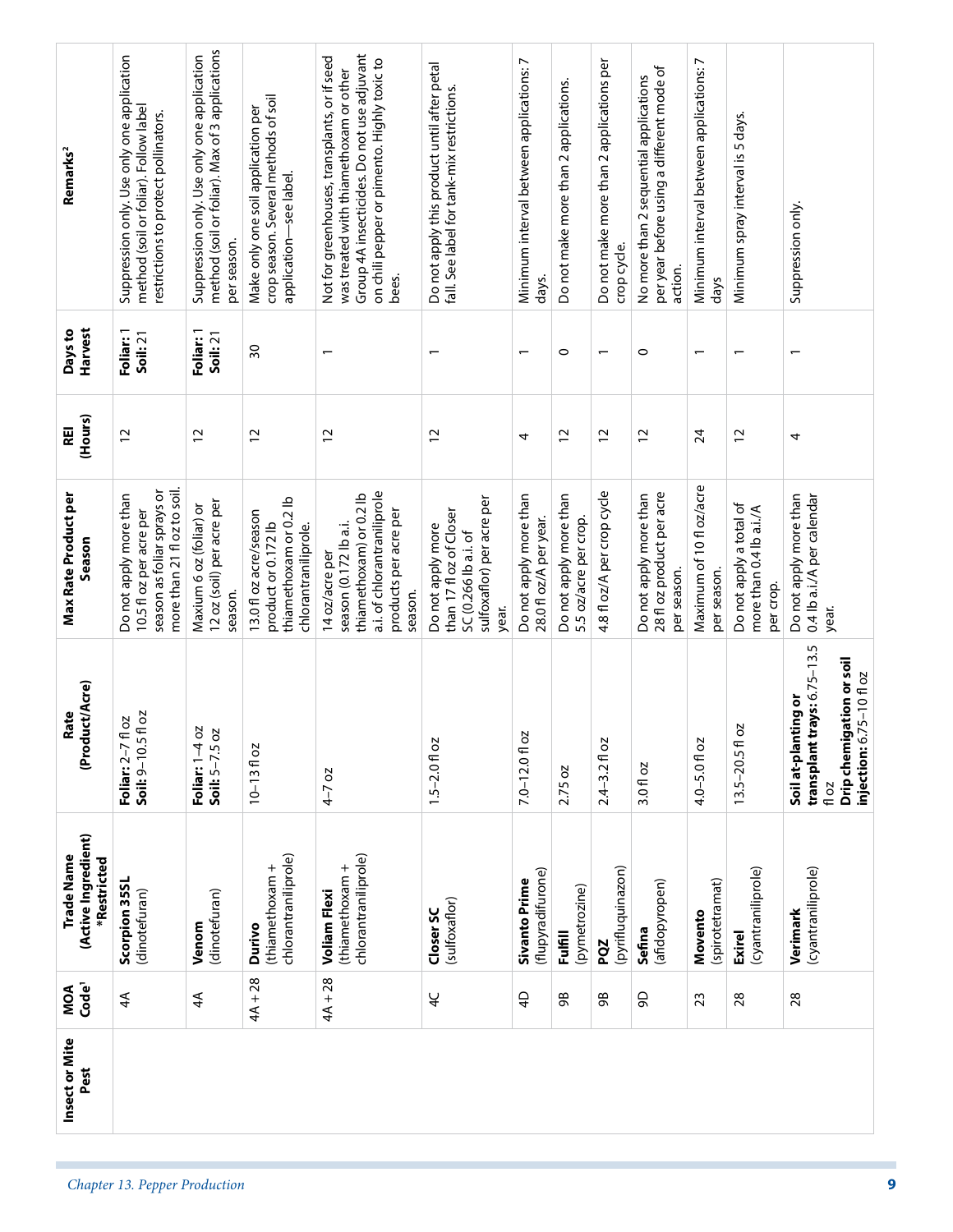| OMRI-listed. Greenhouse labeled.<br>mixed with some fungicides.<br>mixed with some fungicides.<br>regulator. OMRI-listed.<br>damaging levels.<br>crops in bloom.<br>OMRI-listed.<br>OMRI-listed<br>regulator.<br>$\circ$<br>$\circ$<br>$\circ$<br>$\circ$<br>$\overline{ }$<br>$\circ$<br>$\circ$<br>$\circ$<br>$\circ$<br>$\circ$<br>$\circ$<br>0<br>w<br>w<br>$\overline{\phantom{0}}$<br>$\frac{8}{3}$<br>$\overline{c}$<br>$\overline{c}$<br>$\overline{c}$<br>$\overline{c}$<br>51<br>4<br>4<br>4<br>4<br>4<br>4<br>4<br>4<br>4<br>20 fl oz per calendar year.<br>Do not apply more than<br>Do not apply more than<br>Do not apply more than<br>Do not apply more than<br>more than 8 qt per acre<br>8.4 oz/acre per season.<br>Do not apply a total of<br>8 quarts per crop per<br>5 pints per acre per<br>per crop.<br>season<br>year.<br>100 gal water<br>gal/100 gal<br>$1-2$ pt, up to 3.5 pt if<br>JMS: 3-6 qt/100 gal<br><b>XLR, 4F:</b> 0.5-2.0 qt<br>Others: $1-2$<br>$0.5 - 2$ quarts<br>$2.8 - 4.28$ oz<br>$0.25 - 1.0$ qt<br>1%-2% v/v<br>$0.25 - 1.0$ qt<br>1-2 gal per<br>$10 - 2110z$<br>$5 - 7$ fl oz<br>needed<br>10 fl oz<br>$2-4$ qt<br>8 fl oz<br>$1$ pt<br>(extract of Chenopodium<br>Stylet-Oil, Saf-T-Side,<br>Ultra-Fine Oil, JMS<br>Beauveria bassiana<br>Beauveria bassiana<br>(cyantraniliprole +<br>(soap, insecticidal)<br>M-Pede 49% EC<br>(oil, insecticidal)<br><b>BotaniGard ES</b><br>Requiem 25EC<br>(petroleum oil)<br>Sevin XLR; 4F<br>(carbaryl)<br>Mycotrol ESO<br>*Minecto Pro<br>(azadirachtin)<br>(azadirachtin)<br>(azadirachtin)<br>ambrosioides)<br>*Dibrom 8EC<br>(azadirachtin)<br>Beleaf 50 SG<br>(flonicamid)<br>Neemix 4.5<br>Carbaryl 4L<br>abamectin)<br>strain GHA)<br>Aza-Direct<br>strain GHA)<br>Azatin XL<br>(carbaryl)<br>Suffoil-X<br>Molt-X<br>others<br>(naled)<br>$28 + 6$<br>$\overline{a}$<br>29<br>$\overline{a}$<br>$\overline{B}$<br>$\mathbf{I}$<br>$\mathbf{I}$<br>$\blacksquare$<br>$\mathbf I$<br>$\mathbf{I}$<br>$\mathbf I$<br>$\blacksquare$<br>$\mathbf{I}$<br>$\mathbf I$<br>$\mathbf{I}$<br>potato beetle,<br>blister beetle,<br>beetle larvae,<br>beetle, flea<br>cucumber<br>(including<br>Colorado<br><b>Beetles</b><br>beetle) | Insect or Mite<br>Pest | MOA<br>Code' | (Active Ingredient)<br>Trade Name<br>*Restricted | (Product/Acre)<br>Rate | <b>Max Rate Product per</b><br>Season | (Hours)<br>REI | Harvest<br>Days to | Remarks <sup>2</sup>                                                                                                           |
|----------------------------------------------------------------------------------------------------------------------------------------------------------------------------------------------------------------------------------------------------------------------------------------------------------------------------------------------------------------------------------------------------------------------------------------------------------------------------------------------------------------------------------------------------------------------------------------------------------------------------------------------------------------------------------------------------------------------------------------------------------------------------------------------------------------------------------------------------------------------------------------------------------------------------------------------------------------------------------------------------------------------------------------------------------------------------------------------------------------------------------------------------------------------------------------------------------------------------------------------------------------------------------------------------------------------------------------------------------------------------------------------------------------------------------------------------------------------------------------------------------------------------------------------------------------------------------------------------------------------------------------------------------------------------------------------------------------------------------------------------------------------------------------------------------------------------------------------------------------------------------------------------------------------------------------------------------------------------------------------------------------------------------------------------------------------------------------------------------------------------------------------------------------------------------------------------------------------|------------------------|--------------|--------------------------------------------------|------------------------|---------------------------------------|----------------|--------------------|--------------------------------------------------------------------------------------------------------------------------------|
| Chapter 13. Pepper Production                                                                                                                                                                                                                                                                                                                                                                                                                                                                                                                                                                                                                                                                                                                                                                                                                                                                                                                                                                                                                                                                                                                                                                                                                                                                                                                                                                                                                                                                                                                                                                                                                                                                                                                                                                                                                                                                                                                                                                                                                                                                                                                                                                                        |                        |              |                                                  |                        |                                       |                |                    |                                                                                                                                |
|                                                                                                                                                                                                                                                                                                                                                                                                                                                                                                                                                                                                                                                                                                                                                                                                                                                                                                                                                                                                                                                                                                                                                                                                                                                                                                                                                                                                                                                                                                                                                                                                                                                                                                                                                                                                                                                                                                                                                                                                                                                                                                                                                                                                                      |                        |              |                                                  |                        |                                       |                |                    | Begin applications before pests reach                                                                                          |
|                                                                                                                                                                                                                                                                                                                                                                                                                                                                                                                                                                                                                                                                                                                                                                                                                                                                                                                                                                                                                                                                                                                                                                                                                                                                                                                                                                                                                                                                                                                                                                                                                                                                                                                                                                                                                                                                                                                                                                                                                                                                                                                                                                                                                      |                        |              |                                                  |                        |                                       |                |                    | Antifeedant, repellant, insect growth                                                                                          |
|                                                                                                                                                                                                                                                                                                                                                                                                                                                                                                                                                                                                                                                                                                                                                                                                                                                                                                                                                                                                                                                                                                                                                                                                                                                                                                                                                                                                                                                                                                                                                                                                                                                                                                                                                                                                                                                                                                                                                                                                                                                                                                                                                                                                                      |                        |              |                                                  |                        |                                       |                |                    | Antifeedant, repellant, insect growth                                                                                          |
|                                                                                                                                                                                                                                                                                                                                                                                                                                                                                                                                                                                                                                                                                                                                                                                                                                                                                                                                                                                                                                                                                                                                                                                                                                                                                                                                                                                                                                                                                                                                                                                                                                                                                                                                                                                                                                                                                                                                                                                                                                                                                                                                                                                                                      |                        |              |                                                  |                        |                                       |                |                    | OMRI-listed. Greenhouse approved. May be                                                                                       |
|                                                                                                                                                                                                                                                                                                                                                                                                                                                                                                                                                                                                                                                                                                                                                                                                                                                                                                                                                                                                                                                                                                                                                                                                                                                                                                                                                                                                                                                                                                                                                                                                                                                                                                                                                                                                                                                                                                                                                                                                                                                                                                                                                                                                                      |                        |              |                                                  |                        |                                       |                |                    | OMRI-listed. Antifeedant, repellant, IGR.                                                                                      |
|                                                                                                                                                                                                                                                                                                                                                                                                                                                                                                                                                                                                                                                                                                                                                                                                                                                                                                                                                                                                                                                                                                                                                                                                                                                                                                                                                                                                                                                                                                                                                                                                                                                                                                                                                                                                                                                                                                                                                                                                                                                                                                                                                                                                                      |                        |              |                                                  |                        |                                       |                |                    |                                                                                                                                |
|                                                                                                                                                                                                                                                                                                                                                                                                                                                                                                                                                                                                                                                                                                                                                                                                                                                                                                                                                                                                                                                                                                                                                                                                                                                                                                                                                                                                                                                                                                                                                                                                                                                                                                                                                                                                                                                                                                                                                                                                                                                                                                                                                                                                                      |                        |              |                                                  |                        |                                       |                |                    | OMRI-listed. Greenhouse approved. May be                                                                                       |
|                                                                                                                                                                                                                                                                                                                                                                                                                                                                                                                                                                                                                                                                                                                                                                                                                                                                                                                                                                                                                                                                                                                                                                                                                                                                                                                                                                                                                                                                                                                                                                                                                                                                                                                                                                                                                                                                                                                                                                                                                                                                                                                                                                                                                      |                        |              |                                                  |                        |                                       |                |                    | Suppression of nymphs and adult feeding<br>deterrence. IGR and feeding repellant.                                              |
|                                                                                                                                                                                                                                                                                                                                                                                                                                                                                                                                                                                                                                                                                                                                                                                                                                                                                                                                                                                                                                                                                                                                                                                                                                                                                                                                                                                                                                                                                                                                                                                                                                                                                                                                                                                                                                                                                                                                                                                                                                                                                                                                                                                                                      |                        |              |                                                  |                        |                                       |                |                    | Begin before pests reach damaging levels.                                                                                      |
|                                                                                                                                                                                                                                                                                                                                                                                                                                                                                                                                                                                                                                                                                                                                                                                                                                                                                                                                                                                                                                                                                                                                                                                                                                                                                                                                                                                                                                                                                                                                                                                                                                                                                                                                                                                                                                                                                                                                                                                                                                                                                                                                                                                                                      |                        |              |                                                  |                        |                                       |                |                    |                                                                                                                                |
|                                                                                                                                                                                                                                                                                                                                                                                                                                                                                                                                                                                                                                                                                                                                                                                                                                                                                                                                                                                                                                                                                                                                                                                                                                                                                                                                                                                                                                                                                                                                                                                                                                                                                                                                                                                                                                                                                                                                                                                                                                                                                                                                                                                                                      |                        |              |                                                  |                        |                                       |                |                    | Stylet-Oil and Saf-T-Side are OMRI-listed.<br>viruses but does not kill aphids. Organic<br>Stylet Oil helps manage aphid-borne |
|                                                                                                                                                                                                                                                                                                                                                                                                                                                                                                                                                                                                                                                                                                                                                                                                                                                                                                                                                                                                                                                                                                                                                                                                                                                                                                                                                                                                                                                                                                                                                                                                                                                                                                                                                                                                                                                                                                                                                                                                                                                                                                                                                                                                                      |                        |              |                                                  |                        |                                       |                |                    | Bee Caution: DO NOT apply to weeds or                                                                                          |
|                                                                                                                                                                                                                                                                                                                                                                                                                                                                                                                                                                                                                                                                                                                                                                                                                                                                                                                                                                                                                                                                                                                                                                                                                                                                                                                                                                                                                                                                                                                                                                                                                                                                                                                                                                                                                                                                                                                                                                                                                                                                                                                                                                                                                      |                        |              |                                                  |                        |                                       |                |                    | Do not apply more than seven times. Do<br>not apply to crops or weeds in bloom.                                                |
| 10                                                                                                                                                                                                                                                                                                                                                                                                                                                                                                                                                                                                                                                                                                                                                                                                                                                                                                                                                                                                                                                                                                                                                                                                                                                                                                                                                                                                                                                                                                                                                                                                                                                                                                                                                                                                                                                                                                                                                                                                                                                                                                                                                                                                                   |                        |              |                                                  |                        |                                       |                |                    | not apply when temperatures are over 90°F.<br>Apply no more than 1 pt/acre in Florida. Do                                      |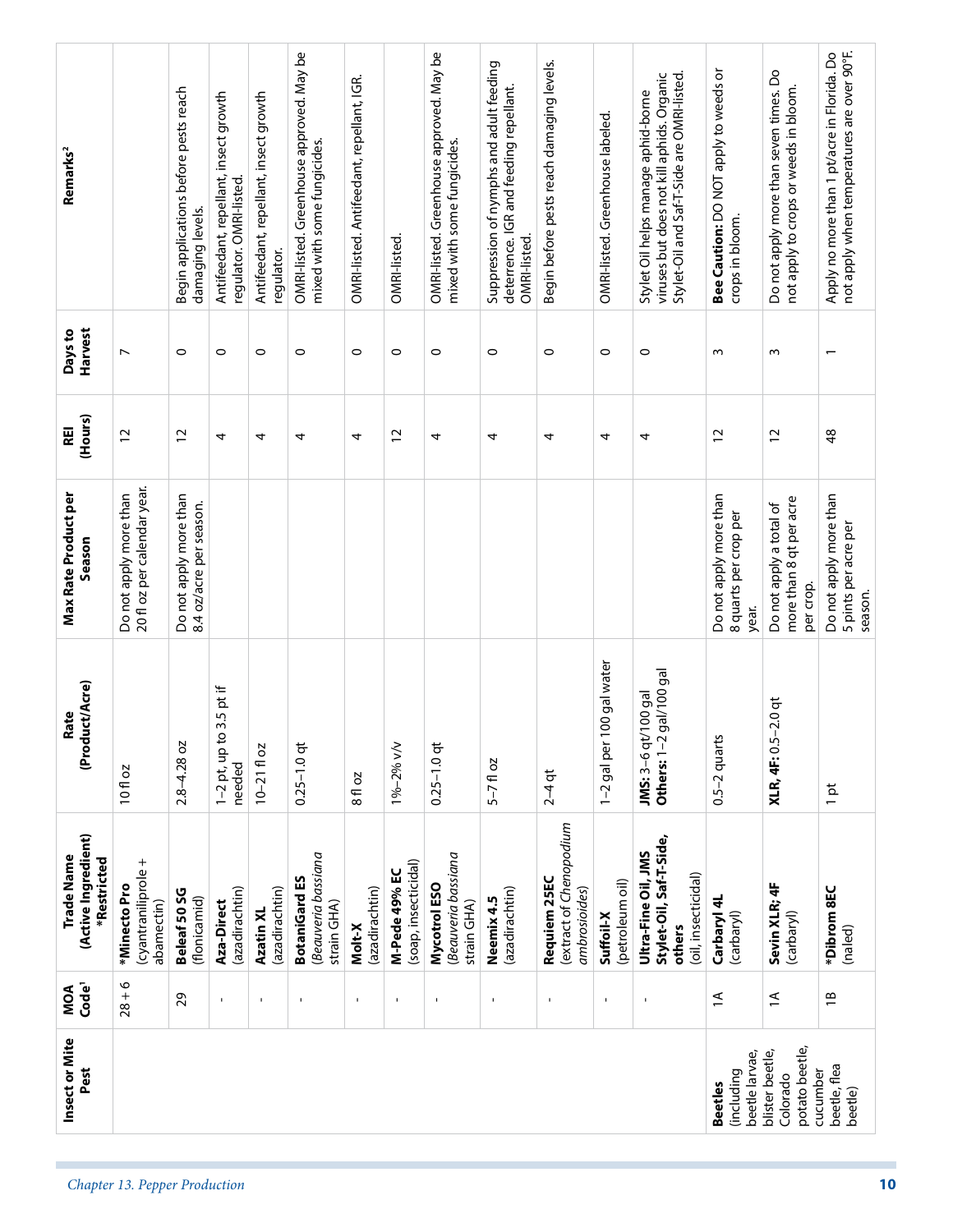| Insect or Mite<br>Pest | MOA<br>Code <sup>1</sup> | (Active Ingredient)<br>Trade Name<br>*Restricted          | (Product/Acre)<br>Rate | Max Rate Product per<br>Season                                                                                                                                          | (Hours)<br>REI  | Harvest<br>Days to       | Remarks <sup>2</sup>                                                                                                                   |  |
|------------------------|--------------------------|-----------------------------------------------------------|------------------------|-------------------------------------------------------------------------------------------------------------------------------------------------------------------------|-----------------|--------------------------|----------------------------------------------------------------------------------------------------------------------------------------|--|
|                        | $\approx$                | *Ambush 25W<br>(permethrin)                               | $6.4 - 12.8$ oz        | than 1.6 lb a.i./acre per<br>Do not apply more<br>season.                                                                                                               | 12              | $\sim$                   | Bell peppers only.                                                                                                                     |  |
|                        | ЗÃ                       | (esfenvalerate)<br>*Asana XL                              | 5.8-9.6 fl oz          | Do not apply more than<br>0.35 lb a.i. per acre per<br>season.                                                                                                          | $\overline{c}$  | $\overline{\phantom{a}}$ | Repeat applications at 7-to-10-day intervals<br>to achieve control.                                                                    |  |
|                        | $\approx$                | *Brigade 2EC<br>(bifenthrin)                              | $2.1 - 6.4$ fl oz      | No more than 0.2 lb a.i.<br>per acre per season.                                                                                                                        | $\overline{c}$  | $\overline{ }$           | Do not make applications less than 7 days<br>apart.                                                                                    |  |
|                        | ЗA                       | (bifenthrin + zeta-<br>cypermethrin)<br>*Hero             | $4.0 - 10.3$ oz        | Do not apply more than<br>0.266 lb a.i. per acre per<br>27.39 oz product or<br>season.                                                                                  | $\overline{c}$  | $\overline{ }$           | when applying Hero and another product<br>Refer to label's maximum usage table<br>containing either of the same active<br>ingredients. |  |
|                        | λξ                       | (lambda-cyhalothrin)<br>*Karate with Zeon                 | 20<br>$1.28 - 1.92$ fl | No more than 23.04 fl<br>oz or 0.36 lb a.i./A per<br>season.                                                                                                            | 24              | 5                        |                                                                                                                                        |  |
|                        | ЗA                       | *Pounce 25 WP<br>(permethrin)                             | $6.4 - 12.8$ oz        | Do not apply more than<br>0.8 lb a.i. per acre per<br>season.                                                                                                           | $\overline{c}$  | $\sim$                   | Labeled for bell peppers. Do not make<br>applications less than 5 days apart.                                                          |  |
|                        | Ψε                       | Pyganic EC 5.0<br>(pyrethrins)                            | 4.5-15.6fl oz          | Do not apply more than<br>10 times per season.                                                                                                                          | $\overline{c}$  | $\circ$                  | Thorough coverage is important. OMRI-<br>Pyrethrins degrade rapidly in sunlight.<br>listed.                                            |  |
|                        | $3A +$<br>$\overline{4}$ | (lambda-cyhalothrin +<br>thiamethoxam)<br>*Endigo ZC      | 4.0-4.5 fl oz          | thiamethoxam products<br>0.36 lb a.i. of lambda-<br>cyhalothrin products<br>oz/A of Endigo ZC or<br>No more than 19.0 fl<br>per acre per season.<br>or 0.172 lb a.i. of | $\overline{24}$ | 5                        | Minimum interval between applications is 5<br>days. Toxic to bees.                                                                     |  |
|                        | $3A + 6$                 | (bifenthrin + avermectin)<br>*Athena                      | 7.0-17.0fl oz          | Do not apply more than<br>33.5 fl oz per season.                                                                                                                        | $\overline{c}$  | $\overline{ }$           |                                                                                                                                        |  |
|                        | $3A + 6$                 | (zeta-cypermethrin +<br>avermectin B1)<br>*Gladiator      | 19fl oz                | 12-month cropping year.<br>avermectin or 0.078 lb<br>No more than 57 fl oz<br>z-cypermethrin/A per<br>product or 0.036 lb                                               | $\overline{c}$  | $\overline{\phantom{a}}$ | Do not reapply this product or others<br>containing either of the same active<br>ingredients within 7 days.                            |  |
|                        | $3A + 28$                | (lambda-cyhalothrin +<br>chlorantraniliprole)<br>*Besiege | $6.0 - 9.0$ fl oz      | Do not apply more than<br>31.0 fl oz per acre per<br>year.                                                                                                              | $\overline{24}$ | 5                        | Allow 5 days between applications.                                                                                                     |  |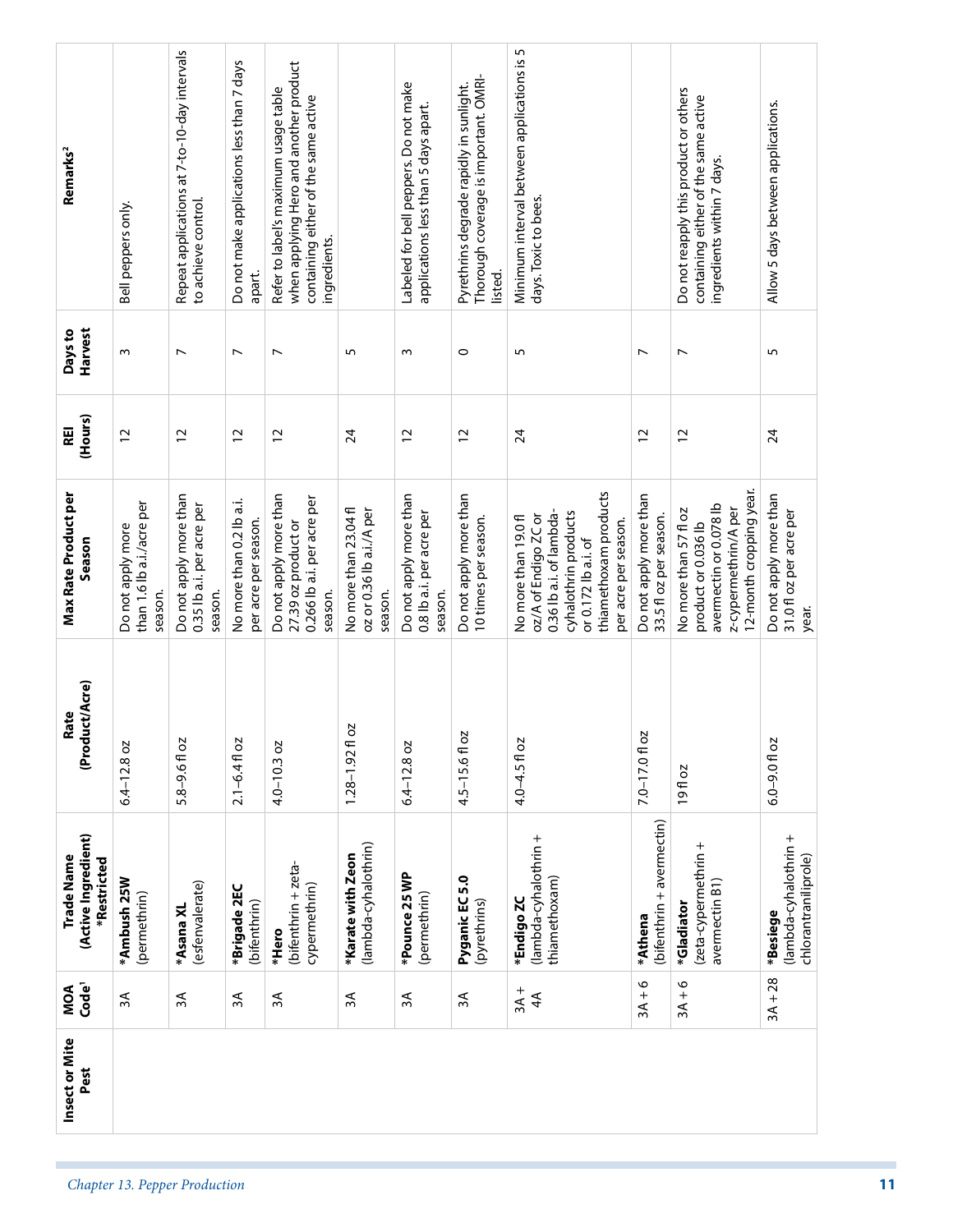|                               | Insect or Mite<br>Pest | MOA<br>Code <sup>1</sup> | (Active Ingredient)<br>Trade Name<br>*Restricted  | (Product/Acre)<br>Rate                        | <b>Max Rate Product per</b><br>Season                                                                                        | (Hours)<br>REI | Harvest<br>Days to    | Remarks <sup>2</sup>                                                                                                                                                             |
|-------------------------------|------------------------|--------------------------|---------------------------------------------------|-----------------------------------------------|------------------------------------------------------------------------------------------------------------------------------|----------------|-----------------------|----------------------------------------------------------------------------------------------------------------------------------------------------------------------------------|
| Chapter 13. Pepper Production |                        | $\overline{4}$           | (thiamethoxam)<br>Actara                          | $2.0 - 3.0$ oz                                | containing products per<br>acre of thiamethoxam-<br>acre or 0.172 lb a.i./<br>Maximum of 11 oz/<br>growing season.           | $\overline{c}$ | $\circ$               | Toxic to bees.                                                                                                                                                                   |
|                               |                        | $\overline{4}$           | (imidacloprid)<br>Admire Pro                      | 7-14.0 fl oz                                  | pepper is 14.0 fl oz/A (0.5<br>Maximum allowed on<br>lb a.i./A).                                                             | $\overline{c}$ | Soil: 21              | Most effective if applied to soil at<br>transplanting.                                                                                                                           |
|                               |                        | ₹                        | (acetamiprid)<br>Assail 70WP                      | $0.6 - 1.1$ oz                                | per season, including<br>Assail 70WP per acre<br>No more than 6.8 oz<br>any pretransplant<br>applications of<br>acetamiprid. | $\overline{c}$ | $\overline{ }$        | No more than 4 applications per season or<br>reapplication within 7 days.                                                                                                        |
|                               |                        | $\overline{4}$           | Belay 50 WDG<br>(clothianidin)                    | $1.6 - 2.1 oz$                                | than 6.4 oz per acre per<br>Do not apply more<br>season.                                                                     | $\overline{c}$ | $\overline{ }$        | Do not release irrigation water from the<br>Do not use an adjuvant. Toxic to bees.<br>treated area.                                                                              |
|                               |                        | $\overline{4}$           | Belay 50 WDG<br>(clothianidin)                    | SO<br>$Soli: 4.8 - 6.4$                       | than 6.4 oz per acre per<br>Do not apply more<br>season.                                                                     | $\overline{c}$ | Apply at<br>planting  | Do not release irrigation water from the<br>treated area.                                                                                                                        |
|                               |                        | $\overline{4}$           | Platinum 75 SG<br>(thiamethoxam)                  | $1.66 - 3.67$ oz                              | thiamethoxam per acre<br>11 fl oz Platinum/A<br>or 0.172 lb a.i. of<br>per season.                                           | $\overline{c}$ | $\overline{30}$       | Soil application. See label for rotational<br>restrictions.                                                                                                                      |
|                               |                        | $\overline{4}$           | (imidacloprid)<br>Provado 1.6F                    | $3.8 - 6.2$ oz                                | Maximum per crop per<br>season 19.2 fl oz/A.                                                                                 | $\overline{c}$ | $\circ$               | imidacloprid or thiamethoxam. Allow 5<br>Do not apply to crop treated with<br>days between apps.                                                                                 |
|                               |                        | $\overline{4}$           | Scorpion 35SL<br>(dinotefuran)                    | fl oz<br>fl oz<br>Soil: 9-10.5<br>Foliar: 2-7 | more than 21 fl oz to soil.<br>season as foliar sprays or<br>Do not apply more than<br>10.5 fl oz per acre per               | $\overline{c}$ | Foliar: 1<br>Soil: 21 | Application restrictions exist because of risk<br>directions for use to protect pollinators. Use<br>to bees and other insect pollinators. Follow<br>only one application method. |
|                               |                        | $\overline{4}$           | (dinotefuran)<br>Venom                            | Foliar: 1-4 oz<br>Soil: 5-7.5 oz              | (foliar) or 12 oz (soil)/acre<br>No more than 6 oz<br>per season.                                                            | $\overline{c}$ | Foliar: 1<br>Soil: 21 | Use only one application method (soil or<br>foliar). No more than 3 applications per<br>season.                                                                                  |
|                               |                        | $4A + 28$                | chlorantraniliprole)<br>(thiamethoxam +<br>Durivo | $10 - 1310z$                                  | 13.0 fl oz per acre/season<br>thiamethoxam or 0.2 lb<br>product or 0.172 lb<br>chlorantraniliprole.                          | $\overline{c}$ | $\overline{50}$       | crop season. Several methods of soil<br>Make only one soil application per<br>application-see label.                                                                             |
| 12                            |                        |                          |                                                   |                                               |                                                                                                                              |                |                       |                                                                                                                                                                                  |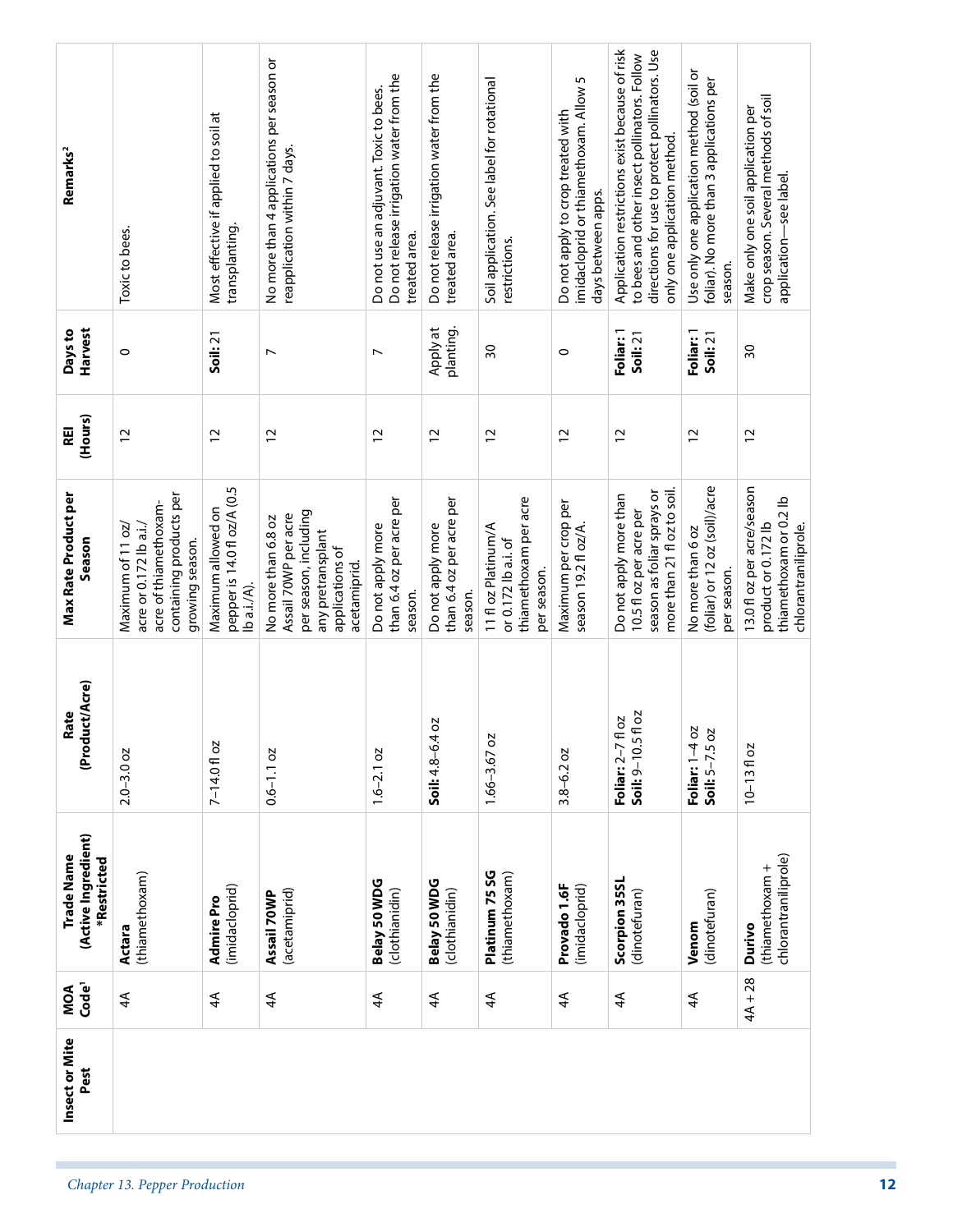| Insect or Mite<br>Pest | $4A + 28$<br>Code <sup>1</sup><br>MOA<br>$\overline{4}$<br>5 | (Active Ingredient)<br>Trade Name<br>chlorantraniliprole)<br>*Restricted<br>(thiamethoxam +<br>(flupyradifurone)<br>Sivanto 200 SL<br><b>Voliam Flexi</b><br>(spinetoram)<br>Radiant SC | (Product/Acre)<br>Rate<br>2O<br>$10.5 - 14.0$ fl<br>$5 - 10f$ oz<br>$4-7$ oz                                                           | a.i. of chlorantraniliprole<br>34 fl oz product or 0.266<br>thiamethoxam) or 0.2 lb<br><b>Max Rate Product per</b><br>Do not apply more than<br>Ib a.i. per acre per year.<br>products per acre per<br>28.0 fl oz/A per year.<br>season (0.172 lb a.i.<br>Season<br>14 oz/acre per<br>season. | (Hours)<br>REI<br>$\overline{c}$<br>4<br>4 | Harvest<br>Days to<br>$\overline{\phantom{0}}$<br>$\overline{\phantom{0}}$ | Group 4A insecticides. Do not use adjuvant<br>on chili pepper or pimiento. Highly toxic to<br>Not for greenhouses, transplants, or if seed<br>Minimum interval between applications: 7<br>was treated with thiamethoxam or other<br>Allow 4 days between applications. No<br>more than 6 applications per year.<br>Remarks <sup>2</sup><br>bees.<br>days. |
|------------------------|--------------------------------------------------------------|-----------------------------------------------------------------------------------------------------------------------------------------------------------------------------------------|----------------------------------------------------------------------------------------------------------------------------------------|-----------------------------------------------------------------------------------------------------------------------------------------------------------------------------------------------------------------------------------------------------------------------------------------------|--------------------------------------------|----------------------------------------------------------------------------|-----------------------------------------------------------------------------------------------------------------------------------------------------------------------------------------------------------------------------------------------------------------------------------------------------------------------------------------------------------|
|                        | 28<br>28<br>$\circ$                                          | (chlorantraniliprole)<br>(cyantraniliprole)<br>(abamectin)<br>Abba Ultra<br>Coragen<br><b>Exirel</b>                                                                                    | 1.5 fl oz<br>Ñ<br>$\overline{ }$<br>$4.0 - 8.0$ fl oz<br>$7.0 - 13.5f$ 0<br>Foliar: 3.5-                                               | 24 fl oz product or 0.056<br>Ib a.i. foliarly applied per<br>or 0.2 lb a.i. per acre per<br>No more than 15.4 fl oz<br>Do not apply a total of<br>more than 0.4 lb a.i./A<br>per crop.<br>crop.<br>year.                                                                                      | $\overline{c}$<br>$\overline{c}$<br>4      | $\overline{ }$<br>$\overline{\phantom{0}}$<br>$\overline{\phantom{0}}$     | planting to soil and foliar. No more than 4<br>of product or same a.i. Wait 7 days before<br>No more than 2 sequential applications<br>Can apply by drip chemigation, at<br>Minimum spray interval is 5 days.<br>applications per crop.<br>retreatment.                                                                                                   |
|                        | $28 + 6$<br>28                                               | (cyantraniliprole +<br>(cyantraniliprole)<br>*Minecto Pro<br>abamectin)<br>Verimark                                                                                                     | transplant trays: 6.75-13.5<br>Drip chemigation or soil<br>injection: 6.75-10 fl oz<br>nting or<br>Soil at-plar<br>5.5-10 fl oz<br>Toz | 20 fl oz per calendar year.<br>Do not apply more than<br>Do not apply more than<br>0.4 lb a.i./A per crop.                                                                                                                                                                                    | $\overline{c}$<br>4                        | $\overline{ }$<br>$\overline{ }$                                           |                                                                                                                                                                                                                                                                                                                                                           |
|                        | $\mathbf{I}$<br>$\blacksquare$                               | (azadirachtin)<br>(azadirachtin)<br>Aza-Direct<br>Azatin XL                                                                                                                             | $1-2$ pt, up to 3.5 pt if<br>$5 - 16f$ oz<br>needed                                                                                    |                                                                                                                                                                                                                                                                                               | 4<br>4                                     | $\circ$<br>$\circ$                                                         | Antifeedant, repellant, insect growth<br>Antifeedant, repellant, insect growth<br>regulator. OMRI-listed.<br>regulator.                                                                                                                                                                                                                                   |
|                        | $\blacksquare$<br>$\mathbf{I}$                               | (petroleum oil)<br>(azadirachtin)<br>Neemix 4.5<br>Suffoil-X                                                                                                                            | 100 gal water<br>1-2 gal per<br>4-16floz                                                                                               |                                                                                                                                                                                                                                                                                               | 4<br>4                                     | $\circ$<br>$\circ$                                                         | IGR and feeding repellant. OMRI-listed.<br>OMRI-listed.                                                                                                                                                                                                                                                                                                   |
|                        | $\mathbf{I}$                                                 | Surround<br>(kaolin)                                                                                                                                                                    | $12.50 - 50$ lb                                                                                                                        |                                                                                                                                                                                                                                                                                               | 4                                          | $\circ$                                                                    | 12.5 lb/25 gallons preferred up to fruit set.<br>unless washing capabilities are sufficient.<br>Apply only up to 1/4 of desired fruit size                                                                                                                                                                                                                |
|                        | $\mathbf I$                                                  | Stylet-Oil, Saf-T-Side,<br>Ultra-Fine Oil, JMS<br>(oil, insecticidal)<br>others                                                                                                         | Others: 1-2 gal/100 gal<br>JMS: 3-6 qt/100 gal                                                                                         |                                                                                                                                                                                                                                                                                               | 4                                          | $\circ$                                                                    | Organic Stylet-Oil and Saf-T-Side are OMRI-<br>listed.                                                                                                                                                                                                                                                                                                    |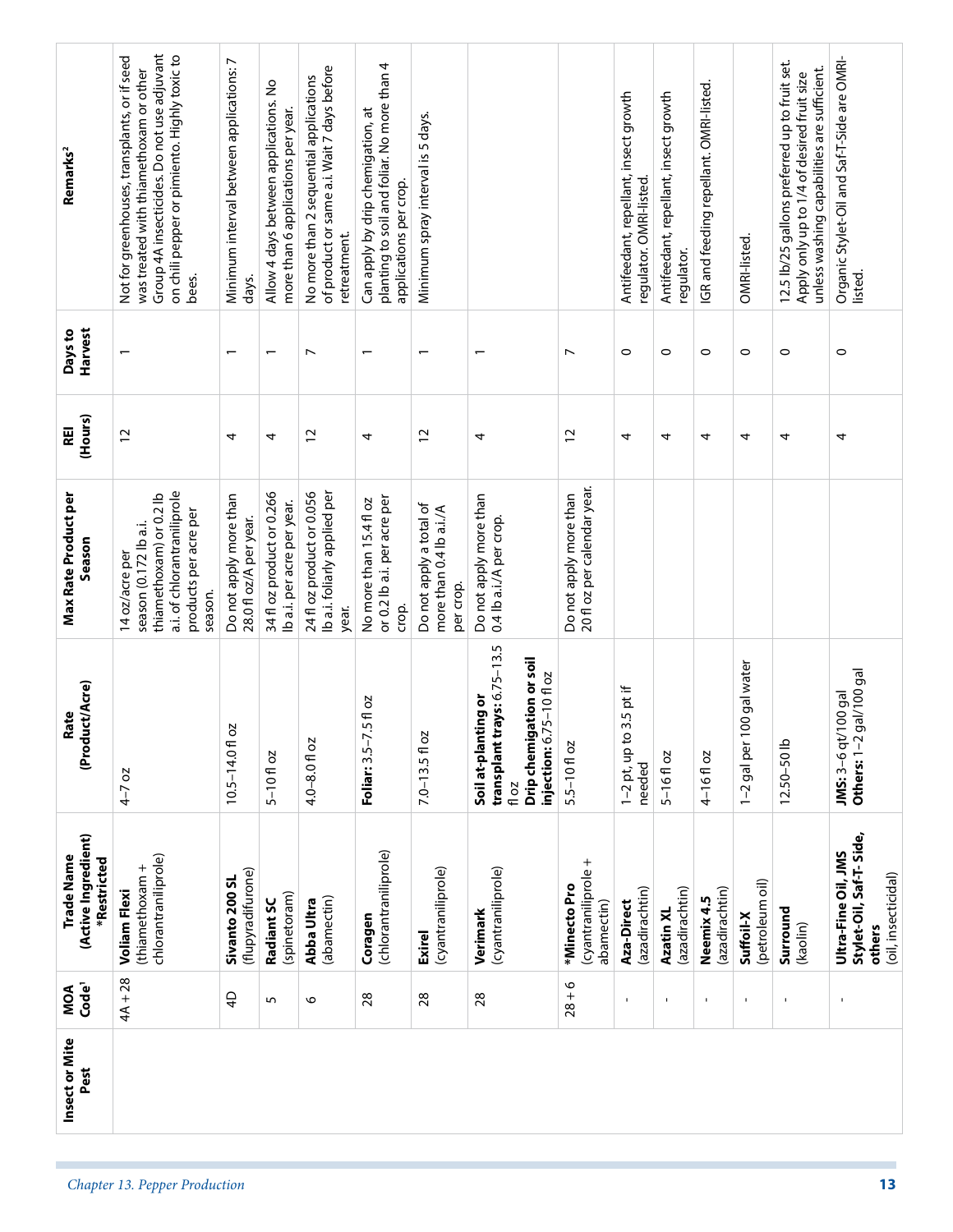| Remarks <sup>2</sup>                             | bloom. Up to 7 applications allowed per<br>Do not apply to target crop or weeds in<br>year. | No more than 8 applications per crop.              | Do not apply more than seven times. Do<br>not apply to crops or weeds in bloom. | Bell-type peppers only.                             | heat or drought stress. Do not make more<br>transplanting or to plants under severe<br>Do not apply within 10 days of<br>than 8 applications. |                                                            | Bell peppers only.                                        |                                                                | Do not apply more than 2.8 fl oz/A within<br>Beet armyworm 1st and 2nd instars only.<br>7 days. | Do not make applications less than 7 days<br>apart.              | Do not mix with copper.                                         | when applying Hero and another product<br>Refer to label's maximum usage table<br>containing either of the same active<br>ingredients. |                                                      | Labeled for bell peppers. Do not make<br>applications less than 5 days apart. |
|--------------------------------------------------|---------------------------------------------------------------------------------------------|----------------------------------------------------|---------------------------------------------------------------------------------|-----------------------------------------------------|-----------------------------------------------------------------------------------------------------------------------------------------------|------------------------------------------------------------|-----------------------------------------------------------|----------------------------------------------------------------|-------------------------------------------------------------------------------------------------|------------------------------------------------------------------|-----------------------------------------------------------------|----------------------------------------------------------------------------------------------------------------------------------------|------------------------------------------------------|-------------------------------------------------------------------------------|
| Harvest<br>Days to                               | $\sim$                                                                                      | w                                                  | S                                                                               | $\overline{ }$                                      | $\overline{ }$                                                                                                                                | $\overline{ }$                                             | w                                                         | $\overline{ }$                                                 | $\overline{\phantom{0}}$                                                                        | $\overline{ }$                                                   | $\mathsf{m}$                                                    | $\overline{ }$                                                                                                                         | 5                                                    | w                                                                             |
| (Hours)<br>REI                                   | $\tilde{c}$                                                                                 | $\frac{8}{3}$                                      | $\overline{c}$                                                                  | 24                                                  | $\overline{2}$                                                                                                                                | $\overline{24}$                                            | $\overline{c}$                                            | $\overline{c}$                                                 | $\overline{c}$                                                                                  | $\overline{c}$                                                   | 24                                                              | $\overline{c}$                                                                                                                         | 24                                                   | 12                                                                            |
| Max Rate Product per<br>Season                   | Do not apply more than<br>8 quarts per crop per<br>year.                                    | ŏ<br>No more than 12 pt LV<br>4 lb SP/acre crop.   | more than 8 qt per acre<br>Do not apply a total or<br>per crop.                 | Do not apply more than<br>2.22 lb/A per crop cycle. | 10.64 lb per crop<br>maximum.                                                                                                                 | Do not apply more than<br>2 lb a.i. per acre per<br>season | than 1.6 lb a.i./acre per<br>Do not apply more<br>season. | Do not apply more than<br>0.35 lb a.i. per acre per<br>season. | 0.132 lb a.i./A per season<br>16.8 fl oz product or<br>maximum.                                 | active ingredient per<br>No more than 0.2 lb<br>acre per season. | applications (0.8 lb a.i./<br>acre) per season.<br>Maximum of 4 | 27.39 oz or 0.266 lb a.i./A<br>Do not apply more than<br>per season.                                                                   | 0.36 lb a.i./A per season.<br>23.04 fl oz product or | Do not apply more than<br>0.8 lb a.i. per acre per<br>season.                 |
| (Product/Acre)<br>Rate                           | 1-2 quarts                                                                                  | $rac{1}{2}$<br>$W: 0.75 - 3.0$<br>$SP: 0.25 - 1.0$ | <b>XLR, 4F: 1-2 qt</b>                                                          | $0.55 - 1.11$ lb                                    | 1.33 <sub>lb</sub>                                                                                                                            | Bell peppers: 0.50-1.00 lb                                 | $6.4 - 12.8$ oz                                           | 5.8-9.6fl oz                                                   | $1.6 - 2.8$ fl oz                                                                               | $2.1 - 6.4$ fl oz                                                | 10.67fl oz                                                      | $4.0 - 10.3$ oz                                                                                                                        | 2O<br>$0.96 - 1.92$ fl                               | $6.4 - 12.8$ oz                                                               |
| (Active Ingredient)<br>Trade Name<br>*Restricted | Carbaryl 4L<br>(carbaryl)                                                                   | *Lannate LV, *SP<br>(methomyl)                     | Sevin XLR; 4F<br>(carbaryl)                                                     | Acephate 90 WDG<br>(acephate)                       | abel] SLN FL-040005<br>(chlorpyrifos) [24(c)<br>Lorsban 75WG                                                                                  | Orthene 97<br>(acephate)                                   | *Ambush 25W<br>(permethrin)                               | (esfenvalerate)<br>*Asana XL                                   | (beta-cyfluthrin)<br>*Baythroid XL                                                              | *Brigade 2EC<br>(bifenthrin)                                     | *Danitol 2.4 EC<br>(fenpropathrin)                              | (bifenthrin + zeta-<br>cypermethrin)<br>*Hero                                                                                          | (lambda-cyhalothrin)<br>*Karate with Zeon            | *Pounce 25W<br>(permethrin)                                                   |
| MOA<br>Code <sup>1</sup>                         | $\overline{z}$                                                                              | $\overline{a}$                                     | $\overline{1}$                                                                  | $\overline{1}$                                      | $\overline{1}$                                                                                                                                | $\overline{1}$                                             | ЗA                                                        | 3A                                                             | ЗÃ                                                                                              | λξ                                                               | $\approx$                                                       | ЗÃ                                                                                                                                     | $\approx$                                            | λŚ                                                                            |
| Insect or Mite<br>Pest                           | Caterpillars<br>(including<br>cabbage                                                       | looper, corn<br>earworm,<br>garden                 | hornworms,<br>webworm<br>loopers,                                               | caterpillars,<br>salt marsh                         | fruitworm,<br>budworm,<br>tobacco<br>tomato<br>tomato                                                                                         | armyworm, fall<br>pinworm, beet<br>armyworm,               | armyworm)<br>southern                                     |                                                                |                                                                                                 |                                                                  |                                                                 |                                                                                                                                        |                                                      |                                                                               |
|                                                  | Chapter 13. Pepper Production                                                               |                                                    |                                                                                 |                                                     |                                                                                                                                               |                                                            |                                                           |                                                                |                                                                                                 |                                                                  |                                                                 |                                                                                                                                        |                                                      | 14                                                                            |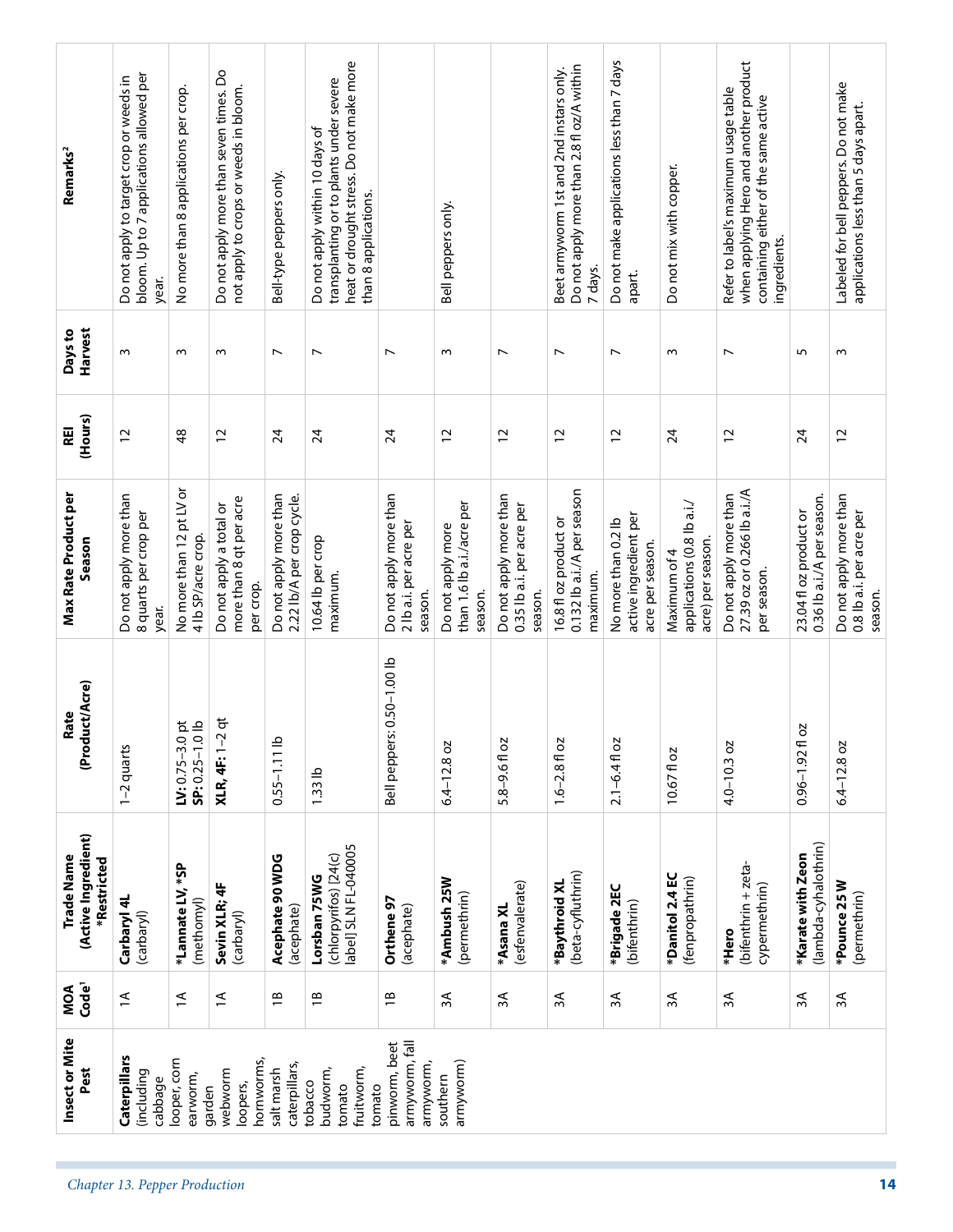| Remarks <sup>2</sup>                             | Thorough coverage is important. OMRI-<br>Pyrethrins degrade rapidly in sunlight. |                                                            |                                                                                                                                                                       |                                                        | Do not reapply this product or others<br>containing either of the same active                                             | Allow 5 days between applications.                                                                     | crop season. Several methods of soil<br>Make only one soil application per                      | Group 4A insecticides will be used. Highly<br>transplants. Do not use if seed has been<br>treated with thiamethoxam or if other<br>Do not use in greenhouses or on | Maximum application is 6 per year. Do not<br>apply to seedlings grown for transplant. | Allow 4 days between applications. No<br>more than 6 applications per year. |
|--------------------------------------------------|----------------------------------------------------------------------------------|------------------------------------------------------------|-----------------------------------------------------------------------------------------------------------------------------------------------------------------------|--------------------------------------------------------|---------------------------------------------------------------------------------------------------------------------------|--------------------------------------------------------------------------------------------------------|-------------------------------------------------------------------------------------------------|--------------------------------------------------------------------------------------------------------------------------------------------------------------------|---------------------------------------------------------------------------------------|-----------------------------------------------------------------------------|
|                                                  | listed.                                                                          |                                                            | Toxic to bees.                                                                                                                                                        |                                                        | ingredients within 7 days.                                                                                                |                                                                                                        | application-see label.                                                                          | toxic to bees.                                                                                                                                                     | OMRI-listed.                                                                          |                                                                             |
| Harvest<br>Days to                               | $\circ$                                                                          | S                                                          | 5                                                                                                                                                                     | $\overline{ }$                                         | $\overline{ }$                                                                                                            | S                                                                                                      | $\overline{50}$                                                                                 | $\overline{ }$                                                                                                                                                     | $\overline{\phantom{0}}$                                                              |                                                                             |
| (Hours)<br>REI                                   | 12                                                                               | $\overline{24}$                                            | $\overline{24}$                                                                                                                                                       | $\tilde{c}$                                            | $\tilde{c}$                                                                                                               | $\overline{24}$                                                                                        | $\overline{c}$                                                                                  | 12                                                                                                                                                                 | 4                                                                                     | 4                                                                           |
| Max Rate Product per<br>Season                   | Do not apply more than<br>10 times per season.                                   | than 0.36 lb a.i./acre per<br>Do not apply more<br>season. | thiamethoxam products<br>cyhalothrin products<br>0.36 lb a.i. of lambda-<br>fl oz/acre product or<br>per acre per season.<br>No more than 19.0<br>or 0.172 lb a.i. of | Do not apply more than<br>33.5 fl oz per season.       | 12-month cropping year.<br>avermectin or 0.078 lb<br>z-cypermethrin/A per<br>No more than 57 fl oz<br>product or 0.036 lb | Do not apply more than<br>31.0 fl oz per acre per<br>year.                                             | thiamethoxam or 0.2 lb<br>13.0 fl oz acre/season<br>product or 0.172 lb<br>chlorantraniliprole. | a.i. of chlorantraniliprole<br>thiamethoxam) or 0.2 lb<br>products per acre per<br>season (0.172 lb a.i.<br>14 oz/acre per<br>season.                              | Do not use more than 29<br>oz or 0.45 lb a.i. per acre<br>per crop.                   | 34 fl oz product or 0.266<br>Ib a.i. per acre per year.                     |
| luct/Acre)<br>Rate<br>(Prod                      | δZ<br>$4.5 - 15.6f$                                                              | 20<br>$0.96 - 1.92$ fl                                     | $4.0 - 4.5$ fl oz                                                                                                                                                     | 7.0-17.0 fl oz                                         | 19fl oz                                                                                                                   | $s: 5.0 - 8.0$ floz<br>$6.0 - 9.0$ fl oz<br>Cabbage looper,<br>cutworms and<br>hornworm<br>All others: | $10 - 13f$ oz                                                                                   | $4-7$ oz                                                                                                                                                           | $1.5 - 8.0 f$ oz                                                                      | $5 - 10f$ oz                                                                |
| (Active Ingredient)<br>Trade Name<br>*Restricted | Pyganic EC 5.0<br>(pyrethrins)                                                   | (lambda-cyhalothrin)<br>*Warrior II                        | (lambda-cyhalothrin +<br>thiamethoxam)<br>*Endigo ZC                                                                                                                  | (bifenthrin + avermectin<br>*Athena<br>$\overline{B1}$ | (zeta-cypermethrin +<br>avermectin B1)<br>*Gladiator                                                                      | (lambda-cyhalothrin +<br>chlorantraniliprole)<br>*Besiege                                              | chlorantraniliprole)<br>(thiamethoxam +<br>Durivo                                               | chlorantraniliprole)<br>(thiamethoxam +<br><b>Voliam Flexi</b>                                                                                                     | Entrust SC<br>(spinosad)                                                              | (spinetoram)<br>Radiant SC                                                  |
| MOA<br>Code <sup>1</sup>                         | $\approx$                                                                        | λξ                                                         | $3A +$<br>$\overline{4}$                                                                                                                                              | $3A + 6$                                               | $3A + 6$                                                                                                                  | $3A + 28$                                                                                              | $4A + 28$                                                                                       | $4A + 28$                                                                                                                                                          | $\sqrt{2}$                                                                            | $\mathsf{L}\cap\mathsf{L}$                                                  |
| Insect or Mite<br>Pest                           |                                                                                  |                                                            |                                                                                                                                                                       |                                                        |                                                                                                                           |                                                                                                        |                                                                                                 |                                                                                                                                                                    |                                                                                       |                                                                             |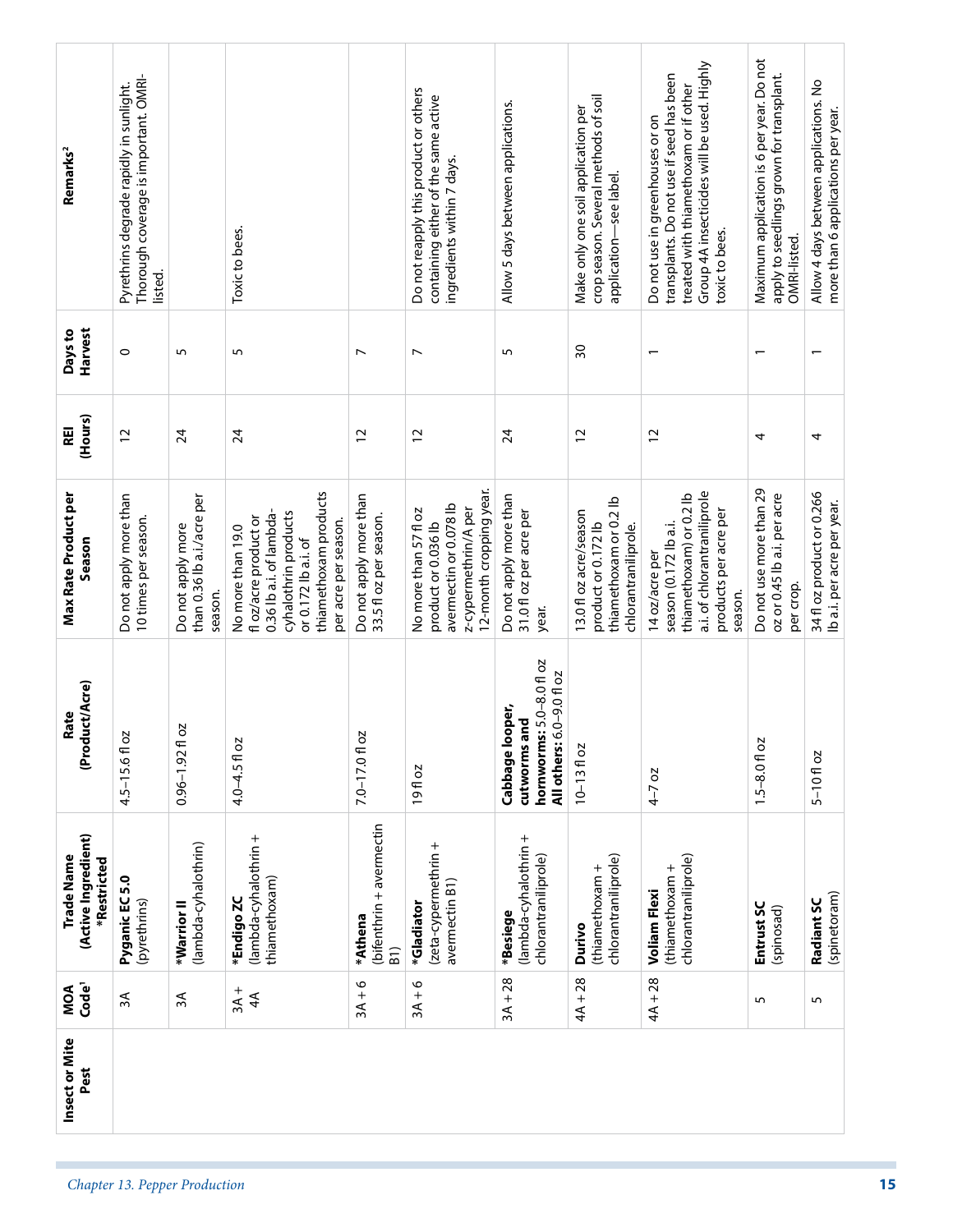| Use high rate for armyworms. Treat when<br>the greenhouse. Can be used in organic<br>Treat when larvae are young. Thorough<br>Treat when larvae are young. Thorough<br>Use higher rates for armyworms. OMRI-<br>coverage is essential. May be used in<br>Apply when larvae are small for best<br>Treat when larvae are young. Good<br>Treat when larvae are young. Good<br>a.i. Wait 7 days before retreatment.<br>Tomato pinworm. No more than 2<br>coverage is essential. Greenhouse<br>coverage is essential. OMRI-listed.<br>coverage is essential. OMRI-listed.<br>Do not use with an adjuvant.<br>approved. OMRI-listed.<br>not seen for 5-7 days.<br>larvae are young.<br>production.<br>listed <sup>2</sup> .<br>listed.<br>$\circ$<br>$\circ$<br>$\circ$<br>$\circ$<br>$\circ$<br>$\circ$<br>$\circ$<br>$\overline{\phantom{0}}$<br>$\overline{ }$<br>$\overline{ }$<br>$\overline{ }$<br>$\overline{\phantom{0}}$<br>$\overline{\phantom{0}}$<br>$\overline{c}$<br>$\overline{c}$<br>$\overline{c}$<br>$\overline{c}$<br>4<br>4<br>4<br>4<br>4<br>4<br>4<br>4<br>4<br>Do not apply more than<br>Do not apply more than<br>Do not apply more than<br>foliarly applied per year.<br>Apply no more than 24<br>oz per acre per season.<br>product or 0.056 lb a.i.<br>No more than 28.8 oz/<br>No more than 24 fl oz<br>1.0 lb a.i. per acre per<br>36 fl oz per acre per<br>64 fl oz per acre per<br>acre per season.<br>season.<br>season.<br>season.<br>$0.25 - 1.50$ lb<br>$0.12 - 1.50$ lb<br>$2.4 - 4.8$ oz<br>$0.5 - 2.0$ lb<br>$0.5 - 2.0$ lb<br>$0.5 - 2.0$ lb<br>$0.5 - 2.0$ lb<br>$0.5 - 2.0$ lb<br>$6 - 16f$ oz<br>4-16 fl oz<br>$9 - 12$ floz<br>8.0 fl oz<br>4-8 oz<br>(emamectin benzoate)<br>(Bacillus thuringiensis<br>(Bacillus thuringiensis<br>(Bacillus thuringiensis<br>(Bacillus thuringiensis<br>(Bacillus thuringiensis<br>(Bacillus thuringiensis<br>(Bacillus thuringiensis<br>subspecies kurstaki)<br>subspecies kurstaki)<br>subspecies kurstaki)<br>subspecies kurstaki)<br>subspecies kurstaki)<br>subspecies aizawai)<br>subspecies aizawai)<br>(methoxyfenozide)<br>*Dimilin 25W, *2L<br>(diflubenzuron)<br>Rimon 0.83EC<br>(tebufenozide)<br>Crymax WDG<br>(abamectin)<br>Intrepid 2F<br>Confirm 2F<br>Javelin WG<br>(novaluron)<br>Abba Ultra<br><b>Xentari DF</b><br>Agree WG<br>*Proclaim<br><b>Biobit HP</b><br>DiPel DF<br><b>Deliver</b><br>11A<br>11A<br>11A<br>11A<br>11A<br>11A<br>11A<br>$\frac{8}{1}$<br>$\frac{8}{18}$<br>$\frac{5}{1}$<br>15<br>O<br>O<br>Chapter 13. Pepper Production | Insect or Mite<br>Pest | Code <sup>1</sup><br>MOA | (Active Ingredient)<br>Trade Name<br>*Restricted | (Product/Acre)<br>Rate | <b>Max Rate Product per</b><br>Season | (Hours)<br>REI | Harvest<br>Days to | Remarks <sup>2</sup>                         |  |
|----------------------------------------------------------------------------------------------------------------------------------------------------------------------------------------------------------------------------------------------------------------------------------------------------------------------------------------------------------------------------------------------------------------------------------------------------------------------------------------------------------------------------------------------------------------------------------------------------------------------------------------------------------------------------------------------------------------------------------------------------------------------------------------------------------------------------------------------------------------------------------------------------------------------------------------------------------------------------------------------------------------------------------------------------------------------------------------------------------------------------------------------------------------------------------------------------------------------------------------------------------------------------------------------------------------------------------------------------------------------------------------------------------------------------------------------------------------------------------------------------------------------------------------------------------------------------------------------------------------------------------------------------------------------------------------------------------------------------------------------------------------------------------------------------------------------------------------------------------------------------------------------------------------------------------------------------------------------------------------------------------------------------------------------------------------------------------------------------------------------------------------------------------------------------------------------------------------------------------------------------------------------------------------------------------------------------------------------------------------------------------------------------------------------------------------------------------------------------------------------------------------------------------------------|------------------------|--------------------------|--------------------------------------------------|------------------------|---------------------------------------|----------------|--------------------|----------------------------------------------|--|
|                                                                                                                                                                                                                                                                                                                                                                                                                                                                                                                                                                                                                                                                                                                                                                                                                                                                                                                                                                                                                                                                                                                                                                                                                                                                                                                                                                                                                                                                                                                                                                                                                                                                                                                                                                                                                                                                                                                                                                                                                                                                                                                                                                                                                                                                                                                                                                                                                                                                                                                                              |                        |                          |                                                  |                        |                                       |                |                    | sequential applications of product or same   |  |
|                                                                                                                                                                                                                                                                                                                                                                                                                                                                                                                                                                                                                                                                                                                                                                                                                                                                                                                                                                                                                                                                                                                                                                                                                                                                                                                                                                                                                                                                                                                                                                                                                                                                                                                                                                                                                                                                                                                                                                                                                                                                                                                                                                                                                                                                                                                                                                                                                                                                                                                                              |                        |                          |                                                  |                        |                                       |                |                    |                                              |  |
|                                                                                                                                                                                                                                                                                                                                                                                                                                                                                                                                                                                                                                                                                                                                                                                                                                                                                                                                                                                                                                                                                                                                                                                                                                                                                                                                                                                                                                                                                                                                                                                                                                                                                                                                                                                                                                                                                                                                                                                                                                                                                                                                                                                                                                                                                                                                                                                                                                                                                                                                              |                        |                          |                                                  |                        |                                       |                |                    | control. Can be used in greenhouse. OMRI-    |  |
|                                                                                                                                                                                                                                                                                                                                                                                                                                                                                                                                                                                                                                                                                                                                                                                                                                                                                                                                                                                                                                                                                                                                                                                                                                                                                                                                                                                                                                                                                                                                                                                                                                                                                                                                                                                                                                                                                                                                                                                                                                                                                                                                                                                                                                                                                                                                                                                                                                                                                                                                              |                        |                          |                                                  |                        |                                       |                |                    |                                              |  |
|                                                                                                                                                                                                                                                                                                                                                                                                                                                                                                                                                                                                                                                                                                                                                                                                                                                                                                                                                                                                                                                                                                                                                                                                                                                                                                                                                                                                                                                                                                                                                                                                                                                                                                                                                                                                                                                                                                                                                                                                                                                                                                                                                                                                                                                                                                                                                                                                                                                                                                                                              |                        |                          |                                                  |                        |                                       |                |                    |                                              |  |
|                                                                                                                                                                                                                                                                                                                                                                                                                                                                                                                                                                                                                                                                                                                                                                                                                                                                                                                                                                                                                                                                                                                                                                                                                                                                                                                                                                                                                                                                                                                                                                                                                                                                                                                                                                                                                                                                                                                                                                                                                                                                                                                                                                                                                                                                                                                                                                                                                                                                                                                                              |                        |                          |                                                  |                        |                                       |                |                    |                                              |  |
|                                                                                                                                                                                                                                                                                                                                                                                                                                                                                                                                                                                                                                                                                                                                                                                                                                                                                                                                                                                                                                                                                                                                                                                                                                                                                                                                                                                                                                                                                                                                                                                                                                                                                                                                                                                                                                                                                                                                                                                                                                                                                                                                                                                                                                                                                                                                                                                                                                                                                                                                              |                        |                          |                                                  |                        |                                       |                |                    |                                              |  |
|                                                                                                                                                                                                                                                                                                                                                                                                                                                                                                                                                                                                                                                                                                                                                                                                                                                                                                                                                                                                                                                                                                                                                                                                                                                                                                                                                                                                                                                                                                                                                                                                                                                                                                                                                                                                                                                                                                                                                                                                                                                                                                                                                                                                                                                                                                                                                                                                                                                                                                                                              |                        |                          |                                                  |                        |                                       |                |                    |                                              |  |
|                                                                                                                                                                                                                                                                                                                                                                                                                                                                                                                                                                                                                                                                                                                                                                                                                                                                                                                                                                                                                                                                                                                                                                                                                                                                                                                                                                                                                                                                                                                                                                                                                                                                                                                                                                                                                                                                                                                                                                                                                                                                                                                                                                                                                                                                                                                                                                                                                                                                                                                                              |                        |                          |                                                  |                        |                                       |                |                    |                                              |  |
|                                                                                                                                                                                                                                                                                                                                                                                                                                                                                                                                                                                                                                                                                                                                                                                                                                                                                                                                                                                                                                                                                                                                                                                                                                                                                                                                                                                                                                                                                                                                                                                                                                                                                                                                                                                                                                                                                                                                                                                                                                                                                                                                                                                                                                                                                                                                                                                                                                                                                                                                              |                        |                          |                                                  |                        |                                       |                |                    | Up to 5 applications per season. IGR effects |  |
|                                                                                                                                                                                                                                                                                                                                                                                                                                                                                                                                                                                                                                                                                                                                                                                                                                                                                                                                                                                                                                                                                                                                                                                                                                                                                                                                                                                                                                                                                                                                                                                                                                                                                                                                                                                                                                                                                                                                                                                                                                                                                                                                                                                                                                                                                                                                                                                                                                                                                                                                              |                        |                          |                                                  |                        |                                       |                |                    |                                              |  |
|                                                                                                                                                                                                                                                                                                                                                                                                                                                                                                                                                                                                                                                                                                                                                                                                                                                                                                                                                                                                                                                                                                                                                                                                                                                                                                                                                                                                                                                                                                                                                                                                                                                                                                                                                                                                                                                                                                                                                                                                                                                                                                                                                                                                                                                                                                                                                                                                                                                                                                                                              |                        |                          |                                                  |                        |                                       |                |                    |                                              |  |
|                                                                                                                                                                                                                                                                                                                                                                                                                                                                                                                                                                                                                                                                                                                                                                                                                                                                                                                                                                                                                                                                                                                                                                                                                                                                                                                                                                                                                                                                                                                                                                                                                                                                                                                                                                                                                                                                                                                                                                                                                                                                                                                                                                                                                                                                                                                                                                                                                                                                                                                                              |                        |                          |                                                  |                        |                                       |                |                    |                                              |  |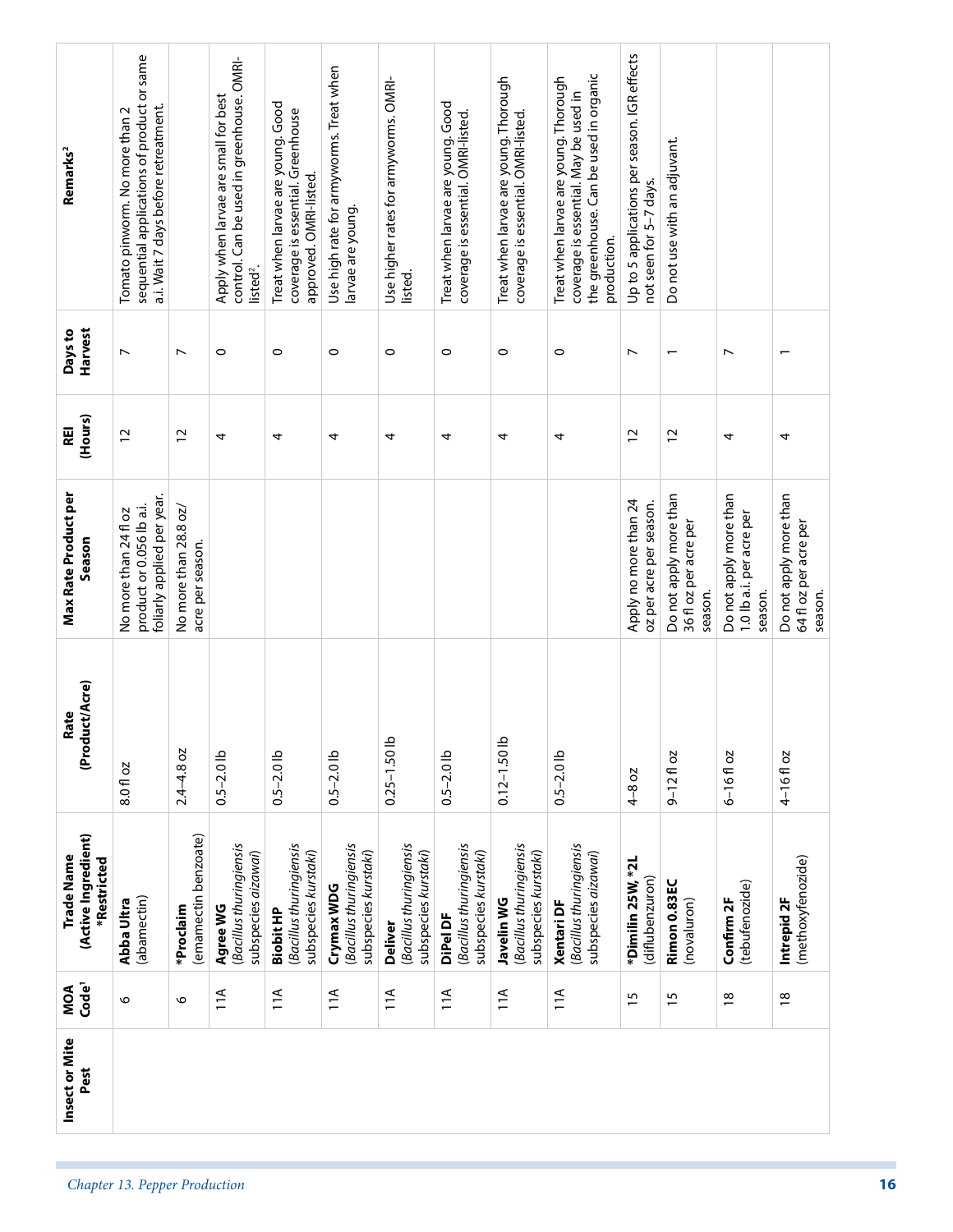| Remarks <sup>2</sup><br>Harvest<br>Days to<br>(Hours)<br>REI<br>Max Rate Product per<br>Season<br>(Product/Acre)<br>Rate | Minimum spray interval is 5 days.<br>$\sim$<br>$\overline{c}$<br>per acre per crop. Do not<br>apply more than 0.26 lb<br>Do not use more than<br>14 ounces of product<br>a.i. per acre per year.<br>$2.5 - 3.5$ oz | Do not make more than 4 applications per<br>season.<br>$\sim$<br>$\overline{c}$<br>Do not apply more than<br>24 fl oz per season.<br>$2.5 - 6.0$ fl oz | foliar spray. See label. For hornworms, can<br>Can be applied by drip chemigation or as<br>use as little as 2.0 fl oz/acre when applied<br>a soil application at planting as well as a<br>as a foliar spray. Make no more than 4<br>applications per crop.<br>$\overline{\phantom{0}}$<br>4<br>Do not apply more than<br>15.4 fl oz per acre per<br>crop.<br>$3.5 - 7.5f$ oz | Minimum spray interval is 5 days.<br>$\overline{\phantom{0}}$<br>12<br>Do not apply a total of<br>more than 0.4 lb a.i./A<br>per crop.<br>$7-171$ oz | 4<br>Do not apply more than<br>0.4 lb a.i./A per crop.<br>chemigation: 5-10 floz<br>treatment: $5-13.5f$ $oz$<br>Drip, soil injection or<br>or transplant tray<br>Soil at-planting | $\overline{ }$<br>$\overline{c}$<br>20 fl oz per calendar year.<br>Do not apply more than<br>Tomato pinworms: 10 floz<br>All others: 5.5-10 fl oz<br>Loopers: 7.5-10 fl oz | Antifeedant, repellant, insect growth<br>regulator. OMRI-listed.<br>$\circ$<br>4<br>$1-2$ pt, up to 3.5 pt if<br>needed | Antifeedant, repellant, insect growth<br>regulator.<br>$\circ$<br>4<br>$5-21$ floz | Can be used in organic production. OMRI-<br>listed.<br>$\circ$<br>4<br>$1-3$ lb | OMRI listed. Can be used in the greenhouse.<br>$\circ$<br>4<br>4.0-8.0 quarts | OMRI-listed. Antifeedant, repellant, IGR.<br>$\circ$<br>4<br>8 fl oz | IGR and feeding repellant. OMRI-listed.<br>$\circ$<br>4<br>4-101 oz | OMRI-listed<br>$\circ$<br>4<br>100 gal water<br>1-2 gal per |
|--------------------------------------------------------------------------------------------------------------------------|--------------------------------------------------------------------------------------------------------------------------------------------------------------------------------------------------------------------|--------------------------------------------------------------------------------------------------------------------------------------------------------|------------------------------------------------------------------------------------------------------------------------------------------------------------------------------------------------------------------------------------------------------------------------------------------------------------------------------------------------------------------------------|------------------------------------------------------------------------------------------------------------------------------------------------------|------------------------------------------------------------------------------------------------------------------------------------------------------------------------------------|----------------------------------------------------------------------------------------------------------------------------------------------------------------------------|-------------------------------------------------------------------------------------------------------------------------|------------------------------------------------------------------------------------|---------------------------------------------------------------------------------|-------------------------------------------------------------------------------|----------------------------------------------------------------------|---------------------------------------------------------------------|-------------------------------------------------------------|
| (Active Ingredient)<br>Trade Name<br>*Restricted                                                                         | (indoxacarb)<br>Avaunt                                                                                                                                                                                             | (indoxacarb)<br>Avaunt eVo                                                                                                                             | (chlorantraniliprole)<br>Coragen                                                                                                                                                                                                                                                                                                                                             | (cyantraniliprole)<br>Exirel                                                                                                                         | (cyantraniliprole)<br>Verimark                                                                                                                                                     | (cyantraniliprole +<br>*Minecto Pro<br>abamectin)                                                                                                                          | (azadirachtin)<br>Aza-Direct                                                                                            | (azadirachtin)<br>Azatin XL                                                        | subtsugae strain PRAA4-<br>(Chromobacterium<br>Grandevo<br>$\overline{1}$       | (Chromobacterium<br><b>MBI-203 EP</b><br>subtsugae)                           | (azadirachtin)<br>Molt-X                                             | (azadirachtin)<br>Neemix 4.5                                        | (petroleum oil)<br>Suffoil-X                                |
| MOA<br>Code <sup>1</sup>                                                                                                 | 22A                                                                                                                                                                                                                | 22A                                                                                                                                                    | 28                                                                                                                                                                                                                                                                                                                                                                           | 28                                                                                                                                                   | 28                                                                                                                                                                                 | $28 + 6$                                                                                                                                                                   | $\mathbf{I}$                                                                                                            | $\mathbf{I}$                                                                       | $\blacksquare$                                                                  | $\mathbf{I}$                                                                  | $\mathbf{I}$                                                         | Ţ                                                                   | Ţ                                                           |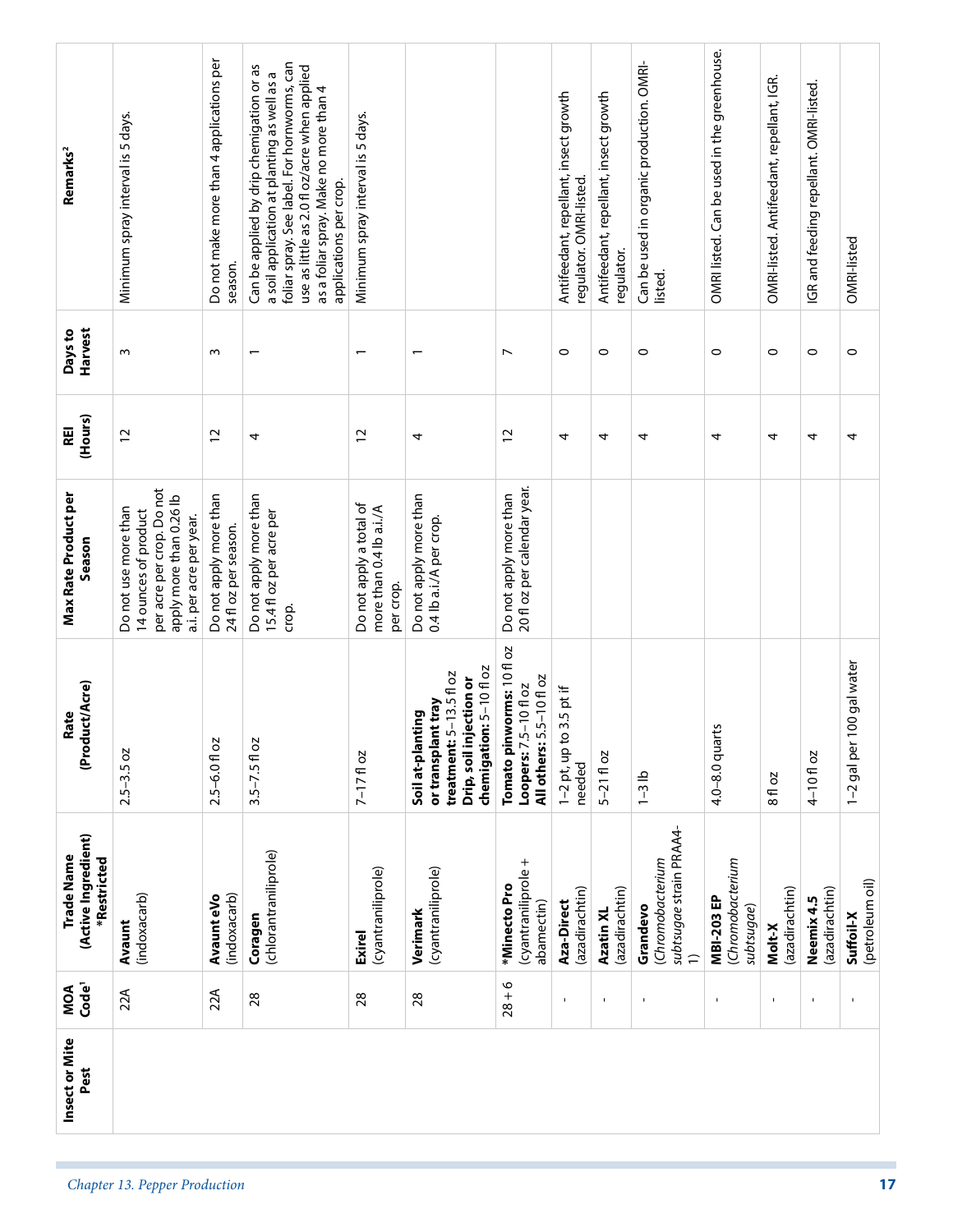| Allow 5 days between applications.<br>5<br>$\overline{24}$<br>Do not apply more than<br>31.0 fl oz per acre per<br>(lambda-cyhalothrin +<br>$3A + 28$ | Do not reapply this product or others<br>containing either of the same active<br>ingredients within 7 days.<br>$\overline{\phantom{a}}$<br>$\overline{c}$<br>12-month cropping year.<br>avermectin or 0.078 lb<br>z-cypermethrin/A per<br>No more than 57 fl oz<br>product or 0.036 lb<br>19fl oz<br>(zeta-cypermethrin +<br>avermectin B1)<br>*Gladiator<br>$3A + 6$ | 5<br>$\overline{24}$<br>0.172 lb thiamethoxam/<br>lambda-cyhalothrin or<br>of 19.0 fl oz or 0.36 lb<br>Do not exceed a total<br>acre per season.<br>4.0-4.5 fl oz<br>(lambda-cyhalothrin +<br>thiamethoxam)<br>*Endigo ZC<br>$3A +$<br>4A | 5<br>$\overline{24}$<br>than 0.36 lb a.i./acre per<br>Do not apply more<br>season.<br>2O<br>$1.28 - 1.92$ fl<br>(lambda-cyhalothrin)<br>*Warrior <sup>II</sup><br>$\approx$ | Thorough coverage is important. OMRI-<br>Pyrethrins degrade rapidly in sunlight.<br>listed.<br>$\circ$<br>$\overline{c}$<br>Do not apply more than<br>10 times per season.<br>Ŋ<br>$4.5 - 15.6f$ o<br>Pyganic EC 5.0<br>(pyrethrins)<br>$\approx$ | 5<br>$\overline{24}$<br>No more than 23.04 fl<br>oz or 0.36 lb a.i./A per<br>season.<br>5<br>$1.28 - 1.92$ fl<br>(lambda-cyhalothrin)<br>*Karate with Zeon<br>ЗÃ | when applying Hero and another product<br>Refer to label's maximum usage table<br>containing either of the same active<br>ingredients.<br>$\overline{\phantom{a}}$<br>$\overline{c}$<br>0.266 lb a.i./A per season.<br>Do not apply more than<br>27.39 oz of product or<br>$4.0 - 10.3$ oz<br>(bifenthrin + zeta-<br>cypermethrin)<br>*Hero<br>3A | Bell-type peppers only.<br>$\overline{\phantom{a}}$<br>$\overline{24}$<br>Do not apply more than<br>2 lb a.i. per acre per<br>season.<br>Bell peppers: 0.25-0.5 lb<br>Orthene 97<br>(acephate)<br>$\overline{1}$ | Slow-acting IGR (insect growth regulator).<br>reduced after three weeks and eliminated<br>Best applied early spring and fall where<br>Apply when ants are actively foraging.<br>crop will be grown. Colonies will be<br>Remarks <sup>2</sup><br>Bell-type peppers only.<br>after 8 to 10 weeks. | Harvest<br>Days to<br>0<br>$\overline{ }$<br>$\overline{\phantom{0}}$ | (Hours)<br>REI<br>$\overline{c}$<br>$\overline{24}$<br>4 | Max Rate Product per<br>product or 2.0 lb a.i./A<br>No more than 2.22 lb<br>Season<br>per crop cycle. | (Product/Acre)<br>Rate<br>$0.28 - 1.11$ lb<br>$6.0 - 9.0$ fl oz<br>$1.5 - 2.0$ lb<br>$1.0 - 1.5$ lb | (Active Ingredient)<br>Trade Name<br>Acephate 90 WDG<br>*Restricted<br>Esteem Ant Bait<br>(S-methoprene)<br>(pyriproxyfen)<br>Extinguish<br>(acephate)<br>*Besiege | MOA<br>Code <sup>1</sup><br>$\tilde{C}$<br>$\lesssim$<br>$\overline{\Xi}$ |
|-------------------------------------------------------------------------------------------------------------------------------------------------------|-----------------------------------------------------------------------------------------------------------------------------------------------------------------------------------------------------------------------------------------------------------------------------------------------------------------------------------------------------------------------|-------------------------------------------------------------------------------------------------------------------------------------------------------------------------------------------------------------------------------------------|-----------------------------------------------------------------------------------------------------------------------------------------------------------------------------|---------------------------------------------------------------------------------------------------------------------------------------------------------------------------------------------------------------------------------------------------|------------------------------------------------------------------------------------------------------------------------------------------------------------------|---------------------------------------------------------------------------------------------------------------------------------------------------------------------------------------------------------------------------------------------------------------------------------------------------------------------------------------------------|------------------------------------------------------------------------------------------------------------------------------------------------------------------------------------------------------------------|-------------------------------------------------------------------------------------------------------------------------------------------------------------------------------------------------------------------------------------------------------------------------------------------------|-----------------------------------------------------------------------|----------------------------------------------------------|-------------------------------------------------------------------------------------------------------|-----------------------------------------------------------------------------------------------------|--------------------------------------------------------------------------------------------------------------------------------------------------------------------|---------------------------------------------------------------------------|
|                                                                                                                                                       |                                                                                                                                                                                                                                                                                                                                                                       |                                                                                                                                                                                                                                           |                                                                                                                                                                             |                                                                                                                                                                                                                                                   |                                                                                                                                                                  |                                                                                                                                                                                                                                                                                                                                                   |                                                                                                                                                                                                                  |                                                                                                                                                                                                                                                                                                 |                                                                       |                                                          |                                                                                                       |                                                                                                     |                                                                                                                                                                    |                                                                           |
|                                                                                                                                                       |                                                                                                                                                                                                                                                                                                                                                                       |                                                                                                                                                                                                                                           |                                                                                                                                                                             |                                                                                                                                                                                                                                                   |                                                                                                                                                                  |                                                                                                                                                                                                                                                                                                                                                   |                                                                                                                                                                                                                  |                                                                                                                                                                                                                                                                                                 |                                                                       |                                                          |                                                                                                       |                                                                                                     |                                                                                                                                                                    |                                                                           |
|                                                                                                                                                       |                                                                                                                                                                                                                                                                                                                                                                       |                                                                                                                                                                                                                                           |                                                                                                                                                                             |                                                                                                                                                                                                                                                   |                                                                                                                                                                  |                                                                                                                                                                                                                                                                                                                                                   |                                                                                                                                                                                                                  |                                                                                                                                                                                                                                                                                                 |                                                                       |                                                          |                                                                                                       |                                                                                                     |                                                                                                                                                                    |                                                                           |
|                                                                                                                                                       |                                                                                                                                                                                                                                                                                                                                                                       |                                                                                                                                                                                                                                           |                                                                                                                                                                             |                                                                                                                                                                                                                                                   |                                                                                                                                                                  |                                                                                                                                                                                                                                                                                                                                                   |                                                                                                                                                                                                                  |                                                                                                                                                                                                                                                                                                 |                                                                       |                                                          |                                                                                                       |                                                                                                     |                                                                                                                                                                    |                                                                           |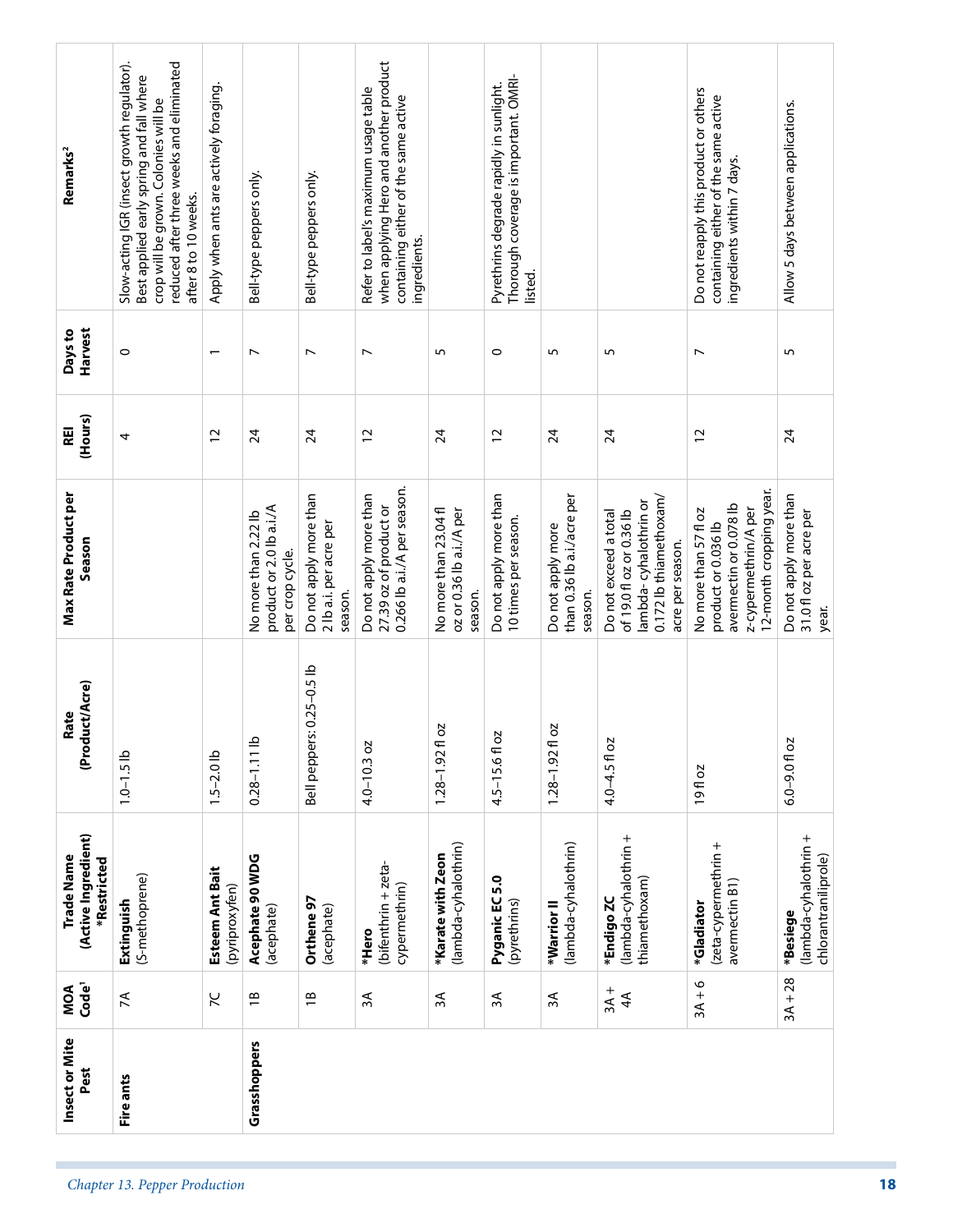| Insect or Mite<br>Pest | Code <sup>1</sup><br>MOA | (Active Ingredient)<br>Trade Name<br>*Restricted | (Product/Acre)<br>Rate                  | <b>Max Rate Product per</b><br>Season                                                                          | (Hours)<br>REI  | Harvest<br>Days to           | Remarks <sup>2</sup>                                                                                                                                                         |
|------------------------|--------------------------|--------------------------------------------------|-----------------------------------------|----------------------------------------------------------------------------------------------------------------|-----------------|------------------------------|------------------------------------------------------------------------------------------------------------------------------------------------------------------------------|
|                        | $\overline{4}$           | Scorpion 35SL<br>(dinotefuran)                   | Soil: 9-10.5 fl oz<br>Foliar: 2-7 fl oz | more than 21 fl oz to soil.<br>season as foliar sprays or<br>Do not apply more than<br>10.5 fl oz per acre per | $\overline{c}$  | Foliar: 1<br>Soil: 21        | directions for use to protect pollinators. Use<br>Follow application restrictions found in the<br>Risk to bees and other insect pollinators.<br>only one application method. |
|                        | $\overline{4}$           | (dinotefuran)<br>Venom                           | SQ<br>Foliar: 1-4 oz<br>Soil: 5.0-7.5   | (foliar) or 12 oz (soil) per<br>No more than 6 oz<br>acre per season.                                          | $\overline{c}$  | Foliar: 1<br><b>Soil: 21</b> | Use only one application method (soil or<br>foliar). No more than 3 applications per<br>season. Toxic to bees.                                                               |
|                        | $\mathbf{I}$             | Surround<br>(kaolin)                             | $12.50 - 50$ lb                         |                                                                                                                | 4               | $\circ$                      | 12.5 lb is the preferred rate up to fruit set.                                                                                                                               |
| Lace bugs              | $\overline{a}$           | Carbaryl 4L<br>(carbaryl)                        | 1-2 quarts                              | Do not apply more than<br>8 quarts per crop per<br>year.                                                       | $\overline{c}$  | $\sim$                       | Do not apply to crops in bloom. Up to 7<br>applications per year.                                                                                                            |
|                        | $\overline{=}$           | Sevin XLR; 4F<br>(carbaryl)                      | <b>XLR, 4F:</b> 1.0-2.0 qt              | more than 8 qt per acre<br>Do not apply a total of<br>per crop.                                                | 12              | S                            | Do not apply more than seven times. Do<br>not apply to crops or weeds in bloom.                                                                                              |
| Leafhoppers            | $\overline{a}$           | Carbaryl 4L<br>(carbaryl)                        | $0.5-1$ quart                           | Do not apply more than<br>8 quarts per crop per<br>year.                                                       | $\overline{c}$  | $\sim$                       | Do not apply to crops or weeds in bloom.<br>Toxic to bees.                                                                                                                   |
|                        | $\overline{=}$           | Sevin XLR; 4F<br>(carbaryl)                      | <b>XLR, 4F: 0.5-1.0 qt</b>              | more than 8 qt per acre<br>Do not apply a total of<br>per crop.                                                | $\overline{c}$  | $\sim$                       | Do not apply more than seven times. Do<br>not apply to crops or weeds in bloom.                                                                                              |
|                        | ЗA                       | (beta-cyfluthrin)<br>*Baythroid XL               | $1.6 - 2.8$ fl oz                       | 0.132 lb a.i./A per season<br>16.8 fl oz product or<br>maximum.                                                | $\overline{c}$  | $\overline{ }$               |                                                                                                                                                                              |
|                        | $\approx$                | (bifenthrin + zeta-<br>cypermethrin)<br>*Hero    | $4.0 - 10.3$ oz                         | 0.266 lb a.i./A per season.<br>Do not apply more than<br>27.39 oz of product or                                | 12              | $\overline{ }$               | when applying Hero and another product<br>Refer to label's maximum usage table<br>containing either of the same active<br>ingredients.                                       |
|                        | 3A                       | (lambda-cyhalothrin)<br>*Karate with Zeon        | S<br>$1.28 - 1.92$ f                    | oz of product or 0.36 lb<br>No more than 23.04 fl<br>a.i./A per season.                                        | 24              | S                            |                                                                                                                                                                              |
|                        | 3A                       | Pyganic EC 5.0<br>(pyrethrins)                   | 4.5-15.6fl oz                           | Do not apply more than<br>10 times per season.                                                                 | $\overline{c}$  | $\circ$                      | Thorough coverage is important. OMRI-<br>Pyrethrins degrade rapidly in sunlight.<br>listed.                                                                                  |
|                        | 3A                       | (lambda-cyhalothrin)<br>*Warrior <sup>II</sup>   | 50<br>$1.28 - 1.92$ f                   | than 0.36 lb a.i./acre per<br>Do not apply more<br>season.                                                     | $\overline{24}$ | 5                            |                                                                                                                                                                              |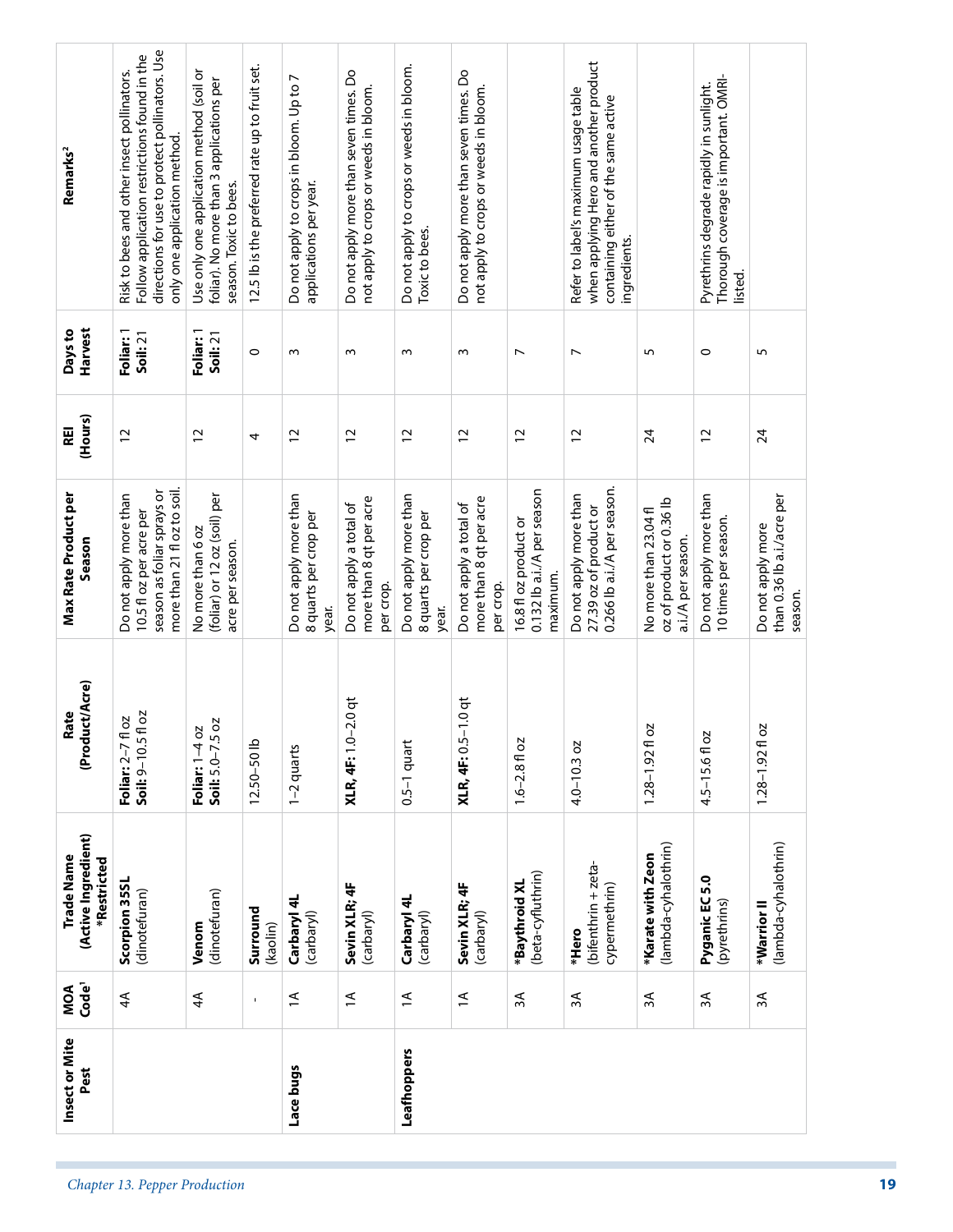| Remarks <sup>2</sup>                             |                                                                                                                                       | Do not reapply this product or others<br>containing either of the same active<br>ingredients within 7 days.               | Most effective if applied to soil at<br>transplanting.           | Do not release irrigation water from the<br>Do not use an adjuvant. Toxic to bees.<br>treated area. | Do not release irrigation water from the<br>treated area.                   | Soil application. See label for rotational<br>restrictions.                            | imidacloprid or thiamethoxam. Allow 5<br>Do not apply to crop treated with<br>days between applications. | directions for use to protect pollinators. Use<br>Follow application restrictions found in the<br>Risk to bees and other insect pollinators.<br>only one application method. | crop season. Several methods of soil<br>Make only one soil application per<br>application-see label. | Group 4A insecticides will be used. Highly<br>transplants. Do not use if seed has been<br>treated with thiamethoxam or if other<br>Do not use in greenhouses or on<br>toxic to bees. | Minimum interval between applications: 7<br>days.       |
|--------------------------------------------------|---------------------------------------------------------------------------------------------------------------------------------------|---------------------------------------------------------------------------------------------------------------------------|------------------------------------------------------------------|-----------------------------------------------------------------------------------------------------|-----------------------------------------------------------------------------|----------------------------------------------------------------------------------------|----------------------------------------------------------------------------------------------------------|------------------------------------------------------------------------------------------------------------------------------------------------------------------------------|------------------------------------------------------------------------------------------------------|--------------------------------------------------------------------------------------------------------------------------------------------------------------------------------------|---------------------------------------------------------|
| Harvest<br>Days to                               | 5                                                                                                                                     | $\overline{ }$                                                                                                            | Soil: 21                                                         | $\overline{ }$                                                                                      | Apply at<br>planting                                                        | 30                                                                                     | $\circ$                                                                                                  | Foliar: 1<br>Soil: 21                                                                                                                                                        | SO                                                                                                   | $\overline{\phantom{0}}$                                                                                                                                                             |                                                         |
| (Hours)<br>REI                                   | $\overline{2}$                                                                                                                        | $\overline{c}$                                                                                                            | $\overline{c}$                                                   | $\overline{c}$                                                                                      | $\overline{c}$                                                              | $\tilde{c}$                                                                            | $\overline{c}$                                                                                           | $\overline{c}$                                                                                                                                                               | $\overline{c}$                                                                                       | $\overline{c}$                                                                                                                                                                       | 4                                                       |
| <b>Max Rate Product per</b><br>Season            | thiamethoxam/acre per<br>cyhalothrin or 0.172 lb<br>of 19.0 floz of product<br>Do not exceed a total<br>or 0.36 lb lambda-<br>season. | 12-month cropping year.<br>avermectin or 0.078 lb<br>z-cypermethrin/A per<br>No more than 57 fl oz<br>product or 0.036 lb | pepper is 14.0 fl oz/A (0.5<br>Maximum allowed on<br>Ib a.i./A). | Do not apply more than<br>6.4 oz product or 0.2 lb<br>a.i./acre per season.                         | Do not apply more than<br>6.4 oz product or 0.2 lb<br>a.i./acre per season. | thiamethoxam per acre<br>Acre or 0.172 lb a.i. of<br>11 fl oz Platinum/<br>per season. | Maximum per crop per<br>season 19.2 fl oz/Acre                                                           | more than 21 fl oz to soil.<br>season as foliar sprays or<br>Do not apply more than<br>10.5 fl oz per acre per                                                               | thiamethoxam or 0.2 lb<br>13.0 fl oz acre/season<br>product or 0.172 lb<br>chlorantraniliprole.      | a.i. of chlorantraniliprole<br>thiamethoxam) or 0.2 lb<br>products per acre per<br>season (0.172 lb a.i.<br>14 oz/acre per<br>season.                                                | or 0.365 lb a.i./A per year.<br>No more than 28.0 fl oz |
| uct/Acre)<br>Rate<br>(Prod                       | $4.0 - 4.5$ fl oz                                                                                                                     | 19fl oz                                                                                                                   | 7-14.0 fl oz                                                     | 2.1 oz<br>Foliar: 1.6-                                                                              | 402<br>Soil: $4.8 - 6.4$                                                    | $5 - 11f$ oz                                                                           | $3.8 - 6.2$ oz                                                                                           | fl oz<br>fl oz<br>Soil: 9-10.5<br>Foliar: 2-7                                                                                                                                | $10 - 1310z$                                                                                         | $4 - 7$ oz                                                                                                                                                                           | $7.0 - 10.5$ fl oz                                      |
| (Active Ingredient)<br>Trade Name<br>*Restricted | (lambda-cyhalothrin +<br>thiamethoxam)<br>*Endigo ZC                                                                                  | (zeta-cypermethrin +<br>avermectin B1)<br>*Gladiator                                                                      | (imidacloprid)<br><b>Admire</b> Pro                              | Belay 50 WDG<br>(clothianidin)                                                                      | Belay 50 WDG<br>(clothianidin)                                              | (thiamethoxam)<br>Platinum                                                             | Provado 1.6F<br>(imidacloprid)                                                                           | Scorpion 35SL<br>(dinotefuran)                                                                                                                                               | chlorantraniliprole)<br>(thiamethoxam +<br>Durivo                                                    | chlorantraniliprole)<br>(thiamethoxam +<br><b>Voliam Flexi</b>                                                                                                                       | (flupyradifurone)<br>Sivanto 200 SL                     |
| Code <sup>1</sup><br>MOA                         | $3A +$<br>$\overline{4}$                                                                                                              | $3A + 6$                                                                                                                  | $\overline{4}$                                                   | $\overline{4}$                                                                                      | $\overline{4}$                                                              | ₹                                                                                      | $\overline{4}$                                                                                           | 4 <sup>4</sup>                                                                                                                                                               | $4A + 28$                                                                                            | $4A + 28$                                                                                                                                                                            | $\overline{4}$                                          |
| Insect or Mite<br>Pest                           |                                                                                                                                       |                                                                                                                           |                                                                  |                                                                                                     |                                                                             |                                                                                        |                                                                                                          |                                                                                                                                                                              |                                                                                                      |                                                                                                                                                                                      |                                                         |
|                                                  | Chapter 13. Pepper Production                                                                                                         |                                                                                                                           |                                                                  |                                                                                                     |                                                                             |                                                                                        |                                                                                                          |                                                                                                                                                                              |                                                                                                      |                                                                                                                                                                                      | 20                                                      |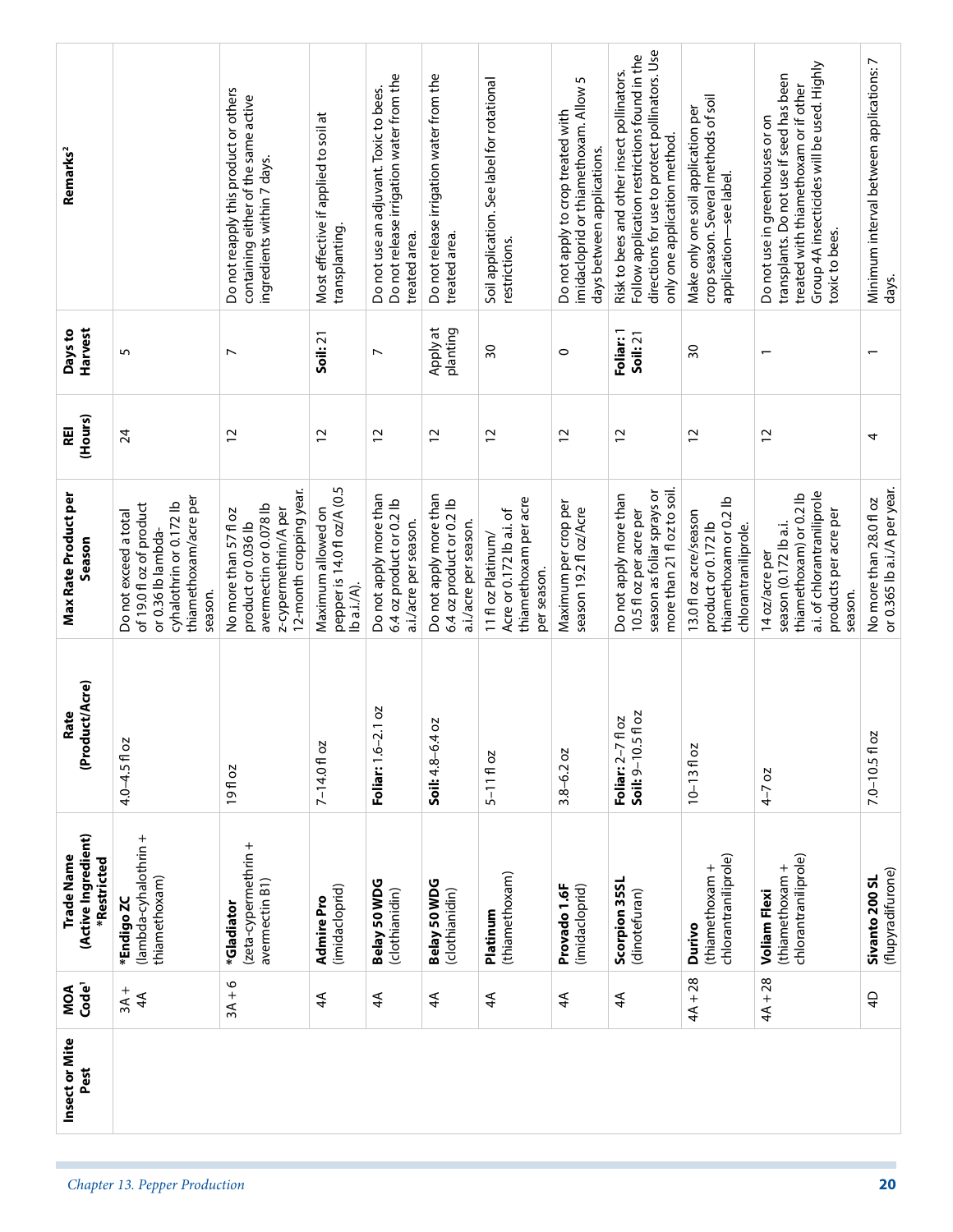| Code <sup>1</sup><br>MOA<br>Insect or Mite<br>Pest | (buprofezin)<br>Courier SC<br>$\frac{9}{2}$                                                                                         | Aza-Direct<br>$\mathbf{I}$                                       | Azatin XL<br>$\mathbf{I}$                           | Molt-X<br>$\blacksquare$                  | $\mathbf{I}$                          | Suffoil-X<br>$\mathbf{I}$    | Surround<br>(kaolin)<br>$\mathbf{I}$        | others<br>$\blacksquare$                                              | *Vydate L<br>(oxamyl)<br>$\overline{\mathcal{L}}$<br>leafminers<br>Liriomyza<br>(includes                      | (naled)<br>$\overline{B}$<br>leafminer<br>larvae)                                         | (dimethoate)<br>$\overline{1}$                        | (permethrin)<br>$\approx$                                 | $\approx$                                                       | (bifenthrin)<br>ЗÃ                                            | *Hero<br>ЗÁ                                                                                                                            |
|----------------------------------------------------|-------------------------------------------------------------------------------------------------------------------------------------|------------------------------------------------------------------|-----------------------------------------------------|-------------------------------------------|---------------------------------------|------------------------------|---------------------------------------------|-----------------------------------------------------------------------|----------------------------------------------------------------------------------------------------------------|-------------------------------------------------------------------------------------------|-------------------------------------------------------|-----------------------------------------------------------|-----------------------------------------------------------------|---------------------------------------------------------------|----------------------------------------------------------------------------------------------------------------------------------------|
| (Active Ingredient)<br>Trade Name<br>*Restricted   |                                                                                                                                     | (azadirachtin)                                                   | (azadirachtin)                                      | (azadirachtin)                            | (soap, insecticidal)<br>M-Pede 49% EC | (petroleum oil)              |                                             | Stylet-Oil, Saf-T-Side,<br>Ultra-Fine Oil, JMS<br>(oil, insecticidal) |                                                                                                                | *Dibrom 8EC                                                                               | Dimethoate LV, EC, 2.67                               | *Ambush 25W                                               | (beta-cyfluthrin)<br>*Baythroid XL                              | *Brigade 2EC                                                  | (bifenthrin + zeta-<br>cypermethrin)                                                                                                   |
| (Product/Acre)<br>Rate                             | $9.0 - 13.6$ fl oz                                                                                                                  | $1-2$ pt, up to 3.5 pt if<br>needed                              | $10 - 16f$ oz                                       | 10 fl oz                                  | 1%-2% v/v                             | 100 gal water<br>1-2 gal per | 12.50-50 lb                                 | gal/100 gal<br>JMS: 3-6 qt/100 gal<br>Others: $1-2$                   | Foliar: 2-4 pt                                                                                                 | $1$ pt                                                                                    | $-0.66$ pt<br>$.0$ pt<br>LV & EC: 0.5<br>$2.67:0.75-$ | $6.4 - 12.8$ oz                                           | 2.8 fl oz                                                       | $2.1 - 6.4$ fl oz                                             | $4.0 - 10.3$ oz                                                                                                                        |
| Max Rate Product per<br>Season                     | Do not apply more than<br>27.2 fl oz/A per crop<br>cycle.                                                                           |                                                                  |                                                     |                                           |                                       |                              |                                             |                                                                       | than 24 pt per acre per<br>Do not apply more<br>season.                                                        | Do not apply more than<br>6 pints per acre per<br>season.                                 | Maximum total rate per<br>year is 1.65 lb a.i./A.     | than 1.6 lb a.i./acre per<br>Do not apply more<br>season. | 0.132 lb a.i./A per season<br>16.8 fl oz product or<br>maximum. | Do not apply more than<br>0.2 lb a.i. per acre per<br>season. | 0.266 lb a.i./A per season.<br>Do not apply more than<br>27.39 oz product or                                                           |
| (Hours)<br>REI                                     | $\overline{c}$                                                                                                                      | 4                                                                | 4                                                   | 4                                         | $\overline{c}$                        | 4                            | 4                                           | 4                                                                     | $\frac{8}{3}$                                                                                                  | $\frac{8}{3}$                                                                             | \$                                                    | $\overline{c}$                                            | $\overline{c}$                                                  | $\overline{c}$                                                | 12                                                                                                                                     |
| Harvest<br>Days to                                 |                                                                                                                                     | $\circ$                                                          | $\circ$                                             | $\circ$                                   | $\circ$                               | $\circ$                      | $\circ$                                     | $\circ$                                                               | $\overline{ }$                                                                                                 | $\overline{\phantom{0}}$                                                                  | $\circ$                                               | $\sim$                                                    | $\overline{ }$                                                  | $\overline{ }$                                                | $\overline{ }$                                                                                                                         |
| Remarks <sup>2</sup>                               | Allow at least 5 days between applications.<br>Slow-acting IGR that will not kill nymphs<br>immediately. 2 applications per season. | Antifeedant, repellant, insect growth<br>regulator. OMRI-listed. | Antifeedant, repellant, insect growth<br>regulator. | OMRI-listed. Antifeedant, repellant, IGR. | OMRI-listed.                          | OMRI-listed.                 | 12.5 is the preferred rate up to fruit set. | Organic Stylet-Oil and Saf-T-Side are OMRI-<br>listed.                | drip chemigation or soil injection systems.<br>Suppression only. May also be applied by<br>See label for rate. | not apply when temperatures are over 90°F.<br>Apply no more than 1 pt/acre in Florida. Do | Highly toxic to bees.                                 | Bell peppers only. Suppression only.                      | Suppression only.                                               | Do not make applications less than 7 days<br>apart.           | when applying Hero and another product<br>Refer to label's maximum usage table<br>containing either of the same active<br>ingredients. |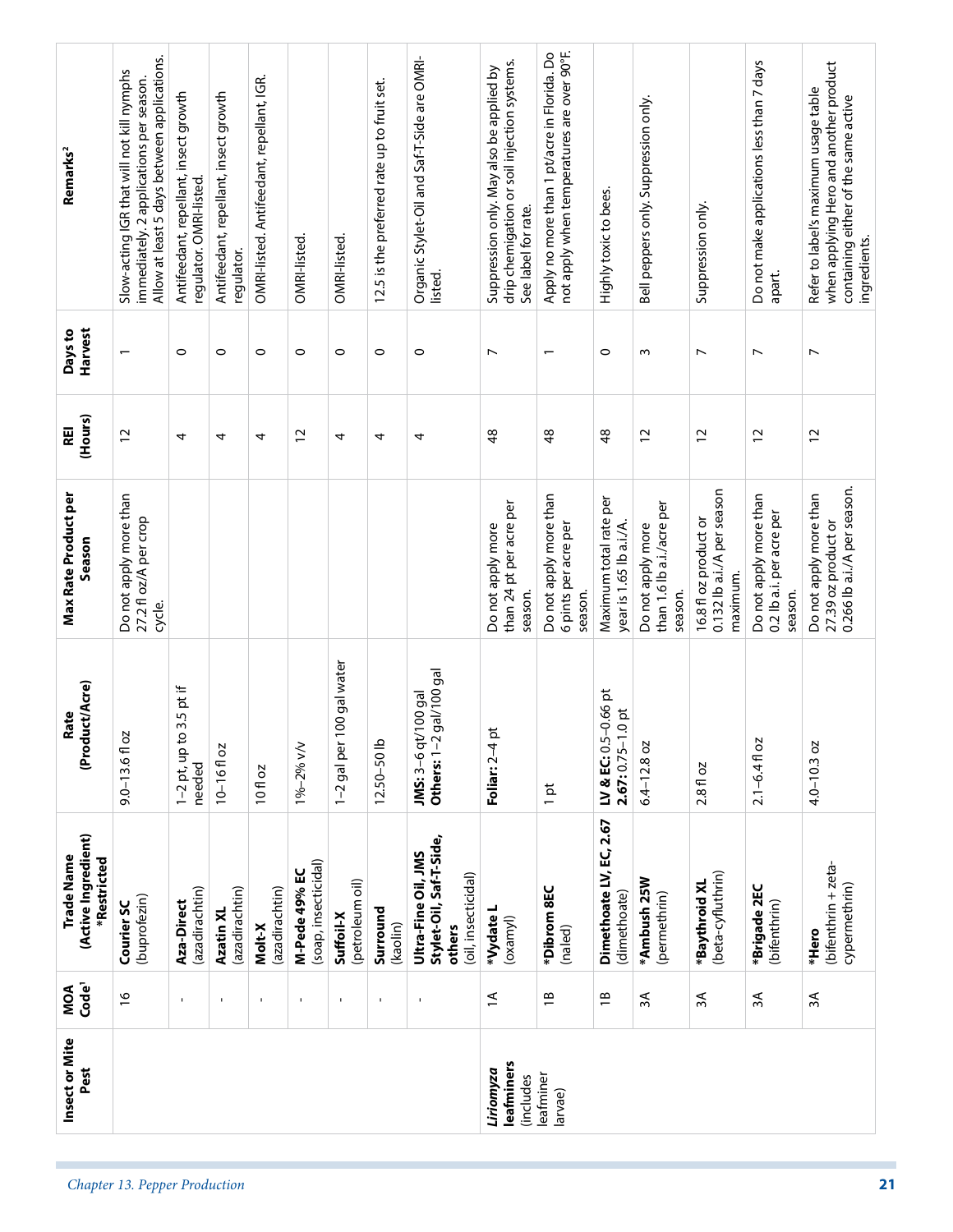| $3A + 6$<br>$3A +$<br>Ψε<br>$\approx$<br>$\approx$<br>$\overline{4}$<br>$\overline{4}$<br>$\overline{4}$<br>Chapter 13. Pepper Production |            | (Active Ingredient)<br>*Restricted                             | (Product/Acre)                                    | Season                                                                                                                                | (Hours)         | Days to<br>Harvest       |                                                                                                                                                                                                           |
|-------------------------------------------------------------------------------------------------------------------------------------------|------------|----------------------------------------------------------------|---------------------------------------------------|---------------------------------------------------------------------------------------------------------------------------------------|-----------------|--------------------------|-----------------------------------------------------------------------------------------------------------------------------------------------------------------------------------------------------------|
|                                                                                                                                           |            | (lambda-cyhalothrin)<br>*Karate with Zeon                      | δ<br>$1.28 - 1.92$ fl                             | 0.36 lb a.i./A per season.<br>23.04 floz product or                                                                                   | $\overline{24}$ | 5                        | Suppression only.                                                                                                                                                                                         |
|                                                                                                                                           |            | *Pounce 25W<br>(permethrin)                                    | $6.4 - 12.8$ oz                                   | Do not apply more than<br>0.8 lb a.i. per acre per<br>season.                                                                         | $\overline{c}$  | $\sim$                   | Labeled for bell peppers. Do not make<br>applications less than 5 days apart.                                                                                                                             |
|                                                                                                                                           |            | Pyganic EC 5.0<br>(pyrethrins)                                 | 4.5-15.6fl oz                                     | Do not apply more than<br>10 times per season.                                                                                        | $\overline{c}$  | $\circ$                  | Thorough coverage is important. OMRI-<br>Pyrethrins degrade rapidly in sunlight.<br>listed.                                                                                                               |
|                                                                                                                                           |            | (lambda-cyhalothrin +<br>thiamethoxam)<br>*Endigo ZC           | 4.5 fl oz                                         | of 19.0 fl oz per acre per<br>Do not exceed a total<br>season.                                                                        | $\overline{24}$ | 5                        | Suppression only. For control: tank-mix with<br>2-2.5 oz/A of Actara.                                                                                                                                     |
|                                                                                                                                           |            | (zeta-cypermethrin +<br>avermectin B1)<br>*Gladiator           | <b>19floz</b>                                     | 12-month cropping year.<br>avermectin or 0.078 lb<br>z-cypermethrin/A per<br>No more than 57 fl oz<br>product or 0.036 lb             | $\overline{c}$  | $\overline{ }$           | Do not reapply this product or others<br>containing either of the same active<br>ingredients within 7 days.                                                                                               |
|                                                                                                                                           |            | Belay 50 WDG<br>(clothianidin)                                 | 2.1 oz<br>Foliar: $1.6 - 7$                       | than 6.4 oz per acre per<br>Do not apply more<br>season.                                                                              | $\overline{c}$  | $\overline{ }$           | Suppression only. Do not use an adjuvant.<br>Toxic to bees. Do not release irrigation<br>water from the treated area.                                                                                     |
|                                                                                                                                           |            | Belay 50 WDG<br>(clothianidin)                                 | S<br>$Soil: 4.8 - 6.4$                            | than 6.4 oz per acre per<br>Do not apply more<br>season.                                                                              | $\overline{c}$  | Apply at<br>planting     | Suppression only. Do not release irrigation<br>water from the treated area.                                                                                                                               |
| $\overline{4}$                                                                                                                            |            | Scorpion 35SL<br>(dinotefuran)                                 | fl oz<br>1 oz<br>Foliar: 2–7 fl<br>Soil: 9–10.5 t | more than 21 fl oz to soil.<br>season as foliar sprays or<br>Do not apply more than<br>10.5 fl oz per acre per                        | $\overline{c}$  | Foliar: 1<br>Soil: 21    | directions for use to protect pollinators. Use<br>Follow application restrictions found in the<br>Risk to bees and other insect pollinators.<br>only one application method                               |
| $4A + 28$                                                                                                                                 |            | chlorantraniliprole)<br>(thiamethoxam +<br><b>Voliam Flexi</b> | $4 - 7$ oz                                        | a.i. of chlorantraniliprole<br>thiamethoxam) or 0.2 lb<br>products per acre per<br>season (0.172 lb a.i.<br>14 oz/acre per<br>season. | 12              |                          | insecticides will be used. Highly toxic to<br>not use if seed has been treated with<br>thiamethoxam or if other Group 4A<br>greenhouses or on transplants. Do<br>Suppression only. Do not use in<br>bees. |
| 5                                                                                                                                         | (spinosad) | Entrust SC                                                     | $6 - 10$ floz                                     | Do not use more than 29<br>flozor 0.45 lb a.i./acre<br>per crop.                                                                      | 4               | $\overline{\phantom{0}}$ | not apply to seedlings grown for transplant.<br>No more than 6 applications per year. Do<br>OMRI-listed.                                                                                                  |
| 5                                                                                                                                         |            | (spinetoram)<br>Radiant SC                                     | $6 - 10f$ oz                                      | 34 fl oz product or 0.266<br>lb a.i. per acre per year.                                                                               | 4               | $\overline{\phantom{0}}$ | Allow 4 days between applications. No<br>more than 6 applications per year.                                                                                                                               |
| $\circ$                                                                                                                                   |            | (abamectin)<br>Abba Ultra                                      | 4.0-8.0 fl oz                                     | Ib a.i. foliarly applied per<br>24 fl oz product or 0.056<br>year.                                                                    | $\overline{c}$  | $\overline{ }$           | of product or same a.i. Wait 7 days before<br>No more than 2 sequential applications<br>retreatment.                                                                                                      |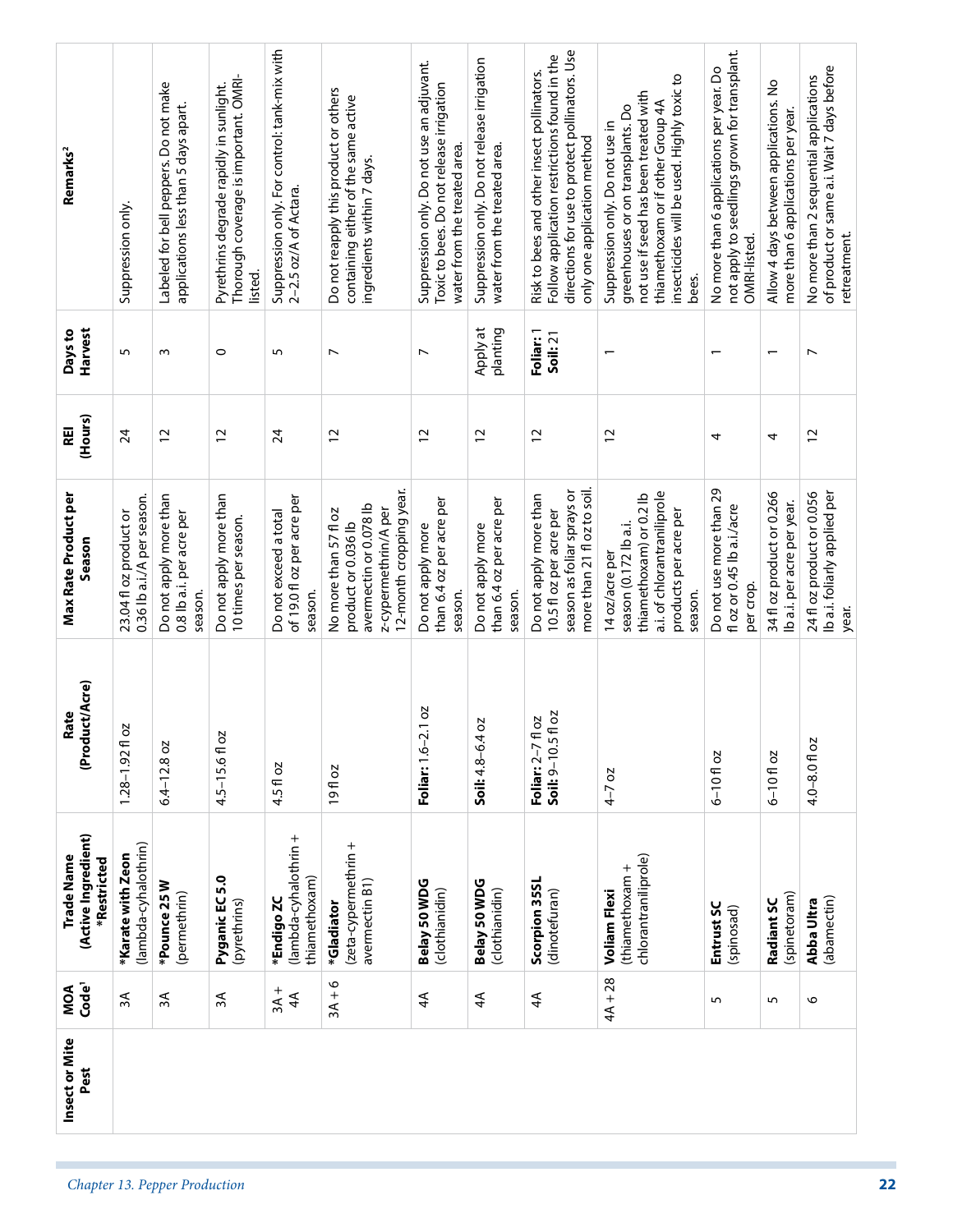| per year. Must be used with a nonionic<br>activator-type wetting, spreading, or<br>penetrating adjuvant. | No more than 2 sequential applications<br>$\overline{ }$                                                                                               | Do not use with an adjuvant.<br>$\overline{\phantom{0}}$   | No more than 6 applications per crop.<br>$\circ$ | foliar spray. See label. Make no more than 4<br>Can be applied by drip chemigation or as<br>a soil application at planting as well as a<br>applications per crop. | Minimum spray interval is 5 days.                               |                                                                                                                                      |                                                       |                                                                  |                                                                                                    |                                           |                                                                   |                                                          |                              |
|----------------------------------------------------------------------------------------------------------|--------------------------------------------------------------------------------------------------------------------------------------------------------|------------------------------------------------------------|--------------------------------------------------|-------------------------------------------------------------------------------------------------------------------------------------------------------------------|-----------------------------------------------------------------|--------------------------------------------------------------------------------------------------------------------------------------|-------------------------------------------------------|------------------------------------------------------------------|----------------------------------------------------------------------------------------------------|-------------------------------------------|-------------------------------------------------------------------|----------------------------------------------------------|------------------------------|
|                                                                                                          |                                                                                                                                                        |                                                            |                                                  |                                                                                                                                                                   |                                                                 |                                                                                                                                      |                                                       | Antifeedant, repellant, insect growth<br>regulator. OMRI-listed. | regulator. Foliar application to larvae. Use<br>Antifeedant, repellant, insect growth<br>with oil. | OMRI-listed. Antifeedant, repellant, IGR. | IGR and feeding repellant. OMRI-listed. For<br>larvae and nymphs. | Begin before pests reach damaging levels.                | OMRI-listed.                 |
|                                                                                                          |                                                                                                                                                        |                                                            |                                                  | $\overline{\phantom{0}}$                                                                                                                                          |                                                                 |                                                                                                                                      | $\overline{ }$                                        | $\circ$                                                          | $\circ$                                                                                            | $\circ$                                   | $\circ$                                                           | $\circ$                                                  | $\circ$                      |
|                                                                                                          | $\overline{c}$                                                                                                                                         | $\overline{c}$                                             | $\overline{c}$                                   | 4                                                                                                                                                                 | $\overline{c}$                                                  | 4                                                                                                                                    | $\overline{c}$                                        | 4                                                                | 4                                                                                                  | 4                                         | $\overline{c}$                                                    | 4                                                        | 4                            |
|                                                                                                          | foliar-applied abamectin-<br>Agri-Mek SC or any other<br>containing product in a<br>No more than 10.25 fl<br>oz/A (0.056 lb a.i./A)<br>growing season. | Do not apply more than<br>36 fl oz per acre per<br>season. | Do not apply more than<br>15.96 oz/A per season. | Do not apply more than<br>15.4 fl oz product or 0.2<br>lb a.i./acre per crop.                                                                                     | Do not apply a total of<br>more than 0.4 lb a.i./A<br>per crop. | Do not apply more than<br>0.4 lb a.i./A per crop.                                                                                    | 20 fl oz per calendar year.<br>Do not apply more than |                                                                  |                                                                                                    |                                           |                                                                   |                                                          |                              |
|                                                                                                          | $1.7 - 3.5 f$ oz                                                                                                                                       | $12f$ oz                                                   | 2.66 oz (one packet)                             | $5.0 - 7.5f$ oz                                                                                                                                                   | 13-20.5 fl oz                                                   | transplant tray treatment:<br>chemigation: 6.75-10 fl oz<br>Drip, soil injection or<br>Soil at-planting or<br>2O<br>$6.75 - 13.5$ fl | $5.5 - 10f$ oz                                        | $1-2$ pt, up to 3.5 pt if<br>needed                              | $10 - 16f$ oz                                                                                      | 10 fl oz                                  | $4 - 7$ fl oz                                                     | $3-4$ qt                                                 | 100 gal water<br>1-2 gal per |
|                                                                                                          | *Agri-Mek SC<br>(abamectin)                                                                                                                            | Rimon 0.83EC<br>(novaluron)                                | (cyromazine)<br>Trigard                          | (chlorantraniliprole)<br>Coragen                                                                                                                                  | (cyantraniliprole)<br>Exirel                                    | (cyantraniliprole)<br>Verimark                                                                                                       | (cyantraniliprole +<br>*Minecto Pro<br>abamectin)     | (azadirachtin)<br>Aza-Direct                                     | (azadirachtin)<br>Azatin XL                                                                        | (azadirachtin)<br>Molt-X                  | (azadirachtin)<br>Neemix 4.5                                      | (extract of Chenopodium<br>Requiem 25EC<br>ambrosioides) | (petroleum oil)<br>Suffoil-X |
|                                                                                                          | $\circ$                                                                                                                                                | $\overline{15}$                                            | $\overline{1}$                                   | 28                                                                                                                                                                | 28                                                              | 28                                                                                                                                   | $28 + 6$                                              | $\mathbf{I}$                                                     | $\mathbf{I}$                                                                                       | $\blacksquare$                            | $\mathbf{I}$                                                      | $\mathbf{I}$                                             | $\blacksquare$               |
|                                                                                                          |                                                                                                                                                        |                                                            |                                                  |                                                                                                                                                                   |                                                                 |                                                                                                                                      |                                                       |                                                                  |                                                                                                    |                                           |                                                                   |                                                          |                              |
|                                                                                                          |                                                                                                                                                        |                                                            |                                                  |                                                                                                                                                                   |                                                                 |                                                                                                                                      |                                                       |                                                                  |                                                                                                    |                                           |                                                                   |                                                          |                              |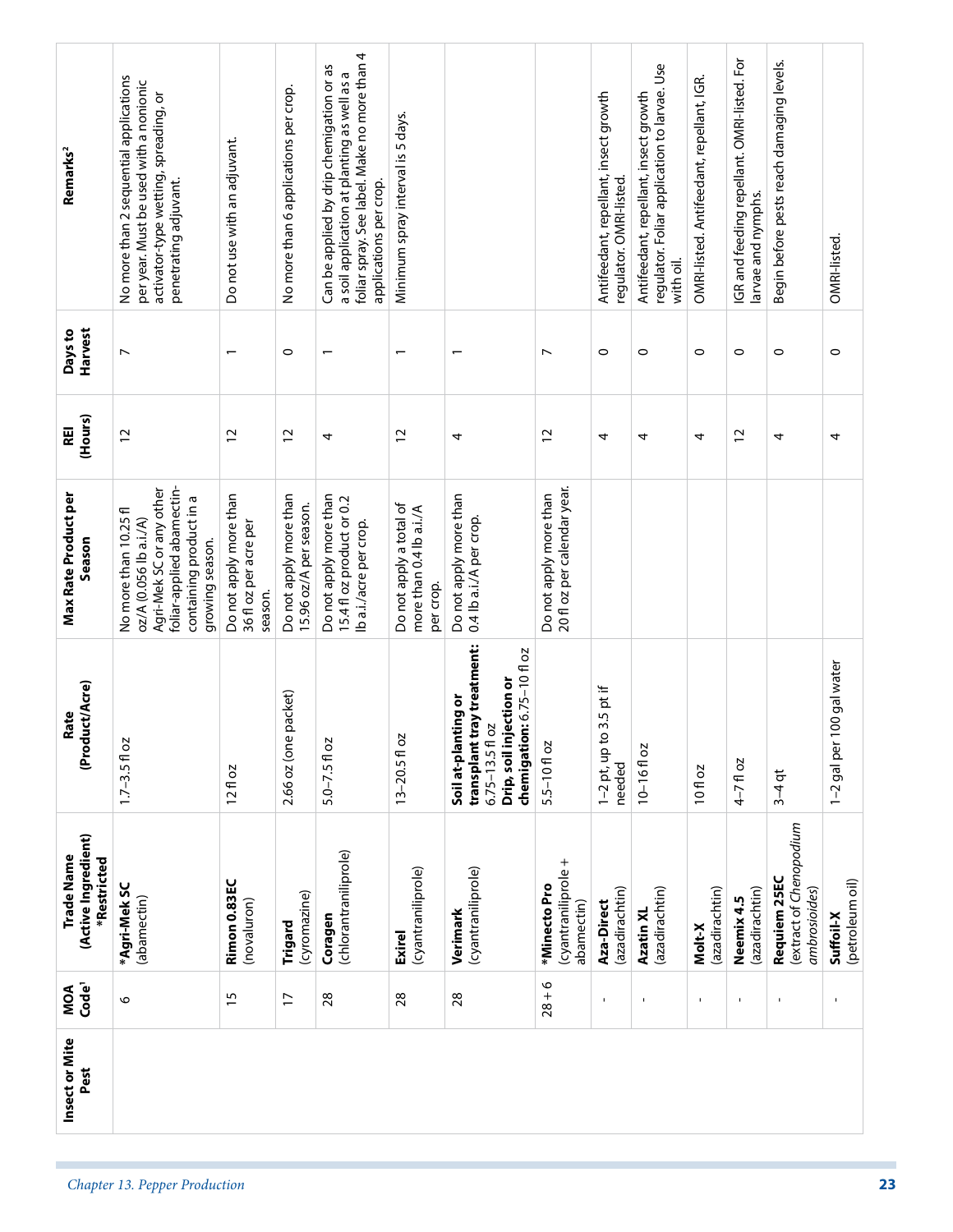| Thorough coverage is important. OMRI-<br>No more than 2 sequential applications<br>Suppression only (spider mite species).<br>Suppression only (spider mite species).<br>Pyrethrins degrade rapidly in sunlight.<br>Do not reapply this product or others<br>Refer to label's maximum usage table<br>containing either of the same active<br>containing either of the same active<br>Do not apply with copper.<br>ingredients within 7 days.<br>2-2.5 oz/A of Actara.<br>retreatment.<br>ingredients.<br>listed.<br>apart.<br>listed.<br>$\circ$<br>$\circ$<br>$\overline{ }$<br>5<br>5<br>5<br>$\overline{ }$<br>$\sim$<br>$\overline{ }$<br>$\overline{ }$<br>$\overline{\phantom{0}}$<br>$\frac{8}{3}$<br>$\overline{c}$<br>$\overline{c}$<br>$\overline{24}$<br>$\overline{c}$<br>24<br>$\overline{c}$<br>24<br>24<br>$\overline{c}$<br>4<br>12-month cropping year.<br>27.39 oz or 0.266 lb a.i./A<br>Ib a.i. foliarly applied per<br>24 fl oz product or 0.056<br>Do not apply more than<br>Do not apply more than<br>Do not apply more than<br>Do not apply more than<br>than 0.36 lb a.i./acre per<br>0.2 lb active ingredient<br>a.i. thiamethoxam/acre<br>applications (0.8 lb a.i./<br>cyhalothrin or 0.172 lb<br>avermectin or 0.078 lb<br>No more than 23.04 fl<br>oz or 0.36 lb a.i./A per<br>z-cypermethrin/A per<br>No more than 57 fl oz<br>or 0.36 lb a.i. lambda-<br>Do not exceed a total<br>10 times per season.<br>of 19.0 fl oz product<br>per acre per season.<br>product or 0.036 lb<br>6 pints per acre per<br>Do not apply more<br>acre) per season.<br>Maximum of 4<br>per season.<br>per season.<br>season.<br>season.<br>season.<br>year.<br>gal/100 gal<br>JMS: 3-6 qt/100 gal<br>S<br>δ<br>4.5-15.6fl oz<br>5.12-6.41 oz<br>Others: $1-2$<br>4.0-8.0 fl oz<br>$1.28 - 1.92$ fl<br>$1.28 - 1.92$ fl<br>10.67fl oz<br>4.5 fl oz<br>10.3 oz<br>19fl oz<br>$1$ pt<br>(lambda-cyhalothrin +<br>Stylet-Oil, Saf-T-Side,<br>(lambda-cyhalothrin)<br>(lambda-cyhalothrin)<br>(zeta-cypermethrin +<br>Ultra-Fine Oil, JMS<br>*Karate with Zeon<br>(bifenthrin + zeta-<br>(oil, insecticidal)<br>*Danitol 2.4 EC<br>Pyganic EC 5.0<br>(fenpropathrin)<br>thiamethoxam)<br>avermectin B1)<br>cypermethrin)<br>*Brigade 2EC<br>*Dibrom 8EC<br>(abamectin)<br>*Endigo ZC<br>(pyrethrins)<br>Abba Ultra<br>(bifenthrin)<br>*Gladiator<br>*Warrior <sup>II</sup><br>others<br>(naled)<br>*Hero<br>$3A + 6$<br>$3A +$<br>$\overline{1}$<br>3A<br>$\overline{4}$<br>3A<br>ЗA<br>ЗA<br>ЗÃ<br>ЗÁ<br>6<br>carmine spider<br>mite, tomato<br>two-spotted<br>broad mites,<br>russett mite,<br>spider mite)<br>Mealybugs<br>(including<br><b>Mites</b><br>Chapter 13. Pepper Production | Insect or Mite<br>Pest | MOA<br>Code <sup>1</sup> | (Active Ingredient)<br>Trade Name<br>*Restricted | (Product/Acre)<br>Rate | <b>Max Rate Product per</b><br>Season | (Hours)<br>REI | Harvest<br>Days to | Remarks <sup>2</sup>                                                                      |
|--------------------------------------------------------------------------------------------------------------------------------------------------------------------------------------------------------------------------------------------------------------------------------------------------------------------------------------------------------------------------------------------------------------------------------------------------------------------------------------------------------------------------------------------------------------------------------------------------------------------------------------------------------------------------------------------------------------------------------------------------------------------------------------------------------------------------------------------------------------------------------------------------------------------------------------------------------------------------------------------------------------------------------------------------------------------------------------------------------------------------------------------------------------------------------------------------------------------------------------------------------------------------------------------------------------------------------------------------------------------------------------------------------------------------------------------------------------------------------------------------------------------------------------------------------------------------------------------------------------------------------------------------------------------------------------------------------------------------------------------------------------------------------------------------------------------------------------------------------------------------------------------------------------------------------------------------------------------------------------------------------------------------------------------------------------------------------------------------------------------------------------------------------------------------------------------------------------------------------------------------------------------------------------------------------------------------------------------------------------------------------------------------------------------------------------------------------------------------------------------------------------------------------------------------------------------------------------------------------------------------------------------------------------------------------------------------|------------------------|--------------------------|--------------------------------------------------|------------------------|---------------------------------------|----------------|--------------------|-------------------------------------------------------------------------------------------|
|                                                                                                                                                                                                                                                                                                                                                                                                                                                                                                                                                                                                                                                                                                                                                                                                                                                                                                                                                                                                                                                                                                                                                                                                                                                                                                                                                                                                                                                                                                                                                                                                                                                                                                                                                                                                                                                                                                                                                                                                                                                                                                                                                                                                                                                                                                                                                                                                                                                                                                                                                                                                                                                                                                  |                        |                          |                                                  |                        |                                       |                |                    | Organic Stylet-Oil and Saf-T-Side are OMRI-                                               |
|                                                                                                                                                                                                                                                                                                                                                                                                                                                                                                                                                                                                                                                                                                                                                                                                                                                                                                                                                                                                                                                                                                                                                                                                                                                                                                                                                                                                                                                                                                                                                                                                                                                                                                                                                                                                                                                                                                                                                                                                                                                                                                                                                                                                                                                                                                                                                                                                                                                                                                                                                                                                                                                                                                  |                        |                          |                                                  |                        |                                       |                |                    | not apply when temperatures are over 90°F.<br>Apply no more than 1 pt/acre in Florida. Do |
|                                                                                                                                                                                                                                                                                                                                                                                                                                                                                                                                                                                                                                                                                                                                                                                                                                                                                                                                                                                                                                                                                                                                                                                                                                                                                                                                                                                                                                                                                                                                                                                                                                                                                                                                                                                                                                                                                                                                                                                                                                                                                                                                                                                                                                                                                                                                                                                                                                                                                                                                                                                                                                                                                                  |                        |                          |                                                  |                        |                                       |                |                    | Do not make applications less than 7 days                                                 |
|                                                                                                                                                                                                                                                                                                                                                                                                                                                                                                                                                                                                                                                                                                                                                                                                                                                                                                                                                                                                                                                                                                                                                                                                                                                                                                                                                                                                                                                                                                                                                                                                                                                                                                                                                                                                                                                                                                                                                                                                                                                                                                                                                                                                                                                                                                                                                                                                                                                                                                                                                                                                                                                                                                  |                        |                          |                                                  |                        |                                       |                |                    |                                                                                           |
|                                                                                                                                                                                                                                                                                                                                                                                                                                                                                                                                                                                                                                                                                                                                                                                                                                                                                                                                                                                                                                                                                                                                                                                                                                                                                                                                                                                                                                                                                                                                                                                                                                                                                                                                                                                                                                                                                                                                                                                                                                                                                                                                                                                                                                                                                                                                                                                                                                                                                                                                                                                                                                                                                                  |                        |                          |                                                  |                        |                                       |                |                    | when applying Hero and another product                                                    |
|                                                                                                                                                                                                                                                                                                                                                                                                                                                                                                                                                                                                                                                                                                                                                                                                                                                                                                                                                                                                                                                                                                                                                                                                                                                                                                                                                                                                                                                                                                                                                                                                                                                                                                                                                                                                                                                                                                                                                                                                                                                                                                                                                                                                                                                                                                                                                                                                                                                                                                                                                                                                                                                                                                  |                        |                          |                                                  |                        |                                       |                |                    |                                                                                           |
|                                                                                                                                                                                                                                                                                                                                                                                                                                                                                                                                                                                                                                                                                                                                                                                                                                                                                                                                                                                                                                                                                                                                                                                                                                                                                                                                                                                                                                                                                                                                                                                                                                                                                                                                                                                                                                                                                                                                                                                                                                                                                                                                                                                                                                                                                                                                                                                                                                                                                                                                                                                                                                                                                                  |                        |                          |                                                  |                        |                                       |                |                    |                                                                                           |
|                                                                                                                                                                                                                                                                                                                                                                                                                                                                                                                                                                                                                                                                                                                                                                                                                                                                                                                                                                                                                                                                                                                                                                                                                                                                                                                                                                                                                                                                                                                                                                                                                                                                                                                                                                                                                                                                                                                                                                                                                                                                                                                                                                                                                                                                                                                                                                                                                                                                                                                                                                                                                                                                                                  |                        |                          |                                                  |                        |                                       |                |                    |                                                                                           |
|                                                                                                                                                                                                                                                                                                                                                                                                                                                                                                                                                                                                                                                                                                                                                                                                                                                                                                                                                                                                                                                                                                                                                                                                                                                                                                                                                                                                                                                                                                                                                                                                                                                                                                                                                                                                                                                                                                                                                                                                                                                                                                                                                                                                                                                                                                                                                                                                                                                                                                                                                                                                                                                                                                  |                        |                          |                                                  |                        |                                       |                |                    | Suppression only. For control: tank-mix with                                              |
|                                                                                                                                                                                                                                                                                                                                                                                                                                                                                                                                                                                                                                                                                                                                                                                                                                                                                                                                                                                                                                                                                                                                                                                                                                                                                                                                                                                                                                                                                                                                                                                                                                                                                                                                                                                                                                                                                                                                                                                                                                                                                                                                                                                                                                                                                                                                                                                                                                                                                                                                                                                                                                                                                                  |                        |                          |                                                  |                        |                                       |                |                    |                                                                                           |
|                                                                                                                                                                                                                                                                                                                                                                                                                                                                                                                                                                                                                                                                                                                                                                                                                                                                                                                                                                                                                                                                                                                                                                                                                                                                                                                                                                                                                                                                                                                                                                                                                                                                                                                                                                                                                                                                                                                                                                                                                                                                                                                                                                                                                                                                                                                                                                                                                                                                                                                                                                                                                                                                                                  |                        |                          |                                                  |                        |                                       |                |                    | of product or same a.i. Wait 7 days before                                                |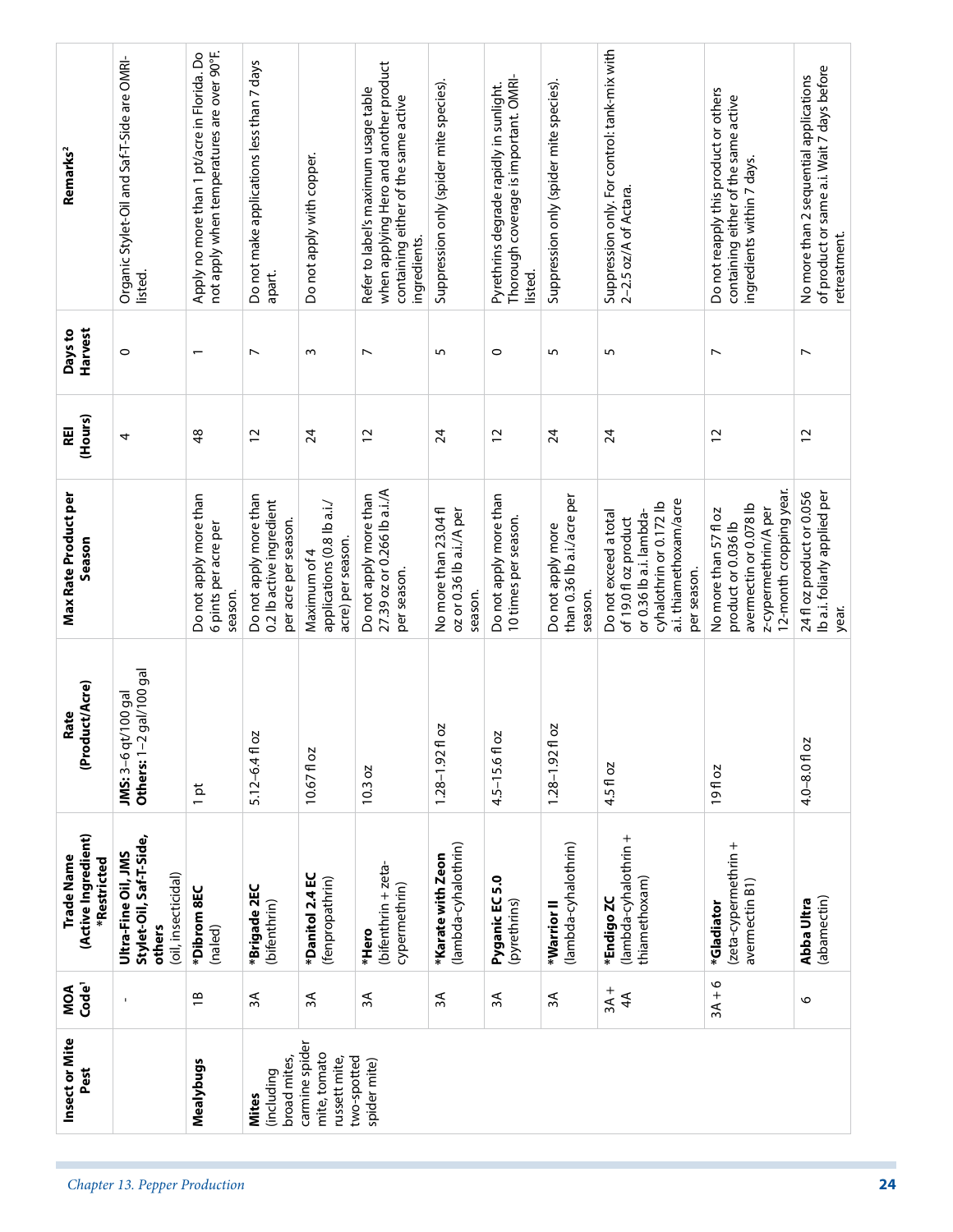|           | Insect or Mite<br>Pest        | MOA<br>Code <sup>1</sup> | (Active Ingredient)<br>Trade Name<br>*Restricted                                | (Product/Acre)<br>Rate                                      | <b>Max Rate Product per</b><br>Season                                                                                                                  | (Hours)<br>REI | Harvest<br>Days to       | Remarks <sup>2</sup>                                                                                                                               |
|-----------|-------------------------------|--------------------------|---------------------------------------------------------------------------------|-------------------------------------------------------------|--------------------------------------------------------------------------------------------------------------------------------------------------------|----------------|--------------------------|----------------------------------------------------------------------------------------------------------------------------------------------------|
|           |                               | $\circ$                  | *Agri-Mek SC<br>(abamectin)                                                     | $1.7 - 3.5 f$ oz                                            | foliar-applied abamectin-<br>Agri-Mek SC or any other<br>containing product in a<br>No more than 10.25 fl<br>oz/A (0.056 lb a.i./A)<br>growing season. | $\overline{c}$ | $\overline{ }$           | No more than 2 sequential applications<br>per year. Must be used with a nonionic<br>activator-type wetting, spreading, or<br>penetrating adjuvant. |
|           |                               | 10B                      | Zeal WDG Miticide<br>(etoxazole)                                                | $2.0 - 3.0$ oz                                              | Do not make more than<br>one application per<br>season.                                                                                                | $\overline{c}$ | $\overline{\phantom{a}}$ | Do not use with an adjuvant or surfactant.                                                                                                         |
|           |                               | 20B                      | Kanemite 15 SC<br>(acequinocyl)                                                 | 31.0 fl oz                                                  | Do not apply more than<br>62 fl oz/A per season.                                                                                                       | $\overline{c}$ | $\overline{ }$           | Minimum of 21 days between treatments.<br>Two applications per year. Do not use an<br>adjuvant.                                                    |
|           |                               | 20D                      | Acramite-50WS<br>(bifenazate)                                                   | $0.75 - 1.0$ lb                                             | One application allowed<br>per season.                                                                                                                 | $\overline{c}$ | $\omega$                 |                                                                                                                                                    |
|           |                               | 21A                      | (fenpyroximate)<br>Portal                                                       | $2.0$ pt                                                    | Do not apply more than<br>4.0 pints/A per crop<br>cycle.                                                                                               | $\overline{c}$ | $\overline{\phantom{0}}$ | Do not make more than two applications<br>per season. Allow 14 days between<br>applications.                                                       |
|           |                               | 23                       | (spiromesifen)<br>Oberon 2SC                                                    | $7.0 - 8.5 f$ oz                                            | Maximum amount per<br>crop: 25.5 fl oz/acre.                                                                                                           | $\overline{c}$ |                          | No more than 3 applications.                                                                                                                       |
|           |                               | $28 + 6$                 | (cyantraniliprole +<br>*Minecto Pro<br>abamectin)                               | 5.5-10floz                                                  | 20 fl oz per calendar year.<br>Do not apply more than                                                                                                  | 12             | $\overline{ }$           |                                                                                                                                                    |
|           |                               | $\mathbf{I}$             | (azadirachtin)<br>Aza-Direct                                                    | $1-2$ pt, up to 3.5 pt if<br>needed                         |                                                                                                                                                        | 4              | $\circ$                  | Antifeedant, repellant, insect growth<br>regulator. OMRI-listed.                                                                                   |
|           |                               | $\mathbf I$              | (Metarhizium anispoliae<br>MET52 EC<br>strain F52)                              | <b>Drench:</b> 40–80 fl oz/100 gal<br>Foliar: 0.5 pt-2 qt/A |                                                                                                                                                        | 4              | $\circ$                  |                                                                                                                                                    |
|           |                               | $\mathbf{I}$             | (soap, insecticidal)<br>M-Pede 49% EC                                           | 1%-2% v/v                                                   |                                                                                                                                                        | 4              | $\circ$                  | OMRI-listed.                                                                                                                                       |
|           |                               | $\mathbf{I}$             | (petroleum oil)<br>Suffoil-X                                                    | 100 gal water<br>1-2 gal per                                |                                                                                                                                                        | 4              | $\circ$                  | OMRI-listed.                                                                                                                                       |
|           |                               | $\mathbf I$              | Stylet-Oil, Saf-T-Side,<br>Ultra-Fine Oil, JMS<br>(oil, insecticidal)<br>others | Others: 1-2 gal/100 gal<br>JMS: 3-6 qt/100 gal              |                                                                                                                                                        | 4              | $\circ$                  | Organic Stylet-Oil and Saf-T-Side are OMRI-<br>listed.                                                                                             |
| (includes | tarnished plant<br>Plant bugs | $\overline{\Xi}$         | Sevin XLR; 4F<br>(carbaryl)                                                     | $2$ qt<br><b>XLR, 4F: 1-</b>                                | more than 10 lb or 8 qt<br>Do not apply a total or<br>per acre per crop.                                                                               | $\overline{c}$ | $\sim$                   | Do not apply more than seven times. Do<br>not apply to crops or weeds in bloom.                                                                    |
| (pud      |                               | ЗÁ                       | (lambda-cyhalothrin)<br>*Karate with Zeon                                       | 20<br>$1.28 - 1.92$ fl                                      | 0.36 lb a.i./A per season.<br>23.04 fl oz product or                                                                                                   | 24             | 5                        |                                                                                                                                                    |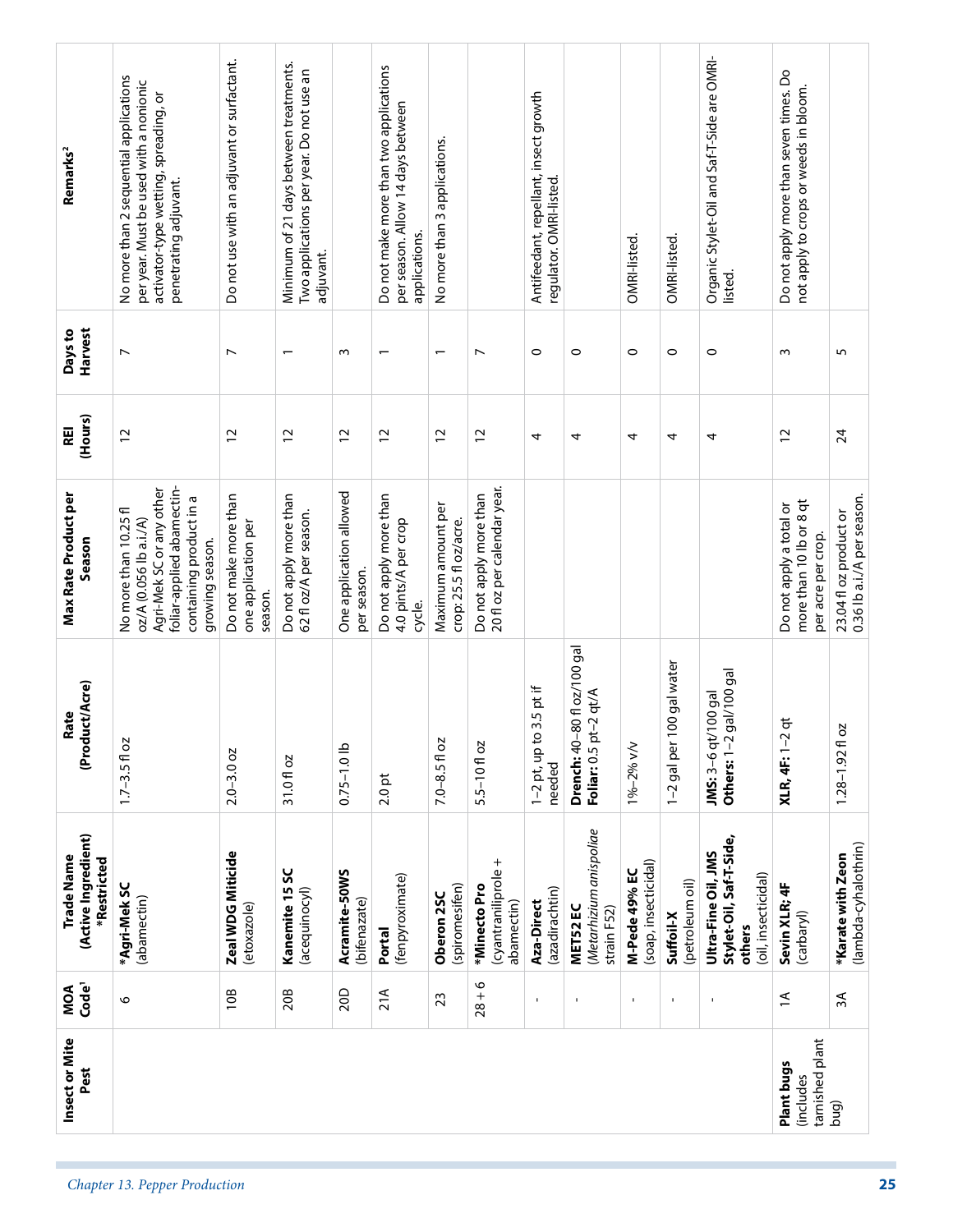|                               | Pest         | MOA<br>Code <sup>1</sup> | (Active Ingredient)<br>*Restricted                        | (Product/Acre)                                   | Season                                                                                                         | (Hours)         | Harvest<br>Days to       | Remarks <sup>2</sup>                                                                                                                                                         |
|-------------------------------|--------------|--------------------------|-----------------------------------------------------------|--------------------------------------------------|----------------------------------------------------------------------------------------------------------------|-----------------|--------------------------|------------------------------------------------------------------------------------------------------------------------------------------------------------------------------|
|                               |              | 3A                       | Protection EC5.0<br>Pyganic Crop<br>(pyrethrins)          | Ñ<br>$4.5 - 15.6f$ 0                             | Do not apply more than<br>10 times per season.                                                                 | $\overline{c}$  | $\circ$                  | Thorough coverage is important. OMRI-<br>Pyrethrins degrade rapidly in sunlight.<br>listed.                                                                                  |
| Chapter 13. Pepper Production |              | λξ                       | (lambda-cyhalothrin)<br>*Warrior II                       | S,<br>$1.28 - 1.92$ fl                           | than 0.36 lb a.i./acre per<br>Do not apply more<br>season.                                                     | 24              | S                        |                                                                                                                                                                              |
|                               |              | $3A +$<br>$\overline{4}$ | (lambda-cyhalothrin +<br>thiamethoxam)<br>*Endigo ZC      | 4.0-4.5 fl oz                                    | of 19.0 fl oz per acre per<br>Do not exceed a total<br>season.                                                 | $\overline{2}$  | 5                        |                                                                                                                                                                              |
|                               |              | $3A + 28$                | (lambda-cyhalothrin +<br>chlorantraniliprole)<br>*Besiege | $6.0 - 9.0$ fl oz                                | Do not apply more than<br>31.0 fl oz per acre per<br>year.                                                     | $\overline{24}$ | 5                        | Allow 5 days between applications.                                                                                                                                           |
|                               |              | $\overline{4}$           | Belay 50 WDG<br>(clothianidin)                            | 2.1 oz<br>Foliar: 1.6-                           | than 6.4 oz per acre per<br>Do not apply more<br>season.                                                       | $\overline{c}$  | $\overline{ }$           | Do not release irrigation water from the<br>Do not use an adjuvant. Toxic to bees.<br>treated area.                                                                          |
|                               |              | $\overline{4}$           | Belay 50 WDG<br>(clothianidin)                            | Soil: 4.8-6.4 oz                                 | than 6.4 oz per acre per<br>Do not apply more<br>season.                                                       | $\overline{c}$  | Apply at<br>planting     | Do not release irrigation water from the<br>treated area.                                                                                                                    |
|                               |              | $\overline{4}$           | (sulfoxaflor)<br>Closer SC                                | Ñ<br>$2.75 - 4.5$ fl o                           | sulfoxaflor) per acre per<br>No more than a total<br>of 17 fl oz of Closer<br>SC (0.266 lb a.i. of<br>year.    | $\overline{c}$  |                          | Do not apply this product until after petal<br>fall. See label for tank-mix restrictions.                                                                                    |
|                               |              | 29                       | Beleaf 50 SG<br>(flonicamid)                              | $2.0 - 4.28$ oz                                  | Do not apply more than<br>8.4 oz/acre per season.                                                              | $\overline{c}$  | $\circ$                  | Begin applications before pests reach<br>damaging levels.                                                                                                                    |
|                               |              | $\mathbf{I}$             | (soap, insecticidal)<br>M-Pede 49% EC                     | 1%-2% v/v                                        |                                                                                                                | $\overline{c}$  | $\circ$                  | OMRI-listed.                                                                                                                                                                 |
|                               |              | $\blacksquare$           | (petroleum oil)<br>Suffoil-X                              | 100 gal water<br>1-2 gal per                     |                                                                                                                | 4               | $\circ$                  | OMRI-listed.                                                                                                                                                                 |
|                               | Planthoppers | $\overline{4}$           | Scorpion 35SL<br>(dinotefuran)                            | fl oz<br>Th oz<br>Foliar: 2–7 fl<br>Soil: 9–10.5 | more than 21 fl oz to soil.<br>season as foliar sprays or<br>Do not apply more than<br>10.5 fl oz per acre per | $\overline{c}$  | Foliar: 1<br>Soil: 21    | directions for use to protect pollinators. Use<br>Follow application restrictions found in the<br>Risk to bees and other insect pollinators.<br>only one application method. |
|                               |              | $\frac{9}{2}$            | (buprofezin)<br>Courier SC                                | $9.0 - 13.6f$ oz                                 | Do not apply more than<br>27.2 fl oz/A per crop<br>cycle.                                                      | 12              | $\overline{\phantom{0}}$ | kill nymphs immediately. No more than 2<br>Product is a slow-acting IGR that will not<br>applications per season. Allow at least 5<br>days between applications.             |
|                               | Psyllids     | $\overline{4}$           | (flupyradifurone)<br>Sivanto 200 SL                       | 2O<br>$10.5 - 14.0$ fl                           | Do not apply more than<br>28.0 fl oz/A per year.                                                               | 4               | $\overline{\phantom{0}}$ | Minimum interval between applications: 7<br>days.                                                                                                                            |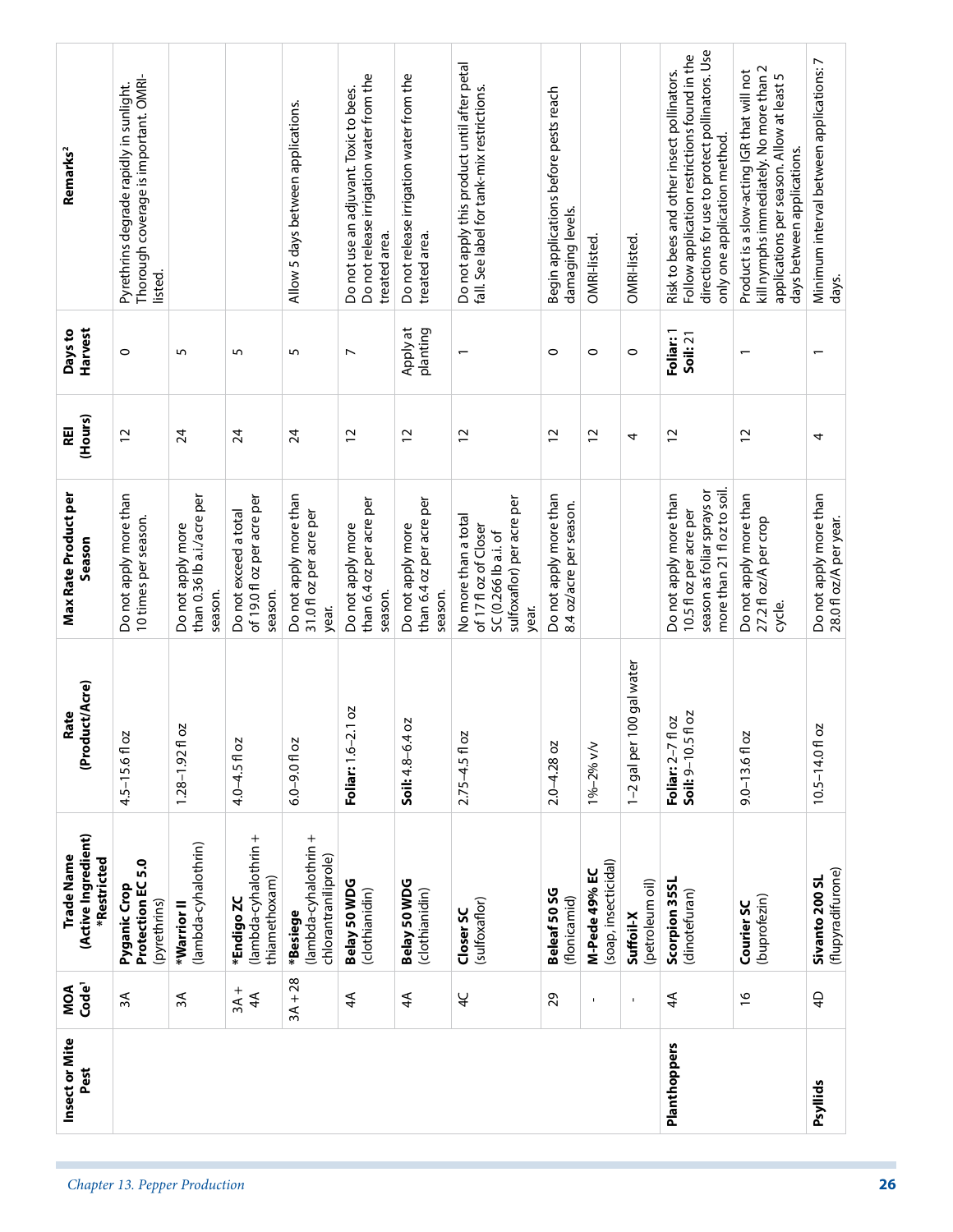|                               | Insect or Mite<br>Pest                                      | MOA<br>Code <sup>1</sup> | (Active Ingredient)<br>Trade Name<br>*Restricted     | (Product/Acre)<br>Rate           | <b>Max Rate Product per</b><br>Season                                                                                     | (Hours)<br>REI  | Harvest<br>Days to       | Remarks <sup>2</sup>                                                                                                                   |
|-------------------------------|-------------------------------------------------------------|--------------------------|------------------------------------------------------|----------------------------------|---------------------------------------------------------------------------------------------------------------------------|-----------------|--------------------------|----------------------------------------------------------------------------------------------------------------------------------------|
| Chapter 13. Pepper Production |                                                             | $\circ$                  | (abamectin)<br>Abba Ultra                            | $4.0 - 8.0$ fl oz                | Ib a.i. foliarly applied per<br>24 fl oz product or 0.056<br>year.                                                        | $\overline{c}$  | $\overline{ }$           | of product or same a.i. Wait 7 days before<br>No more than 2 sequential applications<br>retreatment.                                   |
|                               |                                                             | 23                       | (spirotetramat)<br>Movento                           | 4.0-5.0 fl oz                    | Maximum of 10 fl oz per<br>acre per season.                                                                               | $\overline{2}$  | $\overline{\phantom{0}}$ | Minimum interval between applications: 7<br>days                                                                                       |
|                               | Stinkbugs<br>(including<br>brown                            | $\overline{a}$           | Carbaryl 4L<br>(carbaryl)                            | 1-2 quarts                       | Do not apply more than<br>8 quarts per crop per<br>year.                                                                  | $\overline{c}$  | $\sim$                   | Suppression only.                                                                                                                      |
|                               | stinkbug, green<br>southern green<br>stinkbug)<br>stinkbug, | $\overline{\mathbf{r}}$  | Sevin XLR; 4F<br>(carbaryl)                          | $-2.0$ qt<br><b>XLR, 4F: 0.5</b> | more than 10 lb or 8 qt<br>Do not apply a total or<br>per acre per crop.                                                  | $\overline{c}$  | $\sim$                   | Suppression. Do not apply more than seven<br>times. Do not apply to crops or weeds in<br>bloom.                                        |
|                               |                                                             | 3A                       | (beta-cyfluthrin)<br>*Baythroid XL                   | $1.6 - 2.8$ fl oz                | 0.132 lb a.i./A per season<br>16.8 fl oz product or<br>maxiumum.                                                          | $\overline{c}$  | $\overline{ }$           |                                                                                                                                        |
|                               |                                                             | 3A                       | *Danitol 2.4 EC<br>(fenpropathrin)                   | 10.67fl oz                       | applications (0.8 lb a.i./<br>acre) per season.<br>Maximum of 4                                                           | $\overline{24}$ | $\sim$                   |                                                                                                                                        |
|                               |                                                             | ЗA                       | (bifenthrin + zeta-<br>cypermethrin)<br>*Hero        | $4.0 - 10.3$ oz                  | 27.39 oz or 0.266 lb a.i./A<br>Do not apply more than<br>per season.                                                      | $\overline{c}$  | $\overline{ }$           | when applying Hero and another product<br>Refer to label's maximum usage table<br>containing either of the same active<br>ingredients. |
|                               |                                                             | ЗÃ                       | (lambda-cyhalothrin)<br>*Karate with Zeon            | 20<br>$1.28 - 1.92$ fl           | 0.36 lb a.i./A per season.<br>23.04 floz of product or                                                                    | 24              | 5                        |                                                                                                                                        |
|                               |                                                             | ЗA                       | (lambda-cyhalothrin)<br>*Warrior II                  | 5<br>$1.28 - 1.92$ f             | than 0.36 lb a.i./acre per<br>Do not apply more<br>season.                                                                | $\overline{24}$ | 5                        |                                                                                                                                        |
|                               |                                                             | $3A +$<br>$\overline{4}$ | (lambda-cyhalothrin +<br>thiamethoxam)<br>*Endigo ZC | 4.0-4.5 fl oz                    | of 19.0 fl oz per acre per<br>Do not exceed a total<br>season.                                                            | $\overline{24}$ | 5                        |                                                                                                                                        |
|                               |                                                             | $3A + 6$                 | (zeta-cypermethrin +<br>avermectin B1)<br>*Gladiator | 19fl oz                          | 12-month cropping year.<br>avermectin or 0.078 lb<br>z-cypermethrin/A per<br>No more than 57 fl oz<br>product or 0.036 lb | $\overline{c}$  | $\overline{ }$           | Do not reapply this product or others<br>containing either of the same active<br>ingredients within 7 days.                            |
|                               |                                                             | $\overline{4}$           | (thiamethoxam)<br>Actara                             | $3.0 - 5.5$ oz                   | containing products per<br>acre of thiamethoxam-<br>Maximum of 11 oz/<br>acre or 0.172 lb a.i./<br>growing season.        | $\overline{c}$  | $\circ$                  | Toxic to bees.                                                                                                                         |
| 27                            |                                                             |                          |                                                      |                                  |                                                                                                                           |                 |                          |                                                                                                                                        |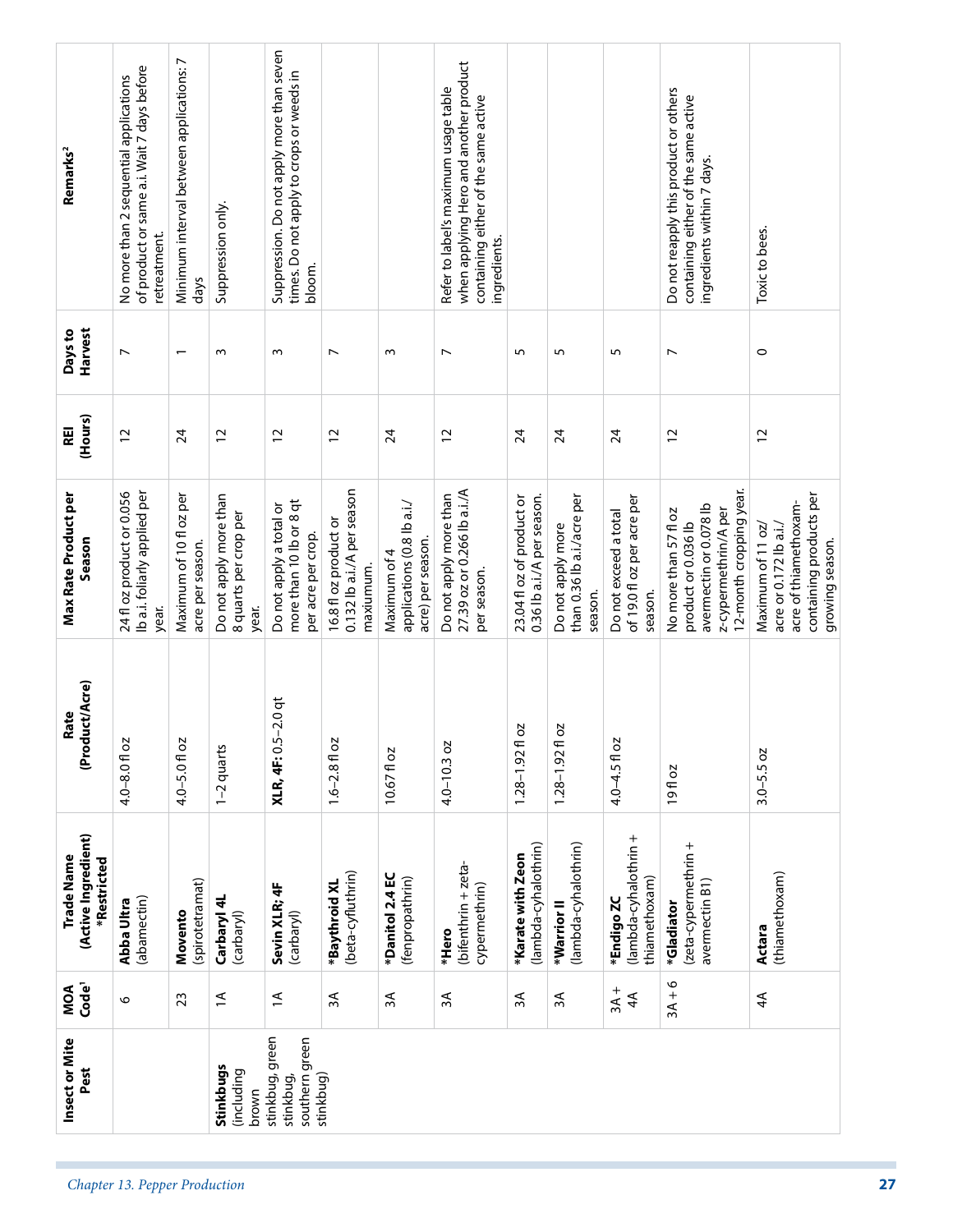| Remarks <sup>2</sup><br>Harvest<br>Days to<br>(Hours)<br>REI<br><b>Max Rate Product per</b><br>Season<br>(Product/Acre)<br>Rate<br>(Active Ingredient)<br>Trade Name<br>*Restricted<br>MOA<br>Code' | directions for use to protect pollinators. Use<br>Follow application restrictions found in the<br>Risk to bees and other insect pollinators.<br>only one application method.<br>Foliar: 1<br>Soil: 21<br>$\overline{c}$<br>more than 21 fl oz to soil.<br>season as foliar sprays or<br>Do not apply more than<br>10.5 fl oz per acre per<br>Soil: 9-10.5 fl oz<br>Foliar: 2-7 fl oz<br>Scorpion 35SL<br>(dinotefuran)<br>$\overline{4}$ | Use only one application method (soil or<br>foliar). No more than 3 applications per<br>season.<br>Foliar: 1<br>Soil: 21<br>$\overline{c}$<br>(foliar) or 12 oz (soil) per<br>No more than 6 oz<br>acre per season.<br>Foliar (only): 1-4 oz<br>(dinotefuran)<br>Venom<br>$\overline{4}$ | Do not release irrigation water from the<br>Do not use an adjuvant. Toxic to bees.<br>treated area.<br>$\overline{ }$<br>$\overline{c}$<br>than 6.4 oz per acre per<br>Do not apply more<br>season.<br>Foliar: 1.6-2.4 oz<br>Belay 50 WDG<br>(clothianidin)<br>$\overline{4}$ | Group 4A insecticides will be used. Highly<br>transplants. Do not use if seed has been<br>treated with thiamethoxam or if other<br>Do not use in greenhouses or on<br>toxic to bees.<br>12<br>a.i. of chlorantraniliprole<br>thiamethoxam) or 0.2 lb<br>products per acre per<br>season (0.172 lb a.i.<br>14 oz/acre per<br>season.<br>$4 - 7$ oz<br>chlorantraniliprole)<br>(thiamethoxam +<br><b>Voliam Flexi</b><br>$4A + 28$ | Do not use with an adjuvant.<br>2<br>Do not apply more than<br>36 fl oz per acre per<br>season.<br>$12f$ oz<br>Rimon 0.83EC<br>(novaluron)<br>$\frac{15}{2}$ | Antifeedant, repellant, insect growth<br>regulator. OMRI-listed.<br>$\circ$<br>4<br>$3.5$ pt if<br>$1-2$ pt, up to<br>needed<br>(azadirachtin)<br>Aza-Direct<br>1 | Suppression.<br>ω<br>$\overline{c}$<br>Do not apply more than<br>8 quarts per crop per<br>year.<br>1-2 quarts<br>Carbaryl 4L<br>(carbaryl)<br>$\overline{z}$ | Suppression. Do not apply more than seven<br>times. Do not apply to crops or weeds in<br>bloom.<br>w<br>$\overline{c}$<br>more than 10 lb or 8 qt<br>Do not apply a total or<br>per acre per crop.<br><b>XLR, 4F:</b> 1.0-2.0 qt<br>Sevin XLR; 4F<br>(carbaryl)<br>$\overline{1}$ | Does not control western flower thrips.<br>$\overline{ }$<br>$\frac{8}{3}$<br>than 24 pt per acre per<br>Do not apply more<br>season.<br>Foliar: 2-4 pt<br>*Vydate L<br>(oxamyl)<br>$\overline{a}$ | than 8 applications. Application interval is<br>heat or drought stress. Do not make more<br>transplanting or to plants under severe<br>Do not apply within 10 days of<br>10 days.<br>$\overline{ }$<br>24<br>10.64 lb per crop<br>maximum.<br>$1.33$ lb<br>(chlorpyrifos) [24(c)<br>label] SLN FL-040005<br>Lorsban 75WG<br>$\overline{1}$ | Not effective on Thrips palmi<br>$\overline{ }$<br>$\overline{c}$<br>0.132 lb a.i./A per season<br>16.8 fl oz product or<br>maximum.<br>$2.1 - 2.8$ fl oz<br>(beta-cyfluthrin)<br>*Baythroid XL<br>3A | Do not make applications less than 7 days<br>apart.<br>$\overline{ }$<br>$\overline{c}$<br>Do not apply more than<br>0.2 lb active ingredient<br>per acre per season.<br>$2.1 - 6.4$ fl oz<br>*Brigade 2EC<br>(bifenthrin)<br>ЗÁ |
|-----------------------------------------------------------------------------------------------------------------------------------------------------------------------------------------------------|------------------------------------------------------------------------------------------------------------------------------------------------------------------------------------------------------------------------------------------------------------------------------------------------------------------------------------------------------------------------------------------------------------------------------------------|------------------------------------------------------------------------------------------------------------------------------------------------------------------------------------------------------------------------------------------------------------------------------------------|-------------------------------------------------------------------------------------------------------------------------------------------------------------------------------------------------------------------------------------------------------------------------------|----------------------------------------------------------------------------------------------------------------------------------------------------------------------------------------------------------------------------------------------------------------------------------------------------------------------------------------------------------------------------------------------------------------------------------|--------------------------------------------------------------------------------------------------------------------------------------------------------------|-------------------------------------------------------------------------------------------------------------------------------------------------------------------|--------------------------------------------------------------------------------------------------------------------------------------------------------------|-----------------------------------------------------------------------------------------------------------------------------------------------------------------------------------------------------------------------------------------------------------------------------------|----------------------------------------------------------------------------------------------------------------------------------------------------------------------------------------------------|--------------------------------------------------------------------------------------------------------------------------------------------------------------------------------------------------------------------------------------------------------------------------------------------------------------------------------------------|-------------------------------------------------------------------------------------------------------------------------------------------------------------------------------------------------------|----------------------------------------------------------------------------------------------------------------------------------------------------------------------------------------------------------------------------------|
| Insect or Mite<br>Pest                                                                                                                                                                              |                                                                                                                                                                                                                                                                                                                                                                                                                                          |                                                                                                                                                                                                                                                                                          |                                                                                                                                                                                                                                                                               |                                                                                                                                                                                                                                                                                                                                                                                                                                  |                                                                                                                                                              |                                                                                                                                                                   | label for species<br>Thrips: check<br>controlled                                                                                                             | eastern flower<br>thrips, foliar<br>(includes                                                                                                                                                                                                                                     | western flower<br>feeding thrips,<br>melon thrips,<br>chilli thrips,                                                                                                                               | thrips)                                                                                                                                                                                                                                                                                                                                    |                                                                                                                                                                                                       |                                                                                                                                                                                                                                  |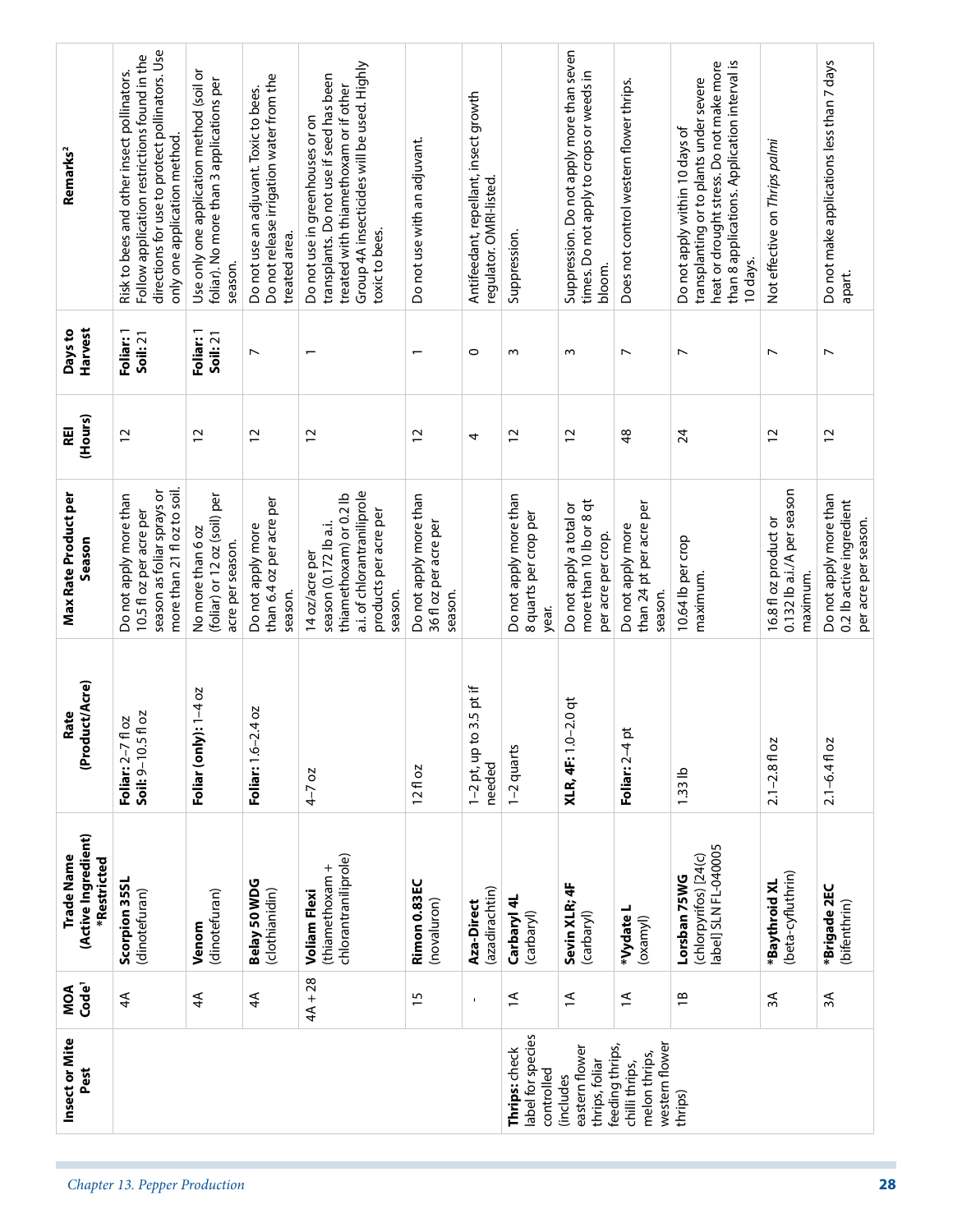| Remarks <sup>2</sup>                             | when applying Hero and another product<br>Refer to label's maximum usage table<br>containing either of the same active<br>ingredients. | Thorough coverage is important. OMRI-<br>Pyrethrins degrade rapidly in sunlight.<br>listed. | Will not control Western Flower Thrips.                    | Will not control Western Flower Thrips.                        | Do not reapply this product or others<br>containing either of the same active<br>ingredients within 7 days.               | Most effective if applied to soil at<br>transplanting.           | Do not apply more than 4 times per season<br>or apply more often than every 7 days.                                                                   |                                                                                                                                                     | Do not release irrigation water from the<br>treated area. | Soil application. See label for rotational<br>restrictions.                        |
|--------------------------------------------------|----------------------------------------------------------------------------------------------------------------------------------------|---------------------------------------------------------------------------------------------|------------------------------------------------------------|----------------------------------------------------------------|---------------------------------------------------------------------------------------------------------------------------|------------------------------------------------------------------|-------------------------------------------------------------------------------------------------------------------------------------------------------|-----------------------------------------------------------------------------------------------------------------------------------------------------|-----------------------------------------------------------|------------------------------------------------------------------------------------|
| Harvest<br>Days to                               | $\overline{ }$                                                                                                                         | $\circ$                                                                                     | 5                                                          | 5                                                              | $\overline{ }$                                                                                                            | Soil: 21                                                         | $\overline{ }$                                                                                                                                        | $\overline{ }$                                                                                                                                      | Apply at<br>planting                                      | 50                                                                                 |
| (Hours)<br>REI                                   | 12                                                                                                                                     | $\overline{c}$                                                                              | $\overline{24}$                                            | 24                                                             | $\overline{c}$                                                                                                            | $\overline{c}$                                                   | $\overline{c}$                                                                                                                                        | $\overline{c}$                                                                                                                                      | $\overline{c}$                                            | $\overline{c}$                                                                     |
| Max Rate Product per<br>Season                   | 27.39 oz or 0.266 lb a.i./A<br>Do not apply more than<br>per season.                                                                   | Do not apply more than<br>10 times per season.                                              | than 0.36 lb a.i./acre per<br>Do not apply more<br>season. | of 19.0 fl oz per acre per<br>Do not exceed a total<br>season. | 12-month cropping year.<br>avermectin or 0.078 lb<br>z-cypermethrin/A per<br>No more than 57 fl oz<br>product or 0.036 lb | pepper is 14.0 fl oz/A (0.5<br>Maximum allowed on<br>lb a.i./A). | of 16 oz of Assail 30SG<br>Do not exceed a total<br>per acre per growing<br>any pretransplant<br>season, including<br>applications of<br>acetamiprid. | Do not exceed a total<br>of 6.8 oz Assail 70WP<br>per acre per growing<br>any pretransplant<br>season, including<br>applications of<br>acetamiprid. | than 6.4 oz per acre per<br>Do not apply more<br>season.  | thiamethoxam per acre<br>11 fl oz Platinum/A<br>or 0.172 lb a.i. of<br>per season. |
| (Product/Acre)<br>Rate                           | 10.3 oz                                                                                                                                | 4.5-15.6fl oz                                                                               | 2O<br>$1.28 - 1.92$ fl                                     | 4.5 fl oz                                                      | 19fl oz                                                                                                                   | 7-14.0 fl oz                                                     | 4.0 oz                                                                                                                                                | 1.7 oz                                                                                                                                              | 2O<br>$Soli: 4.8 - 6.4$                                   | $5 - 11$ floz                                                                      |
| (Active Ingredient)<br>Trade Name<br>*Restricted | (bifenthrin + zeta-<br>cypermethrin)<br>*Hero                                                                                          | Pyganic EC 5.0<br>(pyrethrins)                                                              | (lambda-cyhalothrin)<br>*Warrior <sup>II</sup>             | (lambda-cyhalothrin +<br>thiamethoxam)<br>*Endigo ZC           | (zeta-cypermethrin +<br>avermectin B1)<br>*Gladiator                                                                      | (imidacloprid)<br>Admire Pro                                     | (acetamiprid)<br>Assail 30SG                                                                                                                          | (acetamiprid)<br>Assail 70WP                                                                                                                        | Belay 50 WDG<br>(clothianidin)                            | (thiamethoxam)<br>Platinum                                                         |
| MOA<br>Code <sup>1</sup>                         | $\approx$                                                                                                                              | $\approx$                                                                                   | 3A                                                         | $3A +$<br>$\overline{4}$                                       | $3A + 6$                                                                                                                  | $\overline{4}$                                                   | $\overline{4}$                                                                                                                                        | $\overline{4}$                                                                                                                                      | $\overline{4}$                                            | $\spadesuit$                                                                       |
| Insect or Mite<br>Pest                           |                                                                                                                                        |                                                                                             |                                                            |                                                                |                                                                                                                           |                                                                  |                                                                                                                                                       |                                                                                                                                                     |                                                           |                                                                                    |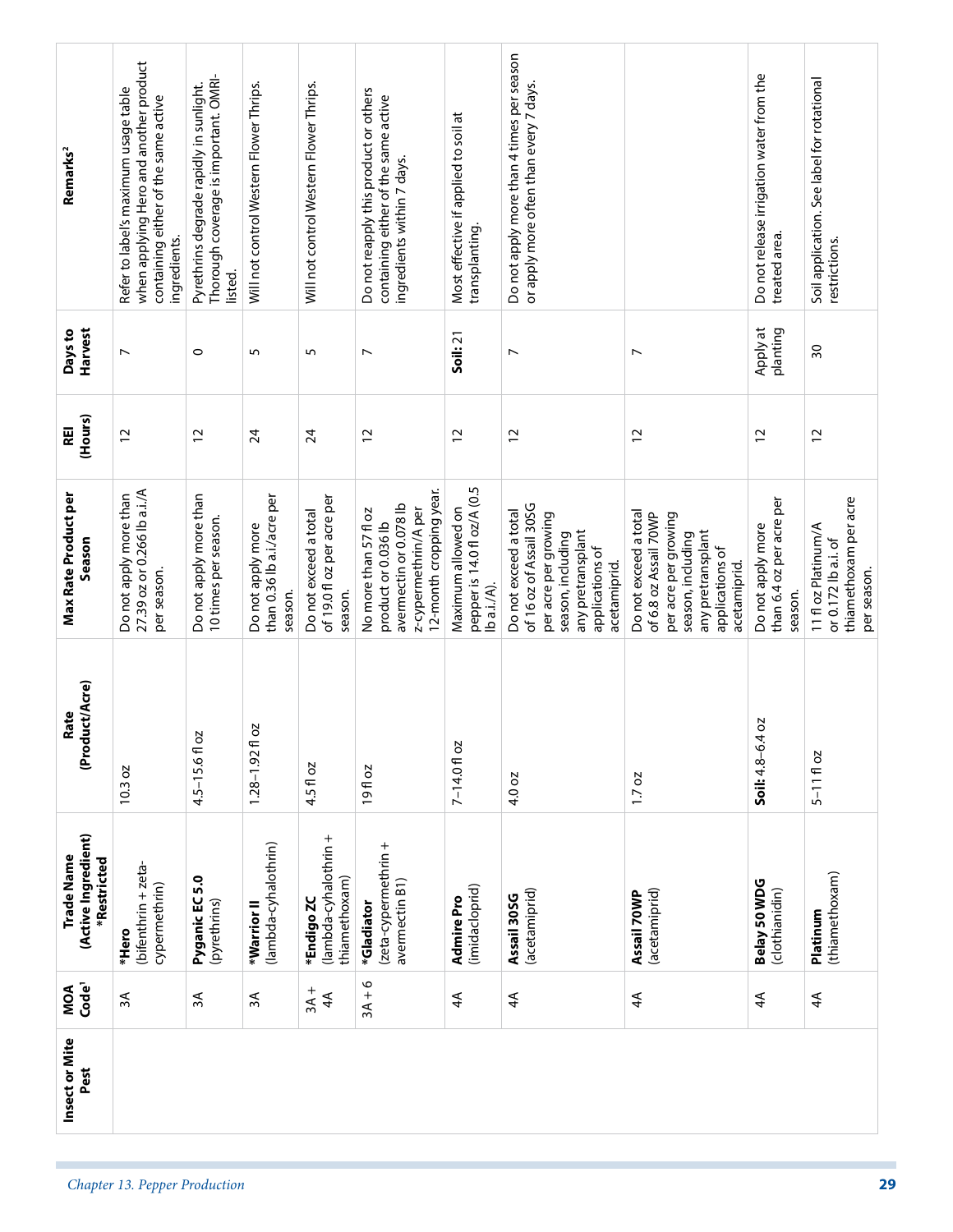| Remarks <sup>2</sup><br>Harvest<br>Days to       | Soil application. See label for rotational<br>restrictions.<br>SO                  | directions for use to protect pollinators. Use<br>Follow application restrictions found in the<br>Risk to bees and other insect pollinators.<br>only one application method.<br>Foliar: 1<br>Soil: 21 | Use only one application method (soil or<br>foliar). No more than 3 applications per<br>season.<br>Foliar: 1<br>Soil: 21 | Do not apply this product until after petal<br>fall. See label for tank-mix restrictions.                   | interval between applications: 7 days.<br>Suppression-Chilli thrips. Minimum<br>$\overline{\phantom{0}}$ | crop season. Several methods of soil<br>Make only one soil application per<br>application-see label.<br>$\overline{30}$ | Maximum application is 6 per year. Do not<br>apply to seedlings grown for transplant.<br>OMRI-listed. | Allow 4 days between applications. No<br>more than 6 applications per year.<br>$\overline{\phantom{0}}$ | applications of product or same a.i. Wait 7<br>Thrips palmi. No more than 2 sequential<br>days before retreatment.<br>$\overline{ }$ | nonionic activator-type wetting, spreading,<br>applications per year. Must be used with a<br>Thrips palmi. No more than 2 sequential<br>or penetrating adjuvant.<br>$\overline{ }$ | Do not use with an adjuvant. No more than<br>2 applications targeting thrips. | Minimum spray interval is 5 days.                               |
|--------------------------------------------------|------------------------------------------------------------------------------------|-------------------------------------------------------------------------------------------------------------------------------------------------------------------------------------------------------|--------------------------------------------------------------------------------------------------------------------------|-------------------------------------------------------------------------------------------------------------|----------------------------------------------------------------------------------------------------------|-------------------------------------------------------------------------------------------------------------------------|-------------------------------------------------------------------------------------------------------|---------------------------------------------------------------------------------------------------------|--------------------------------------------------------------------------------------------------------------------------------------|------------------------------------------------------------------------------------------------------------------------------------------------------------------------------------|-------------------------------------------------------------------------------|-----------------------------------------------------------------|
| (Hours)<br>REI                                   | $\overline{c}$                                                                     | $\overline{c}$                                                                                                                                                                                        | 12                                                                                                                       | 12                                                                                                          | 4                                                                                                        | $\overline{c}$                                                                                                          | 4                                                                                                     | 4                                                                                                       | $\overline{c}$                                                                                                                       | $\overline{c}$                                                                                                                                                                     | $\overline{c}$                                                                | $\overline{c}$                                                  |
| <b>Max Rate Product per</b><br>Season            | thiamethoxam per acre<br>11 fl oz Platinum/A<br>or 0.172 lb a.i. of<br>per season. | more than 21 fl oz to soil.<br>season as foliar sprays or<br>Do not apply more than<br>10.5 fl oz per acre per                                                                                        | (foliar) or 12 oz (soil) per<br>No more than 6 oz<br>acre per season.                                                    | sulfoxaflor) per acre per<br>No more than a total<br>of 17 fl oz of Closer<br>SC (0.266 lb a.i. of<br>year. | Do not apply more than<br>28.0 fl oz/A per year.                                                         | thiamethoxam or 0.2 lb<br>13.0 fl oz acre/season<br>product or 0.172 lb<br>chlorantraniliprole.                         | Do not use more than 29<br>floz or 0.45 lb a.i./acre<br>per crop.                                     | 34 fl oz product or 0.266<br>Ib a.i. per acre per year.                                                 | foliarly applied per year.<br>product or 0.056 lb a.i.<br>No more than 24 fl oz                                                      | foliar-applied abamectin-<br>Agri-Mek SC or any other<br>containing product in a<br>No more than 10.25 fl<br>oz/A (0.056 lb a.i./A)<br>growing season.                             | Do not apply more than<br>36 fl oz per acre per<br>season.                    | Do not apply a total of<br>more than 0.4 lb a.i./A<br>per crop. |
| (Product/Acre)<br>Rate                           | $1.66 - 3.67$ oz                                                                   | fl oz<br>fl oz<br>Soil: 9-10.5<br>Foliar: $2-7$                                                                                                                                                       | $\overline{50}$<br>Foliar: 1-4 oz<br>Soil: $5.0 - 7.5$                                                                   | 4.25-4.5 fl oz                                                                                              | $12 - 14.0 f$ oz                                                                                         | $10 - 1310z$                                                                                                            | $4 - 8$ fl oz                                                                                         | $6 - 10$ floz                                                                                           | 4.0-8.0 fl oz                                                                                                                        | $1.7 - 3.5 f$ oz                                                                                                                                                                   | 12f1oz                                                                        | ŏ<br>$13.5 - 20.5$ fl                                           |
| (Active Ingredient)<br>Trade Name<br>*Restricted | Platinum 75 SG<br>(thiamethoxam)                                                   | Scorpion 35SL<br>(dinotefuran)                                                                                                                                                                        | (dinotefuran)<br>Venom                                                                                                   | (sulfoxaflor)<br>Closer SC                                                                                  | (flupyradifurone)<br><b>Sivanto Prime</b>                                                                | chlorantraniliprole)<br>(thiamethoxam +<br>Durivo                                                                       | Entrust SC<br>(spinosad)                                                                              | (spinetoram)<br>Radiant SC                                                                              | (abamectin)<br>Abba Ultra                                                                                                            | *Agri-Mek SC<br>(abamectin)                                                                                                                                                        | Rimon 0.83EC<br>(novaluron)                                                   | (cyantraniliprole)<br><b>Exirel</b>                             |
| MOA<br>Code'                                     | $\overline{4}$                                                                     | $\overline{4}$                                                                                                                                                                                        | $\overline{4}$                                                                                                           | $\frac{1}{4}$                                                                                               | $\overline{4}$                                                                                           | $4A + 28$                                                                                                               | 5                                                                                                     | 5                                                                                                       | 6                                                                                                                                    | O                                                                                                                                                                                  | $\overline{15}$                                                               | 28                                                              |
| Insect or Mite<br>Pest                           |                                                                                    |                                                                                                                                                                                                       |                                                                                                                          |                                                                                                             |                                                                                                          |                                                                                                                         |                                                                                                       |                                                                                                         |                                                                                                                                      |                                                                                                                                                                                    |                                                                               |                                                                 |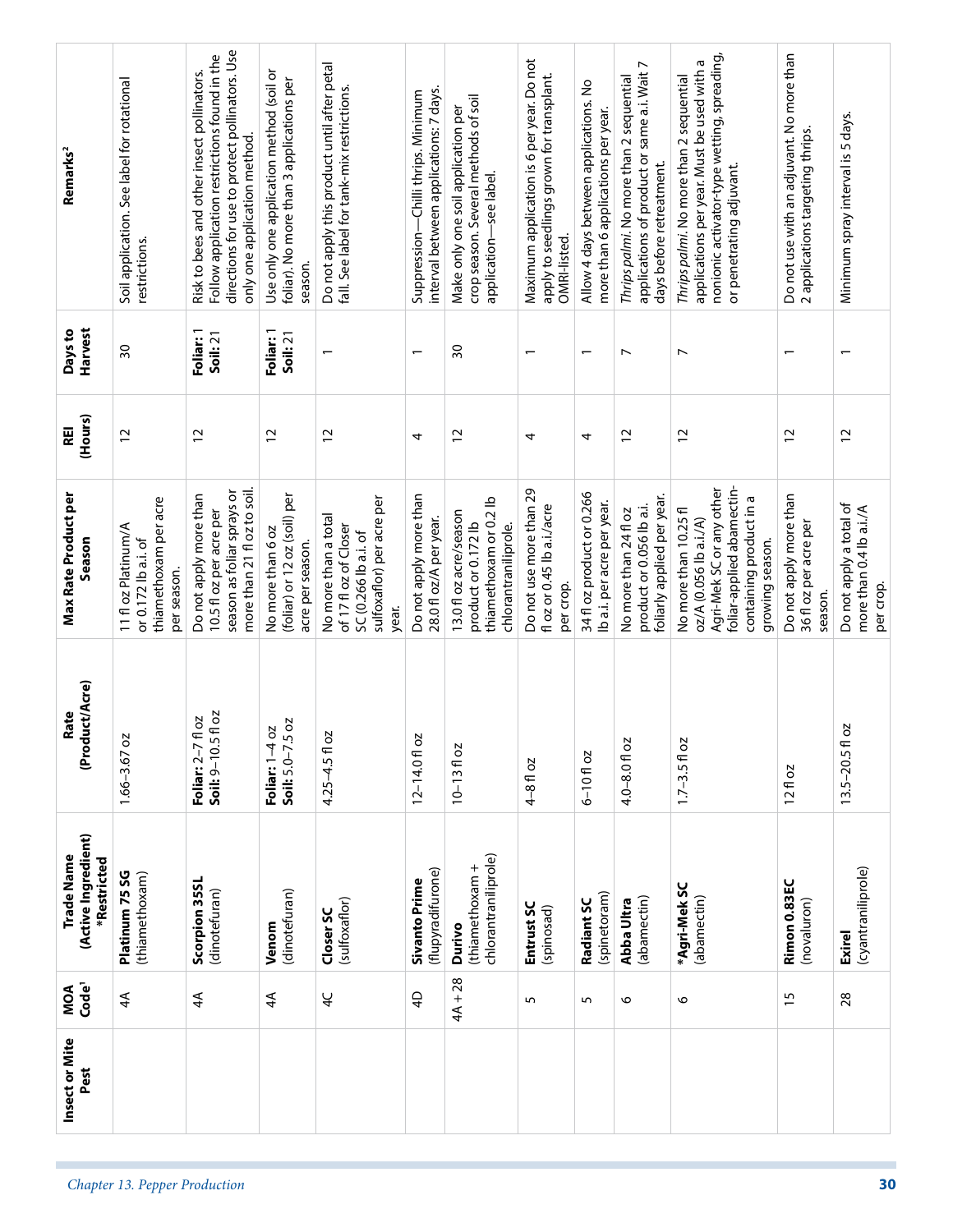| Remarks <sup>2</sup>                             |                                                                                                                        | Suppression: foliage feeders                          | Apply before pests reach damaging levels.<br>applications. Allow a minimum of 7 days<br>Rotate MOA after 2 consecutive Beleaf<br>between applications. | Antifeedant, repellant, insect growth<br>regulator. OMRI-listed. | Antifeedant, repellant, insect growth<br>regulator. | dealer for recommendations when using an<br>OMRI-listed. Greenhouse approved. May<br>be mixed with some fungicides. Contact<br>adjuvant. | OMRI-listed.                          |                                                             | OMRI-listed. Antifeedant, repellant, IGR. | mixed with some fungicides. Contact dealer<br>OMRI-listed. Greenhouse approved. May be<br>for recommendations if adjuvant being<br>used. | Begin before pest reach damaging levels.                | OMRI-listed                  | 12.5 is the preferred rate up to fruit set. | Organic Stylet-Oil and Saf-T-Side are OMRI-<br>listed.                          |
|--------------------------------------------------|------------------------------------------------------------------------------------------------------------------------|-------------------------------------------------------|--------------------------------------------------------------------------------------------------------------------------------------------------------|------------------------------------------------------------------|-----------------------------------------------------|------------------------------------------------------------------------------------------------------------------------------------------|---------------------------------------|-------------------------------------------------------------|-------------------------------------------|------------------------------------------------------------------------------------------------------------------------------------------|---------------------------------------------------------|------------------------------|---------------------------------------------|---------------------------------------------------------------------------------|
| Harvest<br>Days to                               |                                                                                                                        | $\overline{ }$                                        | $\circ$                                                                                                                                                | $\circ$                                                          | $\circ$                                             | $\circ$                                                                                                                                  | $\circ$                               | $\circ$                                                     | $\circ$                                   | $\circ$                                                                                                                                  | $\circ$                                                 | $\circ$                      | $\circ$                                     | $\circ$                                                                         |
| (Hours)<br>REI                                   | 4                                                                                                                      | $\overline{c}$                                        | $\overline{c}$                                                                                                                                         | 4                                                                | 4                                                   | 4                                                                                                                                        | $\overline{c}$                        | 4                                                           | 4                                         | 4                                                                                                                                        | 4                                                       | 4                            | 4                                           | 4                                                                               |
| <b>Max Rate Product per</b><br>Season            | Do not apply more than<br>0.4 lb a.i./A per crop.                                                                      | 20 fl oz per calendar year.<br>Do not apply more than | Do not apply more than<br>Allowed 2 applications<br>8.4 oz/acre per season.<br>per season.                                                             |                                                                  |                                                     |                                                                                                                                          |                                       |                                                             |                                           |                                                                                                                                          |                                                         |                              |                                             |                                                                                 |
| (Product/Acre)<br>Rate                           | treatment: $10-13.5f1oz$<br>Drip, soil injection or<br>chemigation: 10 fl oz<br>or transplant tray<br>Soil at-planting | Foliage-feeding species:<br>5.5-10 fl oz<br>10fl oz   | e: 4.2 oz<br>Greenhous                                                                                                                                 | $3.5$ pt if<br>$1-2$ pt, up to<br>needed                         | $10 - 2110$ oz                                      | $0.25 - 1.0$ qt                                                                                                                          | 1%-2% v/v                             | <b>Drench:</b> 40-80 fl oz/100 gal<br>Foliar: 0.5 pt-2 qt/A | 8 fl oz                                   | $0.25 - 1.0$ qt                                                                                                                          | $2 - 4$ qt                                              | 100 gal water<br>1-2 gal per | $12.50 - 50$ lb                             | Others: 1-2 gal/100 gal<br>JMS: 3-6 qt/100 gal                                  |
| (Active Ingredient)<br>Trade Name<br>*Restricted | (cyantraniliprole)<br>Verimark                                                                                         | (cyantraniliprole +<br>*Minecto Pro<br>abamectin)     | Beleaf 50 SG<br>(flonicamid)                                                                                                                           | (azadirachtin)<br>Aza-Direct                                     | (azadirachtin)<br>Azatin XL                         | Beauveria bassiana<br><b>BotaniGard ES</b><br>strain GHA)                                                                                | (soap, insecticidal)<br>M-Pede 49% EC | (Metarhizium anispoliae<br>MET52 EC<br>strain F52)          | (azadirachtin)<br>Molt-X                  | Beauveria bassiana<br>Mycotrol ESO<br>strain GHA)                                                                                        | extract of Chenopodium<br>Requiem 25EC<br>ambrosioides) | (petroleum oil)<br>Suffoil-X | Surround<br>(kaolin)                        | Stylet-Oil, Saf-T-Side,<br>Ultra-Fine Oil, JMS<br>(oil, insecticidal)<br>others |
| MOA<br>Code <sup>1</sup>                         | 28                                                                                                                     | $28 + 6$                                              | 29                                                                                                                                                     | $\mathbf I$                                                      | $\mathbf{I}$                                        | $\blacksquare$                                                                                                                           | $\mathbf{I}$                          | $\blacksquare$                                              | $\mathbf{I}$                              | $\blacksquare$                                                                                                                           | $\mathbf{I}$                                            | $\blacksquare$               | $\blacksquare$                              | $\mathbf{I}$                                                                    |
| Insect or Mite<br>Pest                           |                                                                                                                        |                                                       |                                                                                                                                                        |                                                                  |                                                     |                                                                                                                                          |                                       |                                                             |                                           |                                                                                                                                          |                                                         |                              |                                             |                                                                                 |
|                                                  | Chapter 13. Pepper Production                                                                                          |                                                       |                                                                                                                                                        |                                                                  |                                                     |                                                                                                                                          |                                       |                                                             |                                           |                                                                                                                                          |                                                         |                              |                                             | 31                                                                              |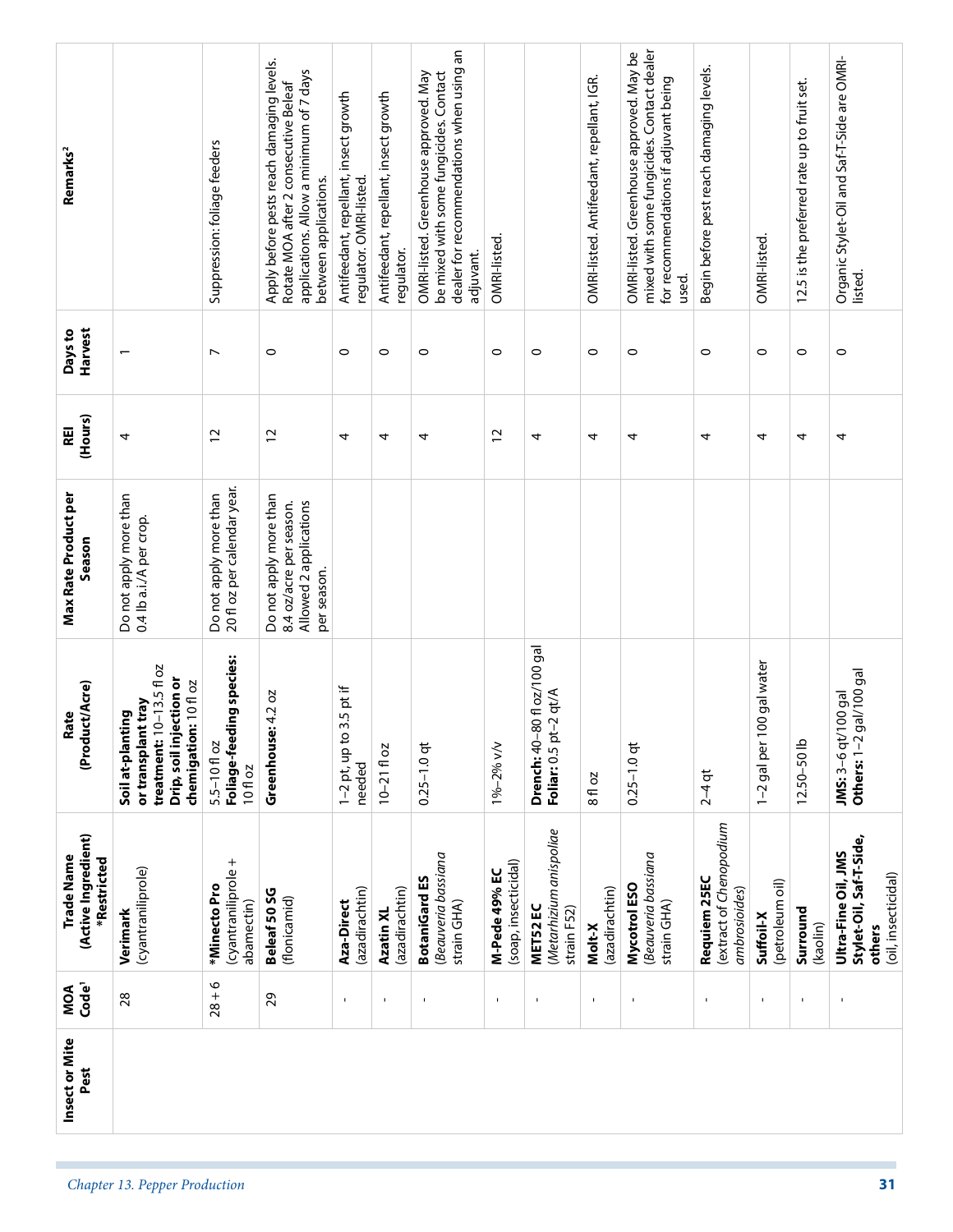| Suppression.<br>Suppression.<br>ingredients.<br>apart.<br>5<br>$\sim$<br>5<br>5<br>$\overline{\phantom{0}}$<br>$\overline{24}$<br>$\overline{c}$<br>$\overline{c}$<br>$\overline{24}$<br>$\overline{24}$<br>Do not apply more than<br>0.36 lb a.i./A per season.<br>than 0.36 lb a.i./acre per<br>of 19.0 fl oz per acre per<br>23.04 fl oz of product or<br>Apply no more than<br>245.8 fl oz per acre per<br>Do not exceed a total<br>0.8 lb a.i. per acre per<br>Do not apply more<br>per season.<br>season.<br>season.<br>season<br>20<br>5<br>$1.28 - 1.92$ f<br>$2.4 - 4.3$ fl oz<br>$1.28 - 1.92$ f<br>$6.4 - 12.8$ oz<br>4.5 fl oz<br>(lambda-cyhalothrin +<br>(lambda-cyhalothrin)<br>(lambda-cyhalothrin)<br>(zeta-cypermethrin)<br>*Karate with Zeon<br>*Pounce 25W<br>cypermethrin)<br>(permethrin)<br>*Endigo ZC<br>*Warrior II<br>*Mustang | ЗÁ | containing either of the same active<br>$\overline{ }$<br>$\overline{c}$<br>27.39 oz or 0.266 lb a.i./A<br>Do not apply more than<br>$4.0 - 10.3$ oz<br>(bifenthrin + zeta-<br>*Hero<br>3A | apart.<br>$\overline{ }$<br>$\overline{c}$<br>Do not apply more than<br>0.2 lb active ingredient<br>per acre per season.<br>$2.1 - 6.4$ fl oz<br>*Brigade 2EC<br>(bifenthrin)<br>3A | Suppression.<br>$\overline{\phantom{a}}$<br>$\overline{c}$<br>0.132 lb a.i./A per season<br>16.8 fl oz product or<br>maximum.<br>2.8 fl oz<br>(beta-cyfluthrin)<br>*Baythroid XL<br>3A | Aids in control.<br>$\overline{ }$<br>$\overline{c}$<br>than 7 times at high rate.<br>Do not apply more than<br>0.35 lb a.i. per acre per<br>season or treat more<br>5.8-9.6fl oz<br>*Asana XL (0.66EC)<br>(esfenvalerate)<br>$\approx$ | Bell peppers only.<br>w<br>$\overline{c}$<br>than 1.6 lb a.i./acre per<br>Do not apply more<br>season.<br>$6.4 - 12.8$ oz<br>*Ambush 25W<br>(permethrin)<br>ЗÃ | transplanting or to plants under severe<br>Do not apply within 10 days of<br>10 days.<br>$\overline{ }$<br>$\overline{24}$<br>10.64 lb per crop<br>maximum.<br>1.33 <sub>lb</sub><br>abel] SLN FL-040005<br>(chlorpyrifos) [24(c)<br>Lorsban 75WG<br>$\overline{1}$ | $\overline{ }$<br>$\frac{8}{3}$<br>than 24 pt per acre per<br>Do not apply more<br>season.<br>$\frac{1}{2}$<br>Foliar: 2-4<br>*Vydate L<br>(oxamyl)<br>$\overline{\Xi}$ | Remarks <sup>2</sup><br>Harvest<br>Days to<br>(Hours)<br>REI<br><b>Max Rate Product per</b><br>Season<br>(Product/Acre)<br>Rate<br>(Active Ingredient)<br>Trade Name<br>*Restricted<br>MOA<br>Code <sup>1</sup> | Suppression only. For control, tank-mix with<br>2–2.5 oz/A of Actara.<br>than 8 applications. Application interval is<br>heat or drought stress. Do not make more<br>Do not make applications less than 7 days<br>when applying Hero and another product<br>Do not make applications less than 7 days<br>Labeled for bell peppers. Do not make<br>Refer to label's maximum usage table<br>applications less than 5 days apart. |  |  |  |  |  | $3A +$<br>$\overline{4}$<br>3A<br>3A<br>ЗA |
|----------------------------------------------------------------------------------------------------------------------------------------------------------------------------------------------------------------------------------------------------------------------------------------------------------------------------------------------------------------------------------------------------------------------------------------------------------------------------------------------------------------------------------------------------------------------------------------------------------------------------------------------------------------------------------------------------------------------------------------------------------------------------------------------------------------------------------------------------------|----|--------------------------------------------------------------------------------------------------------------------------------------------------------------------------------------------|-------------------------------------------------------------------------------------------------------------------------------------------------------------------------------------|----------------------------------------------------------------------------------------------------------------------------------------------------------------------------------------|-----------------------------------------------------------------------------------------------------------------------------------------------------------------------------------------------------------------------------------------|----------------------------------------------------------------------------------------------------------------------------------------------------------------|---------------------------------------------------------------------------------------------------------------------------------------------------------------------------------------------------------------------------------------------------------------------|-------------------------------------------------------------------------------------------------------------------------------------------------------------------------|-----------------------------------------------------------------------------------------------------------------------------------------------------------------------------------------------------------------|--------------------------------------------------------------------------------------------------------------------------------------------------------------------------------------------------------------------------------------------------------------------------------------------------------------------------------------------------------------------------------------------------------------------------------|--|--|--|--|--|--------------------------------------------|
|----------------------------------------------------------------------------------------------------------------------------------------------------------------------------------------------------------------------------------------------------------------------------------------------------------------------------------------------------------------------------------------------------------------------------------------------------------------------------------------------------------------------------------------------------------------------------------------------------------------------------------------------------------------------------------------------------------------------------------------------------------------------------------------------------------------------------------------------------------|----|--------------------------------------------------------------------------------------------------------------------------------------------------------------------------------------------|-------------------------------------------------------------------------------------------------------------------------------------------------------------------------------------|----------------------------------------------------------------------------------------------------------------------------------------------------------------------------------------|-----------------------------------------------------------------------------------------------------------------------------------------------------------------------------------------------------------------------------------------|----------------------------------------------------------------------------------------------------------------------------------------------------------------|---------------------------------------------------------------------------------------------------------------------------------------------------------------------------------------------------------------------------------------------------------------------|-------------------------------------------------------------------------------------------------------------------------------------------------------------------------|-----------------------------------------------------------------------------------------------------------------------------------------------------------------------------------------------------------------|--------------------------------------------------------------------------------------------------------------------------------------------------------------------------------------------------------------------------------------------------------------------------------------------------------------------------------------------------------------------------------------------------------------------------------|--|--|--|--|--|--------------------------------------------|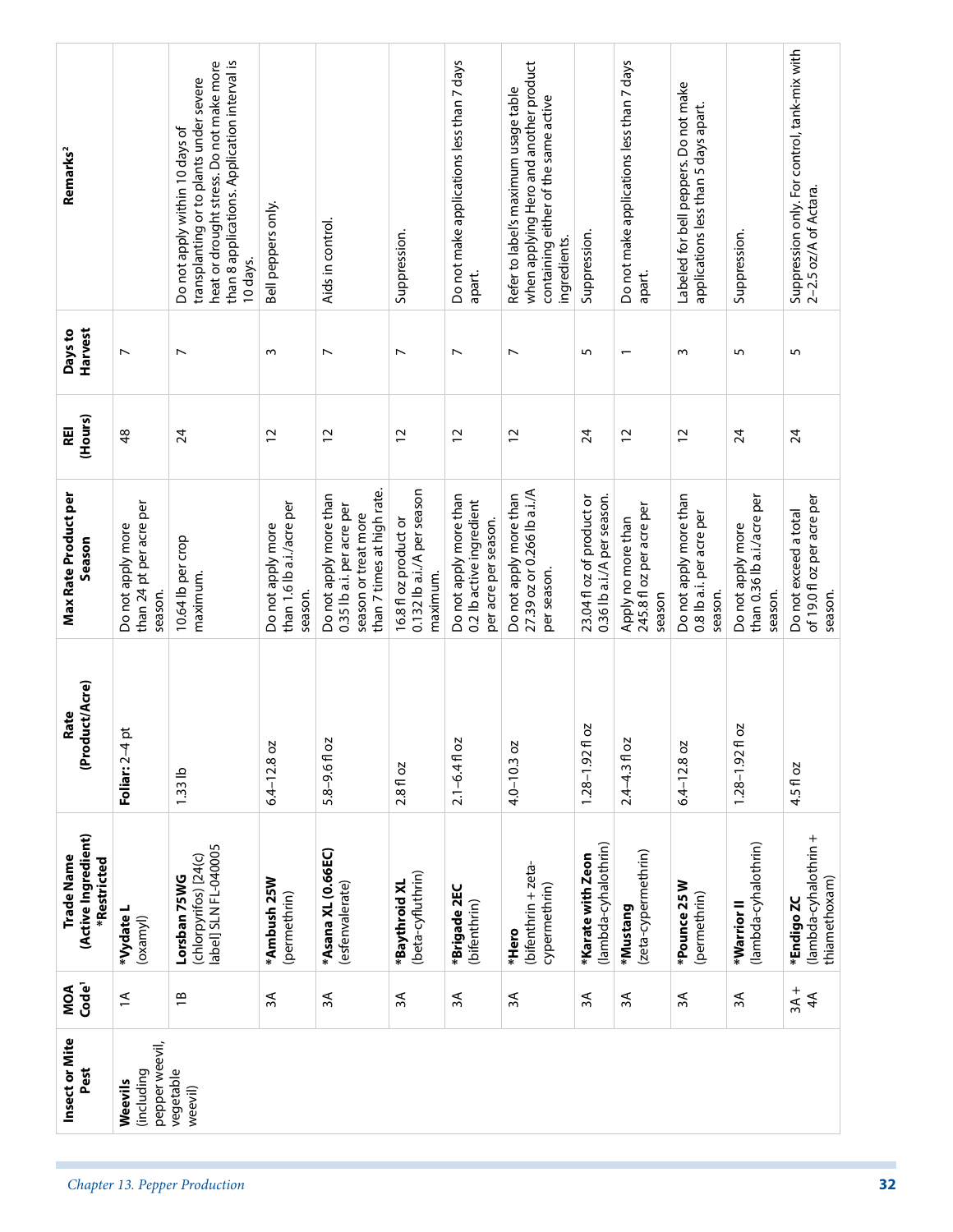| $3A + 28$<br>$3A + 6$<br>Code <sup>1</sup><br>MOA<br>15<br>$\overline{4}$<br>$\overline{4}$<br>$\overline{4}$<br>15<br>$\overline{4}$<br>$\overline{4}$ | Harvest<br>Days to<br>(Hours)<br>REI<br>Max Rate Product per<br>Season<br>(Product/Acre)<br>Rate<br>(Active Ingredient)<br>Trade Name<br>*Restricted<br>Insect or Mite | Do not reapply this product or others<br>containing either of the same active<br>ingredients within 7 days.<br>$\overline{ }$<br>$\overline{c}$<br>12-month cropping year.<br>avermectin or 0.078 lb<br>z-cypermethrin/A per<br>No more than 57 fl oz<br>product or 0.036 lb<br>19fl oz<br>(zeta-cypermethrin +<br>avermectin B1)<br>*Gladiator | Allow 5 days between applications.<br>5<br>$\overline{24}$<br>Do not apply more than<br>31.0 fl oz per acre per<br>year.<br>$6.0 - 9.0$ fl oz<br>(lambda-cyhalothrin +<br>chlorantraniliprole)<br>*Besiege | adults are noticed. Do not apply more than<br>Begin applications for whitefly when first<br>4 times per season or apply more often<br>than every 7 days.<br>$\overline{ }$<br>$\overline{c}$<br>pretransplant application<br>of 16 oz of Assail 305G<br>season, including any<br>Do not exceed a total<br>per acre per growing<br>of acetamiprid.<br>$2.5 - 4.0$ oz<br>(acetamiprid)<br>Assail 30SG | $\overline{ }$<br>$\overline{c}$<br>Do not exceed a total<br>of 6.8 oz Assail 70WP<br>per acre per growing<br>any pretransplant<br>season, including<br>applications of<br>acetamiprid<br>$1.1 - 1.7$ oz<br>(acetamiprid)<br>Assail 70WP | Do not release irrigation water from the<br>Do not use an adjuvant. Toxic to bees.<br>treated area.<br>$\overline{ }$<br>$\overline{c}$<br>than 6.4 oz per acre per<br>Do not apply more<br>season.<br>2.1 oz<br>Foliar: 1.6-<br>Belay 50 WDG<br>(clothianidin) | imidacloprid or thiamethoxam. Allow 5<br>Do not apply to crop treated with<br>days between applications.<br>$\circ$<br>$\overline{c}$<br>19.2 fl oz/A maximum<br>per crop per season<br>6.2 oz<br>Provado 1.6F<br>(imidacloprid) | directions for use to protect pollinators. Use<br>Follow application restrictions found in the<br>Risk to bees and other insect pollinators.<br>only one application method.<br>Foliar: 1<br>Soil: 21<br>$\overline{c}$<br>more than 21 fl oz to soil.<br>season as foliar sprays or<br>Do not apply more than<br>10.5 fl oz per acre per<br>fl oz<br>Π oz<br>Soil: 9-10.5<br>Foliar: 2-7 <sup>t</sup><br>Scorpion 35SL<br>(dinotefuran) | Up to 5 applications per season. IGR effects<br>adults; however, eggs laid by adults will<br>exhibit reduced hatching in fruits once<br>not seen for 5-7 days. Will not control<br>adults have consumed or contacted<br>residues on plant tissue.<br>N<br>$\overline{c}$<br>Apply no more than 24<br>oz per acre per season.<br>4-8 oz<br>*Dimilin 25W, *2L<br>(diflubenzuron) | Do not use with an adjuvant. Apply at initial<br>flowering stage.<br>$\overline{\phantom{0}}$<br>12<br>Do not apply more than<br>36 fl oz per acre per<br>$9 - 1210z$<br>Rimon 0.83EC<br>(novaluron) |
|---------------------------------------------------------------------------------------------------------------------------------------------------------|------------------------------------------------------------------------------------------------------------------------------------------------------------------------|-------------------------------------------------------------------------------------------------------------------------------------------------------------------------------------------------------------------------------------------------------------------------------------------------------------------------------------------------|------------------------------------------------------------------------------------------------------------------------------------------------------------------------------------------------------------|-----------------------------------------------------------------------------------------------------------------------------------------------------------------------------------------------------------------------------------------------------------------------------------------------------------------------------------------------------------------------------------------------------|------------------------------------------------------------------------------------------------------------------------------------------------------------------------------------------------------------------------------------------|-----------------------------------------------------------------------------------------------------------------------------------------------------------------------------------------------------------------------------------------------------------------|----------------------------------------------------------------------------------------------------------------------------------------------------------------------------------------------------------------------------------|------------------------------------------------------------------------------------------------------------------------------------------------------------------------------------------------------------------------------------------------------------------------------------------------------------------------------------------------------------------------------------------------------------------------------------------|--------------------------------------------------------------------------------------------------------------------------------------------------------------------------------------------------------------------------------------------------------------------------------------------------------------------------------------------------------------------------------|------------------------------------------------------------------------------------------------------------------------------------------------------------------------------------------------------|
|---------------------------------------------------------------------------------------------------------------------------------------------------------|------------------------------------------------------------------------------------------------------------------------------------------------------------------------|-------------------------------------------------------------------------------------------------------------------------------------------------------------------------------------------------------------------------------------------------------------------------------------------------------------------------------------------------|------------------------------------------------------------------------------------------------------------------------------------------------------------------------------------------------------------|-----------------------------------------------------------------------------------------------------------------------------------------------------------------------------------------------------------------------------------------------------------------------------------------------------------------------------------------------------------------------------------------------------|------------------------------------------------------------------------------------------------------------------------------------------------------------------------------------------------------------------------------------------|-----------------------------------------------------------------------------------------------------------------------------------------------------------------------------------------------------------------------------------------------------------------|----------------------------------------------------------------------------------------------------------------------------------------------------------------------------------------------------------------------------------|------------------------------------------------------------------------------------------------------------------------------------------------------------------------------------------------------------------------------------------------------------------------------------------------------------------------------------------------------------------------------------------------------------------------------------------|--------------------------------------------------------------------------------------------------------------------------------------------------------------------------------------------------------------------------------------------------------------------------------------------------------------------------------------------------------------------------------|------------------------------------------------------------------------------------------------------------------------------------------------------------------------------------------------------|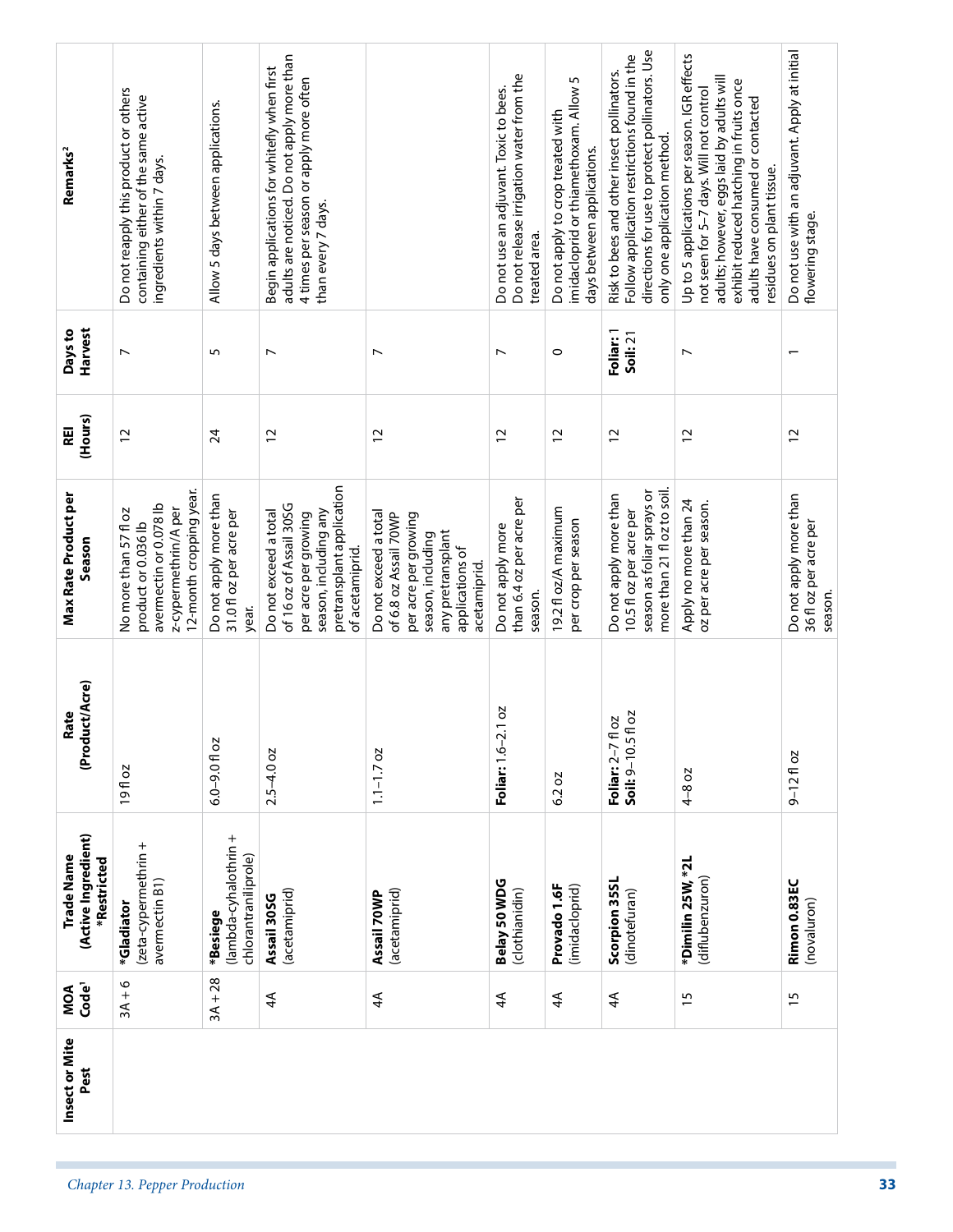| Pest                                 | MOA<br>Code <sup>1</sup> | (Active Ingredient)<br>Trade Name<br>*Restricted          | (Product/Acre)<br>Rate              | <b>Max Rate Product per</b><br>Season                                                                                     | (Hours)<br>REI | Harvest<br>Days to       | Remarks <sup>2</sup>                                                                                                                                  |
|--------------------------------------|--------------------------|-----------------------------------------------------------|-------------------------------------|---------------------------------------------------------------------------------------------------------------------------|----------------|--------------------------|-------------------------------------------------------------------------------------------------------------------------------------------------------|
|                                      | 28                       | (cyantraniliprole)<br><b>Exirel</b>                       | 20<br>$13.5 - 20.5$ fl              | Do not apply a total of<br>more than 0.4 lb a.i./A<br>per crop.                                                           | $\overline{c}$ |                          | Suppression only. Use as part of an effective<br>action. Start applications when populations<br>control program. Rotate in other modes of<br>are low. |
|                                      | $28 + 6$                 | (cyantraniliprole +<br>*Minecto Pro<br>abamectin)         | 10 fl oz                            | 20 fl oz per calendar year.<br>Do not apply more than                                                                     | $\overline{c}$ | $\overline{ }$           | Suppression                                                                                                                                           |
|                                      | $\overline{\phantom{a}}$ | (azadirachtin)<br>Aza-Direct                              | $1-2$ pt, up to 3.5 pt if<br>needed |                                                                                                                           | 4              | $\circ$                  | Antifeedant, repellant, insect growth<br>regulator. OMRI-listed.                                                                                      |
|                                      | $\mathbf{I}$             | (azadirachtin)<br>Azatin XL                               | $10 - 2110z$                        |                                                                                                                           | 4              | $\circ$                  | Antifeedant, repellant, insect growth<br>regulator.                                                                                                   |
|                                      | $\mathbf I$              | (azadirachtin)<br>Neemix 4.5                              | $4-16f$ oz                          |                                                                                                                           | $\overline{c}$ | $\circ$                  | IGR and feeding repellant. OMRI-listed.                                                                                                               |
| immatures)<br>Whiteflies<br>(adults, | $\approx$                | *Brigade 2EC<br>(bifenthrin)                              | $2.1 - 6.4$ fl oz                   | Do not apply more than<br>0.2 lb active ingredient<br>per acre per season.                                                | $\overline{c}$ | $\overline{ }$           | Do not make applications less than 7 days<br>apart.                                                                                                   |
|                                      | ЗÃ                       | (bifenthrin + zeta-<br>cypermethrin)<br>*Hero             | 10.3 oz                             | 27.39 oz or 0.266 lb a.i./A<br>Do not apply more than<br>per season.                                                      | $\overline{c}$ | $\overline{\phantom{a}}$ | when applying Hero and another product<br>Refer to label's maximum usage table<br>containing either of the same active<br>ingredients.                |
|                                      | 3A                       | (lambda-cyhalothrin)<br>*Karate with Zeon                 | S<br>$1.28 - 1.92$ fl               | 23.04 fl oz of product or<br>0.36 lb a.i./A per season.                                                                   | 24             | 5                        | Suppression.                                                                                                                                          |
|                                      | ЗA                       | Protection EC5.0<br>Pyganic Crop<br>(pyrethrins)          | 4.5-15.6 fl oz                      | Do not apply more than<br>10 times per season.                                                                            | $\overline{c}$ | $\circ$                  | Thorough coverage is important. OMRI-<br>Pyrethrins degrade rapidly in sunlight.<br>listed.                                                           |
|                                      | $\approx$                | (lambda-cyhalothrin)<br>*Warrior II                       | 2O<br>$1.28 - 1.92$ fl              | than 0.36 lb a.i./acre per<br>Do not apply more<br>season.                                                                | 24             | S                        | Suppression.                                                                                                                                          |
|                                      | $3A +$<br>4 <sup>4</sup> | (lambda-cyhalothrin +<br>thiamethoxam)<br>*Endigo ZC      | 4.5 fl oz                           | of 19.0 fl oz per acre per<br>Do not exceed a total<br>season.                                                            | 24             | 5                        | Suppression only. For control, tank-mix with<br>2-2.5 oz/A of Actara.                                                                                 |
|                                      | $3A + 6$                 | (zeta-cypermethrin +<br>avermectin B1)<br>*Gladiator      | 19fl oz                             | 12-month cropping year.<br>avermectin or 0.078 lb<br>z-cypermethrin/A per<br>No more than 57 fl oz<br>product or 0.036 lb | 12             | $\overline{ }$           | Do not reapply this product or others<br>containing either of the same active<br>ingredients within 7 days.                                           |
|                                      | $3A + 28$                | (lambda-cyhalothrin +<br>chlorantraniliprole)<br>*Besiege | $6.0 - 9.0$ fl oz                   | Do not apply more than<br>31.0 fl oz per acre per<br>year.                                                                | 24             | 5                        | Allow 5 days between applications.<br>Suppression only.                                                                                               |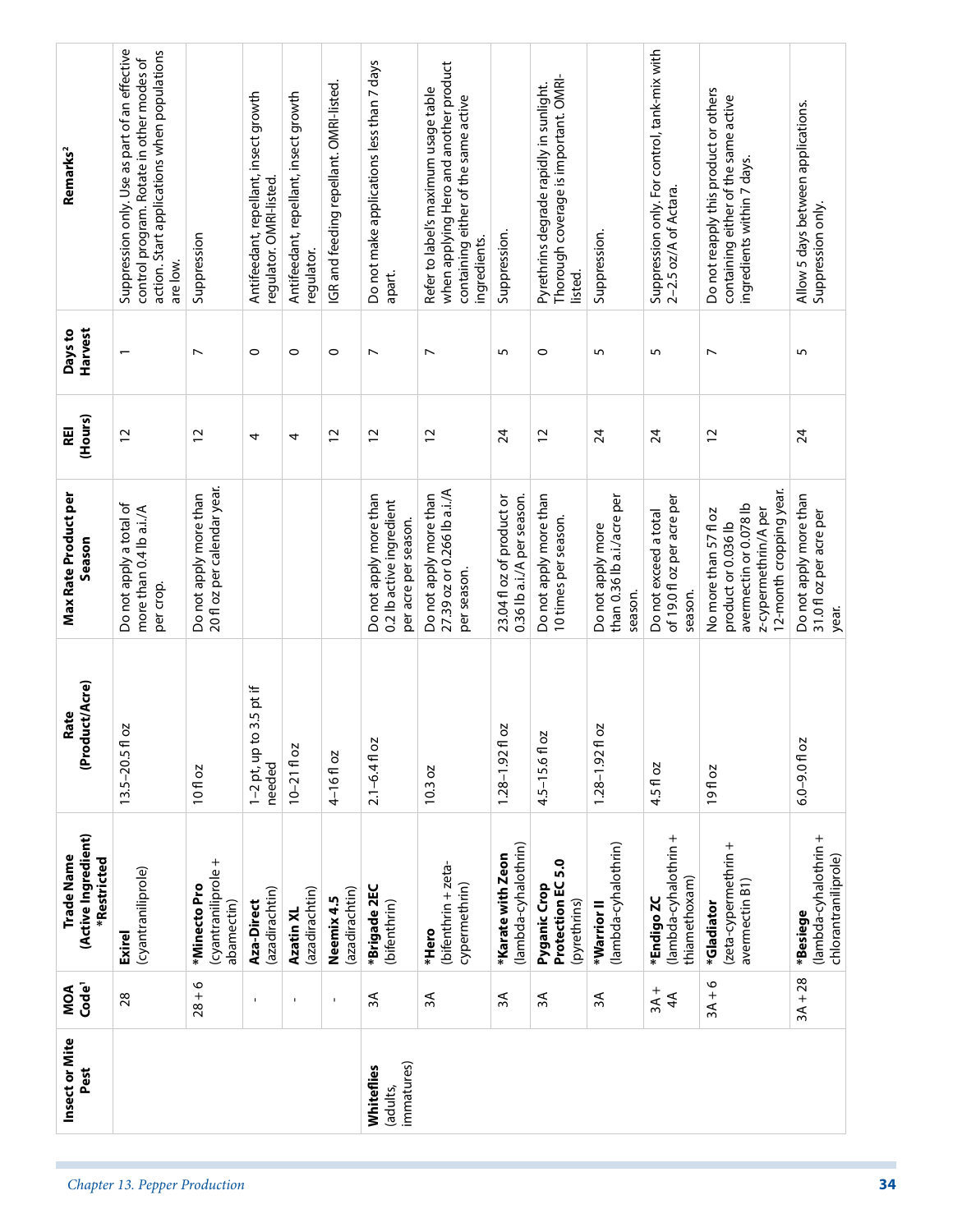| Remarks <sup>2</sup>                             | Toxic to bees.                                                                                                     | Most effective if applied to soil at<br>transplanting.           | Planthouse: 1 application to transplants.<br>See label. | adults are noticed. Do not apply more than<br>Begin applications for whitefly when first<br>4 times per season or apply more often<br>than every 7 days. |                                                                                                                                                     | Suppression. Do not use an adjuvant. Toxic<br>to bees. Do not release irrigation water<br>from the treated area. | Do not release irrigation water from the<br>treated area. | Soil application. See label for rotational<br>restrictions.                        | Soil application. See label for rotational<br>restrictions.                        | imidacloprid or thiamethoxam. Allow 5<br>Do not apply to crop treated with<br>days between applications. |
|--------------------------------------------------|--------------------------------------------------------------------------------------------------------------------|------------------------------------------------------------------|---------------------------------------------------------|----------------------------------------------------------------------------------------------------------------------------------------------------------|-----------------------------------------------------------------------------------------------------------------------------------------------------|------------------------------------------------------------------------------------------------------------------|-----------------------------------------------------------|------------------------------------------------------------------------------------|------------------------------------------------------------------------------------|----------------------------------------------------------------------------------------------------------|
| Harvest<br>Days to                               | $\circ$                                                                                                            | Soil: 21                                                         | Soil: 21                                                | $\overline{ }$                                                                                                                                           | $\overline{ }$                                                                                                                                      | $\overline{ }$                                                                                                   | Apply at<br>planting                                      | $\overline{30}$                                                                    | వి                                                                                 | $\circ$                                                                                                  |
| (Hours)<br>REI                                   | $\overline{c}$                                                                                                     | $\overline{c}$                                                   | $\overline{c}$                                          | $\overline{c}$                                                                                                                                           | $\overline{c}$                                                                                                                                      | $\overline{c}$                                                                                                   | 12                                                        | $\overline{c}$                                                                     | $\overline{c}$                                                                     | $\overline{c}$                                                                                           |
| <b>Max Rate Product per</b><br>Season            | containing products per<br>acre of thiamethoxam-<br>acre or 0.172 lb a.i./<br>Maximum of 11 oz/<br>growing season. | pepper is 14.0 fl oz/A (0.5<br>Maximum allowed on<br>lb a.i./A). |                                                         | of 16 oz of Assail 30SG<br>Do not exceed a total<br>per acre per growing<br>any pretransplant<br>season, including<br>applications of<br>acetamiprid.    | Do not exceed a total<br>of 6.8 oz Assail 70WP<br>per acre per growing<br>any pretransplant<br>season, including<br>applications of<br>acetamiprid. | than 6.4 oz per acre per<br>Do not apply more<br>season.                                                         | than 6.4 oz per acre per<br>Do not apply more<br>season.  | thiamethoxam per acre<br>11 fl oz Platinum/A<br>or 0.172 lb a.i. of<br>per season. | thiamethoxam per acre<br>11 fl oz Platinum/A<br>or 0.172 lb a.i. of<br>per season. | 19.2 fl oz/A maximum<br>per crop per season                                                              |
| uct/Acre)<br>Rate<br>(Prodi                      | $3.0 - 5.5$ oz                                                                                                     | 7-14.0 fl oz                                                     | 000 plants<br>$0.44f$ oz/10,                            | $2.5 - 4.0$ oz                                                                                                                                           | $1.1 - 1.7$ oz                                                                                                                                      | Ņ<br><b>Foliar:</b> 1.6–3                                                                                        | <b>b</b><br>Soil: 4.8-6.4                                 | $5 - 1110z$                                                                        | $1.66 - 3.67$ oz                                                                   | $3.8 - 6.2$ oz                                                                                           |
| (Active Ingredient)<br>Trade Name<br>*Restricted | (thiamethoxam)<br>Actara                                                                                           | (imidacloprid)<br>Admire Pro                                     | (imidacloprid)<br>Admire Pro                            | (acetamiprid)<br>Assail 30SG                                                                                                                             | (acetamiprid)<br>Assail 70WP                                                                                                                        | Belay 50 WDG<br>(clothianidin)                                                                                   | Belay 50 WDG<br>(clothianidin)                            | (thiamethoxam)<br>Platinum                                                         | Platinum 75 SG<br>(thiamethoxam)                                                   | Provado 1.6F<br>(imidacloprid)                                                                           |
| MOA<br>Code <sup>1</sup>                         | $\overline{4}$                                                                                                     | $\overline{4}$                                                   | $\overline{4}$                                          | $\overline{4}$                                                                                                                                           | $\overline{4}$                                                                                                                                      | $\overline{4}$                                                                                                   | $\overline{4}$                                            | $\overline{4}$                                                                     | $\overline{4}$                                                                     | $\overline{4}$                                                                                           |
| Insect or Mite<br>Pest                           |                                                                                                                    |                                                                  |                                                         |                                                                                                                                                          |                                                                                                                                                     |                                                                                                                  |                                                           |                                                                                    |                                                                                    |                                                                                                          |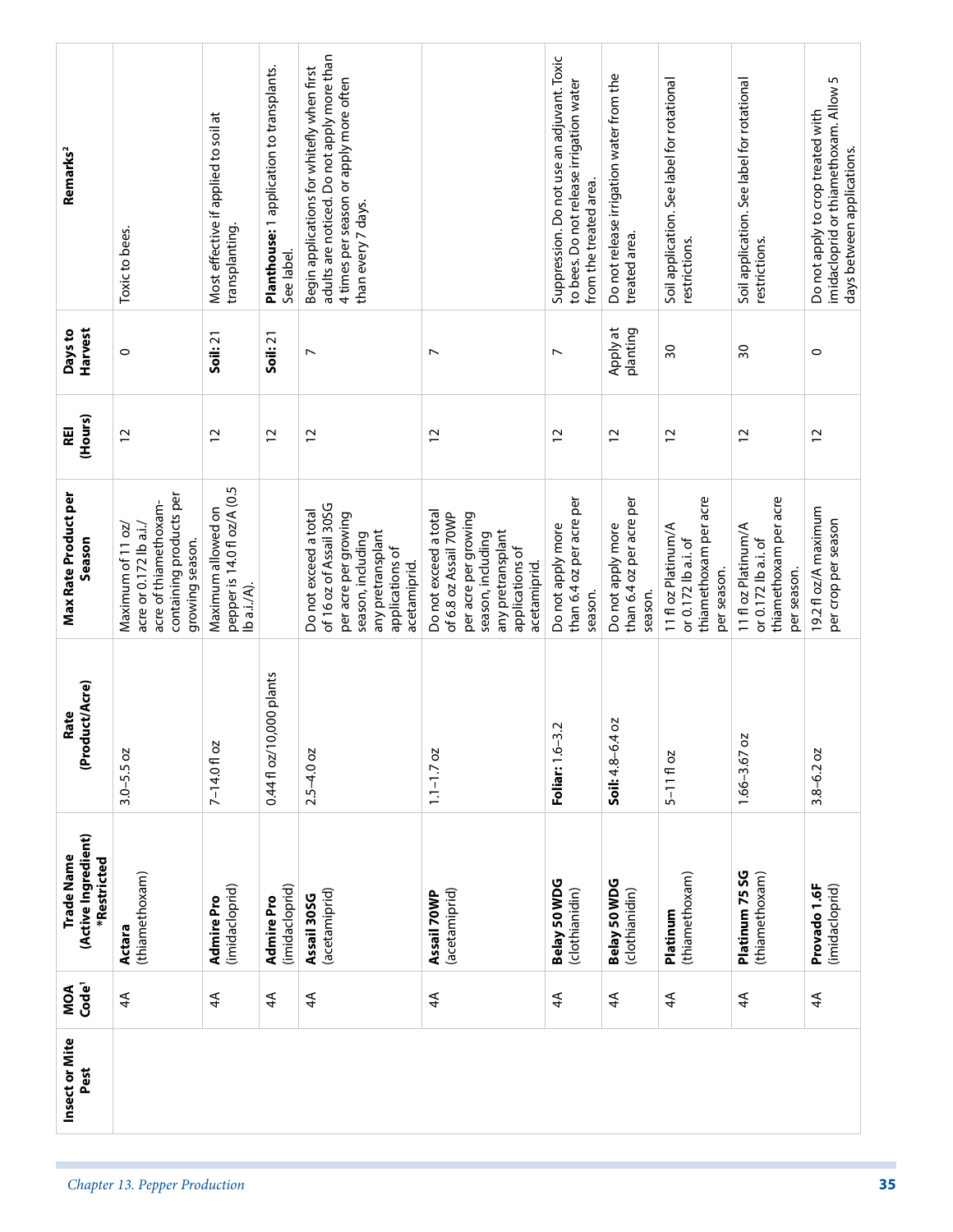| Remarks <sup>2</sup>                             | directions for use to protect pollinators. Use<br>Follow application restrictions found in the<br>Risk to bees and other insect pollinators.<br>only one application method. | Use only one application method (soil or<br>foliar). No more than 3 applications per<br>season. | crop season. Several methods of soil<br>Make only one soil application per<br>application-see label. | Group 4A insecticides will be used. Highly<br>transplants. Do not use if seed has been<br>treated with thiamethoxam or if other<br>Do not use in greenhouses or on<br>toxic to bees. | Do not apply this product until after petal<br>fall. See label for tank-mix restrictions.                   | Minimum interval between applications: 7<br>days. | Immatures only. Apply when nymphs first<br>appear. Alternate or mix application with<br>a.i. of different mode of action. | Suppression. Do not make more than two<br>applications. | per year before using a different mode of<br>No more than 2 sequential applications<br>action. | Do not use with an adjuvant. No more than<br>2 applications targeting whitefly. | applications per season. Allow at least 5<br>will not kill nymphs immediately. Two<br>Immatures only. Slow-acting IGR that<br>days between applications. | applications per season. Allow 14 days<br>Suppression. No more than two<br>between applications. |
|--------------------------------------------------|------------------------------------------------------------------------------------------------------------------------------------------------------------------------------|-------------------------------------------------------------------------------------------------|------------------------------------------------------------------------------------------------------|--------------------------------------------------------------------------------------------------------------------------------------------------------------------------------------|-------------------------------------------------------------------------------------------------------------|---------------------------------------------------|---------------------------------------------------------------------------------------------------------------------------|---------------------------------------------------------|------------------------------------------------------------------------------------------------|---------------------------------------------------------------------------------|----------------------------------------------------------------------------------------------------------------------------------------------------------|--------------------------------------------------------------------------------------------------|
| Harvest<br>Days to                               | Foliar: 1<br>Soil: 21                                                                                                                                                        | Foliar: 1<br>Soil: 21                                                                           | $\overline{\mathrm{30}}$                                                                             |                                                                                                                                                                                      | $\overline{ }$                                                                                              | $\overline{\phantom{0}}$                          | $\overline{\phantom{0}}$                                                                                                  | $\circ$                                                 | $\circ$                                                                                        | $\overline{\phantom{0}}$                                                        |                                                                                                                                                          |                                                                                                  |
| (Hours)<br>REI                                   | $\overline{c}$                                                                                                                                                               | $\overline{c}$                                                                                  | $\overline{c}$                                                                                       | $\overline{c}$                                                                                                                                                                       | $\overline{c}$                                                                                              | 4                                                 | $\overline{c}$                                                                                                            | $\overline{c}$                                          | $\overline{c}$                                                                                 | $\overline{c}$                                                                  | $\overline{c}$                                                                                                                                           | $\overline{c}$                                                                                   |
| Max Rate Product per<br>Season                   | more than 21 fl oz to soil.<br>season as foliar sprays or<br>Do not apply more than<br>10.5 fl oz per acre per                                                               | (foliar) or 12 oz (soil) per<br>No more than 6 oz<br>acre per season.                           | thiamethoxam or 0.2 lb<br>13.0 fl oz acre/season<br>product or 0.172 lb<br>chlorantraniliprole.      | a.i. of chlorantraniliprole<br>thiamethoxam) or 0.2 lb<br>products per acre per<br>season (0.172 lb a.i.<br>14 oz/acre per<br>season.                                                | sulfoxaflor) per acre per<br>No more than a total<br>of 17 fl oz of Closer<br>SC (0.266 lb a.i. of<br>year. | Do not apply more than<br>28.0 fl oz/A per year.  | Do not exceed 20 fl oz/A<br>per season.                                                                                   | Do not apply more than<br>5.5 oz/acre per crop.         | 28 fl oz product per acre<br>Do not apply more than<br>per season.                             | Do not apply more than<br>36 fl oz per acre per<br>season.                      | Do not apply more than<br>27.2 fl oz/A per crop<br>cycle.                                                                                                | Do not apply more than<br>4.0 pints/A per crop<br>cycle.                                         |
| (Product/Acre)<br>Rate                           | fl oz<br>T oz<br>Soil: 9-10.5<br>Foliar: 2-7                                                                                                                                 | SO<br>Foliar: 1-4 oz<br>Soil: 5.0-7.5                                                           | $10 - 1310z$                                                                                         | $4 - 7$ oz                                                                                                                                                                           | 4.25-4.5 fl oz                                                                                              | δ<br>$10.5 - 14.0$ fl                             | 5 fl oz                                                                                                                   | 2.75 oz                                                 | 14.0 fl oz                                                                                     | 12f1oz                                                                          | $9.0 - 13.6$ fl oz                                                                                                                                       | $2.0$ pt                                                                                         |
| (Active Ingredient)<br>Trade Name<br>*Restricted | Scorpion 35SL<br>(dinotefuran)                                                                                                                                               | (dinotefuran)<br>Venom                                                                          | chlorantraniliprole)<br>(thiamethoxam +<br>Durivo                                                    | chlorantraniliprole)<br>thiamethoxam +<br><b>Voliam Flexi</b>                                                                                                                        | (sulfoxaflor)<br>Closer SC                                                                                  | (flupyradifurone)<br><b>Sivanto Prime</b>         | Section 2(ee) #59639-95<br>FL (pyriproxyfen)<br>Knack IGR                                                                 | (pymetrozine)<br><b>Fulfill</b>                         | (afidopyropen)<br>Sefina                                                                       | Rimon 0.83EC<br>(novaluron)                                                     | (buprofezin)<br>Courier SC                                                                                                                               | (fenpyroximate)<br>Portal                                                                        |
| Code <sup>1</sup><br>MOA                         | $\overline{4}$                                                                                                                                                               | $\overline{4}$                                                                                  | $4A + 28$                                                                                            | $4A + 28$                                                                                                                                                                            | $\overline{4}$                                                                                              | $\overline{4}$                                    | 57                                                                                                                        | ஜ                                                       | 90                                                                                             | $\frac{15}{2}$                                                                  | $\frac{8}{1}$                                                                                                                                            | 21A                                                                                              |
| Insect or Mite<br>Pest                           |                                                                                                                                                                              |                                                                                                 |                                                                                                      |                                                                                                                                                                                      |                                                                                                             |                                                   |                                                                                                                           |                                                         |                                                                                                |                                                                                 |                                                                                                                                                          |                                                                                                  |
|                                                  | Chapter 13. Pepper Production                                                                                                                                                |                                                                                                 |                                                                                                      |                                                                                                                                                                                      |                                                                                                             |                                                   |                                                                                                                           |                                                         |                                                                                                |                                                                                 |                                                                                                                                                          |                                                                                                  |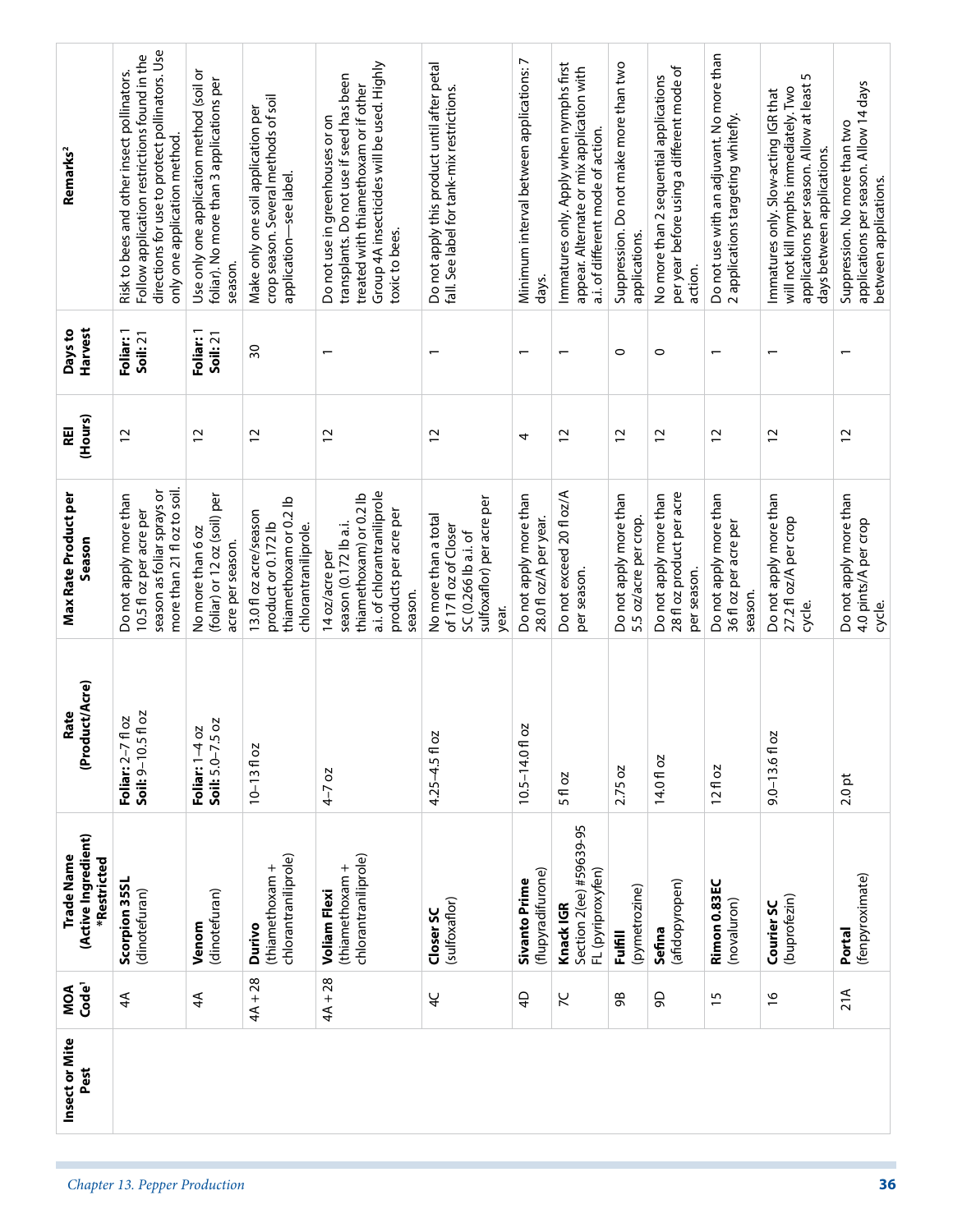| Remarks <sup>2</sup>                             | Minimum interval between applications: 7<br>days. | No more than 3 applications.                 | Minimum spray interval is 5 days.                               |                                                                                                                                 |                                                       | season. Use 14 to 17 fl oz per acre to control<br>Do not apply more than 3 times per season<br>or apply more than 38 fl oz per acre per<br>whiteflies. | Apply before pests reach damaging levels.<br>applications. Allow a minimum of 7 days<br>Rotate MOA after 2 consecutive Beleaf<br>between applications. | Antifeedant, repellant, insect growth<br>regulator. OMRI-listed. | Antifeedant, repellant, insect growth<br>regulator. | be mixed with some fungicides. Contact<br>OMRI-listed. Greenhouse approved. May<br>dealers for adjuvant recommendations. |                                                             | OMRI-listed. Antifeedant, repellant, IGR. | OMRI-listed.                          | OMRI-listed. Greenhouse approved. May<br>be mixed with some fungicides. Contact<br>dealers for adjuvant recommendations. |
|--------------------------------------------------|---------------------------------------------------|----------------------------------------------|-----------------------------------------------------------------|---------------------------------------------------------------------------------------------------------------------------------|-------------------------------------------------------|--------------------------------------------------------------------------------------------------------------------------------------------------------|--------------------------------------------------------------------------------------------------------------------------------------------------------|------------------------------------------------------------------|-----------------------------------------------------|--------------------------------------------------------------------------------------------------------------------------|-------------------------------------------------------------|-------------------------------------------|---------------------------------------|--------------------------------------------------------------------------------------------------------------------------|
| Harvest<br>Days to                               | $\overline{ }$                                    | $\overline{\phantom{0}}$                     | $\overline{ }$                                                  |                                                                                                                                 | $\overline{ }$                                        | $\overline{ }$                                                                                                                                         | $\circ$                                                                                                                                                | $\circ$                                                          | $\circ$                                             | $\circ$                                                                                                                  | $\circ$                                                     | $\circ$                                   | $\circ$                               | $\circ$                                                                                                                  |
| (Hours)<br>REI                                   | $\overline{24}$                                   | $\overline{c}$                               | $\overline{c}$                                                  | 4                                                                                                                               | $\overline{c}$                                        | 12                                                                                                                                                     | $\overline{c}$                                                                                                                                         | 4                                                                | 4                                                   | 4                                                                                                                        | 4                                                           | 4                                         | $\overline{c}$                        | 4                                                                                                                        |
| Max Rate Product per<br>Season                   | Maximum of 10 fl oz per<br>acre per season.       | Maximum amount per<br>crop: 25.5 fl oz/acre. | Do not apply a total of<br>more than 0.4 lb a.i./A<br>per crop. | Do not apply more than<br>0.4 lb a.i./A per crop.                                                                               | 20 fl oz per calendar year.<br>Do not apply more than | Do not apply more than<br>38 fl oz/A per season.                                                                                                       | season. 2 applications<br>8.4 oz per acre per<br>per season.                                                                                           |                                                                  |                                                     |                                                                                                                          |                                                             |                                           |                                       |                                                                                                                          |
| (Product/Acre)<br>Rate                           | $4.0 - 5.0$ fl oz                                 | $7.0 - 8.5$ fl oz                            | 50<br>$13.5 - 20.5$ fl                                          | transplant tray treatment:<br>chemigation: 6.75-10 fl oz<br>Drip, soil injection or<br>Soil at-planting or<br>$6.75 - 13.5f$ oz | 10 fl oz                                              | 5<br>$12.0 - 17.0$ fl                                                                                                                                  | $2.8 - 4.2$ oz                                                                                                                                         | $1-2$ pt, up to 3.5 pt if<br>needed                              | $10 - 2110z$                                        | $0.25 - 1.0$ qt                                                                                                          | <b>Drench:</b> 40–80 fl oz/100 gal<br>Foliar: 0.5 pt-2 qt/A | 8 fl oz                                   | 1%-2% v/v                             | $0.25 - 1.0$ qt                                                                                                          |
| (Active Ingredient)<br>Trade Name<br>*Restricted | (spirotetramat)<br>Movento                        | (spiromesifen)<br>Oberon 25C                 | (cyantraniliprole)<br><b>Exirel</b>                             | (cyantraniliprole)<br>Verimark                                                                                                  | (cyantraniliprole +<br>*Minecto Pro<br>abamectin)     | (flubendiamide +<br>buprofezin)<br>Vetica                                                                                                              | Beleaf 50 SG<br>(flonicamid)                                                                                                                           | (azadirachtin)<br>Aza-Direct                                     | (azadirachtin)<br>Azatin XL                         | Beauveria bassiana<br><b>BotaniGard ES</b><br>strain GHA)                                                                | (Metarhizium anispoliae<br>MET52 EC<br>strain F52)          | (azadirachtin)<br>Molt-X                  | (soap, insecticidal)<br>M-Pede 49% EC | Beauveria bassiana<br>Mycotrol ESO<br>strain GHA)                                                                        |
| MOA<br>Code <sup>1</sup>                         | 23                                                | 23                                           | 28                                                              | 28                                                                                                                              | $28 + 6$                                              | $28 + 16$                                                                                                                                              | 29                                                                                                                                                     | $\blacksquare$                                                   | $\mathbf{I}$                                        | $\mathbf I$                                                                                                              | $\mathbf{I}$                                                | $\mathbf{I}$                              | $\mathbf{I}$                          | $\blacksquare$                                                                                                           |
| Insect or Mite<br>Pest                           |                                                   |                                              |                                                                 |                                                                                                                                 |                                                       |                                                                                                                                                        |                                                                                                                                                        |                                                                  |                                                     |                                                                                                                          |                                                             |                                           |                                       |                                                                                                                          |
|                                                  |                                                   |                                              | Chapter 13. Pepper Production                                   |                                                                                                                                 |                                                       |                                                                                                                                                        |                                                                                                                                                        |                                                                  |                                                     |                                                                                                                          |                                                             |                                           |                                       |                                                                                                                          |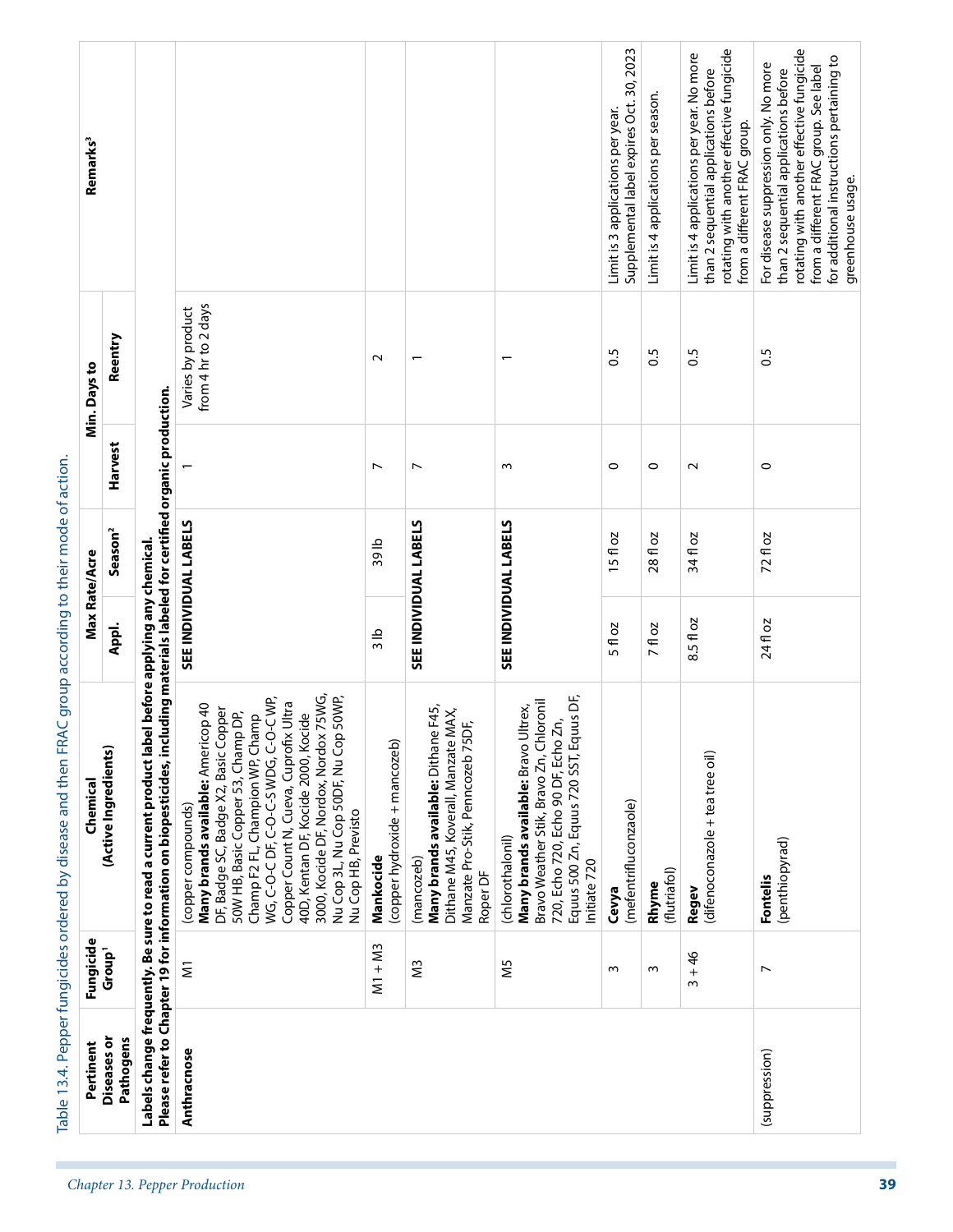|                               | Pertinent                | Fungicide                    | Chemical                                                                                                                                                                                                                        | Max Rate/Acre |                       |                | Min. Days to      | Remarks <sup>3</sup>                                                                                                                                                                                                                                         |
|-------------------------------|--------------------------|------------------------------|---------------------------------------------------------------------------------------------------------------------------------------------------------------------------------------------------------------------------------|---------------|-----------------------|----------------|-------------------|--------------------------------------------------------------------------------------------------------------------------------------------------------------------------------------------------------------------------------------------------------------|
|                               | Diseases or<br>Pathogens | Group <sup>1</sup>           | (Active Ingredients)                                                                                                                                                                                                            | Appl.         | Season <sup>2</sup>   | Harvest        | Reentry           |                                                                                                                                                                                                                                                              |
| Chapter 13. Pepper Production |                          | $7 + 3$                      | ole)<br>(benzovindiflupyr + difenoconaz<br>Aprovia Top                                                                                                                                                                          | $13.5f$ loz   | 53.6 fl oz            | 0              | 0.5               | on a 7-to-10-day interval before rotating<br>No more than 2 sequential applications<br>to a non-FRAC group 7 fungicide. Limit<br>of 4 applications per year. See label for<br>surfactant precautions. Not labeled for<br>greenhouse use.                     |
|                               | (suppression)            | $7 + 11$                     | (fluopyram + trifloxystrobin)<br>Luna Sensation                                                                                                                                                                                 | 7.6 fl oz     | 27.3 fl oz            | $\sim$         | $\overline{0}$    | No more than 2 sequential applications<br>fungicide from a different FRAC group.<br>before rotating with another effective<br>Limit of 5 applications per year.                                                                                              |
|                               |                          | $\sim$<br>$\frac{1}{\sigma}$ | (cyprodinil + difenoconazole)<br>Inspire Super                                                                                                                                                                                  | 20 fl oz      | 47 fl oz              | 0              | $\overline{0}$ .5 | group. Has up to an 8-month plant-back<br>Must tank-mix or alternate with another<br>no more than 2 sequential applications.<br>effective fungicide from another FRAC<br>Limit is 5 applications per season with<br>restriction with off-label crops.        |
|                               |                          | $\overline{1}$               | Satori, Tetraban, Trevo, Willowood Azoxy<br>Azoxyzone, Azteroid FC, Dynasty, Gold<br>Arius, AzoxyStar, Azoxystrobin 100ST,<br>군,<br>Many brands available: AFrame,<br>Rush, Heritage, Mazolin, Quadris<br>(azoxystrobin)<br>2SC |               | SEE INDIVIDUAL LABELS | $\circ$        | $\frac{4}{\pi}$   | see specific label for mixing instructions<br>fungicide from a different FRAC group;<br>Must alternate or tank-mix with a<br>and precautions.                                                                                                                |
|                               |                          | $\overline{1}$               | (pyraclostrobin)<br>Cabrio 2.08 F                                                                                                                                                                                               | 16fl oz       | 96 fl oz              | $\circ$        | $\overline{0}$    | No more than 6 applications of Cabrio or<br>other group 11 fungicides/season.                                                                                                                                                                                |
|                               | (suppression)            | $\overline{1}$               | (trifloxystrobin)<br>Flint 50 WGD                                                                                                                                                                                               | 4 oz          | 16 oz                 | ω              | 0.5               | Maximum of 4 appl./season & alternate<br>with a fungicide from a different FRAC<br>group.                                                                                                                                                                    |
|                               |                          | $11 + M3$                    | (azoxystrobin + mancozeb)<br>Dexter Max                                                                                                                                                                                         | $3.4$ lb      | 20.5 lb               | $\overline{ }$ | $\sim$            | alternating to a non-FRAC group 11<br>Limit is a single application before<br>fungicide.                                                                                                                                                                     |
|                               |                          | w<br>$\frac{+}{-}$           | (azoxystrobin + difenoconazole)<br><b>Quadris Top</b>                                                                                                                                                                           | 14fl oz       | 55.3 fl oz            | $\circ$        | $\overline{0}$    | spreading-or penetrating-type adjuvant<br>Only 4 applications per season; no more<br>than 2 sequential applications; use of a<br>may enhance efficacy. Not labeled for<br>transplants. Up to a 1-year plant-back<br>restriction for certain off-label crops. |
|                               |                          | w<br>$11 +$                  | (azoxystrobin + flutriafol)<br>Topguard EQ                                                                                                                                                                                      | 8 fl oz       | 32 fl oz              | 0              | S.O               | Limit is 4 applications per season.                                                                                                                                                                                                                          |
| 40                            |                          | $11 + 7$                     | (pyraclostrobin + fluxapyroxad)<br>Priaxor                                                                                                                                                                                      | 8 fl oz       | 24 fl oz              | $\overline{ }$ | 0.5               | See label about compatibility with other<br>Limit is 3 applications per season; no<br>more than 2 sequential applications.<br>formulated products and adjuvants.                                                                                             |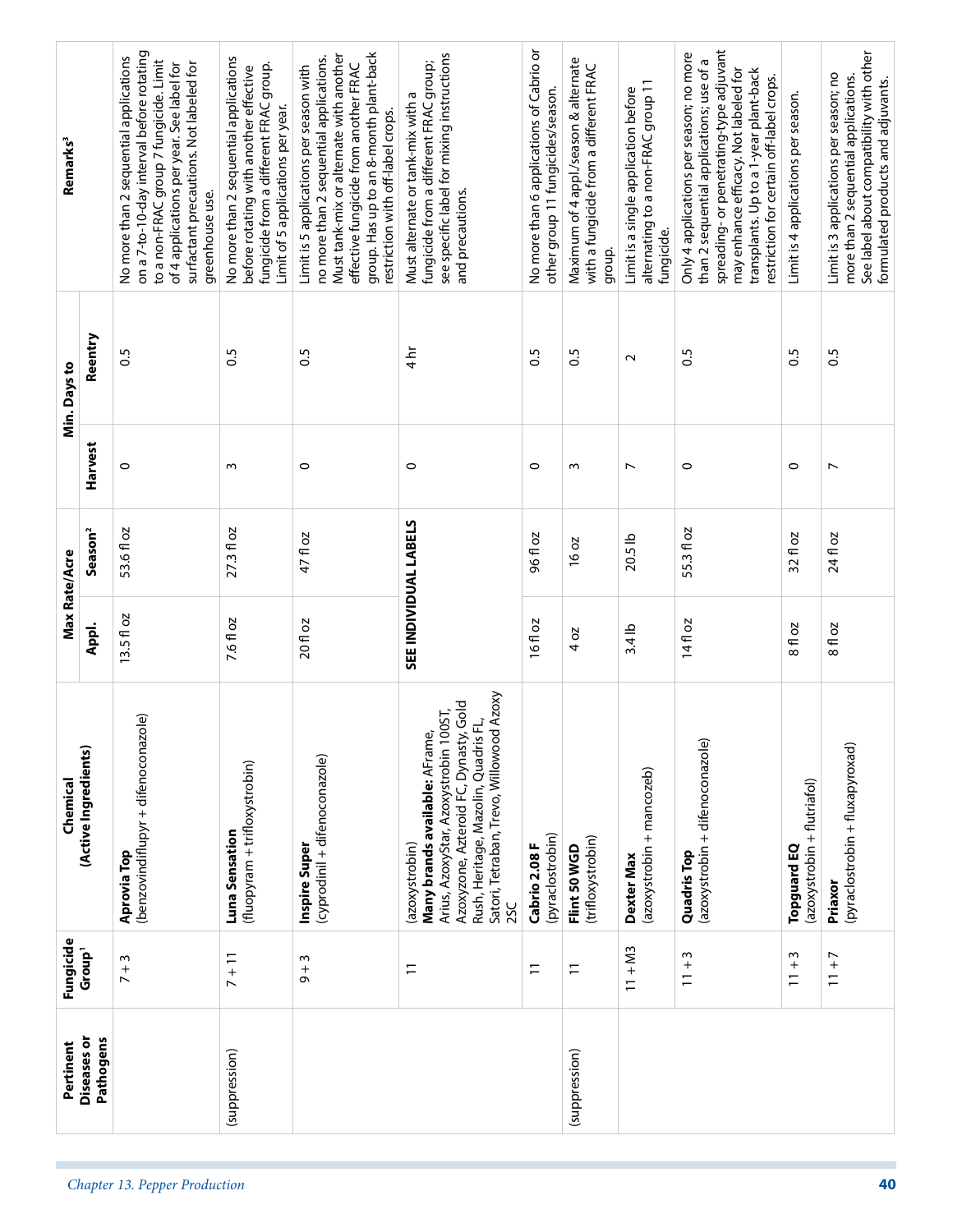| Remarks <sup>3</sup> | Reentry                  | Tank-mix with contact fungicides. Tank-<br>mix or rotate with a fungicide from a<br>different FRAC group.<br>S.O | interval. Alternate with a fungicide from<br>Limit is 5 applications in a 10-to-14-day<br>a different FRAC group.<br>$4\,\mathrm{hr}$ | $\frac{5}{2}$                                             | Do not use Orondis Opti following a soil<br>crops is 6 applications per acre per year.<br>applications before rotating to another<br>applications or 4 applications per crop,<br>application of another oxathiapiprolin<br>Orondis Opti should not exceed more<br>than 33% of the total foliar fungicide<br>whichever is fewer. Limit on multiple<br>product. No more than 2 sequential<br>application interval. Applications of<br>mode of action; 7-day minimum<br>Not labeled for greenhouse use.<br>$4 \text{ hr}$ | bacterial spot, tank-mix copper with a<br>For best possible chemical control of<br>mancozeb fungicide.<br>from 4 hr to 2 days<br>Varies by product                                                                                                                                                                                                                                                        | $\sim$                                     | *Bacterial spot control only when tank-<br>mixed with a copper fungicide. Use of<br>1 lb of mancozeb/A per application is<br>sufficient.     | rotating with another effective fungicide<br>Limit is 4 applications per year. No more<br>than 2 sequential applications before<br>from a different FRAC group.<br>S.O |
|----------------------|--------------------------|------------------------------------------------------------------------------------------------------------------|---------------------------------------------------------------------------------------------------------------------------------------|-----------------------------------------------------------|------------------------------------------------------------------------------------------------------------------------------------------------------------------------------------------------------------------------------------------------------------------------------------------------------------------------------------------------------------------------------------------------------------------------------------------------------------------------------------------------------------------------|-----------------------------------------------------------------------------------------------------------------------------------------------------------------------------------------------------------------------------------------------------------------------------------------------------------------------------------------------------------------------------------------------------------|--------------------------------------------|----------------------------------------------------------------------------------------------------------------------------------------------|------------------------------------------------------------------------------------------------------------------------------------------------------------------------|
| Min. Days to         | Harvest                  | ω                                                                                                                | $\circ$                                                                                                                               | $\sim$                                                    | ω                                                                                                                                                                                                                                                                                                                                                                                                                                                                                                                      | $\overline{ }$                                                                                                                                                                                                                                                                                                                                                                                            | $\overline{ }$                             | $\overline{ }$                                                                                                                               | $\sim$                                                                                                                                                                 |
| Max Rate/Acre        | Season <sup>2</sup>      | 72 oz                                                                                                            | 31.0 oz                                                                                                                               | $17.5$ pt                                                 | 10pt                                                                                                                                                                                                                                                                                                                                                                                                                                                                                                                   | <b>SEE INDIVIDUAL LABELS</b>                                                                                                                                                                                                                                                                                                                                                                              | 39 lb                                      | SEE INDIVIDUAL LABELS                                                                                                                        | 34 fl oz                                                                                                                                                               |
|                      | Appl.                    | 10 oz                                                                                                            | 6.2 oz                                                                                                                                | $2.44$ pt                                                 | $2.5$ pt                                                                                                                                                                                                                                                                                                                                                                                                                                                                                                               |                                                                                                                                                                                                                                                                                                                                                                                                           | $\frac{1}{2}$                              |                                                                                                                                              | 8.5 fl oz                                                                                                                                                              |
| Chemical             | (Active Ingredients)     | (famoxadone + cymoxanil)<br><b>Tanos</b>                                                                         | (polyoxin D zinc salt)<br>Ph-DWDG                                                                                                     | (cymoxanil + chlorothalonil)<br>Cymbol Advance<br>Ariston | (oxathiapiprolin + chlorothalonil)<br>Orondis Opti                                                                                                                                                                                                                                                                                                                                                                                                                                                                     | 3000, Kocide DF, Nordox, Nordox 75WG,<br>Nu Cop 3L, Nu Cop 50DF, Nu Cop 50WP,<br>WG, C-O-C DF, C-O-C-S WDG, C-O-C WP,<br>Copper Count N, Cueva, Cuprofix Ultra<br>Many brands available: Americop 40<br>DF, Badge SC, Badge X2, Basic Copper<br>40D, Kentan DF, Kocide 2000, Kocide<br>50W HB, Basic Copper 53, Champ DP,<br>Champ F2 FL, Champion WP, Champ<br>(copper compounds)<br>Nu Cop HB, Previsto | (copper hydroxide + mancozeb)<br>Mankocide | Many brands available: Dithane F45,<br>MAX,<br>Manzate Pro-Stik, Penncozeb 75DF,<br>Dithane M45, Koverall, Manzate<br>(mancozeb)<br>Roper DF | (difenoconazole + tea tree oil)<br>Regev                                                                                                                               |
| Fungicide            | Group <sup>1</sup>       | $11 + 27$                                                                                                        | $\overline{6}$                                                                                                                        | $27 + MS$                                                 | 49 + M5                                                                                                                                                                                                                                                                                                                                                                                                                                                                                                                | $\overline{\mathsf{s}}$                                                                                                                                                                                                                                                                                                                                                                                   | $M1 + M3$                                  | Μ3                                                                                                                                           | $3 + 46$                                                                                                                                                               |
| Pertinent            | Diseases or<br>Pathogens |                                                                                                                  | (suppression)                                                                                                                         |                                                           |                                                                                                                                                                                                                                                                                                                                                                                                                                                                                                                        | <b>Bacterial spot</b>                                                                                                                                                                                                                                                                                                                                                                                     |                                            |                                                                                                                                              |                                                                                                                                                                        |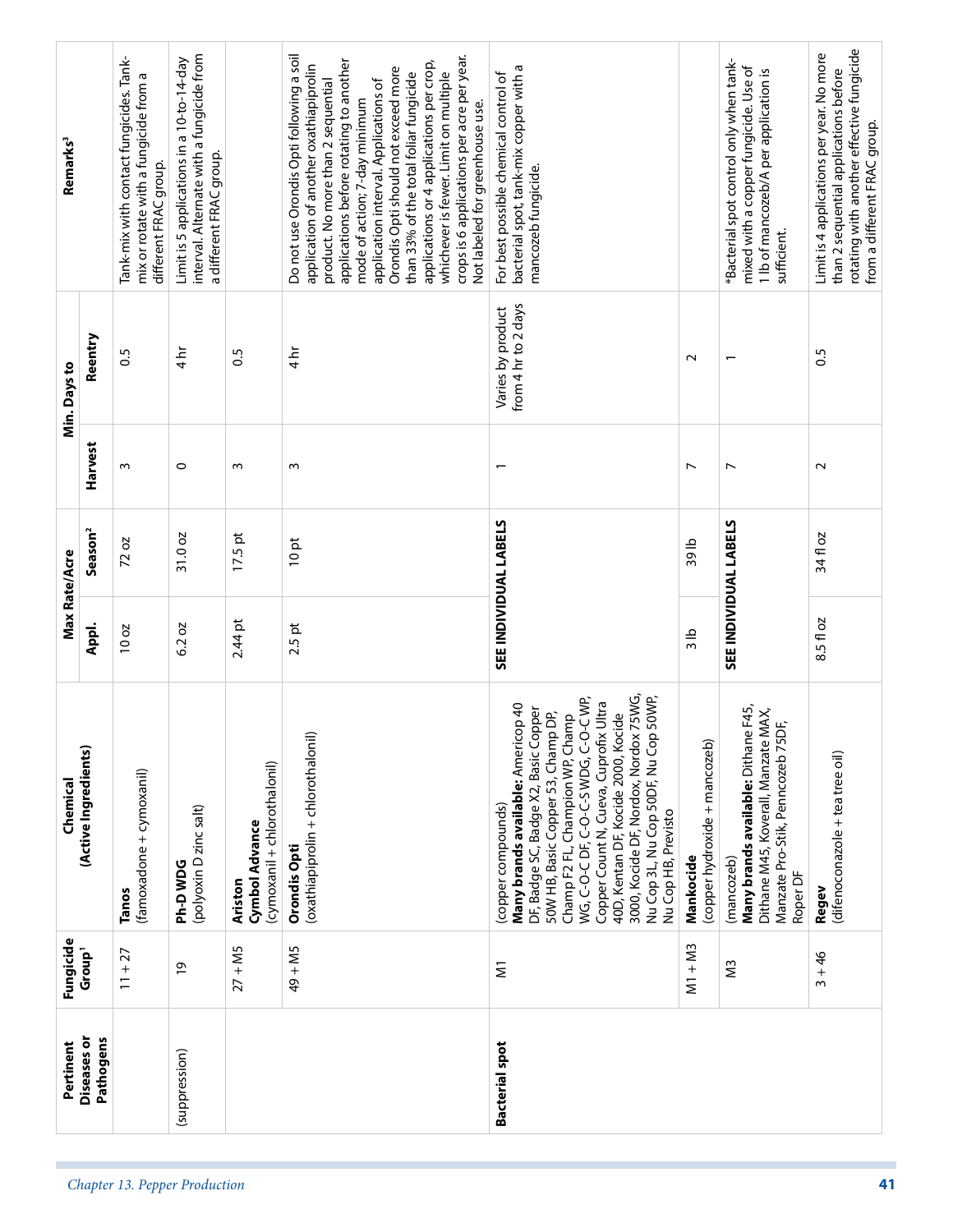| Remarks <sup>3</sup> |                          | Combine with a fixed-copper fungicide.<br>alternating to a non-FRAC group 11<br>Limit is a single application before<br>fungicide. | Phytophthora blight, bacterial spot, and<br>Tank-mix with contact fungicides. Tank-<br>copper fungicides for suppression of<br>mix or rotate with a fungicide from a<br>different FRAC group. Tank-mix with<br>bacterial soft rot. | multiple applications are made, at least<br>Supplemental Section 2(ee) label: Must<br>with another product effective against<br>be alternated with another product<br>one application must be a tank mix<br>effective against bacterial spot. If<br>bacterial spot. | transplanting or emergence. Make up to<br>*Labelled for chili pepper only. Begin<br>8 weekly, sequential applications.<br>applications within one week of | when seedling is in 2-leaf stage. Apply at<br>4-5 day intervals until transplanting.<br>For use on transplants only. Initiate | Tank-mix with contact fungicides. Tank-<br>mix or rotate with a fungicide from a<br>different FRAC group. | rotating with another effective fungicide<br>Limit is 4 applications per year. No more<br>than 2 sequential applications before<br>from a different FRAC group. |                                                                                                                                                                                                     | fungicide from another FRAC group.<br>alternating with another effective<br>Limit is 6 applications per season<br>at lower rate, with no more than<br>2 sequential applications before |
|----------------------|--------------------------|------------------------------------------------------------------------------------------------------------------------------------|------------------------------------------------------------------------------------------------------------------------------------------------------------------------------------------------------------------------------------|---------------------------------------------------------------------------------------------------------------------------------------------------------------------------------------------------------------------------------------------------------------------|-----------------------------------------------------------------------------------------------------------------------------------------------------------|-------------------------------------------------------------------------------------------------------------------------------|-----------------------------------------------------------------------------------------------------------|-----------------------------------------------------------------------------------------------------------------------------------------------------------------|-----------------------------------------------------------------------------------------------------------------------------------------------------------------------------------------------------|----------------------------------------------------------------------------------------------------------------------------------------------------------------------------------------|
| Min. Days to         | Reentry                  | $\sim$                                                                                                                             | $\frac{5}{2}$                                                                                                                                                                                                                      | C.S                                                                                                                                                                                                                                                                 | S.O                                                                                                                                                       | $\overline{0}$                                                                                                                | 0.5                                                                                                       | 0.5                                                                                                                                                             | $\overline{\phantom{0}}$                                                                                                                                                                            | 0.5                                                                                                                                                                                    |
|                      | Harvest                  | $\overline{ }$                                                                                                                     | m                                                                                                                                                                                                                                  | w                                                                                                                                                                                                                                                                   | $\overline{4}$                                                                                                                                            |                                                                                                                               | S                                                                                                         | $\sim$                                                                                                                                                          | $\sim$                                                                                                                                                                                              | 0                                                                                                                                                                                      |
|                      | Season <sup>2</sup>      | 20.5 lb                                                                                                                            | 20<br>72                                                                                                                                                                                                                           | 24 fl oz                                                                                                                                                                                                                                                            | 6 oz                                                                                                                                                      | $\blacksquare$                                                                                                                | 72 oz                                                                                                     | 34 fl oz                                                                                                                                                        |                                                                                                                                                                                                     | 21 oz                                                                                                                                                                                  |
| Max Rate/Acre        | Appl.                    | 3.4 lb                                                                                                                             | 10 oz                                                                                                                                                                                                                              | 6 fl oz                                                                                                                                                                                                                                                             | 0.75 oz                                                                                                                                                   | 200 ppm                                                                                                                       | 10 oz                                                                                                     | 8.5 fl oz                                                                                                                                                       | SEE INDIVIDUAL LABELS                                                                                                                                                                               | 3.5 oz                                                                                                                                                                                 |
| Chemical             | (Active Ingredients)     | (azoxystrobin + mancozeb)<br>Dexter Max                                                                                            | (famoxadone + cymoxanil)<br><b>Tanos</b>                                                                                                                                                                                           | (quinoxyfen)<br>Quintec                                                                                                                                                                                                                                             | (acibenzolar-S-methyl)<br>*Actigard                                                                                                                       | (streptomycin sulfate)<br>AG Streptomycin<br>Agri-mycin 50<br>Harbour                                                         | (famoxadone + cymoxanil)<br>Tanos                                                                         | (difenoconazole + tea tree oil)<br>Regev                                                                                                                        | Equus 500 Zn, Equus 720 SST, Equus DF,<br>Bravo Weather Stik, Bravo Zn, Chloronil<br>Many brands available: Bravo Ultrex,<br>720, Echo 720, Echo 90 DF, Echo Zn,<br>(chlorothalonil)<br>nitiate 720 | (boscalid)<br>Endura                                                                                                                                                                   |
| Fungicide            | Group <sup>1</sup>       | $11 + M3$                                                                                                                          | $11 + 27$                                                                                                                                                                                                                          | $\tilde{1}$                                                                                                                                                                                                                                                         | $\overline{2}1$                                                                                                                                           | 25                                                                                                                            | $11 + 27$                                                                                                 | $3 + 46$                                                                                                                                                        | Μ5                                                                                                                                                                                                  | $\overline{ }$                                                                                                                                                                         |
| Pertinent            | Pathogens<br>Diseases or |                                                                                                                                    | (suppression)                                                                                                                                                                                                                      | (suppression)                                                                                                                                                                                                                                                       |                                                                                                                                                           |                                                                                                                               | <b>Bacterial soft rot</b><br>(suppression)                                                                | solanacearum)<br><b>Bacterial wilt</b><br>(Ralstonia                                                                                                            | Botrytis or Gray<br>mold                                                                                                                                                                            | (suppression)                                                                                                                                                                          |
|                      |                          | Chapter 13. Pepper Production                                                                                                      |                                                                                                                                                                                                                                    |                                                                                                                                                                                                                                                                     |                                                                                                                                                           |                                                                                                                               |                                                                                                           |                                                                                                                                                                 |                                                                                                                                                                                                     | 42                                                                                                                                                                                     |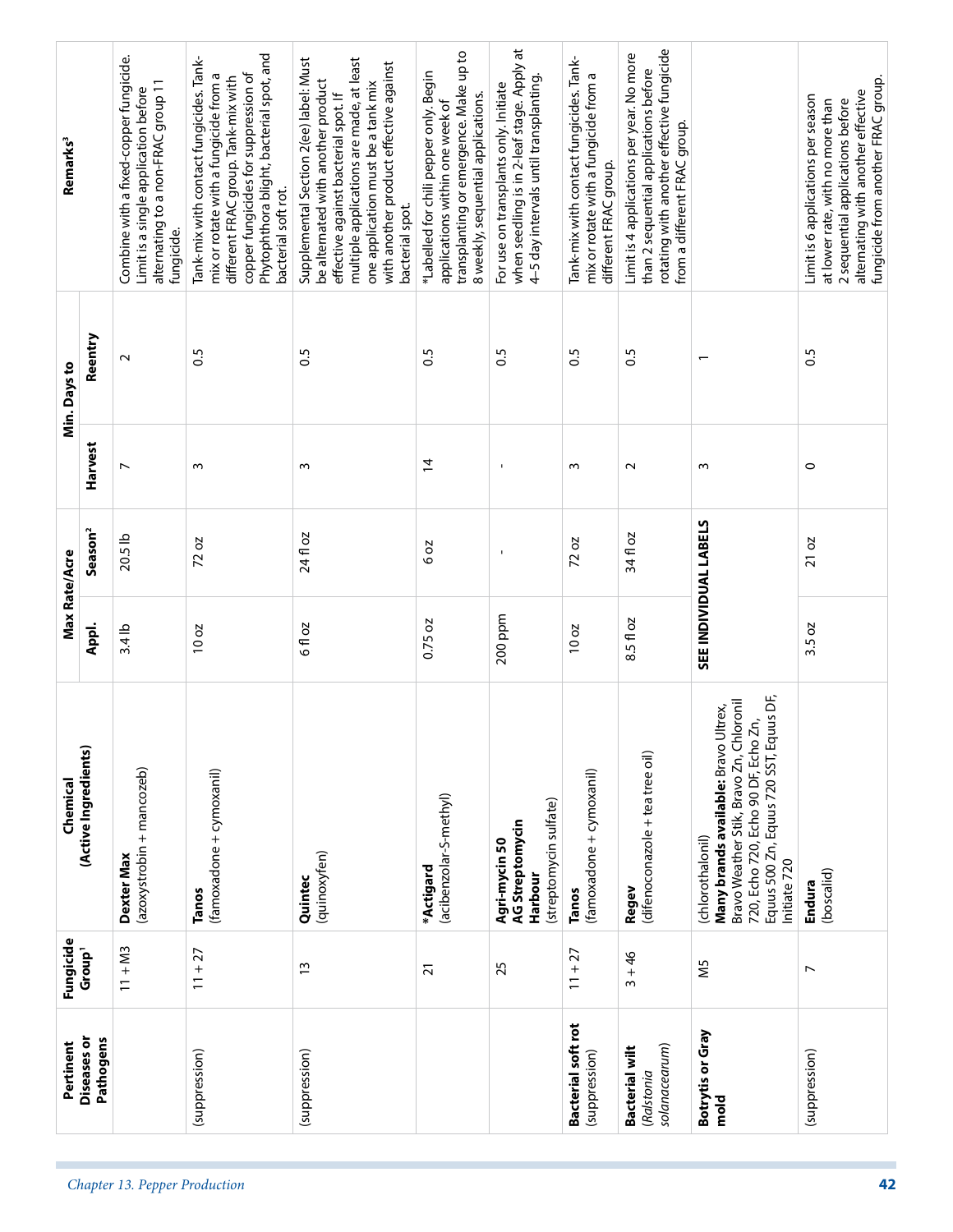| Remarks <sup>3</sup> |                          | rotating with another effective fungicide<br>for additional instructions pertaining to<br>For disease suppression only. No more<br>from a different FRAC group. See label<br>than 2 sequential applications before<br>greenhouse usage. | No more than 2 sequential applications<br>fungicide from a different FRAC group.<br>before rotating with another effective<br>Limit of 5 applications per year. | No more than 2 sequential applications<br>more than 2 applications at maximum<br>7 or non-FRAC group 12 fungicide; no<br>before rotating to a non-FRAC group<br>chemigation in 0.1-0.25 inches/A of<br>water. Not for use in transplant or<br>rate per year; can be applied via<br>greenhouse production. | for at least 2 sequential applications; no<br>No more than 2 sequential applications<br>before rotating to a non-FRAC group 9<br>more than 4 applications per year. Can<br>be applied via chemigation. | group. Has up to an 8-month plant-back<br>Must tank-mix or alternate with another<br>no more than 2 sequential applications.<br>effective fungicide from another FRAC<br>Limit is 5 applications per season with<br>restriction with off-label crops. | applications of Switch, alternate with<br>another effective fungicide from a<br>Limit is 56 oz per year; after 2<br>different FRAC group. | No more than 6 applications of Cabrio or<br>other group 11 fungicides/season. | See label about compatibility with other<br>Limit is 3 applications per season; no<br>more than 2 sequential applications.<br>formulated products and adjuvants. | sequential applications before rotating<br>applications per year. No more than 2<br>enclosed structures only. Limit to 4<br>to a different mode of action for 2<br>For use in greenhouse and other |
|----------------------|--------------------------|-----------------------------------------------------------------------------------------------------------------------------------------------------------------------------------------------------------------------------------------|-----------------------------------------------------------------------------------------------------------------------------------------------------------------|-----------------------------------------------------------------------------------------------------------------------------------------------------------------------------------------------------------------------------------------------------------------------------------------------------------|--------------------------------------------------------------------------------------------------------------------------------------------------------------------------------------------------------|-------------------------------------------------------------------------------------------------------------------------------------------------------------------------------------------------------------------------------------------------------|-------------------------------------------------------------------------------------------------------------------------------------------|-------------------------------------------------------------------------------|------------------------------------------------------------------------------------------------------------------------------------------------------------------|----------------------------------------------------------------------------------------------------------------------------------------------------------------------------------------------------|
| Min. Days to         | Reentry                  | 3.0                                                                                                                                                                                                                                     | $\overline{0}$                                                                                                                                                  | $\overline{0.5}$                                                                                                                                                                                                                                                                                          | $\overline{0}$                                                                                                                                                                                         | $\overline{0}$                                                                                                                                                                                                                                        | $\frac{5}{2}$                                                                                                                             | $\overline{0.5}$                                                              | C.S                                                                                                                                                              | $\frac{5}{2}$                                                                                                                                                                                      |
|                      | Harvest                  | $\circ$                                                                                                                                                                                                                                 | ω                                                                                                                                                               | $\circ$                                                                                                                                                                                                                                                                                                   | $\circ$                                                                                                                                                                                                | $\circ$                                                                                                                                                                                                                                               | $\circ$                                                                                                                                   | $\circ$                                                                       | $\overline{ }$                                                                                                                                                   | $\circ$                                                                                                                                                                                            |
| Max Rate/Acre        | Season <sup>2</sup>      | 72 fl oz                                                                                                                                                                                                                                | 27.3 fl oz                                                                                                                                                      | 22.8 fl oz                                                                                                                                                                                                                                                                                                | 28 oz                                                                                                                                                                                                  | 47 fl oz                                                                                                                                                                                                                                              | 56 oz                                                                                                                                     | 96 fl oz                                                                      | 24 fl oz                                                                                                                                                         | 28 fl oz                                                                                                                                                                                           |
|                      | Appl.                    | 24 fl oz                                                                                                                                                                                                                                | 7.6 fl oz                                                                                                                                                       | $11.4$ floz                                                                                                                                                                                                                                                                                               | $7$ oz                                                                                                                                                                                                 | 20 fl oz                                                                                                                                                                                                                                              | 14 oz                                                                                                                                     | 16fl oz                                                                       | 8 fl oz                                                                                                                                                          | <b>7fl oz</b>                                                                                                                                                                                      |
| Chemical             | (Active Ingredients)     | (penthiopyrad)<br>Fontelis                                                                                                                                                                                                              | (fluopyram + trifloxystrobin)<br>Luna Sensation                                                                                                                 | (pydiflumetofen + fludioxonil)<br><b>Miravis Prime</b>                                                                                                                                                                                                                                                    | (cyprodinil)<br>Vango                                                                                                                                                                                  | (cyprodinil + difenoconazole)<br>Inspire Super                                                                                                                                                                                                        | (cyprodinil + fludioxonil)<br>Alterity 62.5WG<br>Switch 62.5WG                                                                            | (pyraclostrobin)<br>Cabrio 2.08 F                                             | (pyraclostrobin + fluxapyroxad)<br>Priaxor                                                                                                                       | Spirato GHN<br>(fludioxonil)                                                                                                                                                                       |
| Fungicide            | Group <sup>1</sup>       | $\overline{ }$                                                                                                                                                                                                                          | $7 + 11$                                                                                                                                                        | $7 + 12$                                                                                                                                                                                                                                                                                                  | G                                                                                                                                                                                                      | $\sim$<br>$\sigma^+$                                                                                                                                                                                                                                  | $9 + 12$                                                                                                                                  | $\overline{1}$                                                                | $11 + 7$                                                                                                                                                         | $\overline{c}$                                                                                                                                                                                     |
| Pertinent            | Diseases or<br>Pathogens | (suppression)                                                                                                                                                                                                                           |                                                                                                                                                                 | (suppression)                                                                                                                                                                                                                                                                                             |                                                                                                                                                                                                        |                                                                                                                                                                                                                                                       |                                                                                                                                           | (suppression)                                                                 | (suppression)                                                                                                                                                    |                                                                                                                                                                                                    |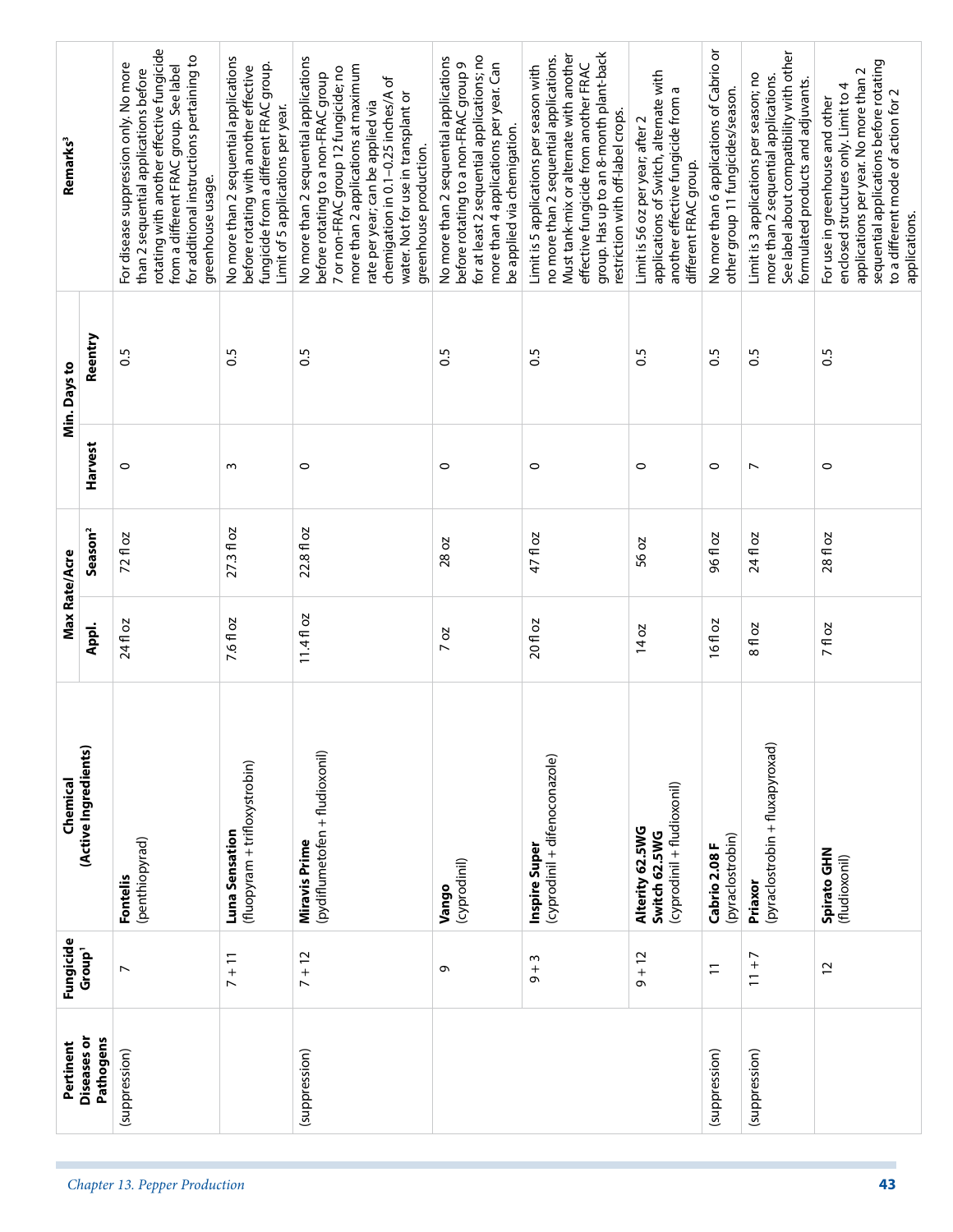| Remarks <sup>3</sup> |                          | Transplant and greenhouse use only. Do<br>not make more than 2 consecutive<br>applications. | interval. Alternate with a fungicide from<br>Limit is 5 applications on 10-to-14-day<br>a different FRAC group. |                                                                  | Do not use Orondis Opti following a soil<br>crops is 6 applications per acre per year.<br>applications before rotating to another<br>applications or 4 applications per crop,<br>application of another oxathiapiprolin<br>Orondis Opti should not exceed more<br>than 33% of the total foliar fungicide<br>whichever is fewer. Limit on multiple<br>product. No more than 2 sequential<br>application interval. Applications of<br>mode of action; 7-day minimum<br>Not labeled for greenhouse use. | should be tank-mixed with a mancozeb<br>of bacterial spot, a copper fungicide<br>For best possible chemical control<br>fungicide.                                                                                                                                                                                                                                                                         |                                            |                                                                                                                                              |
|----------------------|--------------------------|---------------------------------------------------------------------------------------------|-----------------------------------------------------------------------------------------------------------------|------------------------------------------------------------------|------------------------------------------------------------------------------------------------------------------------------------------------------------------------------------------------------------------------------------------------------------------------------------------------------------------------------------------------------------------------------------------------------------------------------------------------------------------------------------------------------|-----------------------------------------------------------------------------------------------------------------------------------------------------------------------------------------------------------------------------------------------------------------------------------------------------------------------------------------------------------------------------------------------------------|--------------------------------------------|----------------------------------------------------------------------------------------------------------------------------------------------|
| Min. Days to         | Reentry                  | $\overline{0}$                                                                              | $4\overline{h}$                                                                                                 | $\overline{0}$                                                   | $4\overline{h}$                                                                                                                                                                                                                                                                                                                                                                                                                                                                                      | from 4 hr to 2 days<br>Varies by product                                                                                                                                                                                                                                                                                                                                                                  | $\sim$                                     | $\overline{\phantom{0}}$                                                                                                                     |
|                      | Harvest                  | $\circ$                                                                                     | $\circ$                                                                                                         | S                                                                | S                                                                                                                                                                                                                                                                                                                                                                                                                                                                                                    | $\overline{\phantom{0}}$                                                                                                                                                                                                                                                                                                                                                                                  | L                                          | L                                                                                                                                            |
| Max Rate/Acre        | Season <sup>2</sup>      | <u>م</u><br>ه                                                                               | 31.0 oz                                                                                                         | $17.5$ pt                                                        | 10pt                                                                                                                                                                                                                                                                                                                                                                                                                                                                                                 | SEE INDIVIDUAL LABELS                                                                                                                                                                                                                                                                                                                                                                                     | 39 lb                                      | SEE INDIVIDUAL LABELS                                                                                                                        |
|                      | Appl.                    | $1.5$ lb                                                                                    | 6.2 oz                                                                                                          | $2.44$ pt                                                        | $2.5$ pt                                                                                                                                                                                                                                                                                                                                                                                                                                                                                             |                                                                                                                                                                                                                                                                                                                                                                                                           | $\frac{1}{3}$                              |                                                                                                                                              |
| Chemical             | (Active Ingredients)     | Decree 50 WDG<br>(fenhexamid)                                                               | (polyoxin D zinc salt)<br>Ph-DWDG                                                                               | (cymoxanil + chlorothalonil)<br>Cymbol Advance<br><b>Ariston</b> | (oxathiapiprolin + chlorothalonil)<br>Orondis Opti                                                                                                                                                                                                                                                                                                                                                                                                                                                   | 3000, Kocide DF, Nordox, Nordox 75WG,<br>Nu Cop 3L, Nu Cop 50DF, Nu Cop 50WP,<br>WG, C-O-C DF, C-O-C-S WDG, C-O-C WP,<br>Copper Count N, Cueva, Cuprofix Ultra<br>Many brands available: Americop 40<br>DF, Badge SC, Badge X2, Basic Copper<br>40D, Kentan DF, Kocide 2000, Kocide<br>50W HB, Basic Copper 53, Champ DP,<br>Champ F2 FL, Champion WP, Champ<br>(copper compounds)<br>Nu Cop HB, Previsto | (copper hydroxide + mancozeb)<br>Mankocide | Many brands available: Dithane F45,<br>MAX,<br>Manzate Pro-Stik, Penncozeb 75DF,<br>Dithane M45, Koverall, Manzate<br>(mancozeb)<br>Roper DF |
| Fungicide            | Group <sup>1</sup>       | $\overline{1}$                                                                              | $\overline{0}$                                                                                                  | $27 + MS$                                                        | $49 + MS$                                                                                                                                                                                                                                                                                                                                                                                                                                                                                            | $\overline{\mathsf{s}}$                                                                                                                                                                                                                                                                                                                                                                                   | $M1 + M3$                                  | ΣS                                                                                                                                           |
| Pertinent            | Diseases or<br>Pathogens |                                                                                             |                                                                                                                 |                                                                  |                                                                                                                                                                                                                                                                                                                                                                                                                                                                                                      | Frogeye leaf spot,<br>Cercospora leaf<br>spot (Cercospora<br>spp.)                                                                                                                                                                                                                                                                                                                                        |                                            |                                                                                                                                              |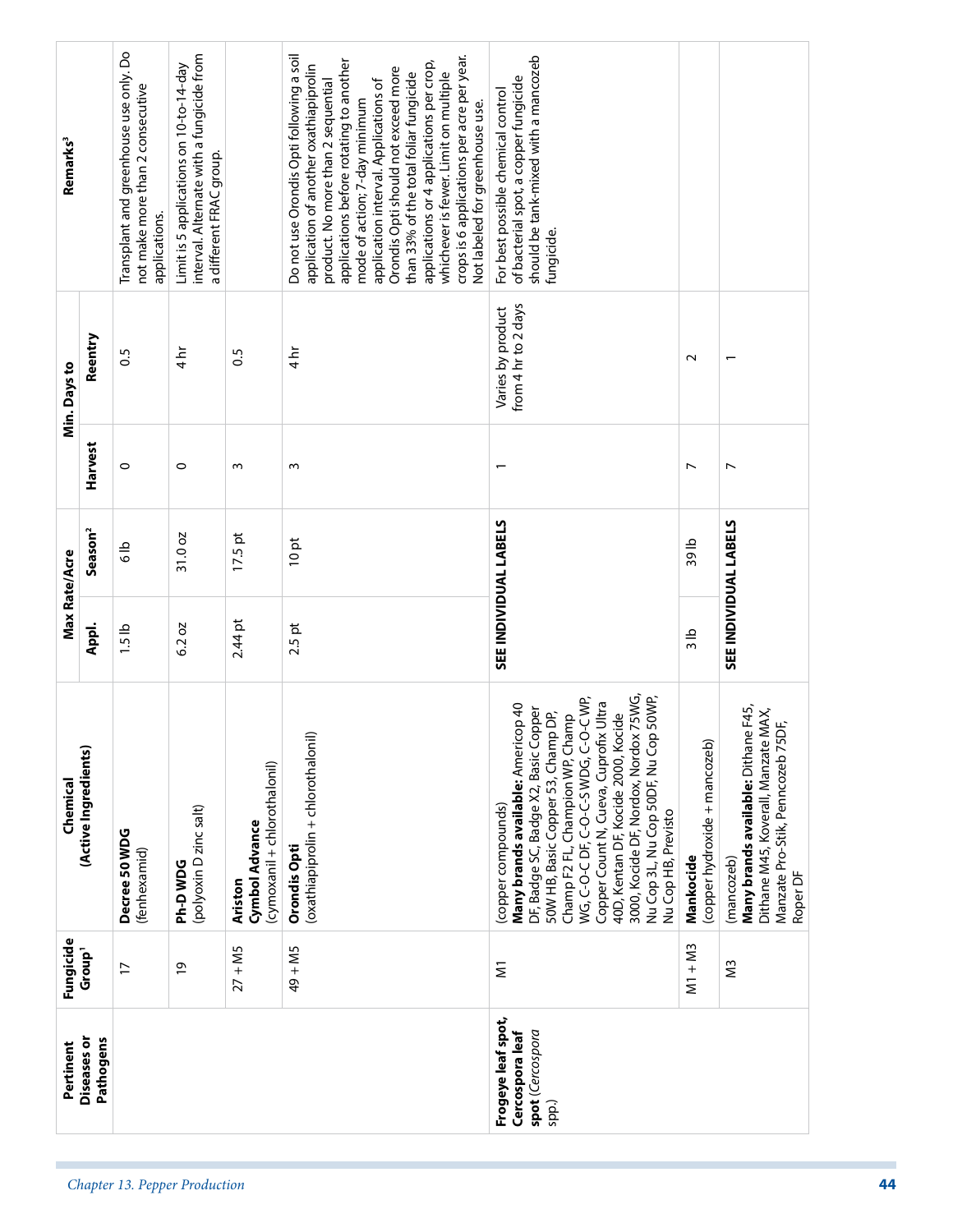|                               | Pertinent                | Fungicide                          | Chemical                                                                                                                                                                                                  |               | Max Rate/Acre         |                | Min. Days to     | Remarks <sup>3</sup>                                                                                                                                                                                                                                         |  |
|-------------------------------|--------------------------|------------------------------------|-----------------------------------------------------------------------------------------------------------------------------------------------------------------------------------------------------------|---------------|-----------------------|----------------|------------------|--------------------------------------------------------------------------------------------------------------------------------------------------------------------------------------------------------------------------------------------------------------|--|
|                               | Diseases or<br>Pathogens | Group <sup>1</sup>                 | (Active Ingredients)                                                                                                                                                                                      | Appl.         | Season <sup>2</sup>   | Harvest        | Reentry          |                                                                                                                                                                                                                                                              |  |
| Chapter 13. Pepper Production |                          | N <sub>5</sub>                     | luus DF,<br>Bravo Weather Stik, Bravo Zn, Chloronil<br>Many brands available: Bravo Ultrex,<br>720, Echo 720, Echo 90 DF, Echo Zn,<br>Equus 500 Zn, Equus 720 SST, Eq<br>(chlorothalonil)<br>Initiate 720 |               | SEE INDIVIDUAL LABELS | S              |                  |                                                                                                                                                                                                                                                              |  |
|                               |                          | $\sim$                             | (fenbuconazole)<br>Indar <sub>2F</sub>                                                                                                                                                                    | $12f$ l oz    | 48 fl oz              | $\overline{ }$ | $\overline{0.5}$ | No more than 2 consecutive applications<br>before alternating with a fungicide from<br>another FRAC group. A 35-to-210-day<br>plant-back interval exists for nonlabeled<br>crops.                                                                            |  |
|                               |                          | $\sim$                             | (flutriafol)<br>Rhyme                                                                                                                                                                                     | <b>7fl oz</b> | 28 fl oz              | $\circ$        | 0.5              | Limit is 4 applications per season.                                                                                                                                                                                                                          |  |
|                               |                          | S<br>$^{+}$<br>$\overline{ }$      | (benzovindiflupyr + difenoconazole)<br>Aprovia Top                                                                                                                                                        | $13.5f$ loz   | 53.6 fl oz            | $\circ$        | S.O              | on a 7-to-10-day interval before rotating<br>No more than 2 sequential applications<br>to a non-FRAC group 7 fungicide. Limit<br>of 4 applications per year. See label for<br>surfactant precautions. Not labeled for<br>greenhouse use.                     |  |
|                               |                          | $11 + M3$                          | (azoxystrobin + mancozeb)<br>Dexter Max                                                                                                                                                                   | $3.4$ lb      | 20.5 lb               | $\overline{ }$ | $\sim$           | alternating to a non-FRAC group 11<br>Limit is a single application before<br>fungicide.                                                                                                                                                                     |  |
|                               |                          | $\sim$<br>$\frac{+}{11}$           | (azoxystrobin + difenoconazole)<br>Quadris Top                                                                                                                                                            | 14fl oz       | 55.3 fl oz            | $\circ$        | $\overline{0}$   | spreading-or penetrating-type adjuvant<br>Only 4 applications per season; no more<br>than 2 sequential applications; use of a<br>may enhance efficacy. Not labeled for<br>transplants. Up to a 1-year plant-back<br>restriction for certain off-label crops. |  |
|                               |                          | $\sim$<br>$^{+}$<br>$\overline{1}$ | (azoxystrobin + flutriafol)<br>Topguard EQ                                                                                                                                                                | 8 fl oz       | 32 fl oz              | 0              | 0.5              | Limit is 4 applications per season.                                                                                                                                                                                                                          |  |
|                               |                          | $27 + MS$                          | (cymoxanil + chlorothalonil)<br>Cymbol Advance<br><b>Ariston</b>                                                                                                                                          | $2.44$ pt     | $17.5$ pt             | w              | $\frac{5}{2}$    |                                                                                                                                                                                                                                                              |  |
|                               |                          |                                    |                                                                                                                                                                                                           |               |                       |                |                  |                                                                                                                                                                                                                                                              |  |
| 45                            |                          |                                    |                                                                                                                                                                                                           |               |                       |                |                  |                                                                                                                                                                                                                                                              |  |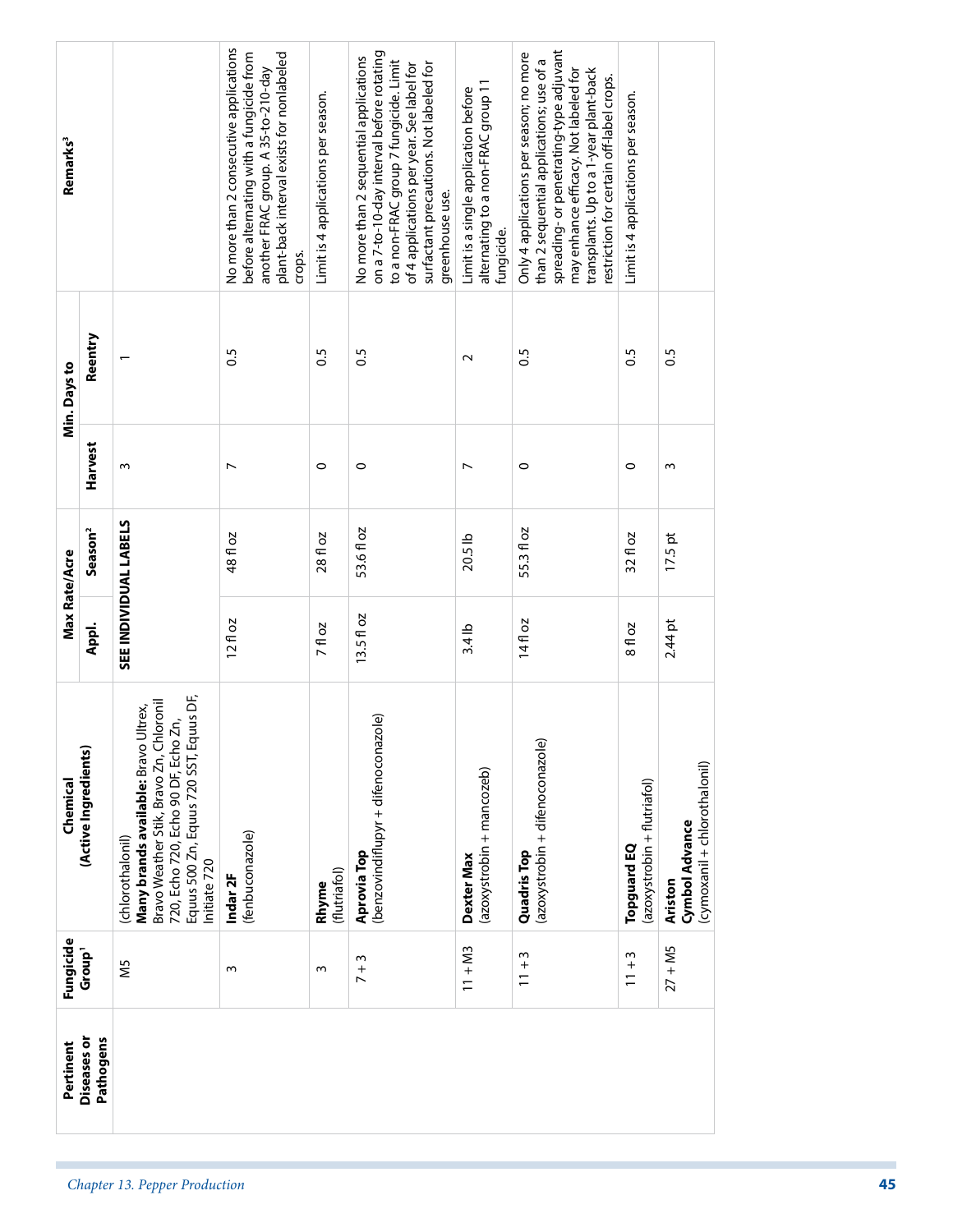| Remarks <sup>3</sup> |                          | Do not use Orondis Opti following a soil<br>crops is 6 applications per acre per year.<br>applications before rotating to another<br>applications or 4 applications per crop,<br>application of another oxathiapiprolin<br>Orondis Opti should not exceed more<br>than 33% of the total foliar fungicide<br>whichever is fewer. Limit on multiple<br>product. No more than 2 sequential<br>application interval. Applications of<br>mode of action; 7-day minimum<br>Not labeled for greenhouse use. | rotating with another effective fungicide<br>Limit is 4 applications per year. No more<br>than 2 sequential applications before<br>from a different FRAC group. | on a 7-to-10-day interval before rotating<br>of 4 applications per a year. See label for<br>No more than 2 sequential applications<br>to a non-FRAC group 7 fungicide. Limit<br>surfactant precautions. Not labeled for<br>greenhouse use. | No more than 2 sequential applications<br>fungicide from a different FRAC group.<br>before rotating with another effective<br>Limit of 5 applications per year. | No more than 2 sequential applications<br>more than 2 applications at maximum<br>7 or non-FRAC group 12 fungicide; no<br>before rotating to a non-FRAC group<br>chemigation in 0.1-0.25 inches/A of<br>water. Not for use in transplant or<br>rate per year; can be applied via<br>greenhouse production. | group. Has up to an 8-month plant-back<br>Must tank-mix or alternate with another<br>no more than 2 sequential applications.<br>effective fungicide from another FRAC<br>Limit is 5 applications per season with<br>restriction with off-label crops. | Maximum of 4 appl./season, and<br>altemate with a fungicide from a<br>different FRAC group. |
|----------------------|--------------------------|------------------------------------------------------------------------------------------------------------------------------------------------------------------------------------------------------------------------------------------------------------------------------------------------------------------------------------------------------------------------------------------------------------------------------------------------------------------------------------------------------|-----------------------------------------------------------------------------------------------------------------------------------------------------------------|--------------------------------------------------------------------------------------------------------------------------------------------------------------------------------------------------------------------------------------------|-----------------------------------------------------------------------------------------------------------------------------------------------------------------|-----------------------------------------------------------------------------------------------------------------------------------------------------------------------------------------------------------------------------------------------------------------------------------------------------------|-------------------------------------------------------------------------------------------------------------------------------------------------------------------------------------------------------------------------------------------------------|---------------------------------------------------------------------------------------------|
| Min. Days to         | Reentry                  | $\frac{1}{4}$                                                                                                                                                                                                                                                                                                                                                                                                                                                                                        | $\frac{5}{2}$                                                                                                                                                   | $\overline{0}$                                                                                                                                                                                                                             | $\frac{5}{2}$                                                                                                                                                   | $\overline{0}$                                                                                                                                                                                                                                                                                            | $\overline{0}$                                                                                                                                                                                                                                        | S.O                                                                                         |
|                      | Harvest                  | $\sim$                                                                                                                                                                                                                                                                                                                                                                                                                                                                                               | $\sim$                                                                                                                                                          | $\circ$                                                                                                                                                                                                                                    | S                                                                                                                                                               | $\circ$                                                                                                                                                                                                                                                                                                   | $\circ$                                                                                                                                                                                                                                               | $\sim$                                                                                      |
| Max Rate/Acre        | Season <sup>2</sup>      | 10pt                                                                                                                                                                                                                                                                                                                                                                                                                                                                                                 | 34 fl oz                                                                                                                                                        | 53.6 fl oz                                                                                                                                                                                                                                 | 27.3 fl oz                                                                                                                                                      | 22.8 fl oz                                                                                                                                                                                                                                                                                                | 47 fl oz                                                                                                                                                                                                                                              | 16 oz                                                                                       |
|                      | Appl.                    | $2.5$ pt                                                                                                                                                                                                                                                                                                                                                                                                                                                                                             | 8.5 fl oz                                                                                                                                                       | $13.5f$ loz                                                                                                                                                                                                                                | 7.6 fl oz                                                                                                                                                       | $11.4f$ loz                                                                                                                                                                                                                                                                                               | 20 fl oz                                                                                                                                                                                                                                              | 4 oz                                                                                        |
| Chemical             | (Active Ingredients)     | (oxathiapiprolin + chlorothalonil)<br>Orondis Opti                                                                                                                                                                                                                                                                                                                                                                                                                                                   | (difenoconazole + tea tree oil)<br>Regev                                                                                                                        | (benzovindiflupyr + difenoconazole)<br>Aprovia Top                                                                                                                                                                                         | (fluopyram + trifloxystrobin)<br>Luna Sensation                                                                                                                 | (pydiflumetofen + fludioxonil)<br><b>Miravis Prime</b>                                                                                                                                                                                                                                                    | (cyprodinil + difenoconazole)<br>Inspire Super                                                                                                                                                                                                        | (trifloxystrobin)<br>Flint 50 WGD                                                           |
| Fungicide            | Group <sup>1</sup>       | 49 + M5                                                                                                                                                                                                                                                                                                                                                                                                                                                                                              | $3 + 46$                                                                                                                                                        | m<br>$\frac{1}{2}$                                                                                                                                                                                                                         | $7 + 11$                                                                                                                                                        | $7 + 12$                                                                                                                                                                                                                                                                                                  | $9 + 3$                                                                                                                                                                                                                                               | $\Xi$                                                                                       |
| Pertinent            | Diseases or<br>Pathogens |                                                                                                                                                                                                                                                                                                                                                                                                                                                                                                      | (Stemphyllium spp.)<br>Gray leaf spot                                                                                                                           |                                                                                                                                                                                                                                            |                                                                                                                                                                 |                                                                                                                                                                                                                                                                                                           |                                                                                                                                                                                                                                                       |                                                                                             |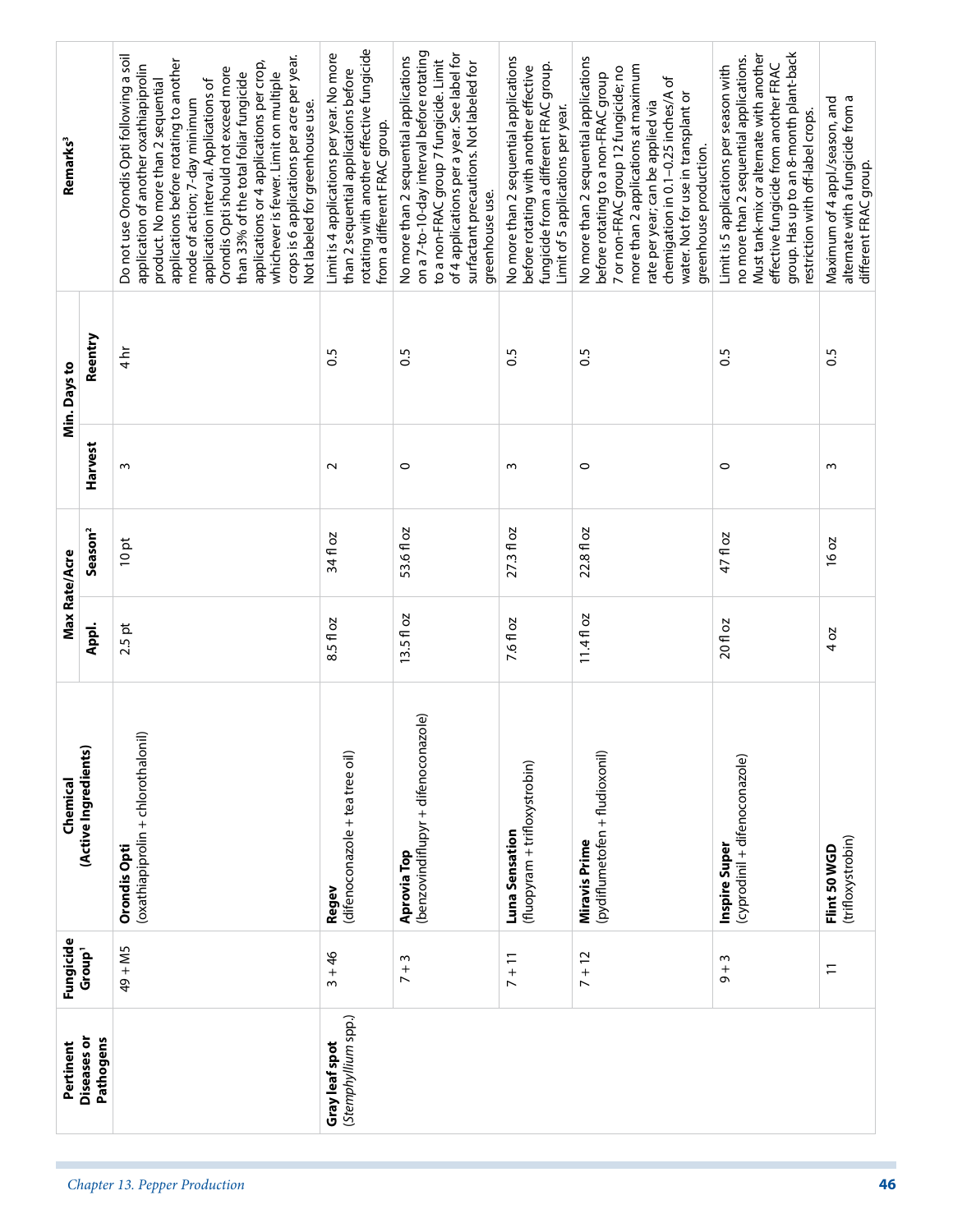| Remarks <sup>3</sup> |                          | spreading-or penetrating-type adjuvant<br>Only 4 applications per season; no more<br>than 2 sequential applications; use of a<br>may enhance efficacy. Not labeled for<br>transplants. Up to a 1-year plant-back<br>restriction for certain off-label crops. | Follow label closely; sulfur may cause<br>phytotoxicity.                                                                                                                                                                                                                                                                     |                                                                                                                                                                                                     | Supplemental label expires Oct. 30, 2023<br>Limit is 3 applications per year. | plant-back interval exists for nonlabeled<br>before alternating with a fungicide from<br>a different FRAC group. A 35-to-210-day<br>No more than 2 sequential applications<br>crops. | Should be alternated or tank-mixed with<br>a fungicide from a different FRAC group.<br>No more than 4 applications per season<br>on a 10-to-14-day treatment interval. | Limit is 4 applications per season. | rotating with another effective fungicide<br>Limit is 4 applications per year. No more<br>than 2 sequential applications before<br>from a different FRAC group. | rotating with another effective fungicide<br>for additional instructions pertaining to<br>For disease suppression only. No more<br>from a different FRAC group. See label<br>than 2 sequential applications before<br>greenhouse usage. |
|----------------------|--------------------------|--------------------------------------------------------------------------------------------------------------------------------------------------------------------------------------------------------------------------------------------------------------|------------------------------------------------------------------------------------------------------------------------------------------------------------------------------------------------------------------------------------------------------------------------------------------------------------------------------|-----------------------------------------------------------------------------------------------------------------------------------------------------------------------------------------------------|-------------------------------------------------------------------------------|--------------------------------------------------------------------------------------------------------------------------------------------------------------------------------------|------------------------------------------------------------------------------------------------------------------------------------------------------------------------|-------------------------------------|-----------------------------------------------------------------------------------------------------------------------------------------------------------------|-----------------------------------------------------------------------------------------------------------------------------------------------------------------------------------------------------------------------------------------|
| Min. Days to         | Reentry                  | <b>S:0</b>                                                                                                                                                                                                                                                   |                                                                                                                                                                                                                                                                                                                              | $\overline{\phantom{0}}$                                                                                                                                                                            | <b>S.O</b>                                                                    | 0.5                                                                                                                                                                                  |                                                                                                                                                                        | 0.5                                 | $\frac{5}{2}$                                                                                                                                                   | S.O                                                                                                                                                                                                                                     |
|                      | Harvest                  | $\circ$                                                                                                                                                                                                                                                      |                                                                                                                                                                                                                                                                                                                              | S                                                                                                                                                                                                   | $\circ$                                                                       | $\overline{ }$                                                                                                                                                                       | $\circ$                                                                                                                                                                | $\circ$                             | $\sim$                                                                                                                                                          | $\circ$                                                                                                                                                                                                                                 |
|                      | Season <sup>2</sup>      | 55.3 fl oz                                                                                                                                                                                                                                                   |                                                                                                                                                                                                                                                                                                                              |                                                                                                                                                                                                     | $15f$ oz                                                                      | 48 fl oz                                                                                                                                                                             | 20 oz                                                                                                                                                                  | 28 fl oz                            | 34 fl oz                                                                                                                                                        | 72 fl oz                                                                                                                                                                                                                                |
| Max Rate/Acre        | Appl.                    | 14fl oz                                                                                                                                                                                                                                                      | SEE INDIVIDUAL LABELS                                                                                                                                                                                                                                                                                                        | SEE INDIVIDUAL LABELS                                                                                                                                                                               | 5 fl oz                                                                       | $12f$ oz                                                                                                                                                                             | 5 oz                                                                                                                                                                   | <b>7fl oz</b>                       | 8.5 fl oz                                                                                                                                                       | 24 fl oz                                                                                                                                                                                                                                |
| Chemical             | (Active Ingredients)     | (azoxystrobin + difenoconazole)<br>Quadris Top                                                                                                                                                                                                               | icro Sulf,<br>Sulfur, Wettable Sulfur 92, Yellow Jacket<br>Dusting Sulfur, Yellow Jacket Wettable<br>Thiolux Jet, Thiosperse 80%, Wettable<br>Many brands available: Cosavet DF,<br>90W, Super Six, That Flowable Sulfur,<br>Microthiol Disperss, Sulfur 6L, Sulfur<br>Kumulus DF, Microfine Sulfur, Mi<br>sulfur)<br>Sulfur | Equus 500 Zn, Equus 720 SST, Equus DF,<br>Bravo Weather Stik, Bravo Zn, Chloronil<br>Many brands available: Bravo Ultrex,<br>720, Echo 720, Echo 90 DF, Echo Zn,<br>(chlorothalonil)<br>nitiate 720 | (mefentrifluconazole)<br>Cevya                                                | (fenbuconazole)<br>Indar <sub>2F</sub>                                                                                                                                               | Sonoma 40WSP<br>(myclobutanil)<br>Rally                                                                                                                                | (flutriafol)<br>Rhyme               | (difenoconazole + tea tree oil)<br>Regev                                                                                                                        | (penthiopyrad)<br><b>Fontelis</b>                                                                                                                                                                                                       |
| Fungicide            | Group <sup>1</sup>       | S<br>$\frac{+}{-}$                                                                                                                                                                                                                                           | $\approx$                                                                                                                                                                                                                                                                                                                    | Μ5                                                                                                                                                                                                  | ω                                                                             | $\sim$                                                                                                                                                                               | $\sim$                                                                                                                                                                 | $\sim$                              | $3 + 46$                                                                                                                                                        | $\overline{ }$                                                                                                                                                                                                                          |
| Pertinent            | Diseases or<br>Pathogens |                                                                                                                                                                                                                                                              | Powdery mildew                                                                                                                                                                                                                                                                                                               |                                                                                                                                                                                                     |                                                                               |                                                                                                                                                                                      |                                                                                                                                                                        |                                     |                                                                                                                                                                 |                                                                                                                                                                                                                                         |
|                      |                          | Chapter 13. Pepper Production                                                                                                                                                                                                                                |                                                                                                                                                                                                                                                                                                                              |                                                                                                                                                                                                     |                                                                               |                                                                                                                                                                                      |                                                                                                                                                                        |                                     |                                                                                                                                                                 | 47                                                                                                                                                                                                                                      |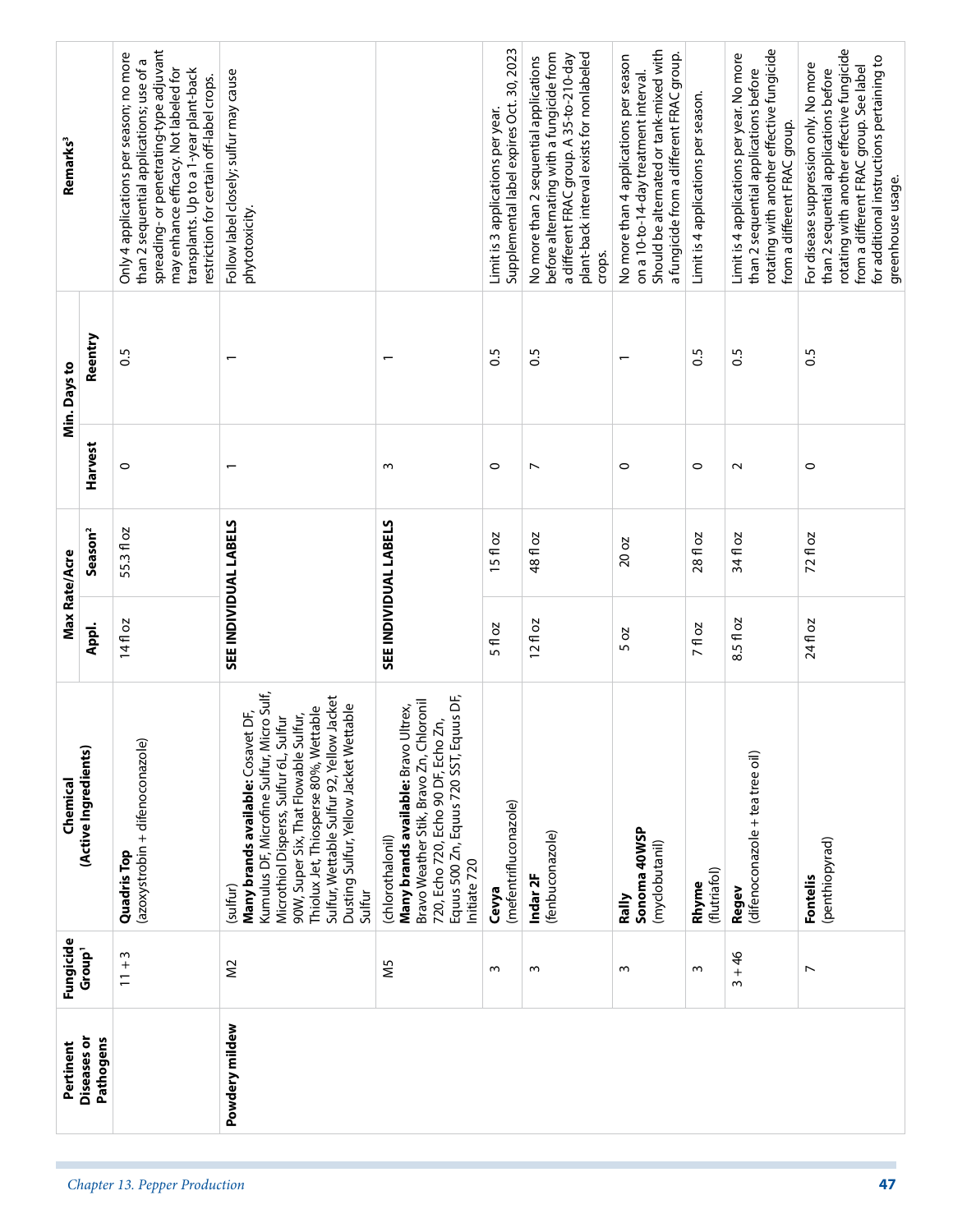| Diseases or<br>Pertinent | Fungicide<br>Group <sup>1</sup> | (Active Ingredients)<br>Chemical                                                                                                                                                                                               | Max Rate/Acre         | Season <sup>2</sup> | Harvest | Min. Days to   | Remarks <sup>3</sup>                                                                                                                                                                                                                                                                                      |
|--------------------------|---------------------------------|--------------------------------------------------------------------------------------------------------------------------------------------------------------------------------------------------------------------------------|-----------------------|---------------------|---------|----------------|-----------------------------------------------------------------------------------------------------------------------------------------------------------------------------------------------------------------------------------------------------------------------------------------------------------|
|                          |                                 |                                                                                                                                                                                                                                | Appl.                 |                     |         | Reentry        |                                                                                                                                                                                                                                                                                                           |
|                          | $\overline{ }$                  | Velum Prime<br>(fluopyram)                                                                                                                                                                                                     | 6.84 fl oz            | $13.7f$ oz          | $\circ$ | 0.5            | Prime should be from a different FRAC<br>fungicide application following Velum<br>For soil application only; the first foliar<br>group.                                                                                                                                                                   |
|                          | $\sim$<br>$+$                   | (benzovindiflupyr + difenoconazole)<br>Aprovia Top                                                                                                                                                                             | $13.5f$ loz           | 53.6 fl oz          | $\circ$ | $\overline{0}$ | on a 7-to-10-day interval before rotating<br>No more than 2 sequential applications<br>to a non-FRAC group 7 fungicide. Limit<br>surfactant precautions. Not labeled for<br>of 4 applications per year. See label for<br>greenhouse use.                                                                  |
|                          | $7 + 11$                        | (fluopyram + trifloxystrobin)<br>Luna Sensation                                                                                                                                                                                | 7.6 fl oz             | $27.3 f$ oz         | m       | 0.5            | No more than 2 sequential applications<br>fungicide from a different FRAC group.<br>before rotating with another effective<br>Limit of 5 applications per year.                                                                                                                                           |
|                          | $7 + 12$                        | (pydiflumetofen + fludioxonil)<br>Miravis Prime                                                                                                                                                                                | $11.4f$ loz           | 22.8 fl oz          | 0       | 0.5            | No more than 2 sequential applications<br>more than 2 applications at maximum<br>7 or non-FRAC group 12 fungicide; no<br>before rotating to a non-FRAC group<br>chemigation in 0.1-0.25 inches/A of<br>water. Not for use in transplant or<br>rate per year; can be applied via<br>greenhouse production. |
|                          | $\sigma$                        | (cyprodinil)<br>Vango                                                                                                                                                                                                          | 2O<br>$\overline{ }$  | 28 oz               | $\circ$ | $\overline{0}$ | for at least 2 sequential applications; no<br>No more than 2 sequential applications<br>more than 4 applications per year. Can<br>before rotating to a non-FRAC group 9<br>be applied via chemigation.                                                                                                    |
|                          | $\sim$<br>$+$ $+$               | (cyprodinil + difenoconazole)<br>Inspire Super                                                                                                                                                                                 | 20 fl oz              | 47 fl oz            | $\circ$ | S.O            | group. Has up to an 8-month plant-back<br>Must tank-mix or alternate with another<br>no more than 2 sequential applications.<br>effective fungicide from another FRAC<br>Limit is 5 applications per season with<br>restriction for off-label crops.                                                      |
|                          | $9 + 12$                        | (cyprodinil + fludioxonil)<br>Alterity 62.5WG<br>Switch 62.5WG                                                                                                                                                                 | 14 oz                 | 56 oz               | 0       | S.O            | applications of Switch, alternate with<br>another effective fungicide from a<br>Limit is 56 oz per year; after 2<br>different FRAC group.                                                                                                                                                                 |
|                          | $\overline{1}$                  | Satori, Tetraban, Trevo, Willowood Azoxy<br>Azoxyzone, Azteroid FC, Dynasty, Gold<br>Arius, AzoxyStar, Azoxystrobin 100ST,<br>린<br>Many brands available: AFrame,<br>Rush, Heritage, Mazolin, Quadris<br>(azoxystrobin)<br>2SC | SEE INDIVIDUAL LABELS |                     | $\circ$ | $\frac{1}{4}$  | see specific label for mixing instructions<br>fungicide from a different FRAC group;<br>Must alternate or tank-mix with a<br>and precautions.                                                                                                                                                             |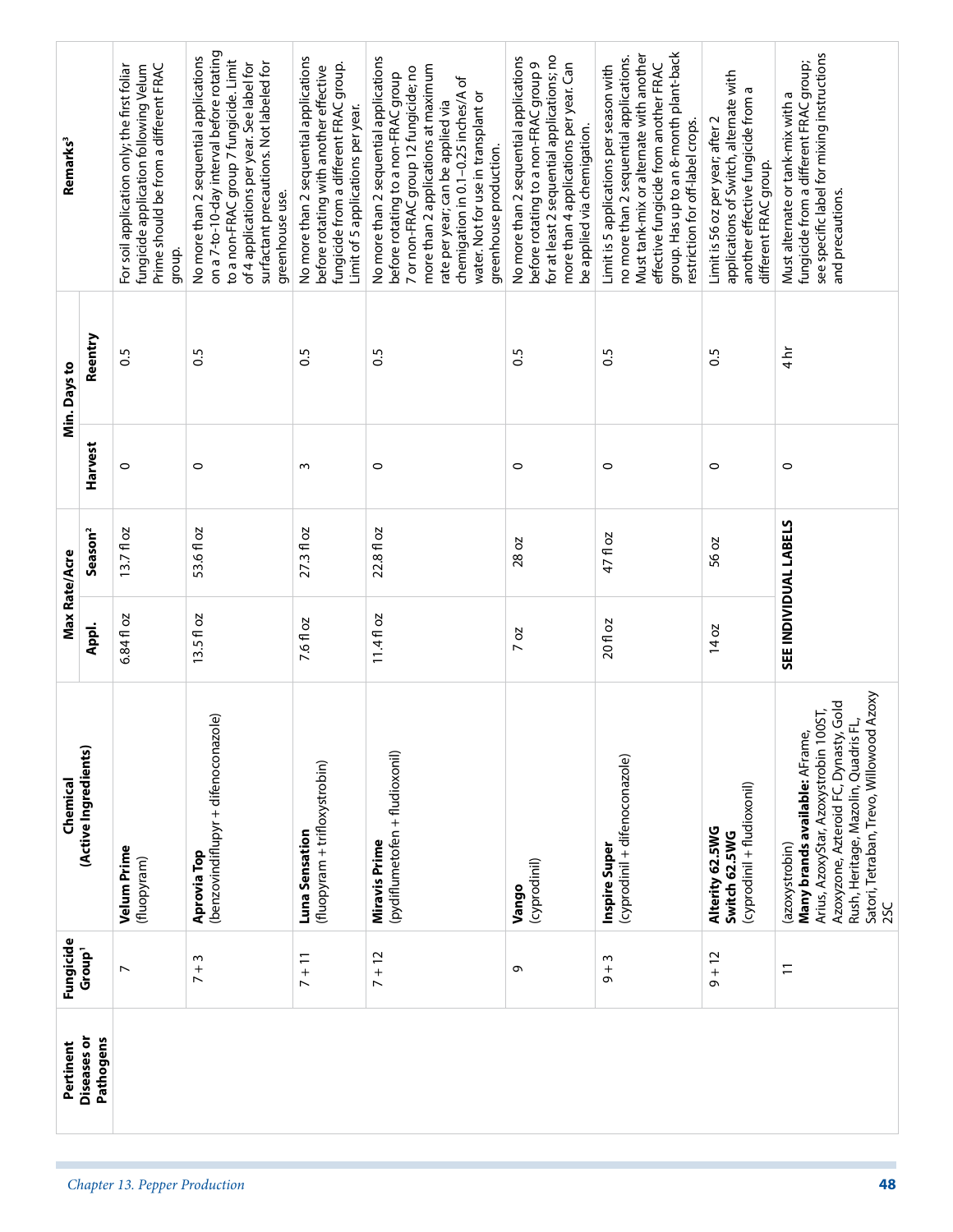| Remarks <sup>3</sup> |                          | altemate with a fungicide from a<br>Maximum of 4 appl./season, and<br>different FRAC group. | alternating to a non-FRAC group 11<br>Limit is a single application before<br>fungicide. | spreading-or penetrating-type adjuvant<br>Only 4 applications per season; no more<br>than 2 sequential applications; use of a<br>may enhance efficacy. Not labeled for<br>transplants. Up to a 1-year plant-back<br>restriction for certain off-label crops. | Limit is 4 applications per season.        | See label about compatibility with other<br>Limit is 3 applications per season; no<br>more than 2 sequential applications.<br>formulated products and adjuvants. | sequential applications before rotating<br>applications per year. No more than 2<br>enclosed structures only. Limit to 4<br>For use in greenhouse and other<br>to a different mode of action for 2<br>applications. | infections. Must alternate or tank-mix<br>Will not control latent or established<br>with an effective fungicide from a<br>different FRAC group. | intervals. Alternate with a fungicide from<br>Limit is 5 applications on 10-to-14-day<br>a different FRAC group. |                                                           | applications per season, 4 applications<br>per year. 14-day minimum application<br>Primarily an insecticide. Limit 2<br>interval. |
|----------------------|--------------------------|---------------------------------------------------------------------------------------------|------------------------------------------------------------------------------------------|--------------------------------------------------------------------------------------------------------------------------------------------------------------------------------------------------------------------------------------------------------------|--------------------------------------------|------------------------------------------------------------------------------------------------------------------------------------------------------------------|---------------------------------------------------------------------------------------------------------------------------------------------------------------------------------------------------------------------|-------------------------------------------------------------------------------------------------------------------------------------------------|------------------------------------------------------------------------------------------------------------------|-----------------------------------------------------------|-----------------------------------------------------------------------------------------------------------------------------------|
| Min. Days to         | Reentry                  | 30                                                                                          | $\sim$                                                                                   | $\overline{0}$                                                                                                                                                                                                                                               | $\overline{0}$                             | $\frac{5}{2}$                                                                                                                                                    | $\frac{5}{2}$                                                                                                                                                                                                       | $\overline{0.5}$                                                                                                                                | $4\overline{h}$                                                                                                  | $\overline{0.5}$                                          | $\frac{5}{2}$                                                                                                                     |
|                      | Harvest                  | $\sim$                                                                                      | $\overline{ }$                                                                           | $\circ$                                                                                                                                                                                                                                                      | $\circ$                                    | $\overline{ }$                                                                                                                                                   | $\circ$                                                                                                                                                                                                             | w                                                                                                                                               | $\circ$                                                                                                          | $\sim$                                                    |                                                                                                                                   |
|                      | Season <sup>2</sup>      | 16 oz                                                                                       | 20.5 lb                                                                                  | 55.3 fl oz                                                                                                                                                                                                                                                   | 32 fl oz                                   | 24 fl oz                                                                                                                                                         | 28 fl oz                                                                                                                                                                                                            | 24 fl oz                                                                                                                                        | 31.0 oz                                                                                                          | $17.5$ pt                                                 | 42 fl oz                                                                                                                          |
| Max Rate/Acre        | Appl.                    | 4 oz                                                                                        | $3.4$ lb                                                                                 | 14fl oz                                                                                                                                                                                                                                                      | 8 fl oz                                    | <b>DZ</b><br>$\frac{8}{6}$                                                                                                                                       | 7 fl oz                                                                                                                                                                                                             | <b>DZ</b><br>€ م                                                                                                                                | 6.2 oz                                                                                                           | $2.44$ pt                                                 | $21f$ loz                                                                                                                         |
| Chemical             | (Active Ingredients)     | (trifloxystrobin)<br>Flint 50 WGD                                                           | (azoxystrobin + mancozeb)<br>Dexter Max                                                  | (azoxystrobin + difenoconazole)<br><b>Quadris Top</b>                                                                                                                                                                                                        | (azoxystrobin + flutriafol)<br>Topguard EQ | (pyraclostrobin + fluxapyroxad)<br>Priaxor                                                                                                                       | Spirato GHN<br>(fludioxonil)                                                                                                                                                                                        | (quinoxyfen)<br>Quintec                                                                                                                         | (polyoxin D zinc salt)<br>Ph-DWDG                                                                                | (cymoxanil + chlorothalonil)<br>Cymbol Advance<br>Ariston | (tolfenpyrad)<br>Torac                                                                                                            |
| Fungicide            | Group <sup>1</sup>       | $\overline{1}$                                                                              | $11 + M3$                                                                                | $\sim$<br>$\frac{+}{-}$                                                                                                                                                                                                                                      | $\sim$<br>$\frac{1}{1}$                    | $\overline{a}$<br>$\overline{1}$                                                                                                                                 | $\overline{c}$                                                                                                                                                                                                      | $\tilde{1}$                                                                                                                                     | $\overline{6}$                                                                                                   | $27 + MS$                                                 | 39                                                                                                                                |
| Pertinent            | Diseases or<br>Pathogens |                                                                                             | (suppression)                                                                            |                                                                                                                                                                                                                                                              |                                            |                                                                                                                                                                  |                                                                                                                                                                                                                     |                                                                                                                                                 |                                                                                                                  |                                                           | (suppression)                                                                                                                     |
|                      |                          | Chapter 13. Pepper Production                                                               |                                                                                          |                                                                                                                                                                                                                                                              |                                            |                                                                                                                                                                  |                                                                                                                                                                                                                     |                                                                                                                                                 |                                                                                                                  |                                                           |                                                                                                                                   |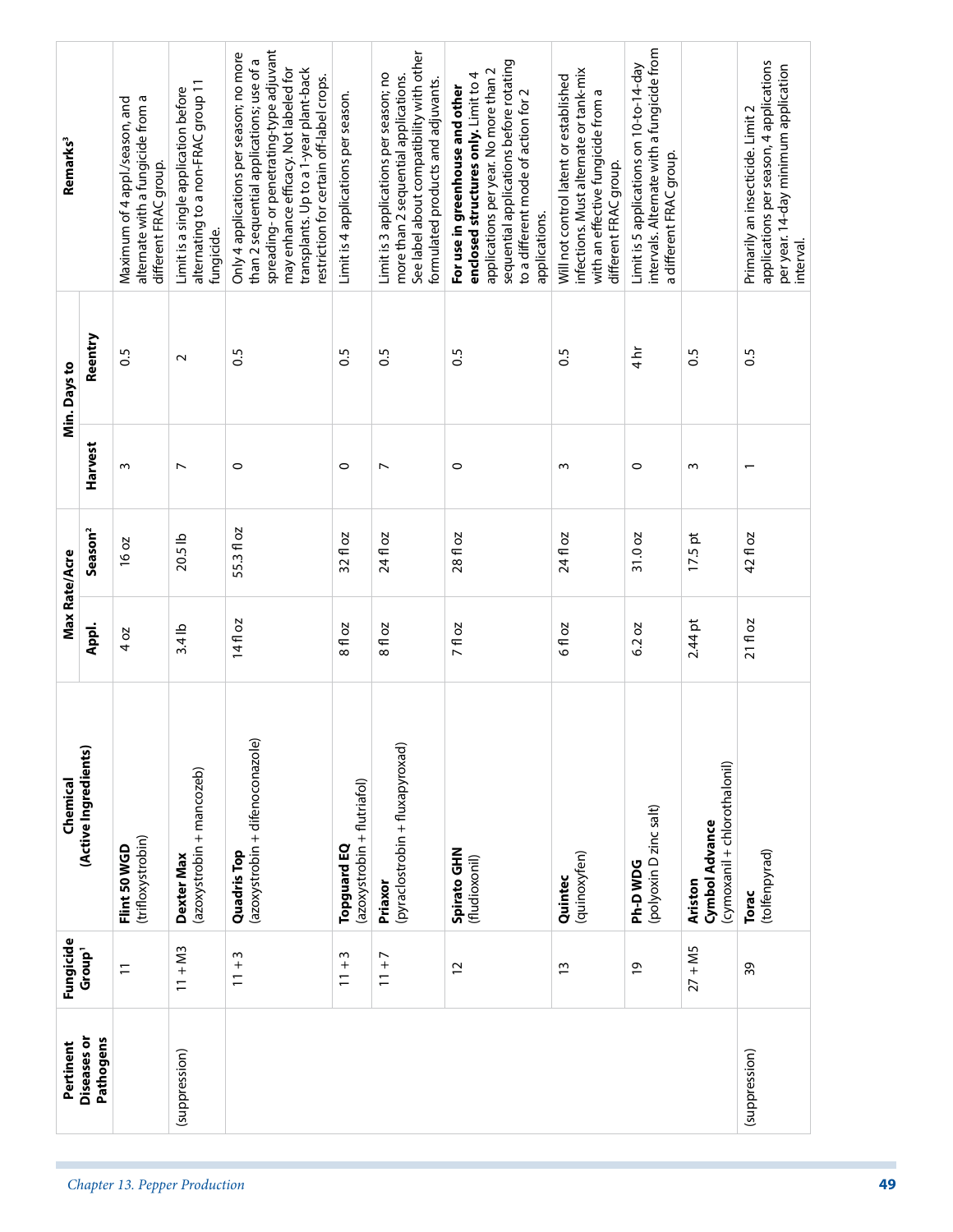|                                                                                                          | Fungicide               | Chemical                                                                                                                                                                                                                                                                                                                                                                                                     | Max Rate/Acre                     |                                 |                          | Min. Days to                             | Remarks <sup>3</sup>                                                                                                                                                                                                                                                                                                                                                                                                                                                                                 |
|----------------------------------------------------------------------------------------------------------|-------------------------|--------------------------------------------------------------------------------------------------------------------------------------------------------------------------------------------------------------------------------------------------------------------------------------------------------------------------------------------------------------------------------------------------------------|-----------------------------------|---------------------------------|--------------------------|------------------------------------------|------------------------------------------------------------------------------------------------------------------------------------------------------------------------------------------------------------------------------------------------------------------------------------------------------------------------------------------------------------------------------------------------------------------------------------------------------------------------------------------------------|
| Diseases or<br>Pathogens                                                                                 | Group <sup>1</sup>      | (Active Ingredients)                                                                                                                                                                                                                                                                                                                                                                                         | Appl.                             | Season <sup>2</sup>             | Harvest                  | Reentry                                  |                                                                                                                                                                                                                                                                                                                                                                                                                                                                                                      |
|                                                                                                          | $49 + MS$               | (oxathiapiprolin + chlorothalonil<br>Orondis Opti                                                                                                                                                                                                                                                                                                                                                            | $2.5$ pt                          | 10pt                            | S                        | $\frac{1}{4}$                            | Do not use Orondis Opti following a soil<br>crops is 6 applications per acre per year.<br>applications before rotating to another<br>applications or 4 applications per crop,<br>application of another oxathiapiprolin<br>Orondis Opti should not exceed more<br>than 33% of the total foliar fungicide<br>whichever is fewer. Limit on multiple<br>product. No more than 2 sequential<br>application interval. Applications of<br>mode of action; 7-day minimum<br>Not labeled for greenhouse use. |
|                                                                                                          | SO                      | (pyriofenone)<br>Prolivo                                                                                                                                                                                                                                                                                                                                                                                     | 5 fl oz                           | 16fl                            | $\circ$                  | $\frac{1}{4}$                            | No more than 2 sequential applications.<br>Limit is 4 applications per year.                                                                                                                                                                                                                                                                                                                                                                                                                         |
|                                                                                                          | SO                      | (metrafenone)<br>Vivando                                                                                                                                                                                                                                                                                                                                                                                     | $15.4f$ oz                        | 46.2 fl oz                      | $\circ$                  | 0.5                                      | 3 applications per season; no more than<br>2 sequential applications. Do not mix<br>with horticultural oils.                                                                                                                                                                                                                                                                                                                                                                                         |
|                                                                                                          | 9C                      | (cyflufenamid)<br>Torino                                                                                                                                                                                                                                                                                                                                                                                     | 3.4 oz                            | 10.2 oz                         | 0                        | $\frac{4}{11}$                           | 3 applications per season with at least<br>14 days between applications.                                                                                                                                                                                                                                                                                                                                                                                                                             |
| (Phytophthora spp.)<br>Phytophthora<br>Phytophthora<br>Phytophthora<br>crown rot<br>root rot,<br>blight, | $\overline{\mathsf{s}}$ | 3000, Kocide DF, Nordox, Nordox 75WG,<br>50WP,<br>WG, C-O-C DF, C-O-C-S WDG, C-O-C WP,<br>Copper Count N, Cueva, Cuprofix Ultra<br>Many brands available: Americop 40<br>DF, Badge SC, Badge X2, Basic Copper<br>40D, Kentan DF, Kocide 2000, Kocide<br>50W HB, Basic Copper 53, Champ DP,<br>Champ F2 FL, Champion WP, Champ<br>Nu Cop 3L, Nu Cop 50DF, Nu Cop<br>(copper compounds)<br>Nu Cop HB, Previsto |                                   | SEE INDIVIDUAL LABELS           | $\overline{\phantom{0}}$ | from 4 hr to 2 days<br>Varies by product |                                                                                                                                                                                                                                                                                                                                                                                                                                                                                                      |
| (suppression)                                                                                            | $M1 + M3$               | (copper hydroxide + mancozeb)<br>Mankocide                                                                                                                                                                                                                                                                                                                                                                   | 3 lb                              | 39 lb                           | $\overline{ }$           | $\sim$                                   |                                                                                                                                                                                                                                                                                                                                                                                                                                                                                                      |
|                                                                                                          | ΣS                      | Many brands available: Dithane F45,<br>Dithane M45, Koverall, Manzate MAX,<br>Manzate Pro-Stik, Penncozeb 75DF,<br>(mancozeb)<br>Roper DF                                                                                                                                                                                                                                                                    |                                   | SEE INDIVIDUAL LABELS           | $\overline{ }$           | $\overline{\phantom{0}}$                 |                                                                                                                                                                                                                                                                                                                                                                                                                                                                                                      |
|                                                                                                          | 4                       | Ridomil Gold SL<br>Ultra Flourish<br>(mefenoxam)                                                                                                                                                                                                                                                                                                                                                             | Ultra: 2 pt<br>Ridomil:<br>$1$ pt | Ultra: 6 pt<br>Ridomil:<br>3 pt | $\overline{ }$           | $\tilde{c}^*$                            | *There is a reentry interval exemption<br>mefenoxam/A per crop to the soil.<br>if material is soil-injected or soil-<br>Do not apply more than 1.5 lb<br>incorporated.                                                                                                                                                                                                                                                                                                                               |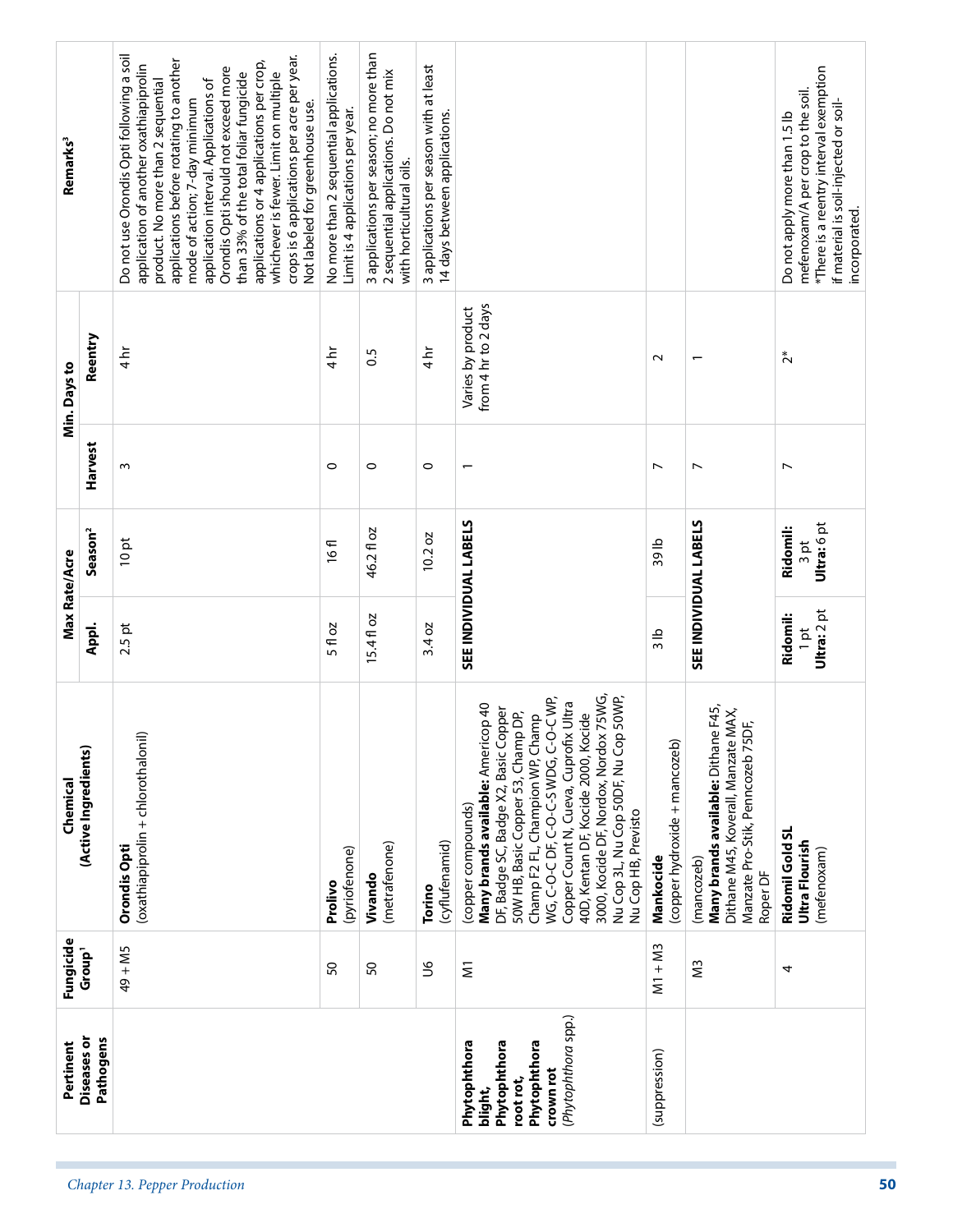| Field application: Apply prior to<br>May be applied at transplanting.<br>May be applied at transplanting.<br>restrictions and details.<br>different FRAC group.<br>intense sunlight.<br>30-day interval.<br>applications.<br>surfactants.<br>for disease.<br>transplant.<br>transplant.<br>fungicide.<br>Reentry<br>$\overline{0}$<br>S.O<br>0.5<br>$\frac{5}{2}$<br>$\overline{0}$<br><b>S:0</b><br>S.O<br>0.5<br>$\sim$<br>$\sim$<br>Harvest<br>$\overline{4}$<br>$\overline{30}$<br>30<br>m<br>$\circ$<br>$\sim$<br>5<br>5<br>$\overline{ }$<br>$\overline{ }$<br>SEE INDIVIDUAL LABELS<br>24.6 fl oz<br>16.5 fl oz<br>Season <sup>2</sup><br>144 fl oz<br>16 fl oz<br>20.5 lb<br>72 oz<br>10 <sub>1</sub><br>9 pt<br>$\frac{6}{5}$<br>2.75 fl oz<br>8.2 fl oz<br>24 fl oz<br>8 fl oz<br>$1.5$ pt<br>Appl.<br>1.2pt<br>$2.5$ lb<br>$3.4$ lb<br>10 oz<br>(mefenoxam + copper hydroxide)<br>Ridomil Gold Copper 64.8 W<br>(propamocarb hydrochloride)<br>(propamocarb hydrochloride)<br>(azoxystrobin + mancozeb)<br>(famoxadone + cymoxanil)<br>Reason 500 SC<br>Previcur Flex<br>Previcur Flex<br>(fenamidone)<br>(cyazofamid)<br>(ethaboxam)<br>Dexter Max<br>(fluazinam)<br>(fluazinam)<br>Promess<br>Promess<br>Ranman<br>Lektivar<br>Omega<br>Elumin<br><b>Tanos</b><br>Bruin<br><b>Bruin</b><br>$11 + M3$<br>$11 + 27$<br>$4 + M1$<br>28<br>29<br>29<br>22<br>28<br>$\overline{1}$<br>$\overline{2}1$<br>Pathogens<br>(suppression)<br>(suppression)<br>Chapter 13. Pepper Production | Pertinent   | Fungicide          | Chemical             | Max Rate/Acre |  | Min. Days to | Remarks <sup>3</sup>                                                                                                                                                                                                                                |  |
|-----------------------------------------------------------------------------------------------------------------------------------------------------------------------------------------------------------------------------------------------------------------------------------------------------------------------------------------------------------------------------------------------------------------------------------------------------------------------------------------------------------------------------------------------------------------------------------------------------------------------------------------------------------------------------------------------------------------------------------------------------------------------------------------------------------------------------------------------------------------------------------------------------------------------------------------------------------------------------------------------------------------------------------------------------------------------------------------------------------------------------------------------------------------------------------------------------------------------------------------------------------------------------------------------------------------------------------------------------------------------------------------------------------------------------------------------------------------------------------------------|-------------|--------------------|----------------------|---------------|--|--------------|-----------------------------------------------------------------------------------------------------------------------------------------------------------------------------------------------------------------------------------------------------|--|
|                                                                                                                                                                                                                                                                                                                                                                                                                                                                                                                                                                                                                                                                                                                                                                                                                                                                                                                                                                                                                                                                                                                                                                                                                                                                                                                                                                                                                                                                                               | Diseases or | Group <sup>1</sup> | (Active Ingredients) |               |  |              |                                                                                                                                                                                                                                                     |  |
|                                                                                                                                                                                                                                                                                                                                                                                                                                                                                                                                                                                                                                                                                                                                                                                                                                                                                                                                                                                                                                                                                                                                                                                                                                                                                                                                                                                                                                                                                               |             |                    |                      |               |  |              | or at planting. Make up to 2 additional<br>applications. Use 1 pt/A and apply at a<br>Use Ridomil Gold EC on soil preplant                                                                                                                          |  |
|                                                                                                                                                                                                                                                                                                                                                                                                                                                                                                                                                                                                                                                                                                                                                                                                                                                                                                                                                                                                                                                                                                                                                                                                                                                                                                                                                                                                                                                                                               |             |                    |                      |               |  |              | Ground application only. Must alternate<br>with a fungicide from a different FRAC<br>group. See supplemental label for                                                                                                                              |  |
|                                                                                                                                                                                                                                                                                                                                                                                                                                                                                                                                                                                                                                                                                                                                                                                                                                                                                                                                                                                                                                                                                                                                                                                                                                                                                                                                                                                                                                                                                               |             |                    |                      |               |  |              | alternating to a non-FRAC group 11<br>Limit is a single application before                                                                                                                                                                          |  |
|                                                                                                                                                                                                                                                                                                                                                                                                                                                                                                                                                                                                                                                                                                                                                                                                                                                                                                                                                                                                                                                                                                                                                                                                                                                                                                                                                                                                                                                                                               |             |                    |                      |               |  |              | Tank-mix with contact fungicides. Tank-<br>mix or rotate with a fungicide from a                                                                                                                                                                    |  |
|                                                                                                                                                                                                                                                                                                                                                                                                                                                                                                                                                                                                                                                                                                                                                                                                                                                                                                                                                                                                                                                                                                                                                                                                                                                                                                                                                                                                                                                                                               |             |                    |                      |               |  |              | from a different FRAC group. See label<br>be rotated with an effective fungicide<br>for application instructions, including<br>Limit is 6 applications per crop. Must<br>the recommended use of specific                                            |  |
|                                                                                                                                                                                                                                                                                                                                                                                                                                                                                                                                                                                                                                                                                                                                                                                                                                                                                                                                                                                                                                                                                                                                                                                                                                                                                                                                                                                                                                                                                               |             |                    |                      |               |  |              | additional instructions for foliar and soil<br>at least 14 days between applications.<br>Do not apply sequentially. Alternate<br>Limit is 2 applications per year, with<br>different FRAC group. See label of<br>with an effective fungicide from a |  |
|                                                                                                                                                                                                                                                                                                                                                                                                                                                                                                                                                                                                                                                                                                                                                                                                                                                                                                                                                                                                                                                                                                                                                                                                                                                                                                                                                                                                                                                                                               |             |                    |                      |               |  |              | Greenhouse application: 6 appl./crop<br>cycle. Do not mix with other products.<br>Can cause phytotoxicity if applied in                                                                                                                             |  |
|                                                                                                                                                                                                                                                                                                                                                                                                                                                                                                                                                                                                                                                                                                                                                                                                                                                                                                                                                                                                                                                                                                                                                                                                                                                                                                                                                                                                                                                                                               |             |                    |                      |               |  |              | infection when conditions are favorable                                                                                                                                                                                                             |  |
|                                                                                                                                                                                                                                                                                                                                                                                                                                                                                                                                                                                                                                                                                                                                                                                                                                                                                                                                                                                                                                                                                                                                                                                                                                                                                                                                                                                                                                                                                               |             |                    |                      |               |  |              | Begin foliar applications 7 days after                                                                                                                                                                                                              |  |
|                                                                                                                                                                                                                                                                                                                                                                                                                                                                                                                                                                                                                                                                                                                                                                                                                                                                                                                                                                                                                                                                                                                                                                                                                                                                                                                                                                                                                                                                                               |             |                    |                      |               |  |              | Begin foliar applications 7 days after                                                                                                                                                                                                              |  |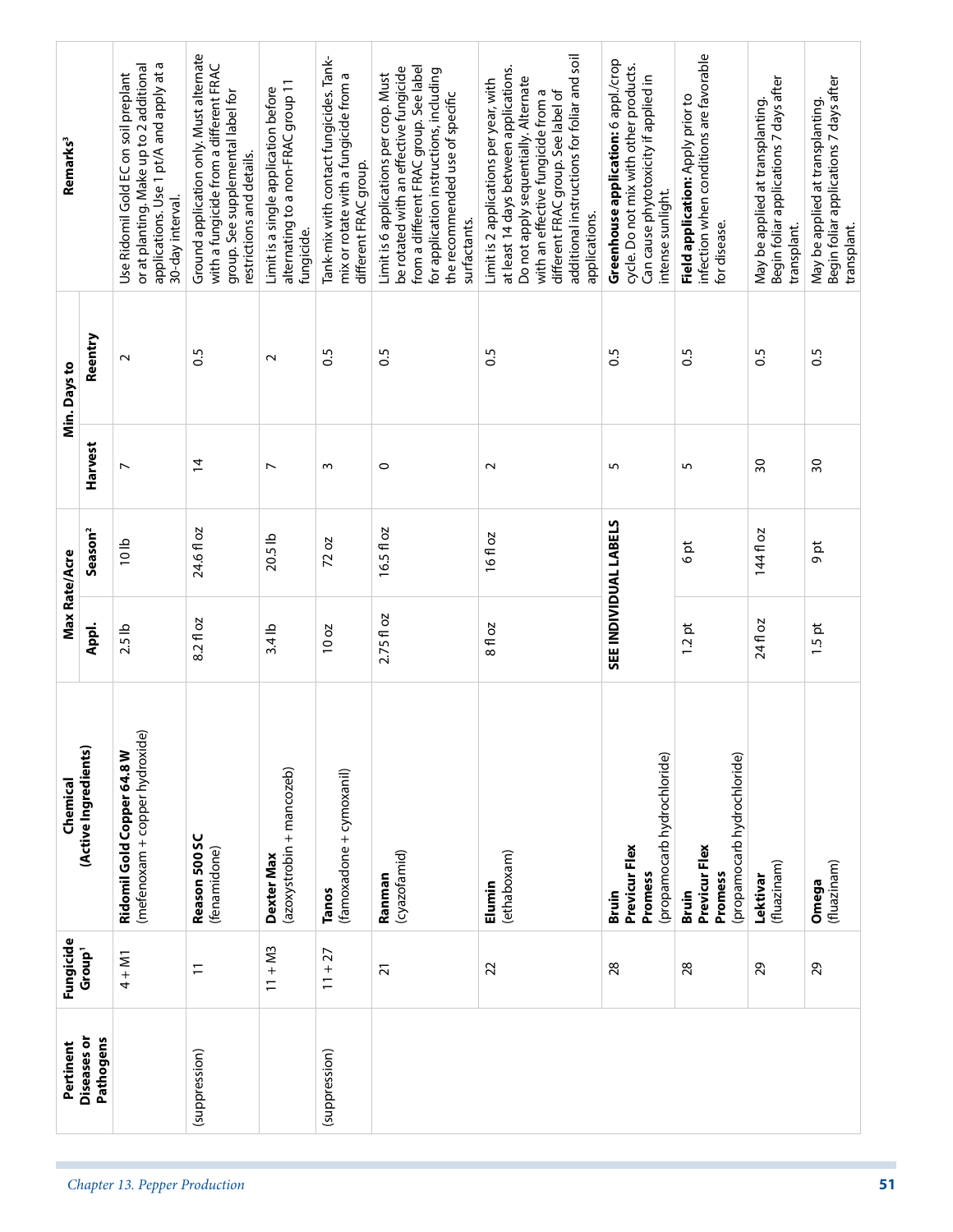|                               | Pertinent                       | Fungicide          | Chemical                                             | Max Rate/Acre           |                                  |                  | Min. Days to    | Remarks <sup>3</sup>                                                                                                                                                                                                                                                                                                                                                                                                                                                                                 |
|-------------------------------|---------------------------------|--------------------|------------------------------------------------------|-------------------------|----------------------------------|------------------|-----------------|------------------------------------------------------------------------------------------------------------------------------------------------------------------------------------------------------------------------------------------------------------------------------------------------------------------------------------------------------------------------------------------------------------------------------------------------------------------------------------------------------|
|                               | <b>Diseases</b> or<br>Pathogens | Group <sup>1</sup> | (Active Ingredients)                                 | Appl.                   | Season <sup>2</sup>              | Harvest          | Reentry         |                                                                                                                                                                                                                                                                                                                                                                                                                                                                                                      |
|                               |                                 | 33                 | Aliette 80 WDG<br>(fosetyl-al)                       | $\frac{5}{5}$           | 20 <sub>lb</sub>                 | $\overline{4}$   | $\frac{5}{2}$   | See label for warnings concerning the<br>use of copper compounds.                                                                                                                                                                                                                                                                                                                                                                                                                                    |
|                               |                                 | $\overline{a}$     | (dimethomorph)<br>Forum                              | 6 oz                    | 30 oz                            | $\circ$          | $\overline{0}$  | Apply with another fungicide from a<br>different FRAC group.                                                                                                                                                                                                                                                                                                                                                                                                                                         |
| Chapter 13. Pepper Production | (suppression)                   | $\overline{4}$     | (mandipropamid)<br>Micora                            | 8 fl oz/5,000<br>$\log$ | 02/5,000<br>$\frac{4}{3}$<br>16f | $\sum_{i=1}^{n}$ | $4\overline{h}$ | Micora is only labeled for transplant and<br>retail sale to consumers.                                                                                                                                                                                                                                                                                                                                                                                                                               |
|                               |                                 | $\overline{a}$     | (mandipropamid)<br>Revus                             | 8 fl oz                 | 32 fl oz                         |                  | ط ہے<br>4       | Alternate with another effective<br>No more than 2 sequential appl.<br>fungicide. See label.                                                                                                                                                                                                                                                                                                                                                                                                         |
|                               |                                 | $\frac{4}{3}$      | (fluopicolide)<br>Presidio                           | 4 fl oz                 | $12f$ oz                         | $\sim$           | $\overline{0}$  | 4 applications per season; no more than<br>non-FRAC code 43 fungicide; 18-month<br>interval. Tank-mix with another labeled<br>2 sequential applications. 10-day spray<br>rotation with off-label crops.                                                                                                                                                                                                                                                                                              |
|                               |                                 | $45 + 40$          | (ametoctradin + dimethomorph)<br>Zampro              | 14fl oz                 | 42 fl oz                         | 4                | S.O             | performance. Limit of 3 applications per<br>Addition of a spreading or penetrating<br>adjuvant is recommended to improve<br>season.                                                                                                                                                                                                                                                                                                                                                                  |
|                               |                                 | 49 + M5            | (oxathiapiprolin + chlorothalonil)<br>Orondis Opti   | $2.5$ pt                | 10pt                             | $\sim$           | $\frac{1}{4}$   | Do not use Orondis Opti following a soil<br>crops is 6 applications per acre per year.<br>applications before rotating to another<br>applications or 4 applications per crop,<br>application of another oxathiapiprolin<br>Orondis Opti should not exceed more<br>than 33% of the total foliar fungicide<br>whichever is fewer. Limit on multiple<br>product. No more than 2 sequential<br>application interval. Applications of<br>mode of action; 7-day minimum<br>Not labeled for greenhouse use. |
|                               |                                 | $49 + 4$           | (oxathiapiprolin + mefenoxam)<br><b>Orondis Gold</b> | 55 fl oz                | 55 fl oz                         | 0                | $\sim$          | Soil applications cannot be combined<br>or followed by foliar applications of<br>Orondis Opti or Orondis Ultra. Not<br>labeled for greenhouse use.                                                                                                                                                                                                                                                                                                                                                   |
| 52                            |                                 |                    |                                                      |                         |                                  |                  |                 |                                                                                                                                                                                                                                                                                                                                                                                                                                                                                                      |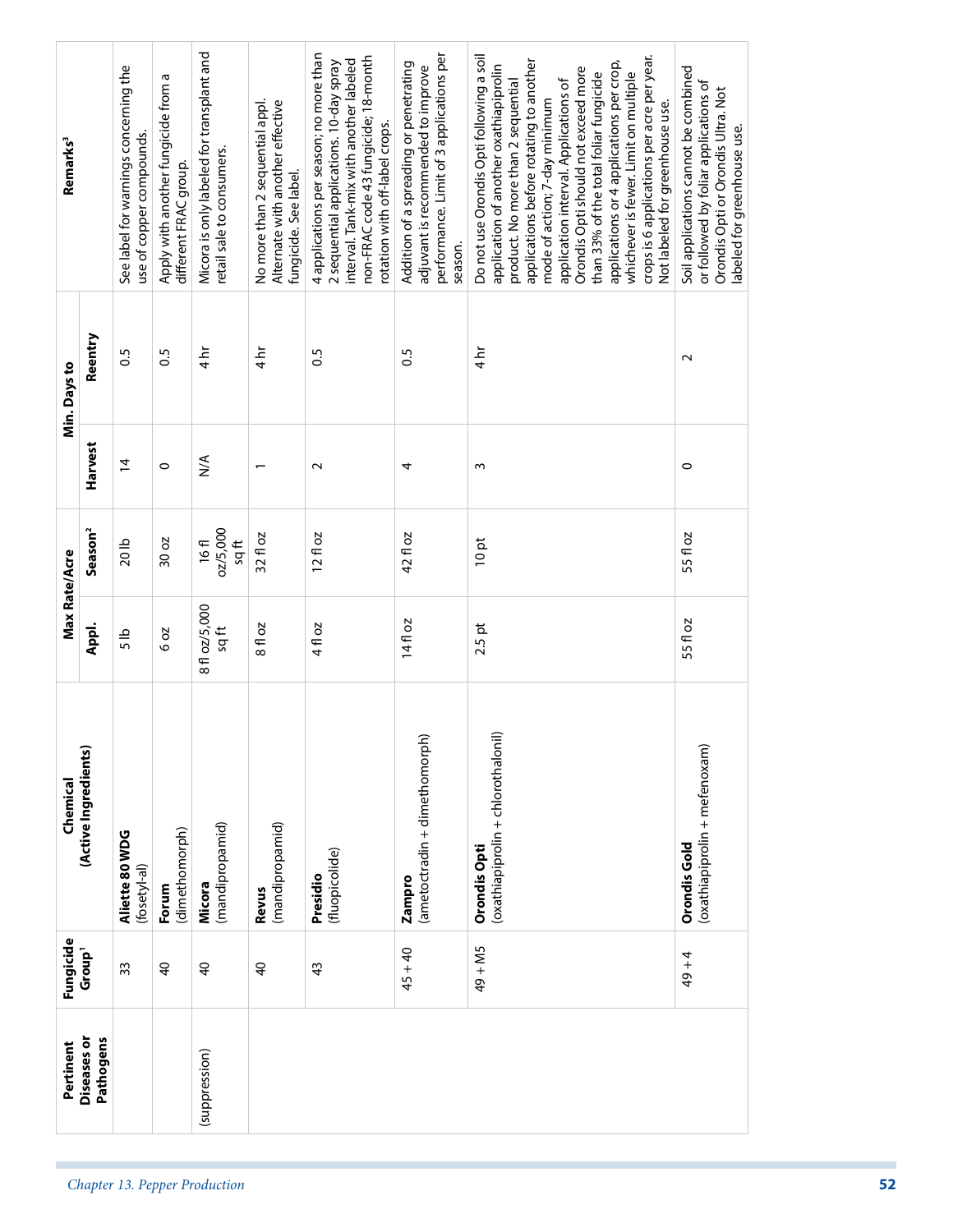| Remarks <sup>3</sup>                  | Reentry             | Do not use Orondis Ultra following a soil<br>crops is 6 applications per acre per year.<br>applications before rotating to another<br>applications or 4 applications per crop,<br>application of another oxathiapiprolin<br>Orondis Ultra should not exceed more<br>than 33% of the total foliar fungicide<br>whichever is fewer. Limit on multiple<br>product. No more than 2 sequential<br>application interval. Applications of<br>mode of action; 7-day minimum<br>Not labeled for greenhouse use.<br>$\frac{1}{4}$ | Seed treatment only                     | Seed treatment only<br>$\mathbf{I}$                   | Must be soil applied. See labels.<br>$\overline{ }$ | *There is a reentry interval exemption<br>mefenoxam/A per crop to the soil.<br>if material is soil-injected or soil-<br>Do not apply more than 1.5 lb<br>incorporated.<br>$\tilde{c}^*$ | or at planting. Make up to 2 additional<br>application. Use 1 pt/A, and apply at a<br>Use Ridomil Gold EC on soil preplant<br>30-day interval.<br>$\sim$ | Seed treatment only           | Apply prior to infection when conditions<br>are favorable for disease. See label for<br>greenhouse applications.<br>S. | Soil applications cannot be combined<br>or followed by foliar applications of<br>Orondis Opti or Orondis Ultra. Not<br>labeled for greenhouse use.<br>$\sim$ |
|---------------------------------------|---------------------|-------------------------------------------------------------------------------------------------------------------------------------------------------------------------------------------------------------------------------------------------------------------------------------------------------------------------------------------------------------------------------------------------------------------------------------------------------------------------------------------------------------------------|-----------------------------------------|-------------------------------------------------------|-----------------------------------------------------|-----------------------------------------------------------------------------------------------------------------------------------------------------------------------------------------|----------------------------------------------------------------------------------------------------------------------------------------------------------|-------------------------------|------------------------------------------------------------------------------------------------------------------------|--------------------------------------------------------------------------------------------------------------------------------------------------------------|
| Min. Days to                          | Harvest             |                                                                                                                                                                                                                                                                                                                                                                                                                                                                                                                         | ٠                                       | $\mathbf{I}$                                          | $\sim$                                              | $\overline{ }$                                                                                                                                                                          | $\overline{ }$                                                                                                                                           |                               | 5                                                                                                                      | $\overline{ }$                                                                                                                                               |
|                                       | Season <sup>2</sup> | 32 fl oz                                                                                                                                                                                                                                                                                                                                                                                                                                                                                                                | $\overline{\phantom{a}}$                | $\blacksquare$                                        | ReCon: 6 qt<br><b>Metastar:</b><br>$12$ qt          | Ultra: 6 pt<br>Ridomil:<br>3pt                                                                                                                                                          | 10 <sub>1</sub>                                                                                                                                          |                               | 6pt                                                                                                                    | 55 fl oz                                                                                                                                                     |
| Max Rate/Acre                         | Appl.               | 8.0 fl oz                                                                                                                                                                                                                                                                                                                                                                                                                                                                                                               | $oz/100$ lb<br>0.75f<br>seed            | $oz/100$ lb<br>0.64f<br>seed                          | ReCon: 4 qt<br>Metastar:<br>$\frac{8}{9}$           | Ultra: 2 pt<br>Ridomil:<br>$1$ pt                                                                                                                                                       | 2.5 lb                                                                                                                                                   | $oz/100$ lb<br>0.16f1<br>seed | 1.2pt                                                                                                                  | 55 fl oz                                                                                                                                                     |
| (Active Ingredients)<br>Chemical      |                     | (oxathiapiprolin + mandipropamid)<br>Orondis Ultra                                                                                                                                                                                                                                                                                                                                                                                                                                                                      | Allegiance-FL<br>(metalaxyl)<br>Acquire | (mefanoxam)<br>Apron XL                               | Metastar 2E<br>(metalaxyl)<br>ReCon 4F              | Ridomil Gold SL<br>Ultra Flourish<br>(mefenoxam)                                                                                                                                        | (mefenoxam + copper hydroxide)<br>Ridomil Gold Copper 64.8 W                                                                                             | Maxim 4FS<br>(fludioxonil)    | (propamocarb hydrochloride)<br>Previcur Flex<br>Promess<br>Bruin                                                       | (oxathiapiprolin + mefenoxam)<br><b>Orondis Gold</b>                                                                                                         |
| Fungicide<br>Group <sup>1</sup>       |                     | $49 + 40$                                                                                                                                                                                                                                                                                                                                                                                                                                                                                                               | 4                                       | 4                                                     | 4                                                   | 4                                                                                                                                                                                       | $4 + M1$                                                                                                                                                 | $\overline{c}$                | 28                                                                                                                     | $49 + 4$                                                                                                                                                     |
| Diseases or<br>Pathogens<br>Pertinent |                     |                                                                                                                                                                                                                                                                                                                                                                                                                                                                                                                         | Pythium root<br>damping-off,<br>Pythium | seedling blights<br>rot, or Pythium<br>(Pythium spp.) |                                                     |                                                                                                                                                                                         |                                                                                                                                                          | (suppression)                 |                                                                                                                        |                                                                                                                                                              |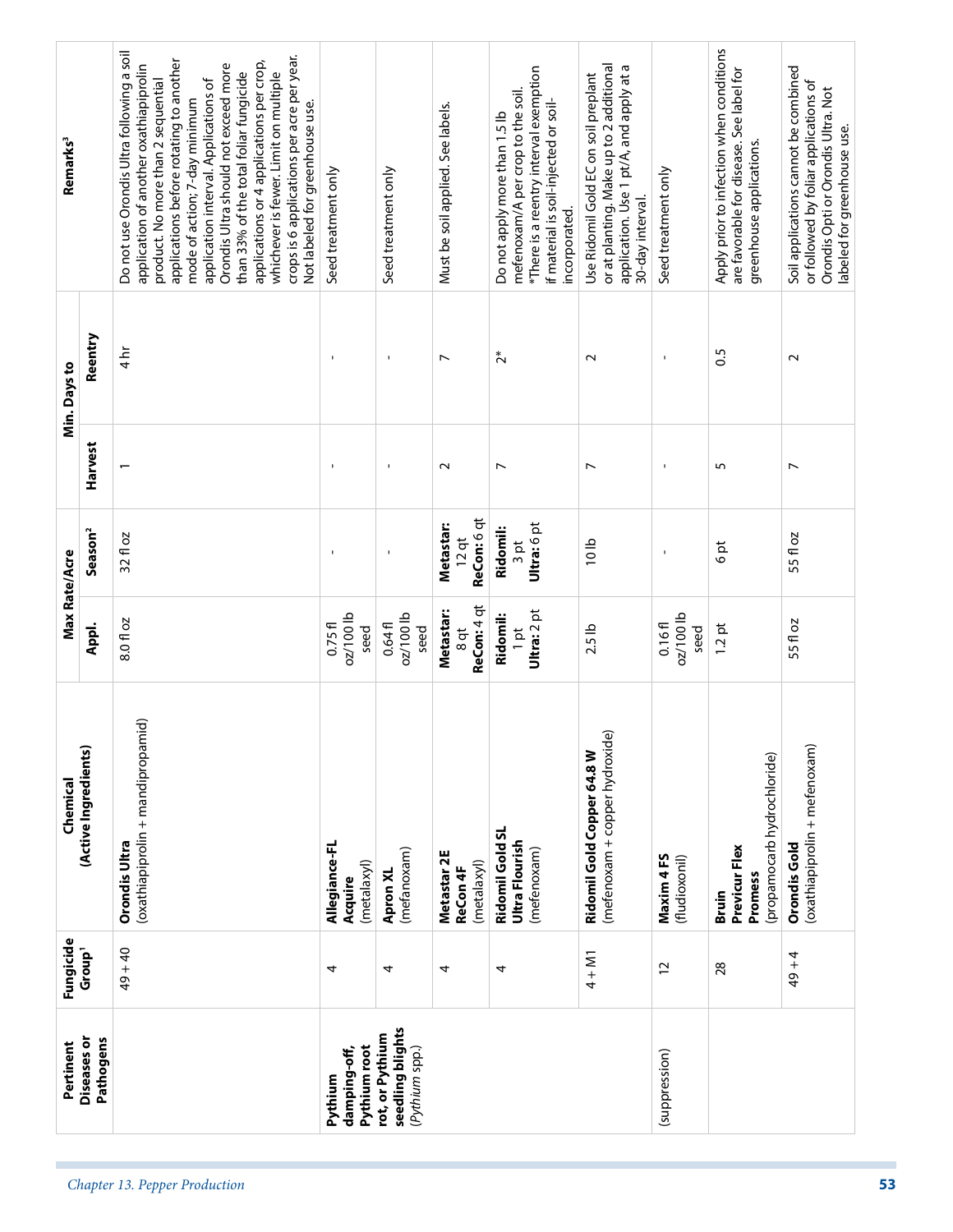|                               | Pertinent                               | Fungicide                | Chemical                                                                                                                                                                                                                                     | Max Rate/Acre                                               |                                                                     |                                  | Min. Days to   | Remarks <sup>3</sup>                                                                                                                                                                                                                     |
|-------------------------------|-----------------------------------------|--------------------------|----------------------------------------------------------------------------------------------------------------------------------------------------------------------------------------------------------------------------------------------|-------------------------------------------------------------|---------------------------------------------------------------------|----------------------------------|----------------|------------------------------------------------------------------------------------------------------------------------------------------------------------------------------------------------------------------------------------------|
|                               | Diseases or<br>Pathogens                | Group <sup>1</sup>       | (Active Ingredients)                                                                                                                                                                                                                         | Appl.                                                       | Season <sup>2</sup>                                                 | Harvest                          | Reentry        |                                                                                                                                                                                                                                          |
| Chapter 13. Pepper Production | Rhizoctonia solani                      | $7 + 3$                  | (benzovindiflupyr + difenoconazole)<br>Aprovia Top                                                                                                                                                                                           | 13.5 fl oz                                                  | 53.6 fl oz                                                          | $\circ$                          | 0.5            | on a 7-to-10-day interval before rotating<br>No more than 2 sequential applications<br>to a non-FRAC group 7 fungicide. Limit<br>surfactant precautions. Not labeled for<br>of 4 applications per year. See label for<br>greenhouse use. |
|                               |                                         | $\overline{1}$           | Satori, Tetraban, Trevo, Willowood Azoxy<br>Azoxyzone, Azteroid FC, Dynasty, Gold<br>Arius, AzoxyStar, Azoxystrobin 100ST,<br>$\vec{E}$<br>Many brands available: AFrame,<br>Rush, Heritage, Mazolin, Quadris<br>(azoxystrobin)<br><b>SC</b> | SEE INDIVIDUAL LABELS                                       |                                                                     | $\circ$                          | 4 h            | see specific label for mixing instructions<br>fungicide from a different FRAC group;<br>Must alternate or tank-mix with a<br>and precautions.                                                                                            |
|                               |                                         | $\overline{1}$           | (pyraclostrobin)<br>Cabrio 2.08 F                                                                                                                                                                                                            | 16fl oz                                                     | 96 fl oz                                                            | 0                                | S.O            | No more than 6 applications of Cabrio or<br>other group 11 fungicides/season.                                                                                                                                                            |
|                               |                                         | $\overline{4}$           | Par-Flo <sub>4</sub> F<br>(PCNB)                                                                                                                                                                                                             | 12 fl oz/100<br>gal                                         | 2 appl.                                                             | Soil drench                      | 0.5            | Limited to only container-grown plants<br>in nurseries or greenhouse.                                                                                                                                                                    |
|                               | (Sclerotium rolfsii)<br>Southern blight | $\overline{\phantom{a}}$ | (penthiopyrad)<br>Fontelis                                                                                                                                                                                                                   | 24 fl oz                                                    | 72 fl oz                                                            | $\circ$                          | $\overline{0}$ | No more than 2 sequential applications<br>instructions pertaining to greenhouse<br>before switching to another effective<br>of action. See label for additional<br>fungicide with a different mode<br>usage.                             |
|                               | (suppression)                           | $7 + 3$                  | (benzovindiflupyr + difenoconazole)<br>Aprovia Top                                                                                                                                                                                           | 13.5 fl oz                                                  | 53.6 fl oz                                                          | $\circ$                          | $\frac{5}{2}$  | on a 7-to-10-day interval before rotating<br>No more than 2 sequential applications<br>to a non-FRAC group 7 fungicide. Limit<br>surfactant precautions. Not labeled for<br>of 4 applications per year. See label for<br>greenhouse use. |
|                               |                                         | $\overline{1}$           | (fluoxastrobin)<br>Aftershock<br>Tepera<br>Evito                                                                                                                                                                                             | Aftershock,<br>12.6 fl oz<br>Tepera:<br>5.7 fl oz<br>Evito: | Aftershock,<br>22.8 fl oz<br>12.6 fl oz<br><b>Tepera:</b><br>Evito: | w                                | S.O            | alternate or tank-mix with a fungicide<br>Limit is 4 applications/crop. Must<br>from a different FRAC group.                                                                                                                             |
|                               |                                         | $\overline{1}$           | (pyraclostrobin)<br>Cabrio 2.08 F                                                                                                                                                                                                            | 16fl oz                                                     | 96 fl oz                                                            | $\circ$                          | S.O            | No more than 6 applications of Cabrio or<br>other group 11 fungicides/season.                                                                                                                                                            |
|                               | (suppression)                           | $11 + 7$                 | (pyraclostrobin + fluxapyroxad)<br>Priaxor                                                                                                                                                                                                   | 8 fl oz                                                     | 24 fl oz                                                            | N                                | S.O            | See label about compatibility with other<br>Limit is 3 applications per season; no<br>more than 2 sequential applications.<br>formulated products and adjuvants.                                                                         |
| 54                            |                                         | $\overline{4}$           | Terraclor 75 WP<br><b>Blocker 4F</b><br>(PCNB)                                                                                                                                                                                               | SEE INDIVIDUAL LABELS                                       |                                                                     | at planting<br>treatment<br>Soil | 0.5            | See label for application type and<br>restrictions.                                                                                                                                                                                      |